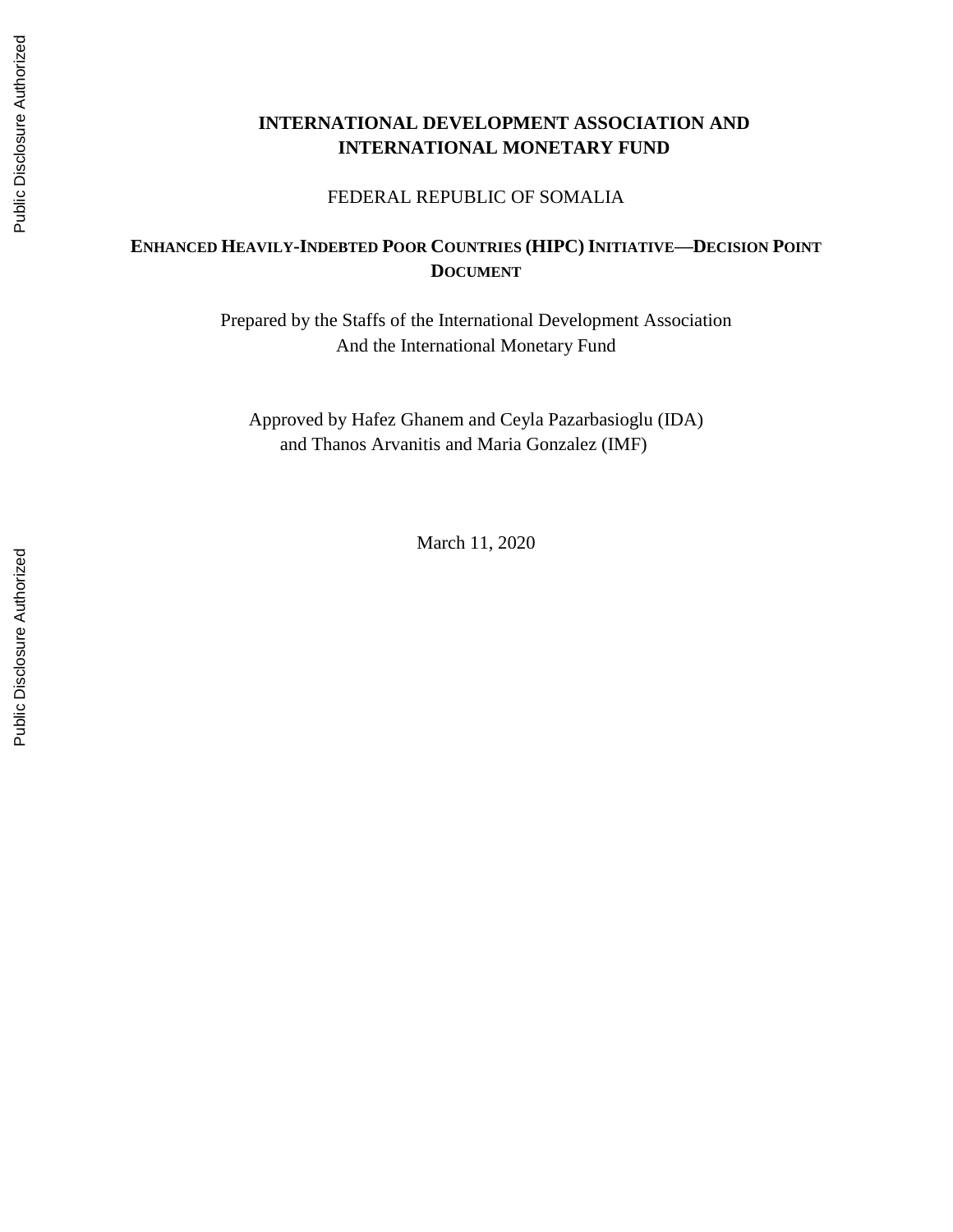| E. Possible Assistance Under MDRI and Possible Multilateral and Bilateral Beyond-HIPC |  |
|---------------------------------------------------------------------------------------|--|
|                                                                                       |  |
|                                                                                       |  |
|                                                                                       |  |
|                                                                                       |  |
|                                                                                       |  |
|                                                                                       |  |
|                                                                                       |  |
|                                                                                       |  |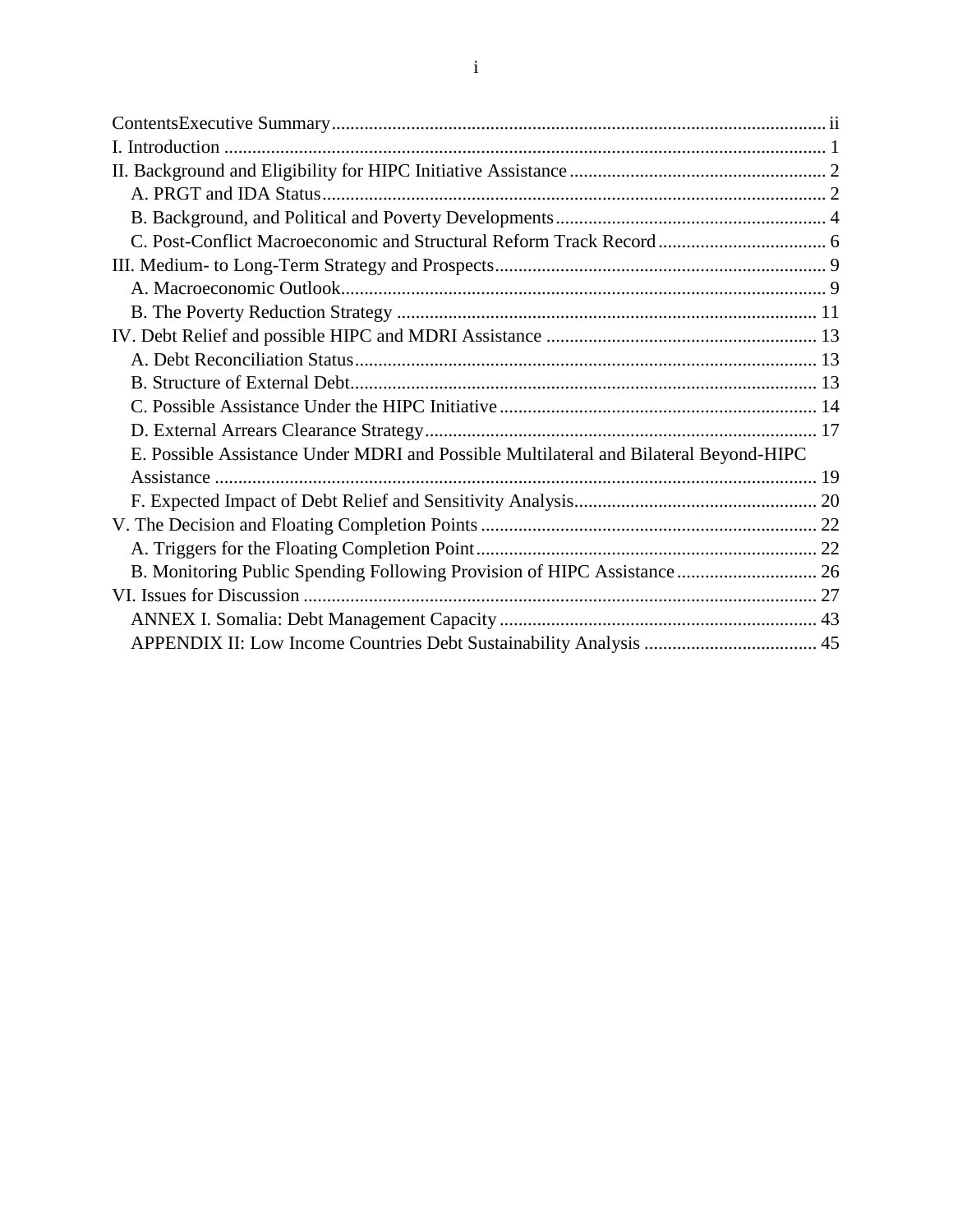#### **EXECUTIVE SUMMARY**

<span id="page-2-0"></span>**Somalia has an historic opportunity to turn the page on decades of conflict, fragility and state fragmentation, and embark on a trajectory towards poverty reduction and inclusive growth.** For over two decades, Somalia has experienced protracted conflict and fragility, the collapse of rule of law, institutions, basic public services and the social contract, resulting in the impoverishment of millions. The 2012 Provisional Constitution established a federal political structure, including a parliament, the Federal Government of Somalia (FGS) and the Federal Member States (FMS). The sustained political, economic and institutional reforms undertaken since 2016 have succeeded in rebuilding core state capabilities.

**Despite these improvements, poverty remains pervasive.** Almost 70 percent of Somalis live on less than US\$1.90 a day in purchasing power parity terms, and economic growth is barely keeping up with population growth, estimated at 2.8 percent per year. Poverty is deep particularly in rural populations and among internally-displaced people (IDPs). Almost nine out of 10 Somali households are deprived in at least one dimension of poverty—monetary, electricity, education, or water and sanitation—and nearly seven out of 10 households suffer in two or more dimensions. Women and youth face particular challenges.

**Without a solution to its unsustainable debt situation, Somalia will not be able to finance essential poverty-reducing expenditure and its development needs.** FGS public and publicly guaranteed external debt was estimated at US\$5.3 billion at the end of 2018 in nominal terms (equivalent to US\$5.2 billion in net present value (NPV) terms), including US\$5.0 billion in arrears.

**Somalia meets the requirements to reach the Decision Point under the HIPC Initiative.** A Debt Relief Analysis (DRA) shows that Somalia qualifies for debt relief under the HIPC Initiative's "export window" based on end-2018 data. After full application of traditional debt relief mechanisms, the country's NPV of debt is estimated at US\$3.7 billion at end-2018, equivalent to 344.2 percent of exports of goods and services. The amount of debt relief needed to bring Somalia's NPV of debt-to-exports ratio down to the HIPC threshold of 150 percent is estimated at US\$2.1 billion in end-2018 NPV terms. This implies a common reduction factor of 56.4 percent. As of March 9, 2020, creditors representing 76 percent of the NPV of eligible debt have committed to provide their share of debt relief under the HIPC Initiative.

**Somalia has also fulfilled the other requirements to reach the Decision Point.** Somalia has (i) adopted its Ninth National Development Plan 2020-24 (in September 2019), as its Poverty Reduction Strategy; (ii) established a satisfactory track record under IMF- and IDA-supported programs; (iii) cleared its arrears to the World Bank and African Development Bank (AfDB), and agreed an approach to clear its arrears with the IMF; and (iv) agreed a set of appropriate Completion Point triggers with IDA and IMF staffs that promote stronger public financial management, improved governance, enhanced delivery of social programs, private sector-led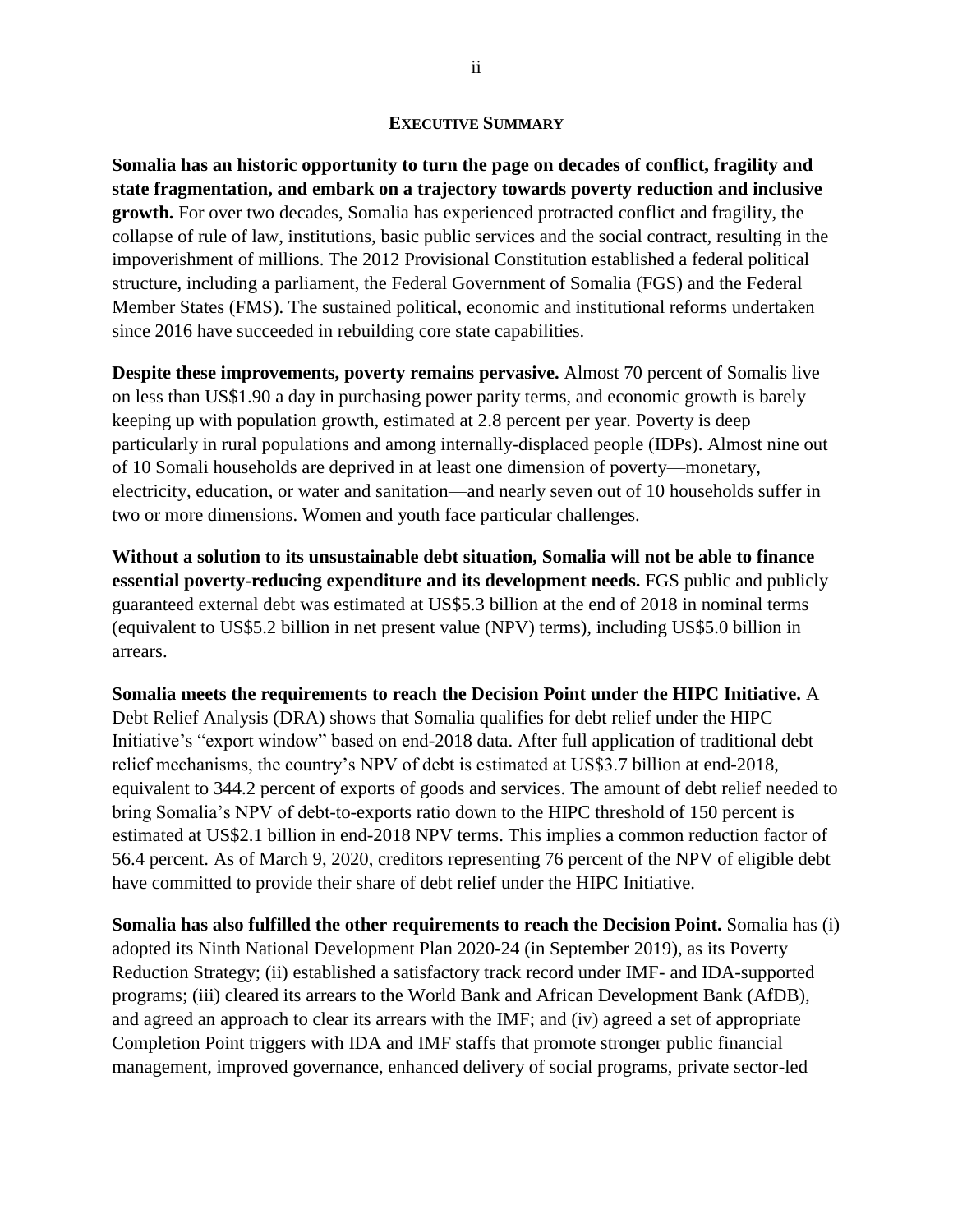growth and resilience. These triggers were outlined in the preliminary document and broadly supported by Directors.

**On reaching the Completion Point, Somalia would qualify for MDRI debt relief from IDA and the African Development Fund and for beyond-HIPC assistance from the IMF.** MDRI from IDA and AfDB would cancel all remaining claims to Somalia. MDRI debt relief could amount to US\$113.5 million in end-2022 NPV terms. Somalia has no debt eligible for MDRI relief from the IMF. At the Completion Point the IMF would provide beyond-HIPC assistance through cancellation of the portion of the pre-Decision Point financing that is not already covered by HIPC debt relief.

**With HIPC, MDRI and beyond HIPC assistance, Somalia's NPV of debt-to-exports ratio is projected to decline from 491.1 percent in 2018 to 55.8 percent in 2027 and 41.9 percent in 2038.** The debt service-to-exports ratio is expected to initially increase after the country reaches HIPC Completion Point—mainly due to the resumption of regular payments and arrears rescheduling—but decrease gradually thereafter to 1.9 percent in 2038. The debt relief analysis suggests that, after full debt relief, Somalia's debt would remain below the relevant HIPC threshold, even under a temporary climate shock, but highly vulnerable to a significant deterioration in the security situation.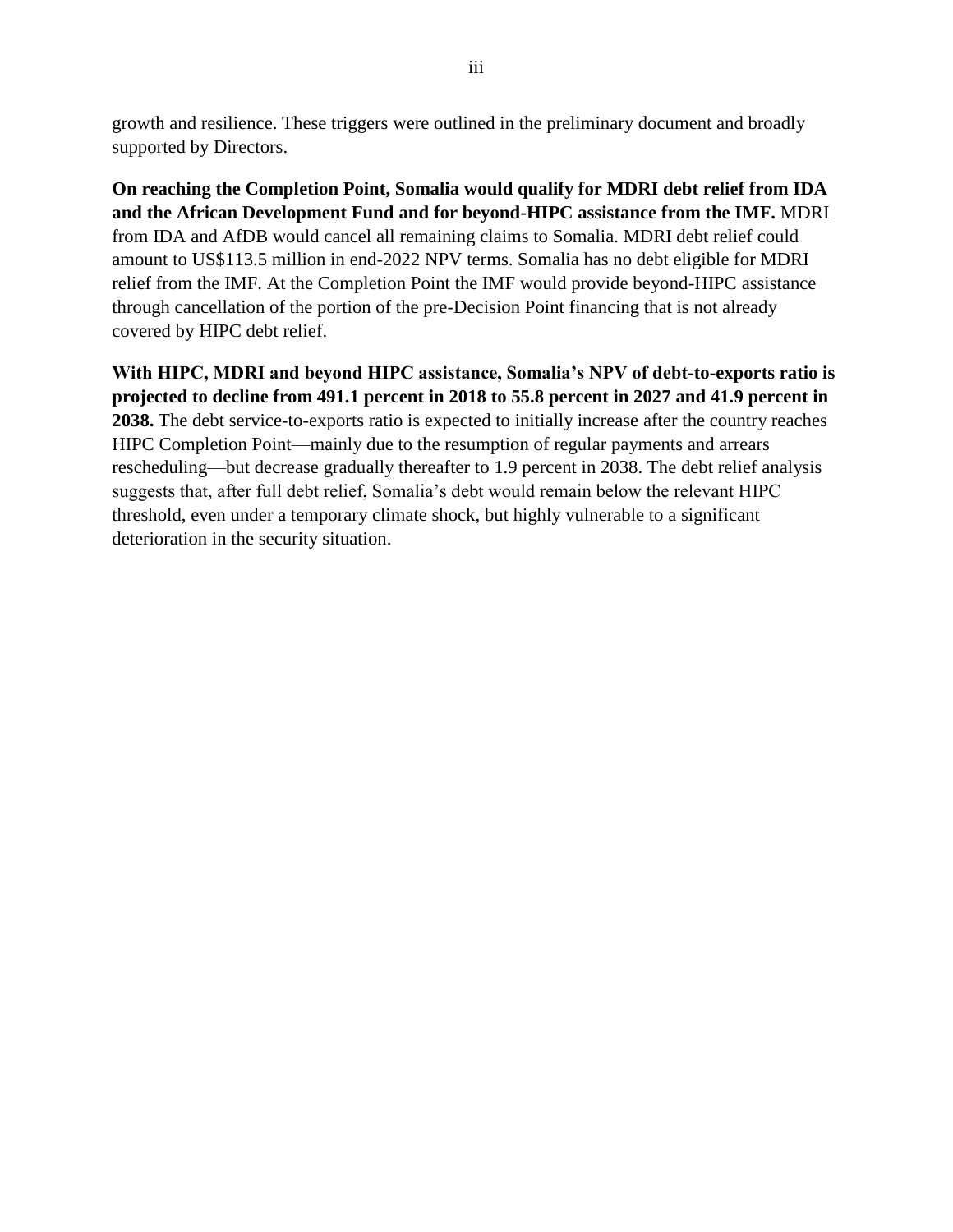| <b>AfDB</b>      | <b>African Development Bank</b>                            |
|------------------|------------------------------------------------------------|
| AfDF             | <b>African Development Fund</b>                            |
| <b>AFESD</b>     | Arab Fund for Economic and Social Development              |
| AMF              | <b>Arab Monetary Fund</b>                                  |
| <b>AML/CFT</b>   | anti-money laundering/combating the financing of terrorism |
| <b>BADEA</b>     | Arab Bank for Economic Development in Africa               |
| <b>CCDC</b>      | China Central Depository and Clearing Co                   |
| <b>CIRR</b>      | <b>Commercial Interest Reference Rates</b>                 |
| <b>CBS</b>       | <b>Central Bank of Somalia</b>                             |
| <b>CPI</b>       | consumer price index                                       |
| <b>CPF</b>       | <b>Country Partnership Framework (World Bank)</b>          |
| <b>DFID</b>      | Department for International Development                   |
| <b>DMU</b>       | Debt Management Unit                                       |
| DP               | <b>Decision Point</b>                                      |
| <b>DPG</b>       | Development Policy Grant (World Bank)                      |
| <b>DRA</b>       | Debt Relief Analysis                                       |
| <b>DSA</b>       | Debt Sustainability Analysis                               |
| EC               | <b>European Commission</b>                                 |
| <b>ECF</b>       | Extended Credit Facility (formerly PRGF, IMF)              |
| <b>EFF</b>       | <b>Extended Fund Facility</b>                              |
| EU               | European Union                                             |
| <b>FDI</b>       | foreign direct investment                                  |
| <b>FGS</b>       | <b>Federal Government of Somalia</b>                       |
| <b>FMS</b>       | <b>Federal Member State</b>                                |
| <b>GDP</b>       | gross domestic product                                     |
| <b>GFS</b>       | <b>Government Finance Statistics</b>                       |
| <b>GRA</b>       | General Resources Account (IMF)                            |
| <b>HIPC</b>      | Heavily-Indebted Poor Country                              |
| <b>HIV</b>       | human immunodeficiency virus                               |
| <b>IDA</b>       | <b>International Development Association</b>               |
| <b>IDP</b>       | Internally-displaced people/populations                    |
| <b>IFAD</b>      | <b>International Fund for Agricultural Development</b>     |
| IMF              | <b>International Monetary Fund</b>                         |
| <b>IGFF</b>      | <b>Intergovernmental Fiscal Forum</b>                      |
| i-PRSP           | <b>Interim Poverty Reduction Strategy Paper</b>            |
| <b>IsDB</b>      | <b>Islamic Development Bank</b>                            |
| <b>ISN</b>       | Interim Strategy Note (World Bank)                         |
| <b>LDC</b>       | <b>Least Developed Countries</b>                           |
| LIC              | low-income country                                         |
| <b>MDRI</b>      | <b>Multilateral Debt Relief Initiative</b>                 |
| <b>NDP</b>       | <b>National Development Plan</b>                           |
| NDP <sub>9</sub> | Ninth National Development Plan                            |

#### **LIST OF ABBREVIATIONS AND ACRONYMS**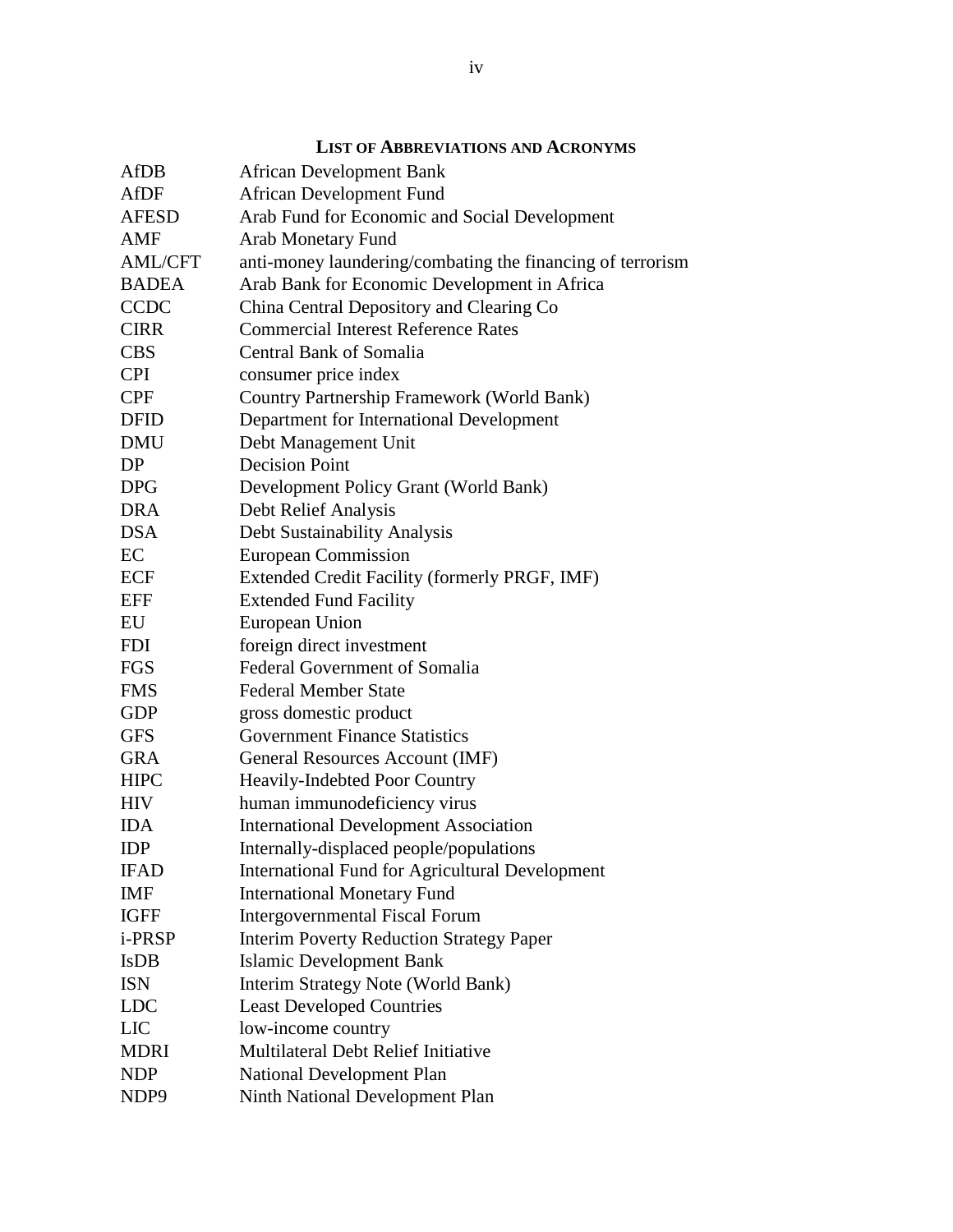| <b>NPV</b>      | net present value                                      |
|-----------------|--------------------------------------------------------|
| <b>ODA</b>      | <b>Official Development Assistance</b>                 |
| <b>OECD</b>     | Organization for Economic Co-operation and Development |
| <b>OFID</b>     | <b>OPEC Fund for International Development</b>         |
| <b>OPEC</b>     | Organization of the Petroleum Exporting Countries      |
| <b>PACG</b>     | pre-arrears clearance grants                           |
| <b>PEM</b>      | public expenditure management                          |
| <b>PFM</b>      | public financial management                            |
| <b>PRGF</b>     | Poverty Reduction and Growth Facility                  |
| <b>PRGT</b>     | Poverty Reduction and Growth Trust                     |
| <b>PRSP</b>     | <b>Poverty Reduction Strategy Paper</b>                |
| <b>PV</b>       | present value                                          |
| <b>RCRF</b>     | Recurrent Cost and Reform Financing project            |
|                 | Somalia Capacity Advancement, Livelihoods and          |
| <b>SCALE-UP</b> | Entrepreneurship, through Digital Uplift Project       |
| <b>SDG</b>      | <b>Sustainable Development Goals</b>                   |
| <b>SMP</b>      | <b>Staff-Monitored Program</b>                         |
| <b>SDR</b>      | special drawing rights                                 |
| <b>SFMIS</b>    | Somalia Financial Management Information System        |
| Sida            | Swedish International Development Cooperation Agency   |
| <b>TSF</b>      | <b>Transition Support Facility</b>                     |
| <b>UA</b>       | <b>AfDB</b> Unit of Account                            |
| <b>UN</b>       | <b>United Nations</b>                                  |
| <b>UNCAC</b>    | United Nations Convention against Corruption           |
| <b>WB</b>       | <b>World Bank</b>                                      |
|                 |                                                        |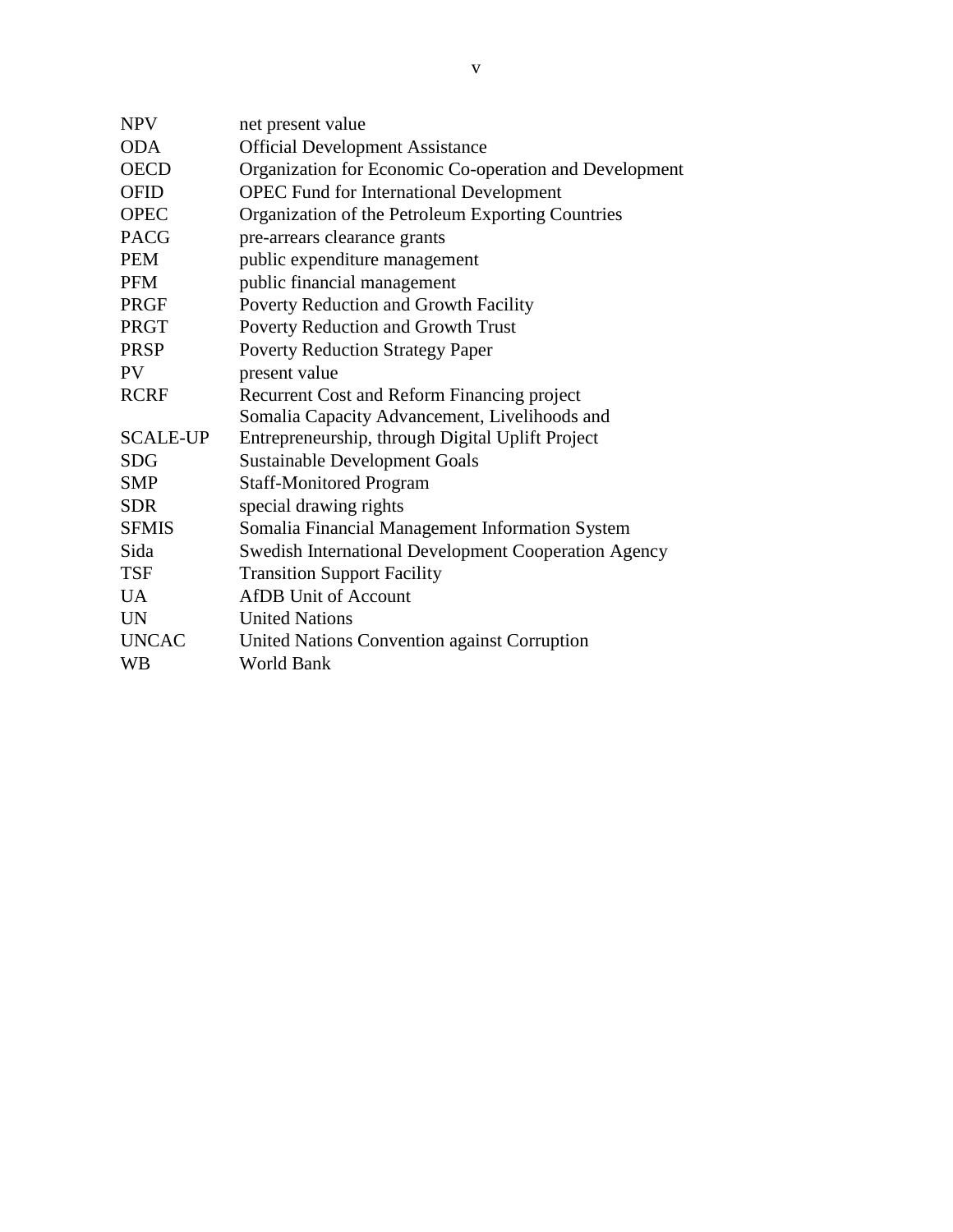#### **I. INTRODUCTION**

<span id="page-6-0"></span>**1. This paper presents an assessment of the eligibility of the Federal Republic of Somalia (hereafter "Somalia" or "FRS") for assistance under the Enhanced Heavily Indebted Poor Countries (HIPC) Initiative.**1,2 The assessment is based on a joint HIPC debt relief analysis  $(DRA)^3$  conducted by IMF and IDA staffs and the Somali authorities, following a data reconciliation mission in July 2019. The Executive Boards of the IMF and IDA discussed the preliminary HIPC document for Somalia on February 12 and 13, respectively. On these occasions, Directors confirmed that Somalia is eligible for assistance under the HIPC Initiative in view of its status as a Poverty Reduction and Growth Trust (PRGT)-eligible and IDA-only country, its overall track record of reforms, and its external debt indicators being above the relevant HIPC Initiative threshold after taking into account the debt relief provided under traditional debt-relief mechanisms. Directors also indicated that the country could reach the Decision Point provided that it: (1) completes satisfactorily the second review under the fourth Staff-Monitored Program (SMP); (2) clears its arrears to World Bank, AfDB, and IMF, and agrees a strategy to clear arrears to other multilateral creditors; and (3) agrees a set of appropriate completion point triggers with IMF and IDA staffs.

**2. This paper builds on the Preliminary HIPC Document.** The macroeconomic framework reflects the policy framework underlying the proposed three-year Fund-supported program. The debt relief analysis (DRA) remains largely unchanged, but some of the underlying debt data has been updated to reflect new information from creditors. In addition, this paper presents an assessment of debt management capacity in Somalia (Annex I) and a full Debt Sustainability Analysis (DSA) under the Debt Sustainability Framework for Low-Income Countries (Annex II).

**3. The DRA reveals that, after traditional debt relief mechanisms are applied, Somalia's debt burden expressed as the net present value (NPV) of debt-to-exports ratio is 344.2 percent at the end of December 2018—significantly above the HIPC Initiative threshold.<sup>4</sup>** Possible HIPC debt relief is estimated at US\$2.1 billion in end-2018 NPV terms, with a common reduction factor (CRF) of 56.4 percent (compared to 54.4 percent in the Preliminary Document). Debt relief under the HIPC Initiative and the Multilateral Debt Relief

<sup>&</sup>lt;sup>1</sup> The Federal Republic of Somalia is a federation of five states—South West State, Puntland, Jubbaland, Hirshabelle, Galmudug — and the Banaadir Administrative Region which covers Mogadishu, the capital. Somaliland, in the north west of the country, declared its independence in 1991 (which independence has not been recognized by the international community) and has been self-governed since then.

<sup>&</sup>lt;sup>2</sup> "Enhanced HIPC Initiative" is hereafter referred to as "HIPC Initiative."

<sup>3</sup> Also known as HIPC-DSA (Debt Sustainability Analysis).

<sup>4</sup> The relevant HIPC Initiative threshold for the NPV of debt-to-exports ratio is 150 percent, where exports are measured as a three-year historical average of the exports of goods and non-factor services.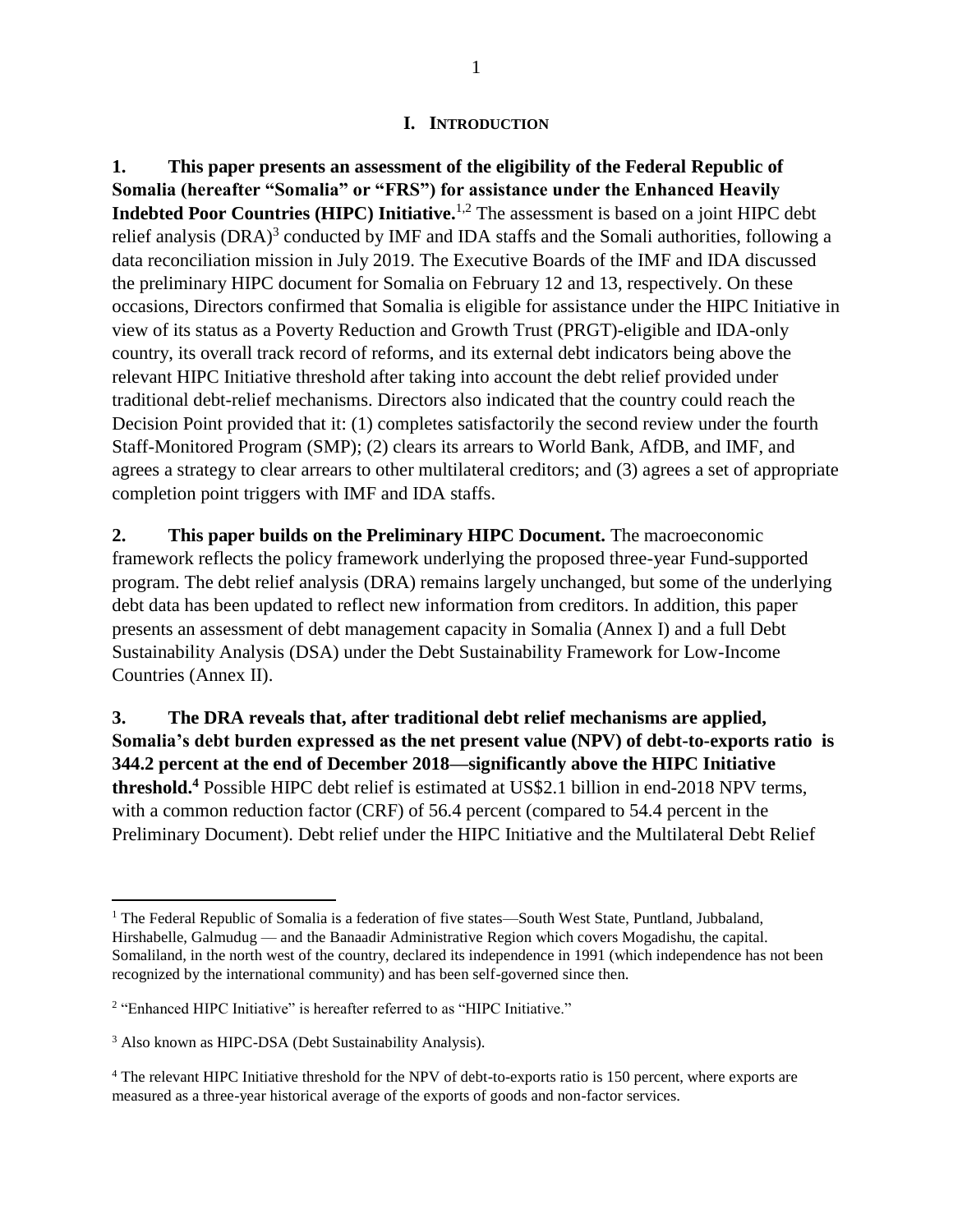Initiative (MDRI) would help accelerate progress toward the Sustainable Development Goals (SDG).

**4. This paper is organized as follows.** Section II provides background information on Somalia's eligibility for assistance under the HIPC Initiative, including the country's recent progress in the political and economic areas, and planned policy reform agendas. Section III discusses the country's medium- to long-term macroeconomic framework and its poverty reduction strategy. Section IV summarizes the DRA and presents the magnitude of HIPC assistance, including the apportionment of this assistance across Somalia's creditors. Section V outlines reforms that will serve as Completion Point triggers. Section VI presents issues for discussion by Executive Directors.

# **II. BACKGROUND AND ELIGIBILITY FOR HIPC INITIATIVE ASSISTANCE**

# **A. PRGT and IDA Status**

<span id="page-7-1"></span><span id="page-7-0"></span>**5. Somalia is eligible for support from the IMF under the Poverty Reduction and Growth Trust and from the World Bank as an IDA-only country (Box 1).**

**6. Somalia has demonstrated sustained commitment to implementing economic and financial reforms in the context of four consecutive Staff-Monitored Programs (SMPs).** The Somali authorities have completed satisfactorily the second review under the fourth SMP (SMP IV) which was endorsed by IMF Executive Directors in July 2019 as meeting the standards of an Upper Credit Tranche arrangement. IMF members have mobilized the necessary financial resources to cover the IMF's costs of HIPC and beyond HIPC debt relief for Somalia, which are estimated at SDR136 million (equivalent to US\$189.1 million) and SDR105 million (equivalent to US\$146 million) in end-2018 NPV terms, respectively.<sup>5</sup> This would qualify Somalia for access to a new three-year Fund-supported financing arrangement once arrears to the Fund have been cleared. This three-year program, to be supported by the Extended Credit Facility (ECF) and Extended Fund Facility (EFF), will further strengthen fiscal and financial institutions and will aim to support sustained growth and the priorities outlined in Somalia's Ninth National Development Plan (NDP9).

**7. The World Bank Group's Country Partnership Framework (CPF) for Somalia (FY19–FY22) was developed with the objective of positioning Somalia for the HIPC process.**<sup>6</sup> The CPF focuses on strengthening Somali institutions to deliver services and on restoring economic resilience and opportunities. It builds on a record of steadily improving

<sup>5</sup> Somalia will be eligible to access Fund resources once it clears its arrears to the IMF.

<sup>6</sup> The Board of Executive Directors discussed the Somalia CPF on September 25, 2019.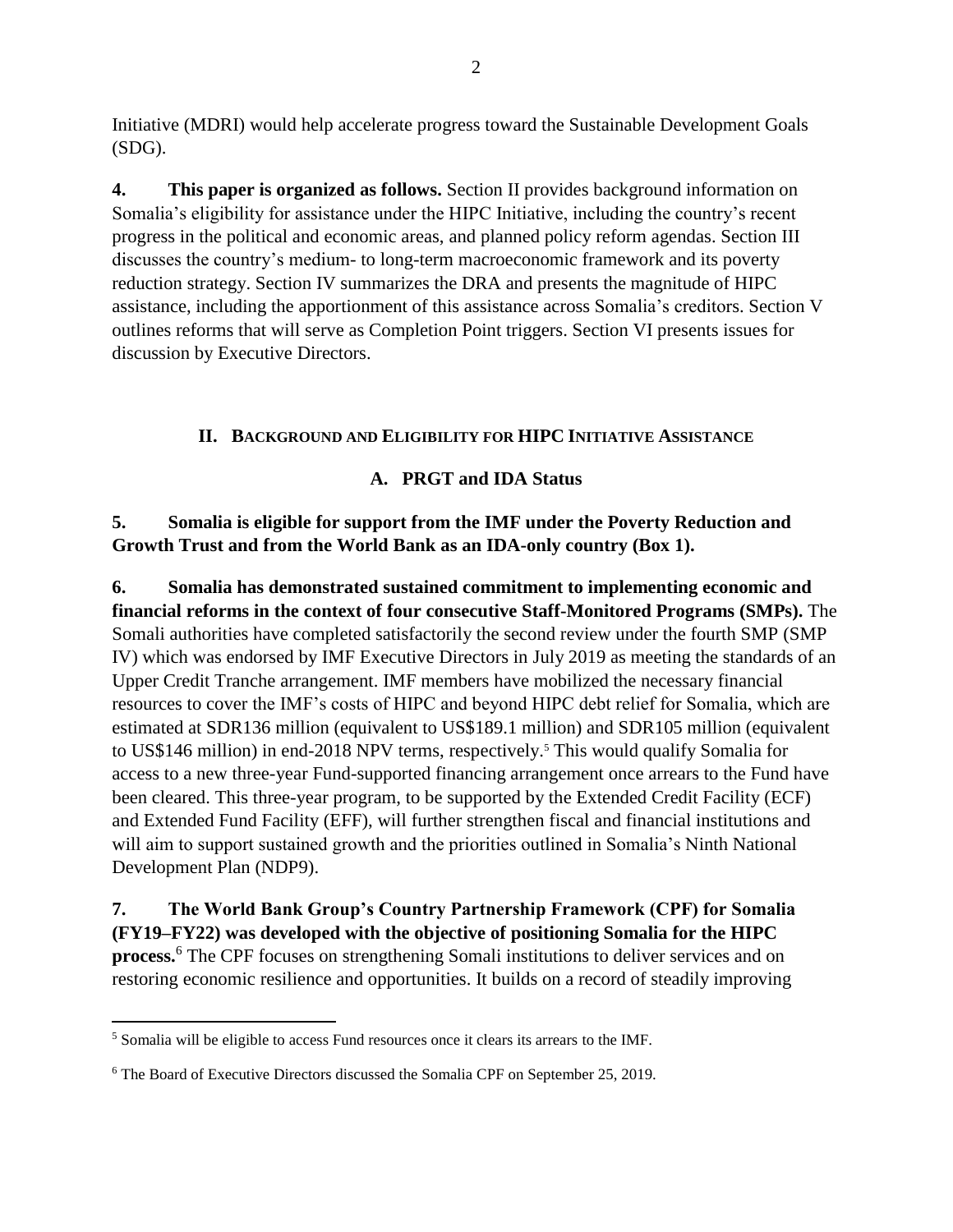country performance achieved under the 2013 Interim Strategy Note, which was supported by the Multi-Partner Fund (MFP). <sup>7</sup> The current CPF initiated IDA financing to Somalia for the first time since 1991 through exceptional pre-arrears clearance grants (PACGs) of US\$140 million per year in FY19 and FY20.<sup>8</sup> The Reengagement and Reform Development Policy Grant (DPG), approved on February 27, 2020, facilitated the clearance of Somalia's arrears of US\$359 million, using funds from the IDA arrears clearance set-aside. With its arrears to IDA cleared, Somalia regained access to the full range of World Bank Group financing instruments.<sup>9</sup> Following arrears clearance, Somalia also qualified for funds from the IDA18 Turnaround Regime (TAR) for the remainder of FY20 and access to an IDA19 Turnaround Allocation (TAA) for FY21–FY23 to support an expanded program of grant financing.<sup>10</sup>

<sup>7</sup> The Interim Strategy Note was discussed by the Board of Executive Directors on December 17, 2013. The Multi-Partner Fund was established in 2014 with funding from Denmark, the European Union (EU), Finland, Italy, Norway, Sweden, Switzerland, United Kingdom, United States, and the World Bank State and Peacebuilding Fund.

<sup>&</sup>lt;sup>8</sup> In FY19, IDA approved four PACGs: The Recurrent Costs and Reform Financing, Public Financial Management and Revenue Mobilization, Somalia Capacity Advancement, Livelihoods and Entrepreneurship, through Digital Uplift Project (SCALED-UP), and the Water for Agro Pastoral Productivity and Resilience projects. To date in FY20, IDA has approved US\$65 million for the Shock Responsive Safety Nets for Human Capital Development Project and \$50 million for the Urban Resilience Project, Phase II .

<sup>9</sup> In addition to regaining access to regular IDA financing, Somalia is now eligible for debt and equity investments by the IFC and credit enhancement products from the Multilateral Investment Guarantee Agency, which Somalia joined in February 2020.

<sup>&</sup>lt;sup>10</sup> The Turn-around Allocation provides support to countries at a critical juncture in a country's development trajectory marked by: i) the cessation of an ongoing conflict (e.g., interstate warfare, civil war or other cycles of violence and/or partial state collapse that significantly disrupt a country's development prospects); or ii) the commitment to a major change in the policy environment either following a prolonged period of disengagement from Bank lending (i.e., re-engaging countries) or a major shift in a country's policy priorities. See "Special Theme: Fragility, Conflict & Violence", IDA, May 24, 2019. Access to the TAA is subject to annual reviews.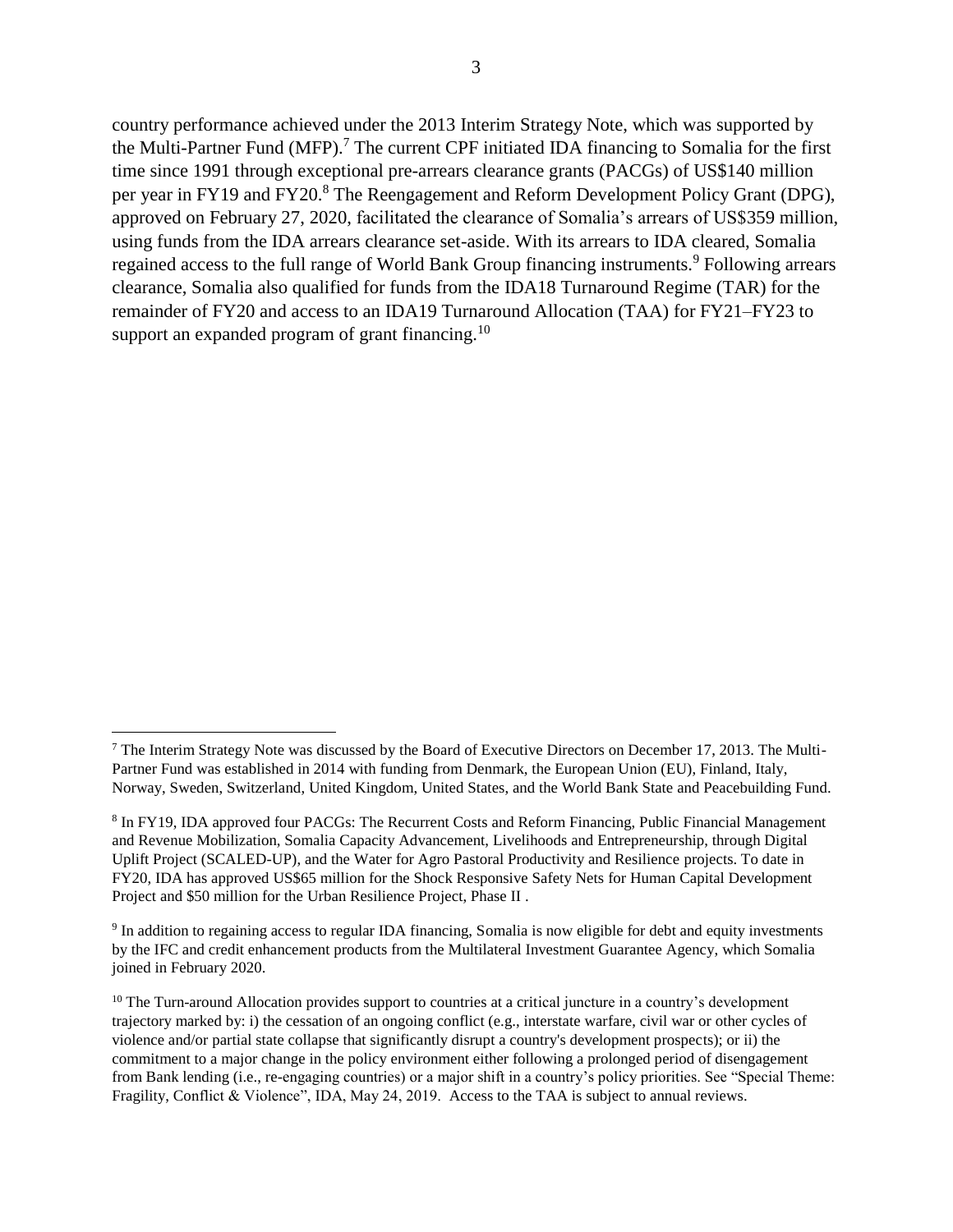# **Box 1. Requirements to Reach the Decision Point under the HIPC Initiative.**

**Three countries remain potentially eligible under the HIPC Initiative: Eritrea, Somalia and Sudan.** The HIPC Initiative is a rules-based debt relief framework which has been effectively closed to new entrants in 2011. The "ringfenced" countries are those that (i) are IDA–only, IMF PRGT-eligible; (ii) met the indebtedness criteria at end-2004 and end-2010; and (iii) may wish to avail themselves of debt relief under the HIPC Initiative.  $<sup>1</sup>$ </sup>

# **The key steps needed for these countries to reach the Decision Point are**:

- Establishing a satisfactory track record of strong policy performance under IMF- and World Bank-supported programs. Qualifying IMF programs include a staff-monitored program (SMP) with Upper Credit Tranche (UCT) conditionality.
- Clearing arrears to the IMF, the World Bank, and the African Development Bank AfDB), and clearing or preparing a plan to clear arrears to the remaining external creditors.
- Preparing a satisfactory (full or interim) Poverty Reduction Strategy (PRS), or similar document, reflecting a broad-based consultation, including with civil society.
- Agreeing on a set of floating Completion Point triggers with IDA and the IMF.
- Having debt indicators that, after traditional debt relief, are above the HIPC Initiative thresholds. This assessment should be made using the most recent data for the fiscal year immediately prior to the expected Decision Point.

<sup>1</sup> See "Heavily Indebted Poor Countries (HIPC) Initiative and Multilateral Debt Relief Initiative (MDRI) -Statistical Update, 2019.

# <span id="page-9-0"></span>**B. Background, and Political and Poverty Developments**

**8. Somalia has an historic opportunity to turn the page on decades of conflict, fragility and state fragmentation, and embark on a trajectory towards poverty reduction and inclusive growth.** For over two decades, Somalia has experienced protracted conflict and fragility, the collapse of rule of law, institutions, basic public services and the social contract, resulting in the impoverishment of millions. Starting in the early 2000's Somalia has seen multiple (often flawed, failed or externally driven) attempts to broker peace among factions and establish a sustainable governance framework that provides the basis for stability and development. The breakthrough 2012 Provisional Constitution established a federal political structure, including a parliament, the Federal Government of Somalia (FGS) and the Federal Member States (FMSs). Somalia has also successfully undertaken two peaceful parliamentary and presidential elections—in late 2012 and early 2017. Reforms underpinning the upcoming elections in late 2020 (or early 2021) are on track now that the President has signed the new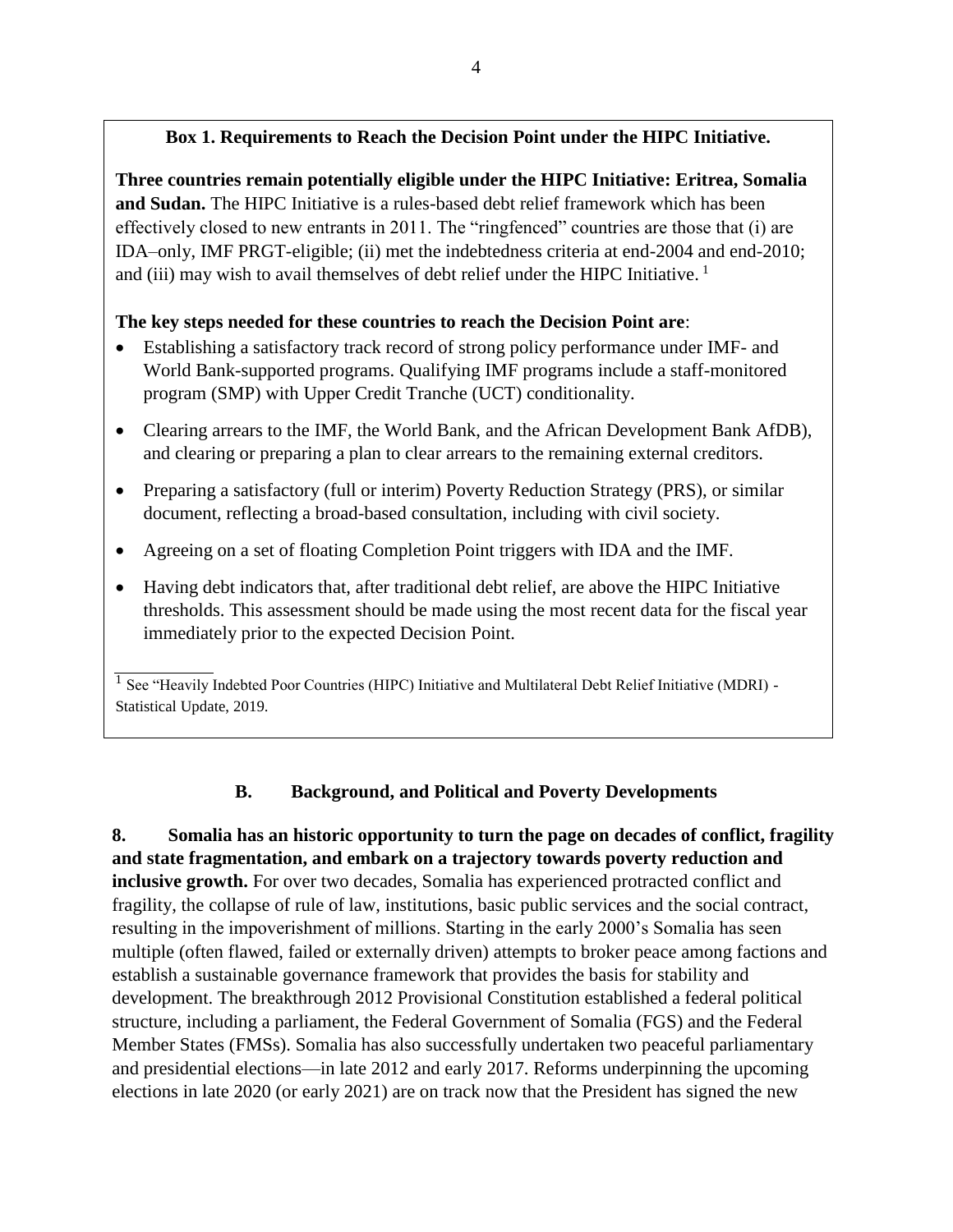Electoral Act. Although much remains to be done to stabilize the country and secure a lasting political settlement, the sustained political, economic and institutional reforms undertaken supported by four consecutive SMPs, EU and World Bank financing, and extensive technical assistance, have succeeded in rebuilding core state capabilities.

**9. Poverty remains pervasive in Somalia.** Almost 70 percent of Somalis live on less than US\$1.90 a day in purchasing power parity terms (Table 1), and economic growth lags behind

| <b>Indicators</b>                                                | <b>Values</b> | Year |
|------------------------------------------------------------------|---------------|------|
| Poverty (% below poverty line)*                                  | 69            | 2017 |
| Adult literacy rate (Age 15+) (%)*                               | 50            | 2017 |
| Female literacy rate (Age 15+) (%)**                             | 417           | 2017 |
| Net primary enrollment rate (Age 6-13)*                          | 33            | 2017 |
| Under-five mortality (per 1,000)***                              | 1215          | 2018 |
| Life expectancy at birth (years)***                              | 56.7          | 2017 |
| Incidence of HIV (per 1,000 uninfected population ages 15-49)*** | 0.04          | 2018 |

population growth, estimated at 2.8 percent per year.<sup>11</sup> Poverty incidence is almost uniformly high in Somalia—poverty rates in Mogadishu, rural areas, internally displaced populations (IDPs) and nomads are all higher than the national average. The only exception is urban areas other than Mogadishu where the poverty rate is around 10 percentage points lower than the national average, possibly reflecting smaller concentrations of IDPs and, in some cities, less exposure to conflict. Poverty is deep particularly in rural populations and IDPs. The average distance to the poverty line for the poor in these two groups is more than one third of the poverty line.

**10. Somali households suffer non-monetary deprivations as well**. Almost nine of 10 Somali households are deprived in at least one dimension of poverty—monetary, electricity, education, or water and sanitation—and nearly seven of 10 households suffer in two or more dimensions. In addition, a significant group of non-poor are vulnerable to falling into poverty. About one third of the non-poor is within 20 percent from the poverty line.

**11. Somali cities tend to have lower monetary poverty and better services than rural areas.** The only exception is Mogadishu, where, as discussed above, poverty is higher than the national average. In contrast, many other cities have not had to cope with constant and large influxes of IDPs. Cities consistently provide better access to services—except for land and housing—and more stable income than rural areas. Despite better conditions in cities, however, they still struggle with hunger, high absolute poverty of 64 percent, nonmonetary poverty of 41 percent, and ensuring universal access to services. There is also some regional disparity in the

 $\overline{a}$ <sup>11</sup> World Bank, Somalia Poverty and Vulnerability Assessment: Findings from the Second Somali High-Frequency Survey, April 2019. The survey employed an innovative methodology, including an abbreviated questionnaire and multiple statistical imputation techniques, to estimate household consumption, as security risks or other factors make it impractical to conduct a conventional household budget survey at this time. See Utz Pape and Johan Mistiaen, "Rapid Consumption Surveys", in Johannes Hoogeveen and Utz Pape (eds), *Data Collection in Fragile States.* (Palgrave Macmillan, Cham: 2020).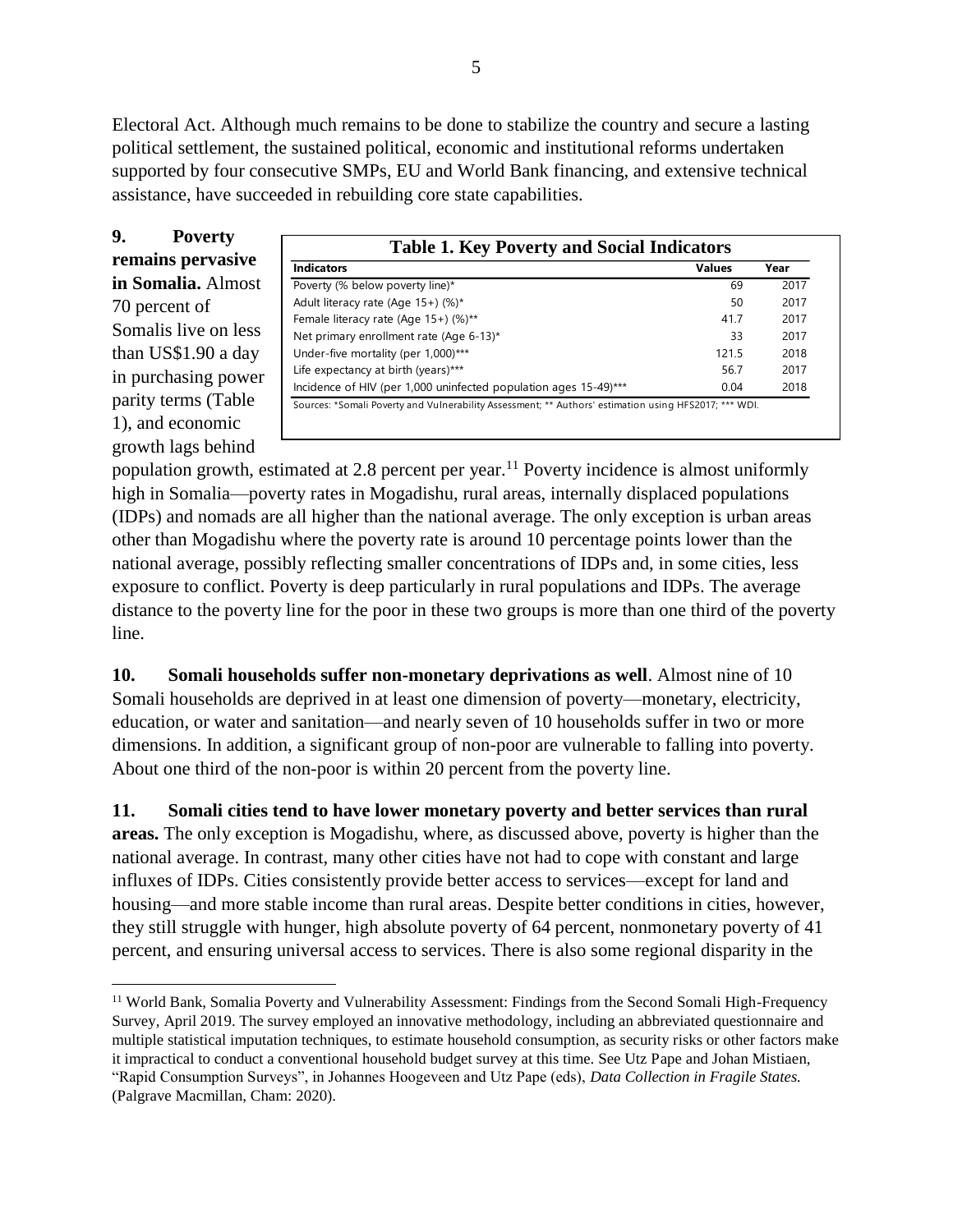provision of services, with Mogadishu and North East and North West cities providing better access to services compared to Baidoa, Kismayo, and central urban areas.

**12. Women and youth face special challenges.** Women across all population groups have lower literacy and educational attainment. An estimated 74 percent of youth are unemployed, which contributes to the underlying drivers of fragility, as spoiler groups such as Al-Shabab exploit constrained economic opportunities. This situation stresses the urgency of continued support to economic reforms that will promote inclusive growth and meaningful jobs for women and the youth.

# **13. Somali households are especially vulnerable to shocks, including natural disasters and epidemics, as well as to household-level shocks such as injury, death, or**

**unemployment.** Successive droughts and heavy rains—such as the severe drought in 2017 and 2019 —have taken a large toll on the country, aggravating the humanitarian challenges. Poorer households are more likely to experience more than one type of shock. The impact of shocks is magnified when a household experiences several shocks simultaneously. The persistent cycle of shocks increases Somalis' vulnerability to future shocks as there is limited public and private insurance and access to finance. The authorities are taking steps to reduce Somalia's exposure to shocks and reduce their impact, including through the implementation of their Recovery and Resilience Framework (RRF) and development of a social registry (a proposed Completion Point trigger), which will improve delivery of post-disaster assistance.<sup>12</sup> Ongoing security challenges also represent a significant risk to households. The successful completion of the ongoing Constitutional Review process, together with other efforts to strengthen federalism and inclusive politics, including the authorities' commitments under the Mutual Accountability Framework (MAF), will support greater peace and security in Somalia. 13

# **C. Post-Conflict Macroeconomic and Structural Reform Track Record**

<span id="page-11-0"></span>**14. Despite the challenging environment, progress on reform and policy implementation has been good and sustained reforms have translated into economic results (Figure 1)**. Domestic revenue mobilization has improved, albeit from a very low base—increasing by over 70 percent since 2016, to 4.6 percent of GDP in 2019, reflecting improvements in tax administration and new tax measures. At the same time, expenditures have been kept in check and there has been no domestic arrears accumulation since 2016. Although agriculture continues

<sup>&</sup>lt;sup>12</sup> The authorities' strategy and action plan are articulated in FGS, "Recovery and Resilience Framework", (June 2018). IDA is financing development of the social registry through the Somalia Shock-Responsive Safety Net for Human Capital project.

<sup>&</sup>lt;sup>13</sup> The latest MAF was agreed at the Somalia Partnership Forum in Mogadishu in October 2019 and sets out the critical reform priorities and objectives agreed between Somalia and its international partners for the period through 2020. See https://unsom.unmissions.org/somalia-partnership-forum-communiqu%C3%A9-2-october-2019 and [https://www.daljir.com/wp-content/uploads/2019/10/4\\_5807420474300302642.pdf.](https://www.daljir.com/wp-content/uploads/2019/10/4_5807420474300302642.pdf)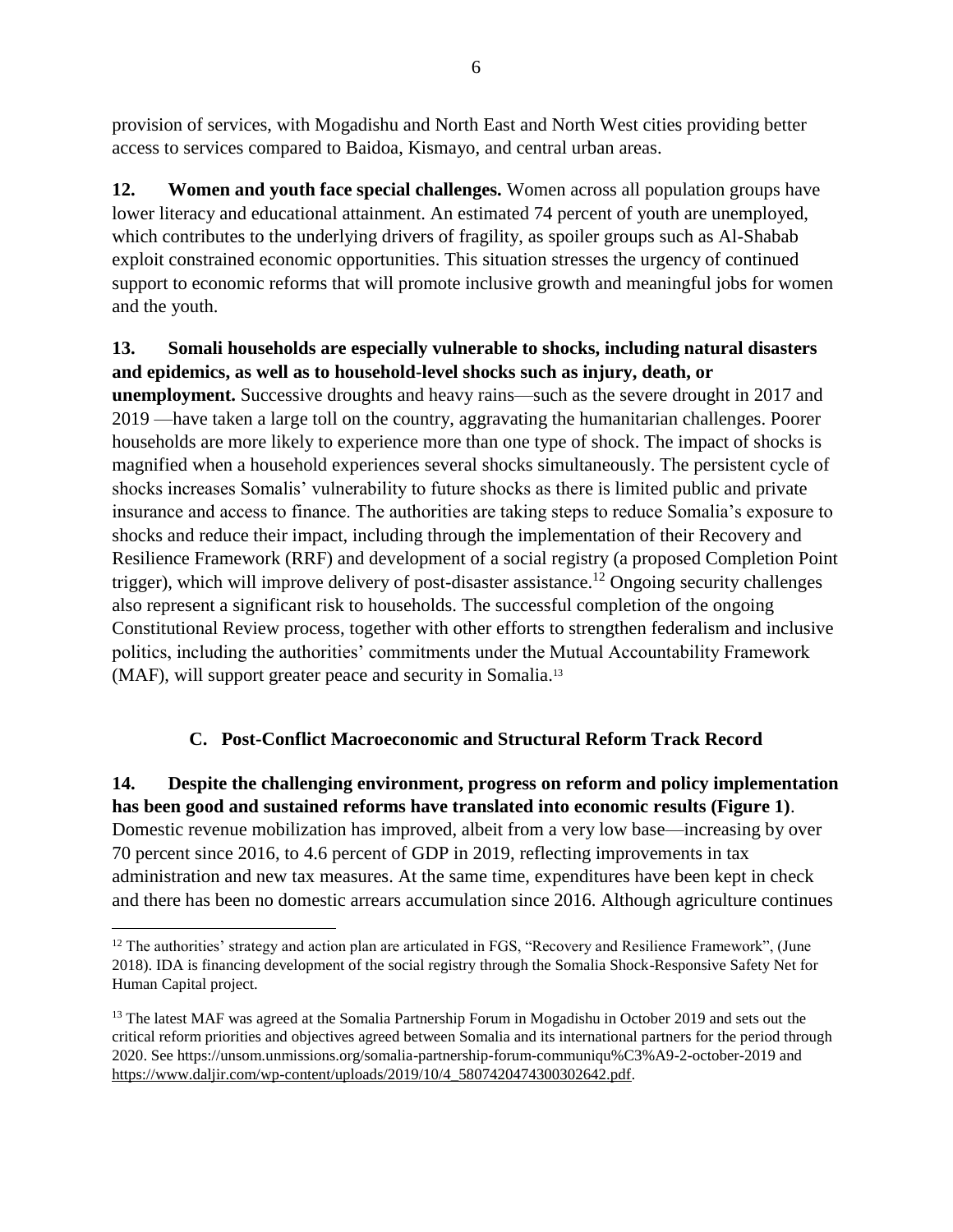to be hit by adverse weather conditions, economic activity has been supported by the telecom, trade, construction, and financial sectors, with GDP growth estimated at 2.8–2.9 percent in 2018–19.<sup>14</sup> These reforms have been supported by consecutive IMF SMPs and World Bank support, underpinned by IDA PACGs and MPF grants.

**15. In addition to the coordinated support from the Bank and Fund, reforms have been supported by other development partners.** <sup>15</sup> This includes ongoing support from the African Development Bank (AfDB); the UK Department for International Development (DFID), particularly in the areas of public financial management (PFM) and customs modernization, and the EU, with their budget support program focusing on domestic revenue mobilization, PFM, intergovernmental fiscal relations, law enforcement, and education. Broader support from the international community is anchored by the Somalia Partnership Forum and associated MAF.<sup>16</sup>



<sup>&</sup>lt;sup>14</sup> GDP is estimated using available demand-side data and proxies. The last complete set of national accounts was published in 1991. The IMF, World Bank, Statistics Sweden, and other international partners have been working with the Federal Government of Somalia to rebuild the national statistical system, and in the meantime to make provisional estimates of GDP and key indicators. The estimation approach is presented in IMF Statistics Department, "Somalia: Report on a National Accounts Statistics Mission," August 2017. World Bank, "Somalia Economic Update, Fourth Edition: Building Education to Boost Human Capital," September 2019, describes the latest revision to these estimates.

 $\overline{a}$ 

<sup>15</sup> The IMF and the World Bank have provided coordinated support for reforms through project and policy-based financing, technical assistance, capacity building, policy dialogue, and economic analysis.

<sup>&</sup>lt;sup>16</sup> The New Partnership Forum for Somalia was established in 2017 to determine how Somalia and the international community will work together to meet Somalia's most pressing political, security and economic needs and aspirations.. See [https://www.gov.uk/government/uploads/system/uploads/attachment\\_data/file/613719/new](https://www.gov.uk/government/uploads/system/uploads/attachment_data/file/613719/new-partnership-for-somalia-may-2017.pdf)[partnership-for-somalia-may-2017.pdf](https://www.gov.uk/government/uploads/system/uploads/attachment_data/file/613719/new-partnership-for-somalia-may-2017.pdf) for more detail.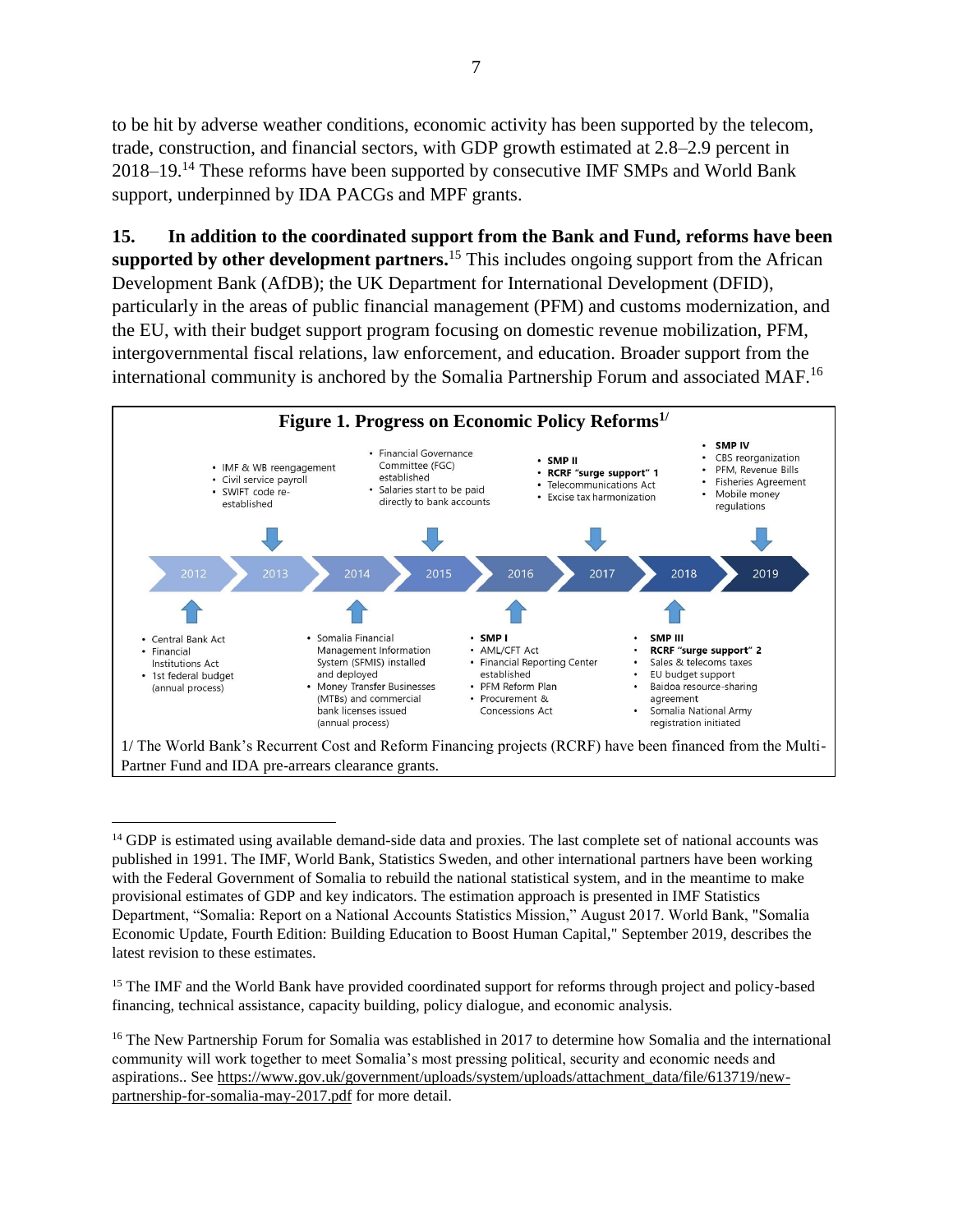**16. With the support of the international community, the authorities' strong commitment to reforms and policy implementation has seen significant progress in key areas.** As discussed in the Preliminary HIPC document, highlights include a significant increase in domestic revenue mobilization, including due to the introduction of sales and excise taxes, and the establishment of a large- and medium-taxpayers' office; enhanced PFM, including due to the implementation of the Somalia Financial Management Information System (SFMIS); progress on fiscal federalism, including the establishment of the Intergovernmental Fiscal Forum (IGFF); a strengthening of capacity at the Central Bank of Somalia and an expansion of regulatory oversight to the mobile money sector; a stronger anti-money laundering/combatting the financing of terrorism (AML/CFT) framework, including with the enactment of a new AML/CFT law; efforts to improve governance and reduce the risk of corruption, including the enactment of an Anti-Corruption Act; and progress on developing key statistics (such as national accounts, balance of payments, CPI, and monetary statistics).

**17. Although progress has been significant, authorities are committed to an ambitious reform agenda, including to support NDP9.** Critical work will continue in fiscal federalism, fiscal and debt policy and management, data and statistics, monetary policy, financial sector regulation, and governance and anti-corruption in the years ahead, including within the framework of future IMF programs and WB operations. Achieving these objectives will be challenging given the ongoing limitations on resources, as well as important capacity constraints and aid absorption bottlenecks.

# **18. Planned reforms focus on the following key areas and will continue to be supported by technical assistance and other support from Somalia's development partners.**

**Fiscal:** The authorities plan to increase domestic revenues further, including by implementing the recently enacted Revenue Act and the Customs Reform Roadmap. They also plan to undertake further efforts to strengthen PFM, including by issuing key regulations to support the newly enacted PFM Act and completing a quality assurance of the SFMIS. They will also develop an action plan to strengthen the capacity of the debt management unit. They will also plan to enact the Extractive Industry Tax Law and issue regulations to support the implementation of the Petroleum Act and will finalize the model Production Sharing Agreement (PSA) in line with this legal framework ahead of issuing any oil exploration licenses. They will continue working to deepen fiscal federalism, including by revising the current set of expenditure assignment guidelines as the authorities move forward with implementing the Revenue Act.

• **Financial:** The authorities will continue implementing the Financial Sector Reform Roadmap, including further efforts to deepen financial sector supervision, and structural reforms to improve the payment system. They will complete the transition to the new CBS organizational structure and continue strengthening the AML/CFT operational and legal framework. The authorities will also work towards completing their National Risk Assessment and preparing for the MENA-FATF Mutual Evaluation Assessment in 2024.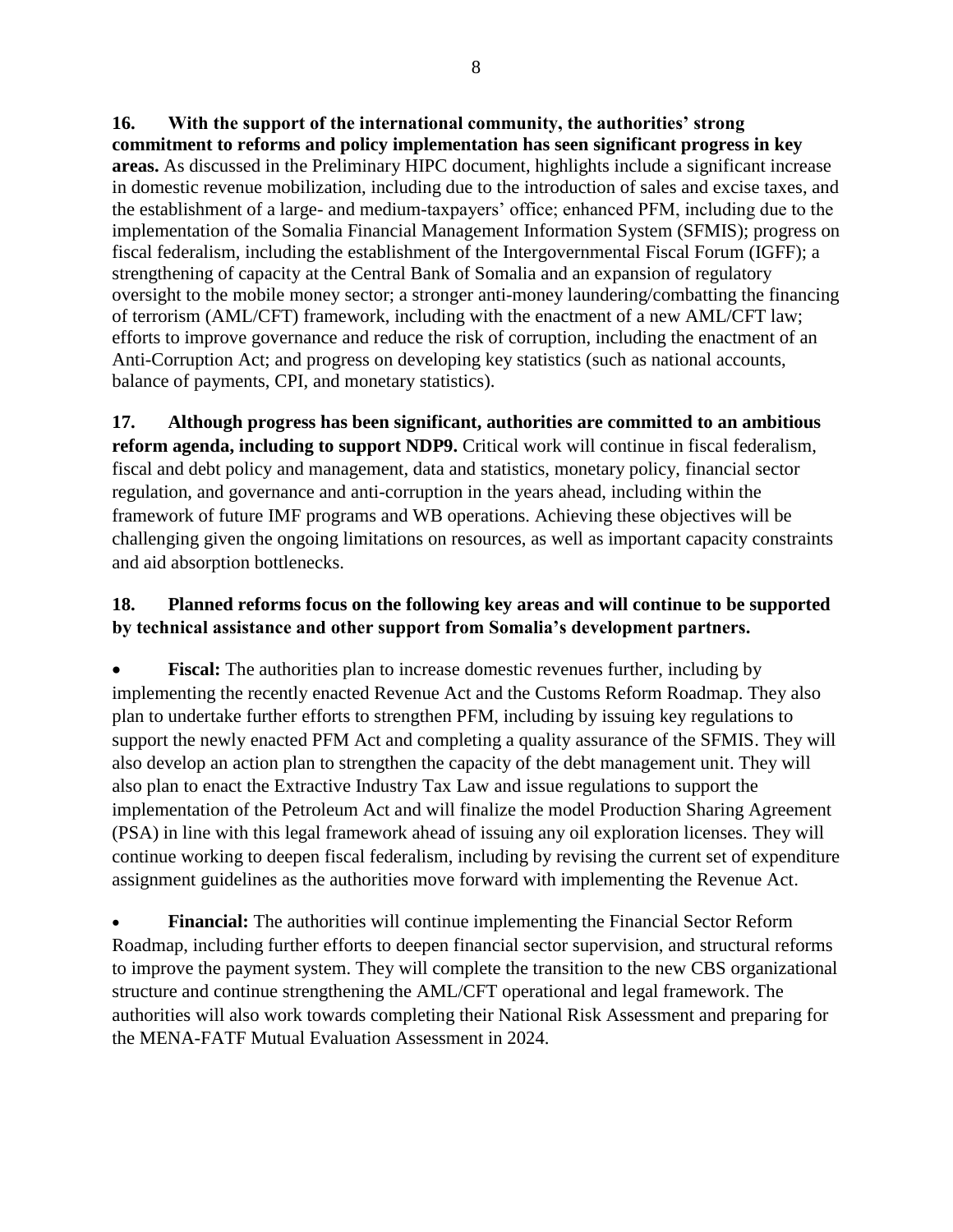• **Governance:** To improve governance and fight corruption, the authorities will followthrough on the new Anti-Corruption Law by establishing the Anti-Corruption Commission. They will also approve and publish their National Anti-Corruption Strategy (NACS).

• **Inclusive growth:** To bolster the foundations for sustained inclusive growth and improve the resilience to climate shocks, the authorities will develop the National Water Resource Strategic Plan, pass the Somali Standards and Quality Control Bill and establish the Somali Bureau of Standards. They will also move forward with plans to establish a national digital ID, which will also help improve the private sector's access to credit.

**Statistics:** The authorities will prepare a Statistical Action Plan to underpin further improvements in statistical capacity. Key priorities will include the development of a productionbased estimate of GDP.

# **III. MEDIUM- TO LONG-TERM STRATEGY AND PROSPECTS**

# **A. Macroeconomic Outlook**

<span id="page-14-1"></span><span id="page-14-0"></span>**19. Economic activity remains stable.** Real GDP growth is expected to remain at 2.9 percent in 2019 (from 2.8 percent in 2018). Spring drought conditions contributed to low cereal production in southern Somalia, while higher-than-normal rainfall in the Autumn led to flooding. While adverse climate events aggravated human displacement, the related humanitarian assistance facilitated higher food imports, mitigating the impact on food insecurity and growth. Fall rains suggested improved conditions for early 2020, but the impact of the recent locust invasion and the potential impact of COVID-19 makes the near-term outlook less certain. Possible economic disruptions caused by covid-19 pose additional risks. Inflation averaged 3.1 percent in 2019 as better food supply and lower transport costs eased pressures on food prices in the second half of the year. The current account deficit widened to 12 percent of GDP in 2019 from 10 percent in 2018, reflecting the increase in imports supported by humanitarian aid.

**20. Fiscal outcomes for 2019 reflects continued strong performance**. FGS domestic revenue for 2019 reached US\$230 million compared to US\$183 million in 2018. This reflected both an increase in tax revenues (of US\$16 million or 11 percent), and a sharper increase in nontax revenues (US\$31 million or 68 percent), mostly due to the commencement of payments by the International Air Transport Association of over-flight fees. Expenditures remained below projections (US\$315 million relative to US\$341 million), resulting in an estimated fiscal surplus for 2019 of US\$24 million, which includes US\$10 million ear-marked for use in 2020 and US\$0.5 million for domestic arrears payments.

**21. Growth is expected to become more resilient on the back of broad-based reforms and increased access to resources for development spending on reaching the Decision Point (Table 2)**. Overall, growth is expected to gradually accelerate to a peak of close to 5.5 percent by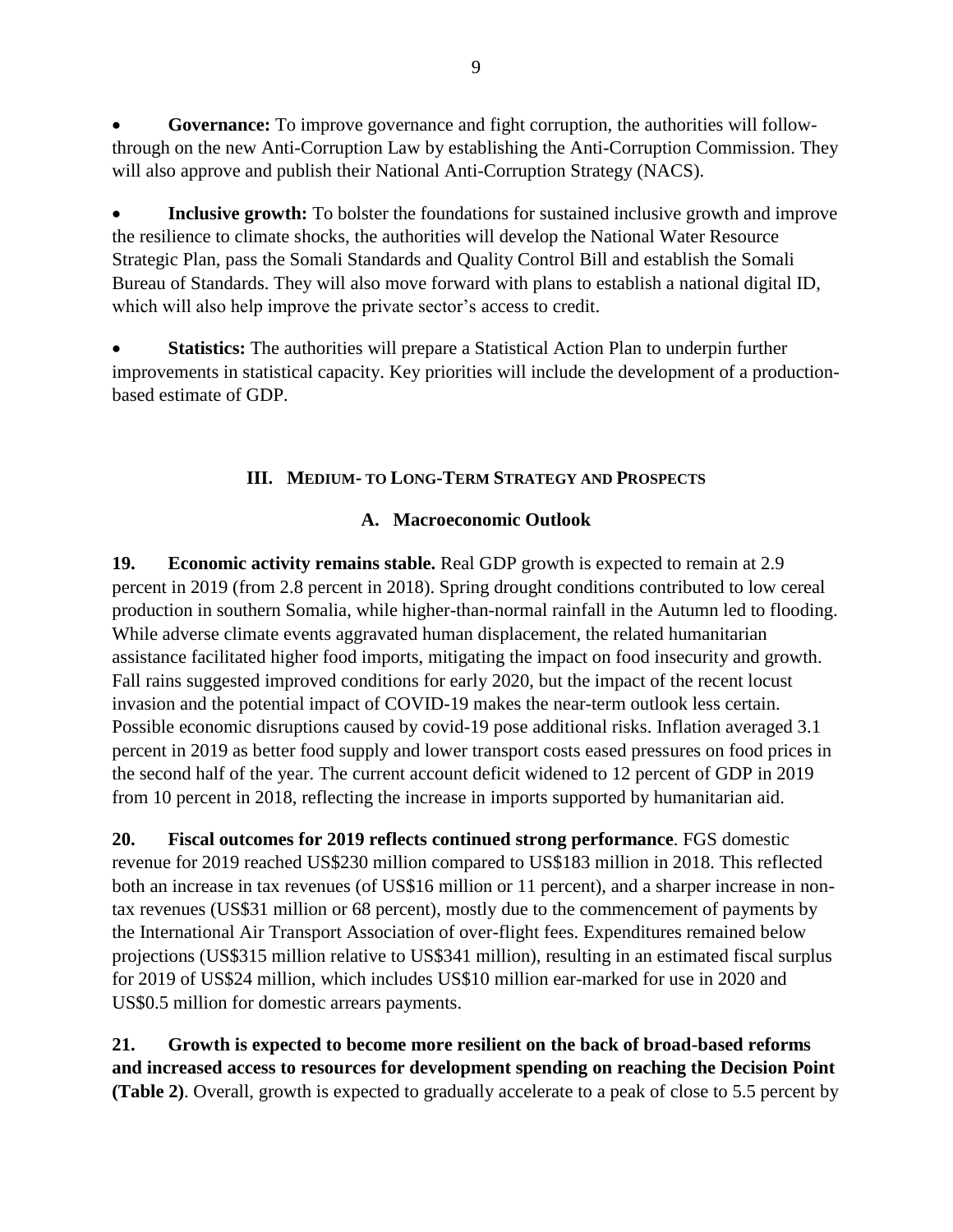2027, before settling to a long-term average of around 4.8 percent. This would imply a long-run growth rate about 1.3 percentage points higher relative to a scenario without debt relief, with percapita growth to reach about 2 percent over the long-run (from about -0.4 percent in  $2016-18$ ).<sup>17</sup> The growth outlook will be supported by higher consumption and increased contributions of export and investment. Although exports are expected to grow in line with broader economic activity, the trade deficit will remain large as imports pick-up to support growth, with an expected shift in composition from food to investment goods as investment in resilience improves food security. Over the short to medium term, the trade deficit will be financed by higher grants and remittances. However, over the longer-term, grants are expected to decline and be gradually replaced with concessional debt and greater flow of foreign direct investment (FDI) as the business environment improves. Inflation is projected to remain broadly stable at below 3 percent, in line with international prices.

**22. The fiscal resource envelope will increase to reflect higher aid and domestic revenue mobilization over the medium-term**. Expenditure will remain in check, and cash management and expenditure control are expected to improve and there will be no new domestic or external arrears.

**23. Risks to the outlook are significant and reflect the drivers of Somalia's fragility** weak security, political tensions, particularly between FGS and FMS and surrounding the upcoming national elections, and vulnerability to climate shocks.<sup>18</sup> These risks are mitigated by strong international support, together with the authorities' drive to build resilience, and enhance political dialogue. In addition, the authorities' capacity of implementing difficult reforms as evidenced in the context of four successive SMPs mitigates overall risks to future program implementation.

 $17$  A pickup in growth following the Decision Point is consistent with the experience of other HIPCs. Specifically, the positive impact on growth in Somalia of reaching the HIPC Decision Point is expected to be marginally stronger than the median of a sample of fragile HIPC countries, given its strong record of reform implementation under successive IMF SMPs, but weaker than the median of a wider sample of all 36 HIPC countries, given Somalia will continue to be fragile and vulnerable to shocks. Achieving a long-run growth rate of 4.8 percent would imply about a two-percentage point pickup in growth relative to the historical average.

<sup>&</sup>lt;sup>18</sup> For example, the 2016–17 drought caused damages and losses estimated at US\$3.25 billion, displaced 926,000 people, and left more than half the population in need of humanitarian assistance. See "Drought Impact Needs Assessment", Federal Government of Somalia, February 2018.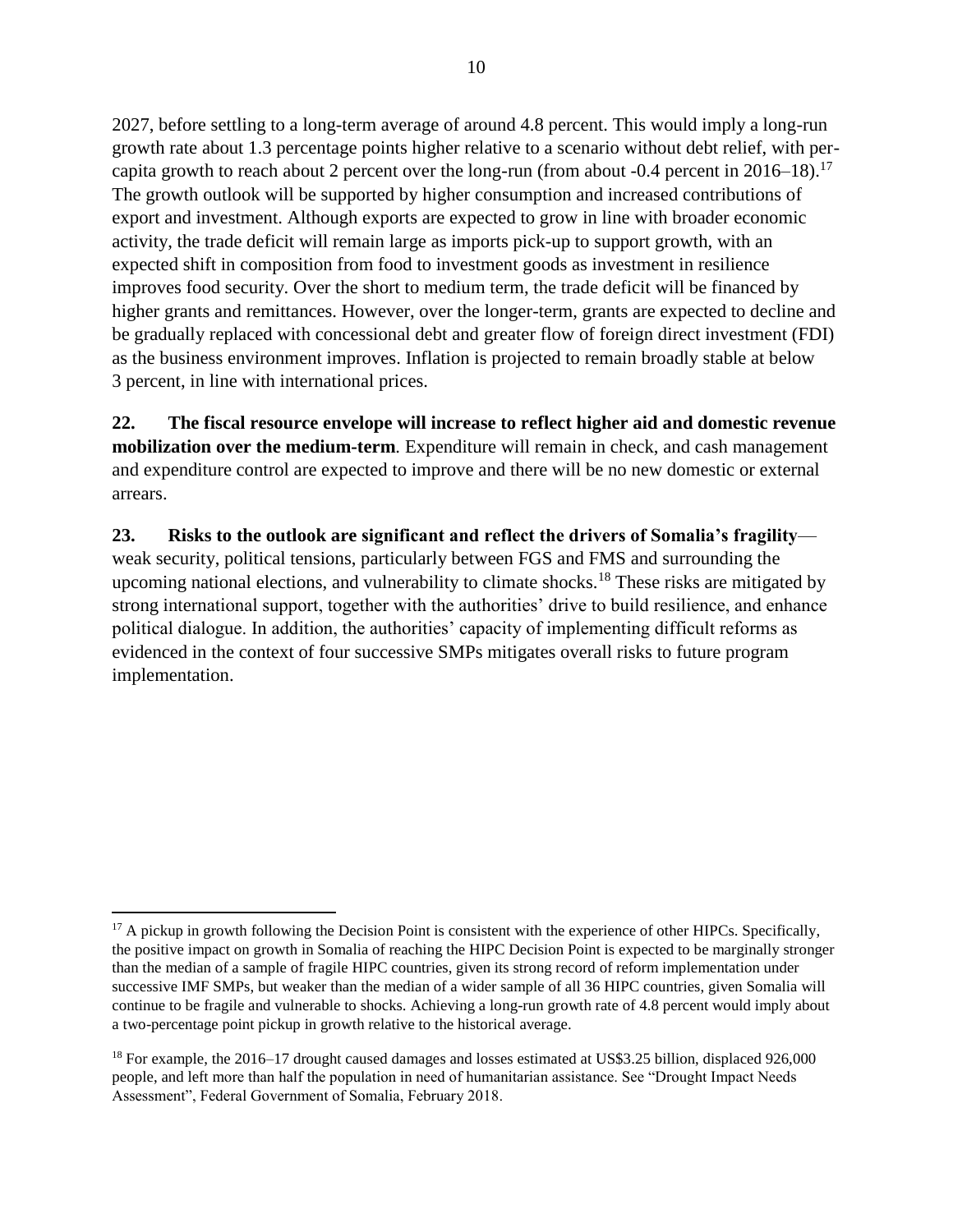|                                            | Est.    |         |         |         |                            | Proj.   |         |         |         |         |  |  |  |  |  |
|--------------------------------------------|---------|---------|---------|---------|----------------------------|---------|---------|---------|---------|---------|--|--|--|--|--|
|                                            | 2016    | 2017    | 2018    | 2019    | 2020                       | 2021    | 2022    | 2023    | 2024    | 2025    |  |  |  |  |  |
| <b>National income and prices</b>          |         |         |         |         |                            |         |         |         |         |         |  |  |  |  |  |
| Real GDP growth                            | 2.9     | 1.4     | 2.8     | 2.9     | 3.2                        | 3.5     | 3.7     | 3.9     | 4.2     | 4.6     |  |  |  |  |  |
| Inflation (CPI, e.o.p.)                    | 1.2     | 6.1     | 3.2     | 3.1     | 3.0                        | 2.5     | 2.2     | 2.2     | 2.2     | 2.2     |  |  |  |  |  |
|                                            |         |         |         |         | (Percent of GDP)           |         |         |         |         |         |  |  |  |  |  |
| <b>Fiscal sector 1/</b>                    |         |         |         |         |                            |         |         |         |         |         |  |  |  |  |  |
| Revenue and grants                         | 4.1     | 6.0     | 5.7     | 6.8     | 9.5                        | 10.8    | 12.4    | 13.6    | 10.8    | 11.5    |  |  |  |  |  |
| of which: Grants                           | 1.4     | 2.8     | 1.8     | 2.2     | 5.0                        | 6.0     | 7.2     | 7.7     | 4.2     | 4.1     |  |  |  |  |  |
| Total expenditure                          | 3.3     | 5.3     | 5.7     | 6.3     | 9.1                        | 9.5     | 10.4    | 11.7    | 13.1    | 13.7    |  |  |  |  |  |
| of which: Purchase of non-financial assets | 0.3     | 0.1     | 0.2     | 0.3     | 0.8                        | 0.9     | 1.1     | 1.4     | 1.8     | 1.9     |  |  |  |  |  |
| Overall balance, net                       | 0.0     | 0.0     | 0.0     | 0.6     | 0.0                        | 1.0     | 1.7     | 1.7     | $-2.3$  | $-2.2$  |  |  |  |  |  |
| Public debt 2/                             | 122.9   | 116.6   | 112.8   | 107.4   | 74.6                       | 71.3    | 67.9    | 10.3    | 12.2    | 13.9    |  |  |  |  |  |
|                                            |         |         |         |         | (Millions of U.S. Dollars) |         |         |         |         |         |  |  |  |  |  |
| <b>Monetary Sector</b>                     |         |         |         |         |                            |         |         |         |         |         |  |  |  |  |  |
| Net Foreign Assets                         | $-324$  | $-318$  | $-258$  | $-212$  | $-183$                     | $-174$  | $-162$  | 191     | 174     | 179     |  |  |  |  |  |
| Central Bank claims on non-residents 3/    | 58      | 89      | 122     | 148     | 193                        | 219     | 248     | 263     | 243     | 244     |  |  |  |  |  |
| Net Dometic Assets                         | 539     | 611     | 697     | 735     | 758                        | 806     | 865     | 593     | 711     | 854     |  |  |  |  |  |
| Credit to the private Sector               | 70      | 105     | 184     | 206     | 232                        | 269     | 321     | 395     | 500     | 651     |  |  |  |  |  |
| Broad Money 4/                             | 178     | 270     | 334     | 432     | 471                        | 517     | 580     | 664     | 777     | 928     |  |  |  |  |  |
|                                            |         |         |         |         | (Percent of GDP)           |         |         |         |         |         |  |  |  |  |  |
| <b>External sector</b>                     |         |         |         |         |                            |         |         |         |         |         |  |  |  |  |  |
| Current account balance                    | $-9.4$  | $-9.8$  | $-10.3$ | $-11.9$ | $-12.3$                    | $-12.5$ | $-12.5$ | $-12.7$ | $-14.5$ | $-14.8$ |  |  |  |  |  |
| Trade balance                              | $-74.4$ | $-86.7$ | $-84.8$ | $-86.6$ | $-88.9$                    | $-89.3$ | $-90.2$ | $-86.6$ | $-81.5$ | $-78.1$ |  |  |  |  |  |
| Exports of goods and services              | 25.2    | 22.6    | 23.7    | 22.8    | 22.6                       | 22.3    | 22.4    | 22.4    | 22.3    | 22.1    |  |  |  |  |  |
| Imports of goods and services              | 99.6    | 109.2   | 108.5   | 109.4   | 111.5                      | 111.6   | 112.6   | 109.0   | 103.7   | 100.2   |  |  |  |  |  |
| Remittances                                | 32.5    | 31.5    | 31.3    | 31.9    | 32.4                       | 32.7    | 32.9    | 32.1    | 31.3    | 30.4    |  |  |  |  |  |
| Grants                                     | 33.3    | 46.1    | 43.9    | 43.5    | 44.9                       | 44.9    | 45.6    | 42.4    | 36.1    | 33.4    |  |  |  |  |  |
| Foreign Direct Investment                  | 7.9     | 8.2     | 8.6     | 9.0     | 8.9                        | 9.0     | 9.1     | 9.3     | 9.6     | 9.8     |  |  |  |  |  |
| External debt 2/                           | 121.1   | 115.1   | 111.3   | 106.0   | 73.3                       | 70.1    | 66.8    | 9.4     | 11.4    | 13.2    |  |  |  |  |  |
| Market exchange rate (SOS/USD, e.o.p.)     | 24,005  | 23,605  | 24,475  | 26,015  |                            |         |         |         |         |         |  |  |  |  |  |

**Table 2. Selected Economic and Financial Indicators, 2016–25**

Sources: Somali authorities; and Fund staff estimates and projections.

1/ Budget data for the Federal Government of Somalia. Fiscal operations are recorded on a cash basis. GDP data cover the entire territory of Somalia.

2/ Assumes application of HIPC debt relief and interim HIPC assistance from the Decision Point, and MDRI and "beyond-HIPC" relief at Completion Point.

3/ Includes FGS grants held abroad.

4/ Primarily desposits at commercial banks. Data does not yet include balances held with MNOs.

#### **B. The Poverty Reduction Strategy**

<span id="page-16-0"></span>**24. On September 26, 2019, the Cabinet approved a new NDP covering 2020–24**. NDP9 is a comprehensive and nationally owned strategy for poverty reduction and inclusive growth that builds on the progress under NDP8, which covered 2017–19. The strategy is informed by a detailed analysis of the drivers of poverty, which include political fragility, conflict, insecurity and lawlessness, and climatic shocks. The authorities submitted NDP9 to IDA and the IMF on October 15, 2019, to fulfill the HIPC Initiative's poverty reduction strategy requirement. A Joint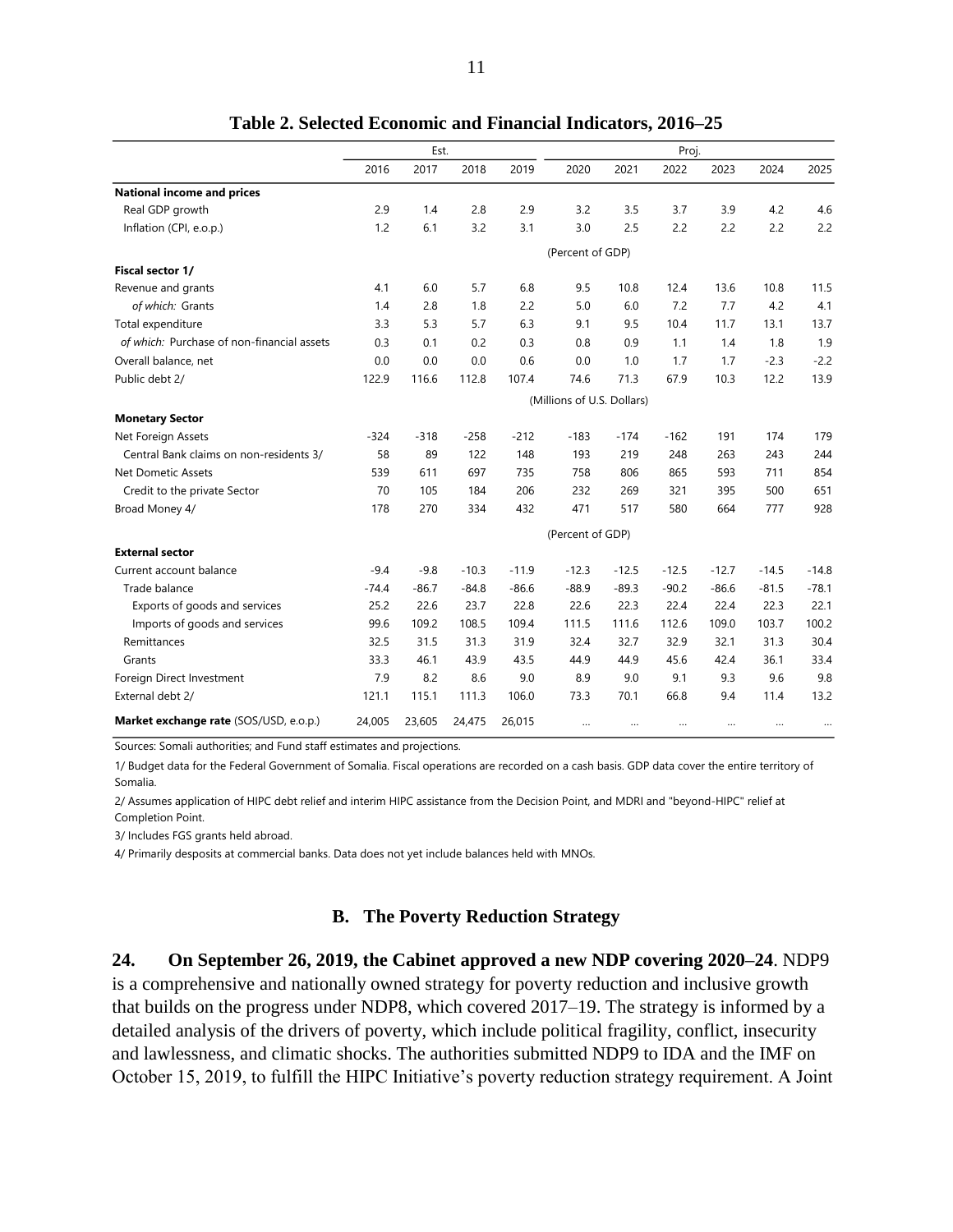Staff Advisory Note (JSAN) has been prepared and shared with the Executive Boards in March 2020, for their information. Main points from the JSAN are as follows.

**25. IDA and IMF staffs note in the JSAN that NDP9 was developed through a highly consultative, participatory process that has helped ensure full country ownership.** The authorities held a series of public consultative meetings with civil society, private sector representatives, FGS and FMS ministries, national and state parliamentarians, members of the judiciary, and development partners. Staffs find that the document transparently incorporates input received during consultation rounds.

**26. The strategic interventions of NDP9 focus on four pillars**: (1) Inclusive and Accountable Politics; (2) Improved Security and the Rule of Law; (3) Inclusive Economic Growth (including increased employment); and (4) Improved Social Development. Considering the country's fragility and the challenges to deal with security, climate shocks and federalism, each pillar integrates six critical cross-cutting policy priorities to achieve the development goals set forth in the NPD9, notably (i) gender, human rights and other kinds of social equity; (ii) resilience of households, communities and the government; (iii) Somalia's environment and its natural resources; (iv) durable solutions to long term displacement; (v) interface between humanitarian and development planning; and (vi) governance. The JSAN commends the authorities for presenting such a comprehensive strategy to reduce poverty.

**27. NDP9 includes an implementation arrangement framework with associated risks and strategy to fill large data gaps.** The implementation approach of NPD9 is based on three guiding principles—multi-dimensional, preserving national ownership, and demonstrating progress against one or more NPD9 indicators.

**28. The JSAN notes that NDP9 lacks a costing and financing plan for the proposed interventions, and that the macroeconomic and fiscal framework underlying NDP9 is outdated.** The authorities have subsequently revised the macroeconomic and fiscal framework to incorporate the anticipated impact of reaching the HIPC Decision Point on the outlook for revenues, expenditures and growth. This has been agreed with the IMF in the context of the new program. The authorities are currently developing cost estimates for specific interventions under NDP9 and expect to complete them by mid-2020—in time to inform the next budget. Recognizing that Somalia will continue to depend on external financing, the authorities are preparing a new aid policy aimed at enhancing alignment between donor projects and NDP9.

**29. The authorities will report on these adjustments to NDP9, and the progress in implementing NDP9 in Annual Progress Reports.** Updating NDP9's macroeconomic and fiscal framework and providing information on costing and financing would enable staffs to treat NDP9 as a full poverty reduction strategy for the purposes of meeting Completion Point requirements. Staffs of IDA and the IMF will submit JSANs on these annual reports to the Boards that provide feedback on the evolution of NDP9 and results from its implementation. These JSANs will provide the source of evidence when Somalia achieves the floating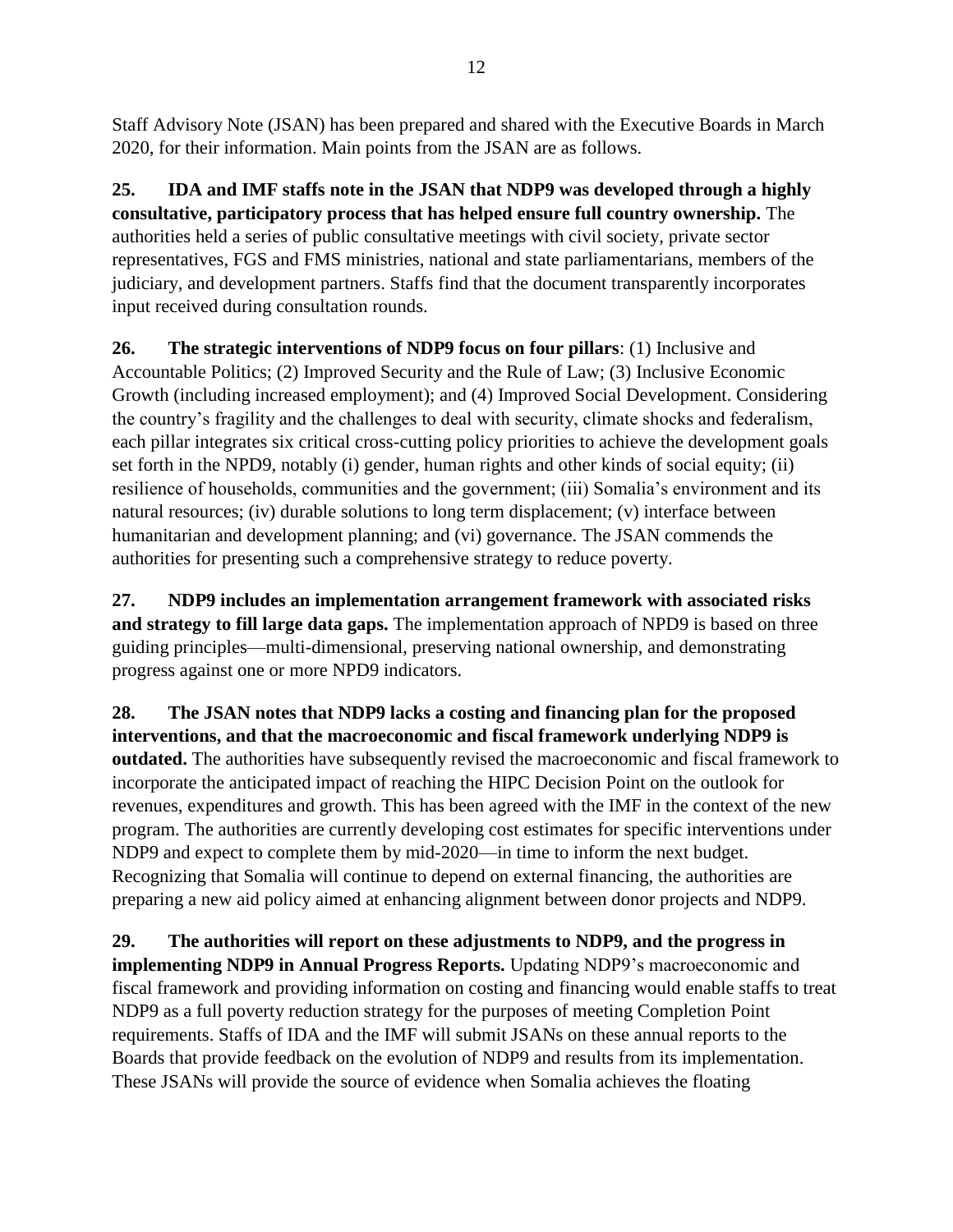Completion Point trigger requiring satisfactory implementation of a poverty reduction strategy for at least one year.

#### **IV. DEBT RELIEF AND POSSIBLE HIPC AND MDRI ASSISTANCE**

#### **A. Debt Reconciliation Status**

<span id="page-18-1"></span><span id="page-18-0"></span>**30. The DRA below is based on the reconciliation of public and publicly-guaranteed external debt data at end-2018 provided by the authorities and creditors.**<sup>19</sup> The reconciliation process was completed jointly by the IMF, World Bank, and the authorities in July 2019. Information provided by the authorities on multilateral and official bilateral debt was reconciled close to 100 percent with creditor data.<sup>20</sup> According to the information provided by the Somalia's authorities, no commercial debt is outstanding.

#### **B. Structure of External Debt**

<span id="page-18-2"></span>**31. At end-2018, the public and publicly guaranteed external debt of the FGS was estimated at US\$5.3 billion, in nominal terms (Table 3).** This corresponds to US\$5.2 billion in net present value (NPV) terms. Multilateral creditors account for 28.9 percent of the total debt stock in nominal terms, with liabilities to IDA, IMF and the AfDB constituting 18.5 percent of total external debt. Other multilaterals with substantial claims on Somalia are the Arab Monetary Fund (AMF) (5.4 percent), and the Arab Fund for Economic and Social Development (AFESD) (3.5 percent), The International Fund for Agricultural Development (IFAD), The OPEC Fund for International Development (OFID) and the Islamic Development Bank (IsDB) hold claims amounting to a combined share of 1.5 percent of total debt. Paris Club creditors, with the United States, Russia, and Italy as the major creditors, account for 57.8 percent of total nominal debt at end-2018. Non-Paris Club official creditors are Algeria, Bulgaria, Iraq, Kuwait Fund for Arab Economic Development, Libya, Romania, Saudi Fund for Development, Serbia, and United Arab Emirates, accounting for an estimated 13.3 percent of total external debt.<sup>21</sup>

<sup>&</sup>lt;sup>19</sup> The amount of assistance under the enhanced HIPC Initiative framework is calculated using the NPV of debt based on the most recent data for the year immediately prior to the expected Decision Point, with a three-month grace period.

<sup>&</sup>lt;sup>20</sup> Debt records provided by the authorities and reconciled with creditor statements include loans that were contracted from 1965 to 2002. These loans include loans that financed projects in pre-civil war subnational jurisdictions, including Somaliland. For all loans, the recognized debtor is the Ministry of Finance of the FGS or a line ministry of the FGS. Note that this excludes a Russian claim on the Central Bank of Somalia totaling about \$7.5 million (or 0.1 percent of GDP), which has been deemed to be not eligible for HIPC debt relief.

 $21$  The information on Somalia's debt to Algeria has yet to be confirmed. The debt was initially contracted in 1977 and was last reported by the authorities in 1992. According to the FGS authorities, there was an oral agreement on cancellation of this debt. Algeria, however, has yet to confirm. For the purposes of the debt relief analysis, the loan is included in the HIPC-eligible debt stock, with outright cancellation by the creditor assumed.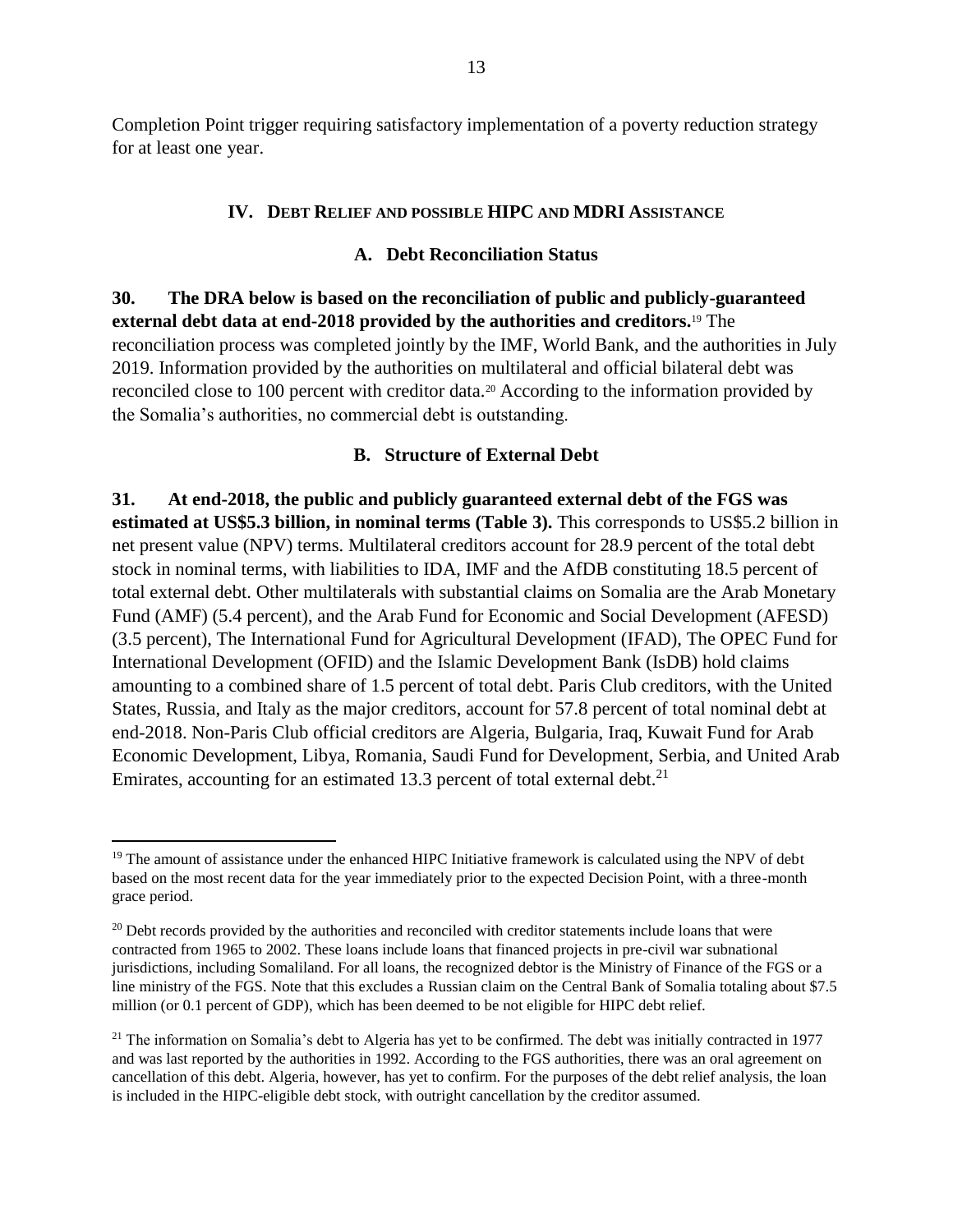**32. As of end-2018, about 95.8 percent of Somalia's external debt was in arrears.** The stock of external arrears stood at US\$5.0 billion, of which US\$1.3 billion was owed to multilateral creditors and US\$3.7 billion to bilateral claimants. Arrears to the World Bank and the U.S. made up the largest share of arrears to multilateral and bilateral creditors, respectively, as of end-2018.

| Table 3. Nominal Stocks and Net Present Value of Debt by Creditor Groups |  |
|--------------------------------------------------------------------------|--|
| $(as of end-2018)$                                                       |  |

|                          | Nominal Debt Stock 1/               |       | <b>Arrears Stock</b> |                     | NPV of Debt before<br>traditional debt relief 1/2/ |                     | NPV of Debt after traditional<br>debt relief $1/2/3/$ |                     |  |  |
|--------------------------|-------------------------------------|-------|----------------------|---------------------|----------------------------------------------------|---------------------|-------------------------------------------------------|---------------------|--|--|
|                          | US\$ million<br>Percent of<br>total |       | US\$ million         | Percent of<br>total | US\$ million                                       | Percent<br>of total | US\$ million                                          | Percent<br>of total |  |  |
| Total                    | 5,255.4                             | 100.0 | 5,035.0              | 100.0               | 5,227.9                                            | 100.0               | 3,664.5                                               | 100.0               |  |  |
| Multilateral             | 1,520.3                             | 28.9  | 1,324.7              | 26.3                | 1,494.3                                            | 28.6                | 1,494.3                                               | 40.8                |  |  |
| World Bank               | 501.0                               | 9.5   | 341.2                | 6.8                 | 478.9                                              | 9.2                 | 478.9                                                 | 13.1                |  |  |
| <b>IMF</b>               | 335.1                               | 6.4   | 335.1                | 6.7                 | 335.1                                              | 6.4                 | 335.1                                                 | 9.1                 |  |  |
| AfDB Group               | 137.2                               | 2.6   | 106.4                | 2.1                 | 134.0                                              | 2.6                 | 134.0                                                 | 3.7                 |  |  |
| AMF                      | 285.7                               | 5.4   | 285.7                | 5.7                 | 285.7                                              | 5.5                 | 285.7                                                 | 7.8                 |  |  |
| Others 4/                | 261.3                               | 5.0   | 256.4                | 5.1                 | 260.6                                              | 5.0                 | 260.6                                                 | 7.1                 |  |  |
| Bilateral                | 3.735.0                             | 71.1  | 3.710.3              | 73.7                | 3.733.6                                            | 71.4                | 2,170.2                                               | 59.2                |  |  |
| Paris Club 5/            | 3,037.6                             | 57.8  | 3,016.1              | 59.9                | 3,036.9                                            | 58.1                | 1,664.1                                               | 45.4                |  |  |
| Other official Bilateral | 697.4                               | 13.3  | 694.2                | 13.8                | 696.7                                              | 13.3                | 506.1                                                 | 13.8                |  |  |

Sources: Federal Government of Somalia (FGS) authorities and staff estimates and projections.

1/ Includes Arrears.

 $\overline{a}$ 

2/ Discount rates applied are the average Commercial Interest Reference Rates published by the OECD over the 6-month period prior to December 2018. The discount rate for the SDR is calculated using the CIRR published by the OECD for all SDR basket currencies except the Chinese yuan. The OECD does not publish a CIRR for the Chinese yuan, therefore it is calculated based on the Chinabond yield curve for bonds with a 7-year maturity increased by 100 basis point, per the standard CIRR methodology. This amounted to 4.5 percent for the 6-month period prior to December 2018.

4/ Other multilaterals include AFESD, IFAD, IsDB, and OFID. 3/ Assumes a stock-of-debt operation on Naples terms at end-December 2018; and comparable action by other official bilateral creditors on eligible debt (pre-cutoff and non-ODA).

<span id="page-19-0"></span>5/ Paris Club cutoff date is October 1, 1984.

#### **C. Possible Assistance Under the HIPC Initiative**

**33. Somalia would qualify for debt relief under the HIPC Initiative's "export window" based on end-2018 data, i.e., its NPV of debt-to-exports ratio exceeds the benchmark of 150 percent.**<sup>22</sup> After full application of traditional debt relief mechanisms, the country's NPV of debt

 $^{22}$  Somalia is not eligible under the fiscal revenues-to-openness criterion that was established in April 1997. In order to qualify for debt relief under the fiscal revenue window, a country must have an NPV of debt-to-revenue ratio above 250 percent, and, in addition, an export-to-GDP ratio of at least 30 percent and a fiscal revenues-to-GDP ratio of at least 15 percent, using an average of the last three years of actual data ("Modifications to the Heavily Indebted Poor Countries (HIPC) Initiative", July 23, 1999 IDA/SecM99-475, and EBS/99/138). At end-2018, Somalia's, NPV of debt-to-revenue ratio amounted to 1,909 percent, while, during 2016–18, the average export-to-GDP and average revenue-to-GDP stood at 23 percent and 3 percent, respectively.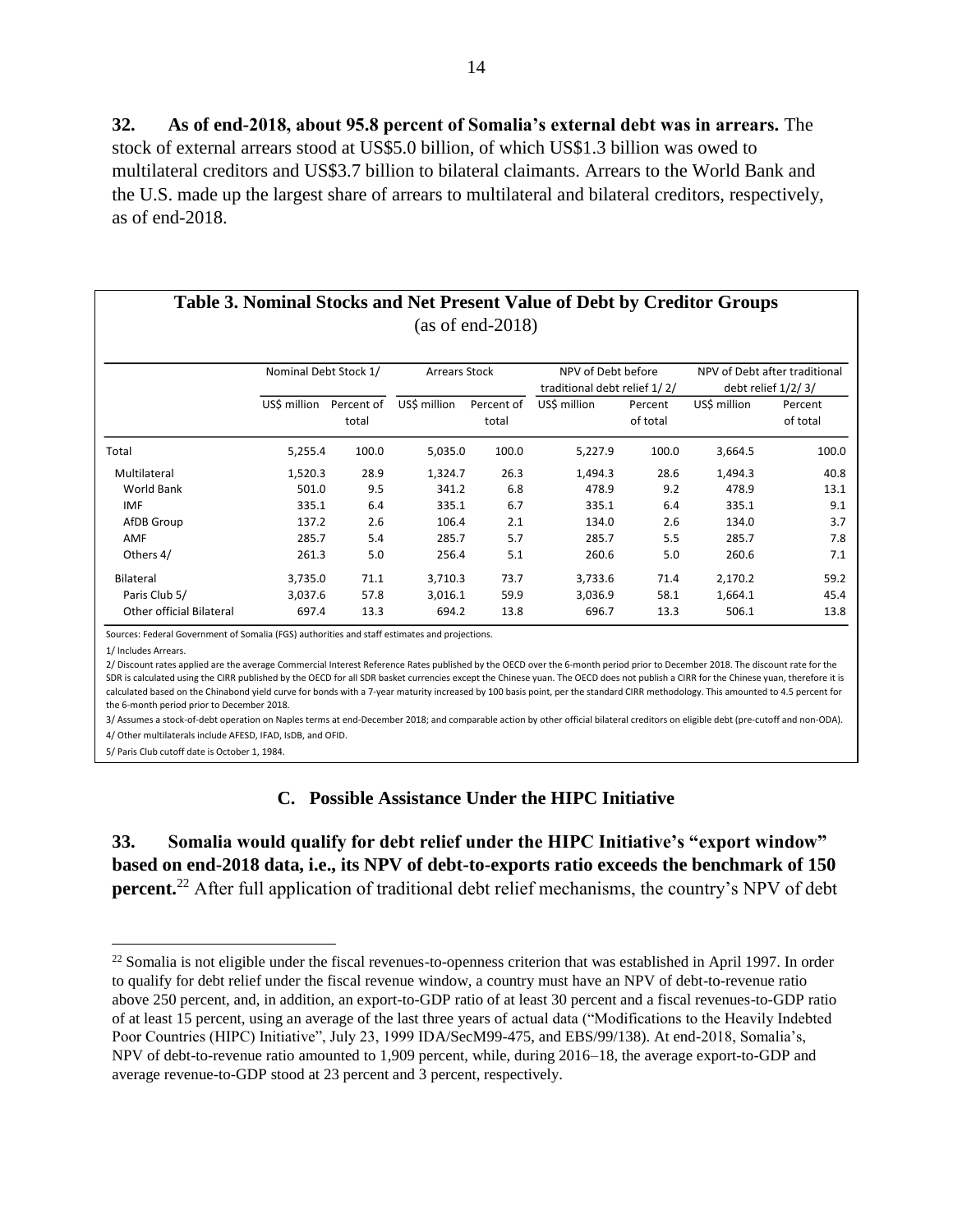is estimated at US\$3.7 billion at end-2018, equivalent to 344.2 percent of exports of goods and services.<sup>23</sup>

**34. The amount of additional debt relief needed to bring Somalia's NPV of debt-toexports ratio down to the HIPC threshold of 150 percent is estimated at US\$2.1 billion in end-2018 NPV terms.** This implies a common reduction factor (CRF) of 56.4 percent. Based on proportional burden sharing, multilateral creditors' assistance would amount to US\$0.8 billion, and bilateral and commercial creditors' assistance to US\$1.2 billion (in NPV terms) (Table 4, Figure 3). Most multilateral creditors have committed to provide their share of debt relief under the HIPC Initiative. In addition, Paris Club creditors have provided the necessary financial assurances, as well as some key non-Paris Club official bilateral creditors have provided the necessary financial assurances. In total, creditors representing 76 percent of the NPV of eligible debt have committed to deliver their share of HIPC debt relief.<sup>24</sup>

| Table 4. HIPC Initiative Assistance under a Proportional Burden Sharing                             |                                                   |                                |                    |  |  |  |  |  |  |  |  |
|-----------------------------------------------------------------------------------------------------|---------------------------------------------------|--------------------------------|--------------------|--|--|--|--|--|--|--|--|
|                                                                                                     | Approach                                          |                                |                    |  |  |  |  |  |  |  |  |
|                                                                                                     | (in millions of US\$, unless otherwise indicated) |                                |                    |  |  |  |  |  |  |  |  |
|                                                                                                     | Debt Outstanding                                  | Debt Outstanding               | Reduction of the   |  |  |  |  |  |  |  |  |
|                                                                                                     | (NPV terms end-                                   | (NPV terms end-                | NPV of Debt due to |  |  |  |  |  |  |  |  |
|                                                                                                     | 2018) (A)                                         | 2018) Post-HIPC (B) HIPC (A-B) |                    |  |  |  |  |  |  |  |  |
| Total                                                                                               | 3,664.5                                           | 1,596.9                        | 2,067.6            |  |  |  |  |  |  |  |  |
| (as percent of exports)                                                                             | 344.2                                             | 150.0                          | 194.2              |  |  |  |  |  |  |  |  |
| of which                                                                                            |                                                   |                                |                    |  |  |  |  |  |  |  |  |
| Multilaterals                                                                                       | 1,494.3                                           | 651.2                          | 843.1              |  |  |  |  |  |  |  |  |
| Bilateral                                                                                           | 2,170.2                                           | 945.7                          | 1,224.5            |  |  |  |  |  |  |  |  |
| Memorandum Items                                                                                    |                                                   |                                |                    |  |  |  |  |  |  |  |  |
| Common reduction factor (percent)                                                                   | 56.4                                              |                                |                    |  |  |  |  |  |  |  |  |
| Exports 1/                                                                                          | 1,064.6                                           |                                |                    |  |  |  |  |  |  |  |  |
| Sources: Federal Government of Somalia (FGS) authorities and staff estimates and projections.       |                                                   |                                |                    |  |  |  |  |  |  |  |  |
| 1/ Assumes a stock-of-debt operation on Naples terms at end-December 2018; and comparable action by |                                                   |                                |                    |  |  |  |  |  |  |  |  |
| other official bilateral creditors on eligible debt (pre-cutoff and non-ODA).                       |                                                   |                                |                    |  |  |  |  |  |  |  |  |

2/ Three-year historical average of exports of goods and non-factor services (years of 2016-2018).

<sup>&</sup>lt;sup>23</sup> For the estimation of the NPV of debt after the traditional debt relief-to-exports, it used the three-year historical average of exports of goods and non-factor services (years of 2016–18).

 $24$  The IMF interim assistance is subject to receiving satisfactory financing assurances from Somalia's other creditors of their intention to provide debt relief. Satisfactory assurances have been defined in previous HIPC cases as 70 percent.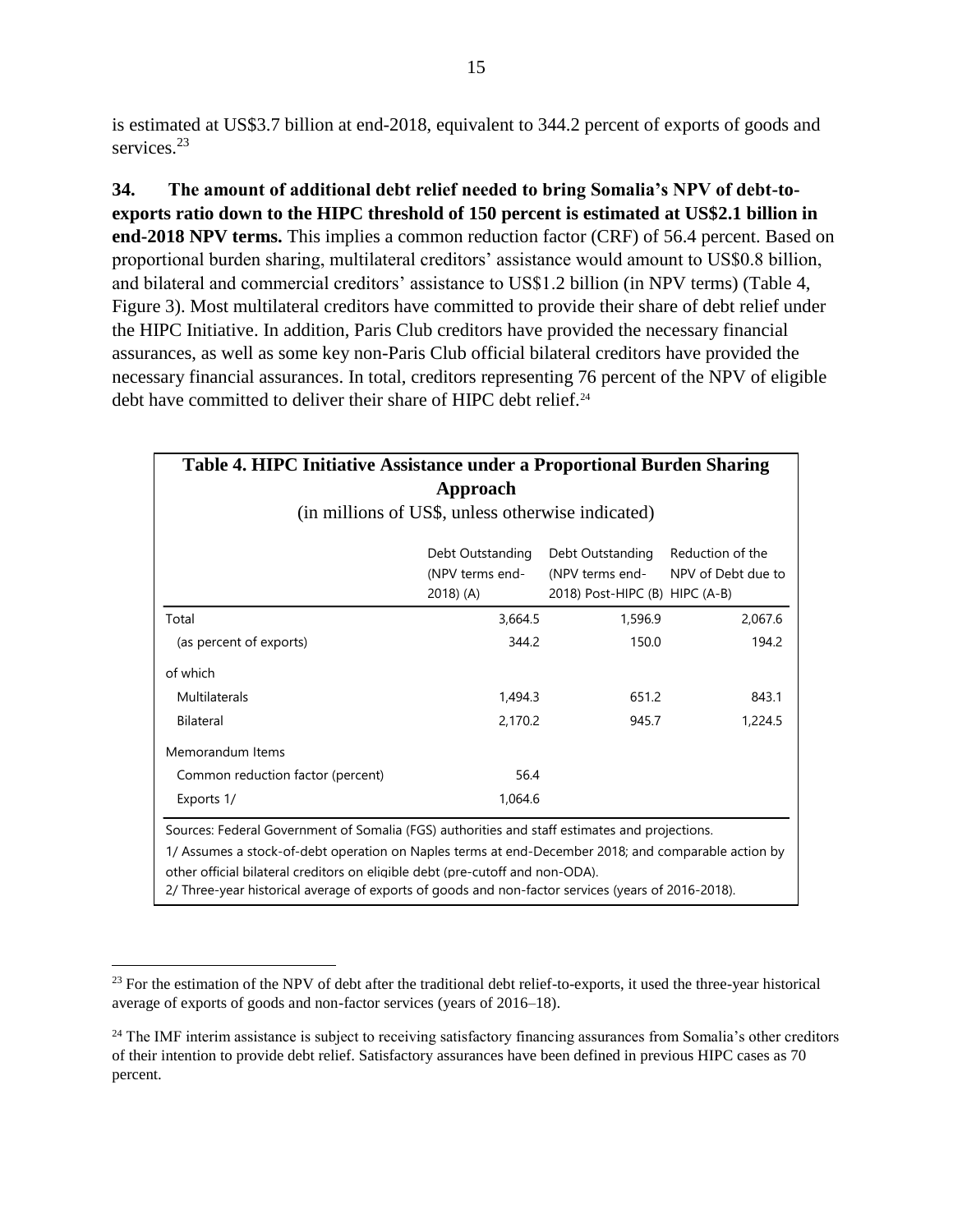**35. The illustrative scenarios below on the delivery of HIPC Initiative debt relief assume Somalia reaches the Decision Point in March 2020 and its Completion Point by March 2023 (Figure 3).**<sup>25</sup>

- **IDA** assistance under the HIPC Initiative and the MDRI amounts to US\$425.8 million in end-2018 NPV terms, which is equivalent to a reduction of 88.9 percent of the NPV of debt to IDA at end-2018.<sup>26</sup> IDA has delivered 80.1 percent of this relief through the concessional element of an arrears clearance operation to be concluded ahead of the Decision Point and entirely financed with grants.<sup>27</sup> Through the clearance of arrears, IDA has delivered its full share of HIPC debt relief and will not provide additional HIPC debt relief through debt service reduction after the approval of the Decision Point, based on the estimated share of IDA debt relief. The details of IDA's assistance in nominal values are provided in Table A7. The remaining relief would be provided through MDRI relief at Completion Point.
- **IMF** HIPC assistance amounts to US\$189.1 million in end-2018 NPV terms, of which US\$5.7 million would represent the cost of the subsidization of PRGT interest.<sup>28</sup> After the Decision Point is approved by the Boards of the IMF and World Bank, it is expected that the IMF would provide HIPC interim assistance on IMF-related obligations falling due prior to Somalia reaching the Completion Point, subject to Somalia maintaining satisfactory progress under the new 3-year arrangement. These obligations would mainly include GRA charges related to credit outstanding on the EFF arrangement. However, a portion of these obligations would relate to charges due on Somalia's pre-Decision Point arrears to the Fund that would not become due until after the Decision Point (Table A8).<sup>29</sup>
- **AfDB Group's** assistance amounts to US\$75.6 million in end-2018 NPV terms and has been entirely delivered through an arrears clearance operation.

<sup>&</sup>lt;sup>25</sup> The Completion Point will be reached once the Completion Point triggers approved at the Decision Point (Box 3) have been met.

<sup>&</sup>lt;sup>26</sup> This estimate is based on the assumed Completion Point date; the actual amount of debt relief from IDA would depend on the actual Completion Point date.

<sup>&</sup>lt;sup>27</sup> See "Somalia Reengagement and Reform Support DPF", January 29, 2020; and Section D for a description of the modalities of arrears clearance and accounting of the concessionality of arrears clearance as part of IDA's delivery of HIPC debt relief.

<sup>&</sup>lt;sup>28</sup> This subsidy arises from the fact that IMF members that lend resources to the PRGT are remunerated based on the SDR interest rate, even though borrowers from the PRGT are currently not paying any interest.

<sup>&</sup>lt;sup>29</sup> Somalia's pre-HIPC Decision Point arrears comprise principal and charges due on GRA, Trust Fund, and SAF loans. Given the charging cycle on these credits, GRA charges, and Trust Fund and SAF loan charges due on Somalia' arrears would only become due in May and June 2020 respectively, i.e., after the Decision Point is reached.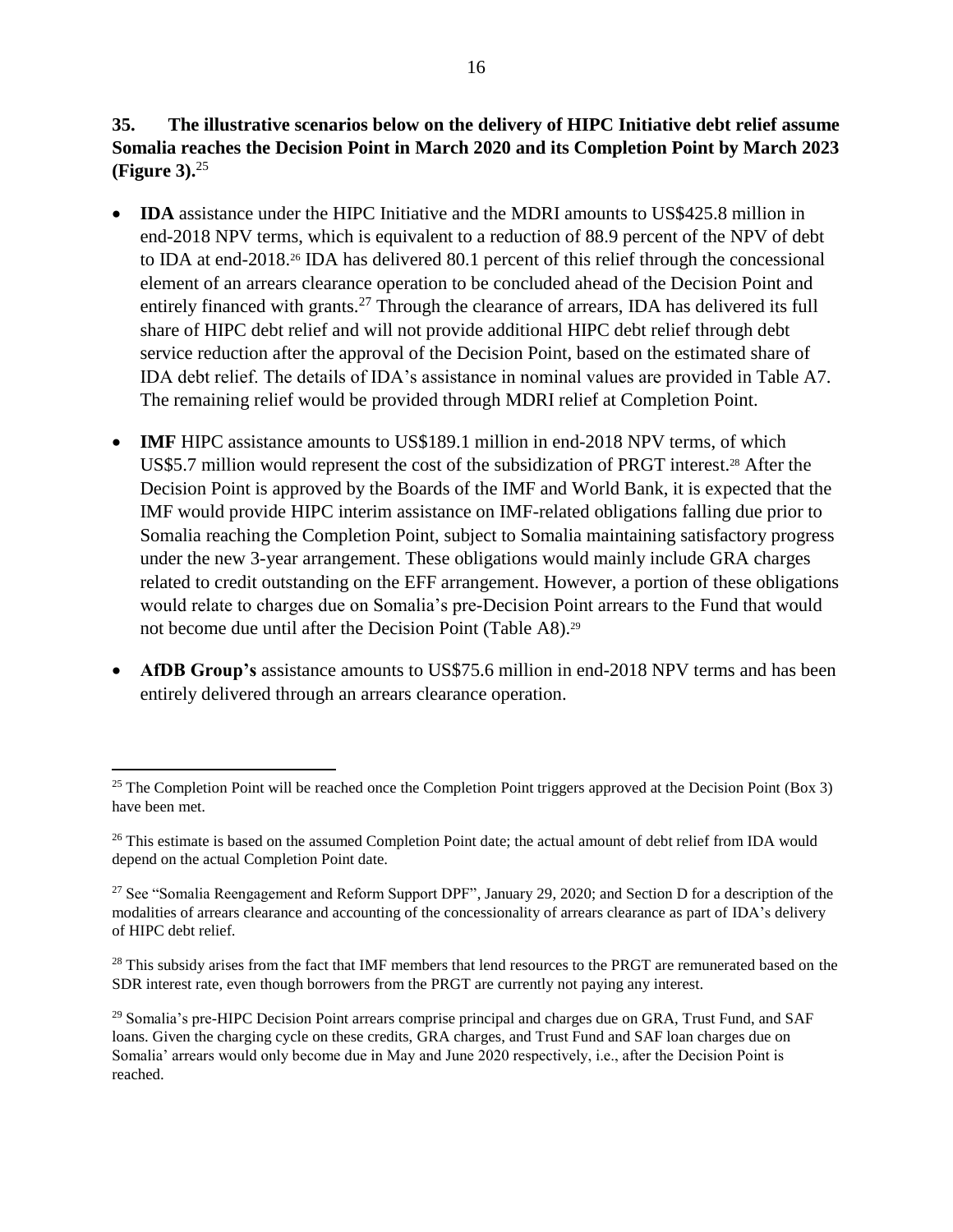- **Other multilateral creditors'** assistance would amount to US\$308.2 million in end-2018 NPV terms based on the CRF. Creditors are assumed to provide debt relief through cancellation or concessional rescheduling of arrears, to commence at Completion Point.<sup>30</sup>
- **Paris Club creditors** are assumed to provide their share of HIPC debt relief through a Cologne flow operation (i.e., a 90 percent NPV reduction on non-Official Development Assistance (ODA) debt and a 100 percent rescheduling on highly concessional terms on ODA debt) after Somalia reaches its Decision Point, with the remaining HIPC assistance delivered through a stock of debt operation at the Completion Point. <sup>31</sup>,<sup>32</sup> The HIPC assistance is estimated at US\$938.9 million in end-2018 NPV terms.
- Regarding the **non-Paris Club official bilateral creditors**, the authorities have already approached and secured a preliminary offer of debt relief from some key creditors; it is expected that Somalia will approach the full set of non-Paris Club bilateral creditors to request comparable terms to those provided by the Paris Club members once those terms have been confirmed.<sup>33</sup> The HIPC assistance allocated to these creditors is estimated at US\$285.6 million in end-2018 NPV terms.

### **D. External Arrears Clearance Strategy**

<span id="page-22-0"></span>**36. Somalia has made substantial progress in reaching understandings with key creditors on arrears clearance.** Nearly all the country's official external debt was in arrears at end-2018, including to IDA, IMF and the AfDB Group. Somalia has now cleared its arrears to IDA and the AfDB, and agreed an approach to clear its arrears to the IMF, and plans for clearing arrears to other multilateral creditors are in an advanced stage of preparation. Consistent with the HIPC Initiative methodology, the grant element embedded in the arrears clearance operations of

 $30$  There is debt service to IFAD falling due during the interim period (of about \$1.5 million); this is assumed to be paid.

<sup>&</sup>lt;sup>31</sup> Negotiations on Somalia's debt to Paris Club creditors is planned by end-March 2020. Some non-Paris Club creditors have also been invited to join those negotiations.

<sup>&</sup>lt;sup>32</sup> Following the Decision Point, the arrears of pre-cutoff non-ODA debt would receive a stock of debt reduction under Naples terms (i.e. 67 percent), with the remainder rescheduled over 23 years, with a 6-year grace period. Arrears of pre-cutoff ODA debt would be rescheduled over 40 years with a 16-year grace period. A Cologne flow operation would be applied to the remaining Paris Club debt. ODA debt is anticipated to be rescheduled at the lower of the original interest rate on the loan or on current CIRR terms, while non-ODA debt will be rescheduled on current CIRR terms (Table A2).

<sup>&</sup>lt;sup>33</sup> Paris Club terms will be reflected in the Agreed Minute of the meeting that will treat Somalia's debt.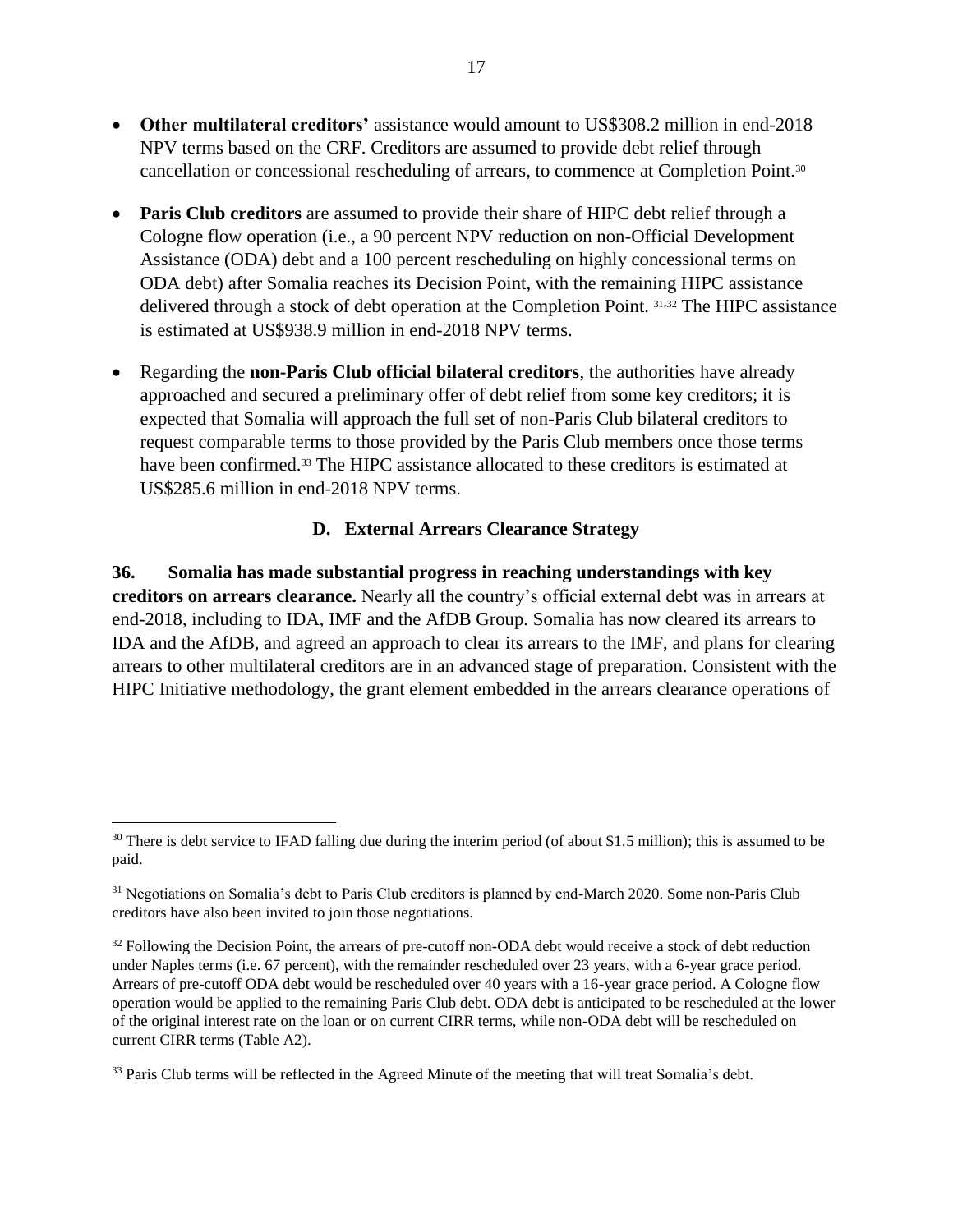multilateral creditors is counted toward the creditor's contribution to debt reduction under the HIPC Initiative.<sup>34</sup>

**37. Somalia's arrears to IDA were cleared on March 5, 2020 through a bridge loan provided by a bilateral donor.** Somalia used the proceeds of a Development Policy Grant (DPG) to repay the bridge loan. This portion of the DPG was financed with an exceptional allocation from the IDA arrears clearance set-aside, in accordance with IDA's systematic approach to the clearance of arrears.<sup>35</sup>

**38. Arrears to the IMF are expected to be cleared with the support of a bilateral donor.** A new three-year Fund-supported arrangement, with a blend of financing from the ECF and EFF, has been recommended to the Executive Board of the IMF for approval.<sup>36</sup>

**39. Somalia cleared arrears to the AfDB Group in March 2020 through an operation under the framework of the Transition Support Facility (TSF).** Donors' resources were used to clear Somalia's arrears to the AfDB Group, estimated at UA 88.2 million (equivalent to US\$122.6 million), including payments due through 30 June 2021. The clearance of arrears and the lifting of sanctions will enable full reengagement between the AfDB and Somalia.

**40. The authorities have made progress in discussions on clearance of arrears with other multilateral creditors.** Following the IMF and World Bank Boards' discussion of the Preliminary HIPC document, staffs communicated the outcome of the DRA and calculated CRF to all other multilateral creditors and requested confirmation of their plans to deliver debt relief. As of March 5, 2020, IFAD, OFID and IsDB, representing 1.5 percent of the NPV of total debt stock, have confirmed to staffs their willingness to provide debt relief in the context of the HIPC Initiative. The AMF, which accounts for 5.5 percent of the NPV of the total debt stock, has prepared a preliminary proposal on the clearance of Somalia's arrears that will be discussed further in the context of its upcoming Annual Meetings. Communication AFESD is ongoing.

**41. Somalia is expected to be accorded an exceptional debt restructuring treatment by the Paris Club.** In the context of the adoption of a Fund-supported program, Paris Club creditors are expected to agree to provide an exceptional debt treatment to Somalia, beyond the standard

<sup>34</sup> See "HIPC Debt Initiative: The Chairman's Summary of the Multilateral Development Banks' Meeting," March 6, 1998, IDA/Sec M98-90.

<sup>&</sup>lt;sup>35</sup> This approach is described in IDA, "Further Elaboration of a Systematic Approach to Arrears Clearance," June 2007.

<sup>&</sup>lt;sup>36</sup> See "Somalia-Second Review under the Staff-Monitored Program and Request for Three-Year Arrangements under the Extended Credit and the Extended Fund Facilities".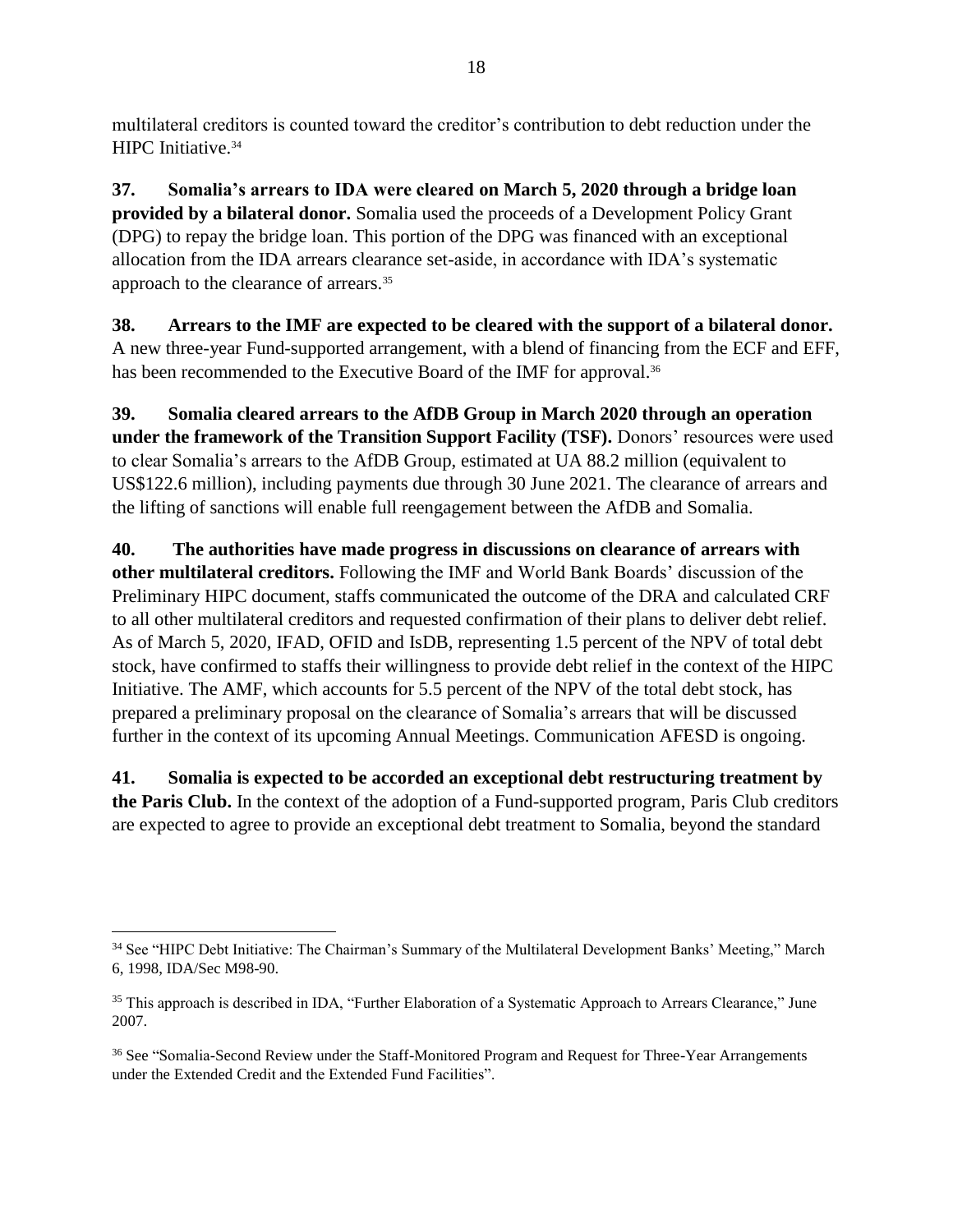Naples and Cologne terms.<sup>37</sup> Somalia will seek comparable treatment from all its non-Paris Club bilateral creditors.

**42. Based on these assumptions, Somalia's debt due to multilateral creditors is expected to decline from US\$1,431.6 million (in end-2018 NPV terms) to US\$407.2 million in 2023 following the Completion Point (Table 8).** Most of this HIPC debt relief—US\$843.1 million in end-2018 NPV terms—would be provided through the clearance of Somalia's arrears, with the rest achieved through restructuring the residual debt on concessional terms. <sup>38</sup> As a consequence, Somalia's future debt service payments to multilaterals would increase from an average of US\$10.2 million a year prior to debt relief to US\$20.8 million a year after HIPC debt relief (Table 7). However, the delivery of MDRI and beyond-HIPC relief at the Completion Point would offset most of this increase.

**43. Following the Decision Point, IDA will provide strong support to Somalia consistent with its risk of debt distress and the IDA grant allocation framework.<sup>39</sup>** Post arrears clearance, Somalia qualifies for support from the IDA18 TAR and access to an IDA19 TAA that will provide grant financing for an expanded portfolio, including for projects that build human capital and strengthen resilience to shocks. IDA will maintain strongly positive net flows to Somalia. Similarly, the AfDB is expected to provide additional grant financing. These grants from IFIs will strengthen Somalia's ability to meet cash flow needs post arrears clearance, including the resumption of debt service. <sup>40</sup>

# <span id="page-24-0"></span>**E. Possible Assistance Under MDRI and Possible Multilateral and Bilateral Beyond-HIPC Assistance**

**44. On reaching the Completion Point, Somalia would qualify for MDRI debt relief from IDA and the AfDF.** The MDRI debt relief provided by IDA and the AfDB Group would cover all outstanding debt disbursed prior to end-December 2003 and end-December 2004, respectively, and still outstanding at the two institutions' implementation dates. MDRI from IDA

 $\overline{a}$ <sup>37</sup> See footnote 32.

<sup>&</sup>lt;sup>38</sup> Note the grant element embedded in the clearance of arrears towards multilateral creditors is counted toward their contribution to debt reduction under the HIPC Initiative. The IMF is expected to provide HIPC interim assistance on IMF-related obligations falling due prior to Somalia reaching the Completion Point, subject to Somalia maintaining satisfactory progress under the new 3-year arrangement. These obligations would mainly include GRA charges related to credit outstanding on the EFF arrangement.

<sup>&</sup>lt;sup>39</sup> As a country undergoing restructuring, Somalia would be classified as "in debt distress." All IDA financing would therefore be on grant terms. If Somalia's risk of debt distress were rated as "moderate" after the country reaches the Completion Point, IDA financing would be a mix of credits and grants.

<sup>40</sup> During calendar years 2020–22 (roughly the interim period), debt service to IDA, IFAD, AfDB is estimated to average US\$14.9 million annually, or 5.5 percent of projected fiscal revenues.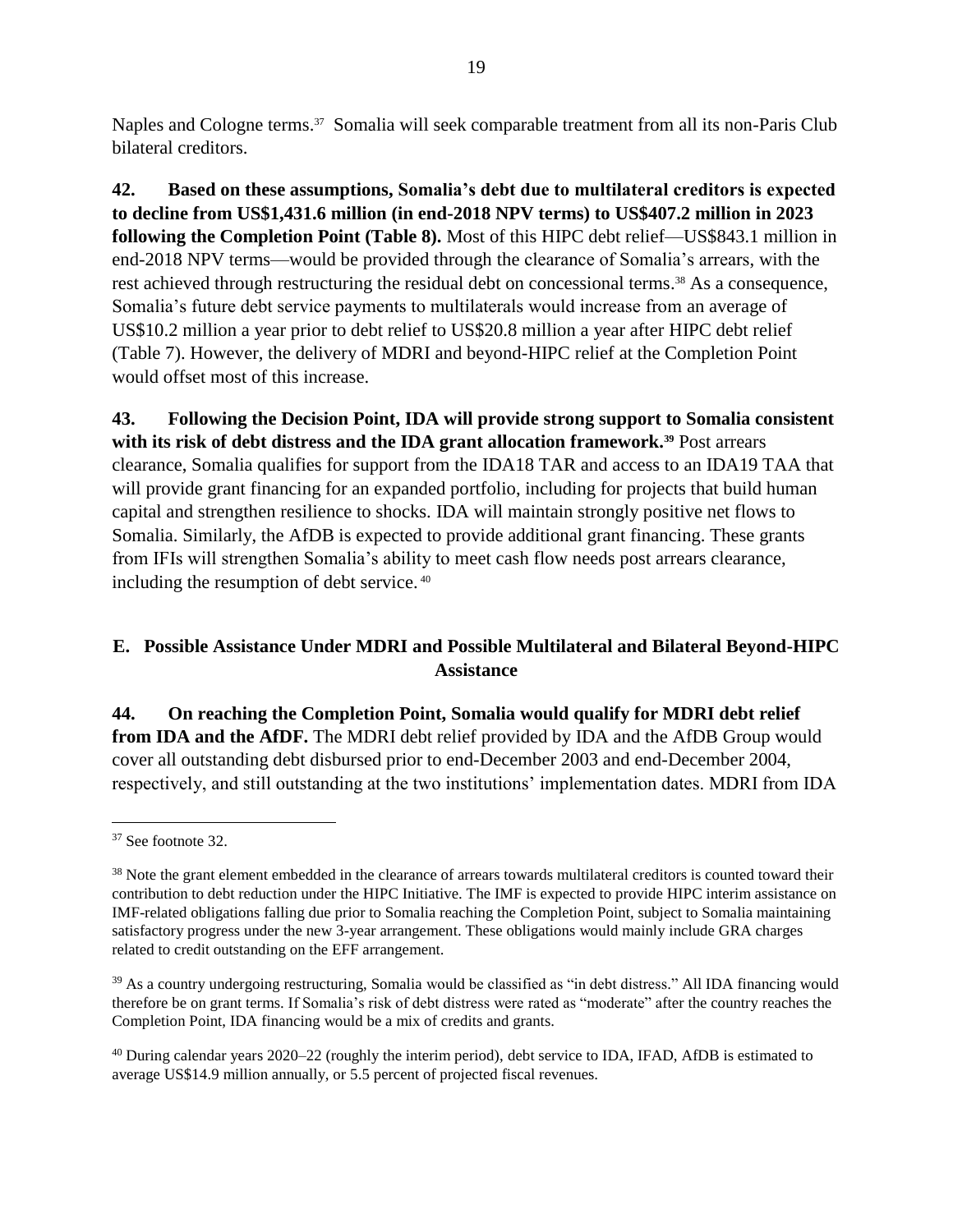and AfDB would cancel all remaining claims to Somalia. If Somalia reaches the Completion Point by March-2023, estimates indicate that MDRI debt relief could amount to US\$113.5 million in end-2022 NPV terms. Of this amount, US\$94.9 million would be provided by IDA, and US\$18.6 million by the AfDB Group (Table A4).

**45. The country has no debt eligible for MDRI relief from the IMF.**<sup>41</sup> At the Completion Point the IMF would provide beyond-HIPC assistance through cancellation of the portion of the pre-Decision Point financing that is not already covered by HIPC debt relief. This would include Fund financing disbursed immediately after Somalia clears its arrears to the IMF and before the HIPC Decision Point, consisting of the initial disbursement under the new IMF arrangement.<sup>42</sup>

**46. Most Paris Club official creditors are expected to provide debt relief under bilateral initiatives beyond the HIPC Initiative.** Pending Somalia's successful implementation of the HIPC Initiative process, most Paris Club creditors are expected to provide further relief and cancel 100 percent of their claims against Somalia after it reaches the Completion Point (see Table A9). This additional assistance would amount to about US\$783 million in end-2023 NPV terms (Table A4).

# **F. Expected Impact of Debt Relief and Sensitivity Analysis**

<span id="page-25-0"></span>**47. Simulations under a baseline and two alternative scenarios—a climate shock and a security shock scenario—were conducted to test the sustainability of Somalia's external debt after the provision of debt relief (Table A6, Figures 3 and 4).** In all three simulations, debt indicators are fixed to after conditional HIPC, MDRI and bilateral beyond-HIPC assistance.

- **Baseline scenario.** The assumptions under this scenario are described in Box 2. Under this scenario, Somalia's NPV of debt-to-exports ratio gradually declines to 55.8 percent in 2027, and then drops further to 41.9 percent in 2038. The debt service-to-exports ratio initially increases slightly after the expected Completion Point, peaking at 2.0 percent in 2027, but then decreasing gradually to 1.9 percent in 2038, its long-run average.<sup>43</sup>
- **Climate shock scenario.** This scenario highlights the sensitivity of debt indicators to a lower export level. This would be consistent with the materialization of a climate shock that affects livestock and agricultural production (Somalia's principal exports). Under this scenario, Somalia's NPV of debt-to-exports ratio initially deteriorates sharply

<sup>&</sup>lt;sup>41</sup> The IMF does not have outstanding MDRI-eligible loans. The last of the MDRI-eligible debt was repaid in FY2014, and the MDRI Trusts were liquidated in 2015.

 $42$  It is assumed that, in addition to the amount of IMF financing that Somalia needs to repay the bridge loan, new financing of up to 30 percent of Somalia's new quota would be provided and evenly disbursed under a three-year Fund-supported program to support reserves accumulation.

<sup>&</sup>lt;sup>43</sup> The three-year historical average exports of goods and services is used for the NPV of debt ratios, while the current year export of goods and services is used for the debt service ratios.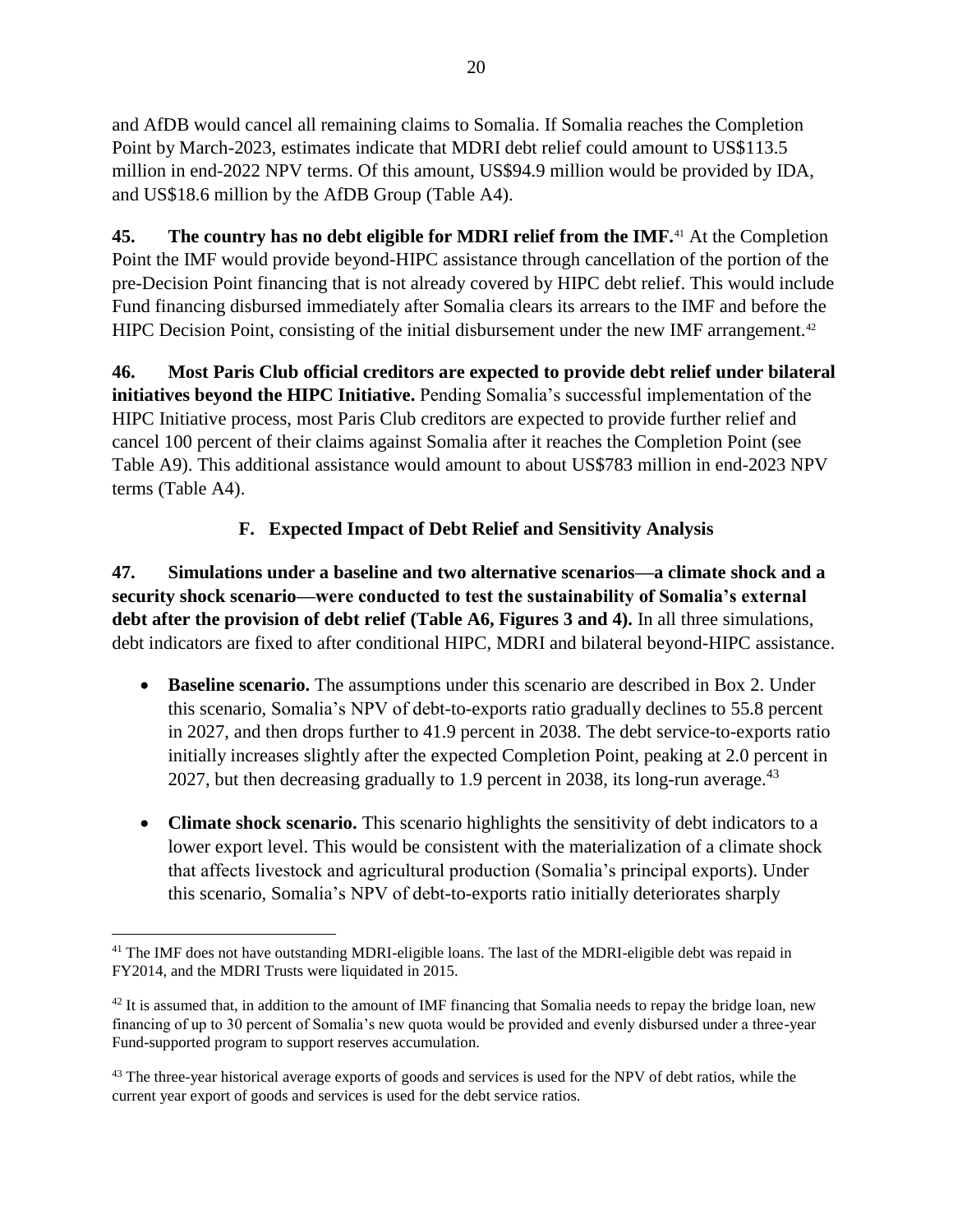relative to the baseline scenario—by about 32 percentage points just before the assumed Completion Point. The deterioration then narrows to around 10 percentage points through to 2029, before declining to 8 percentage points in the long term. At this point, the NPV of debt-to-exports ratio has dropped to around 49.5 percent.

• **Security shock scenario.** The second scenario considers the sensitivity of the projections to permanently lower growth. This would be consistent with a scenario where there is a sustained deterioration in the security situation that impacts a wide range of factors, including investment and growth. Under this scenario, the prolonged effect of the deterioration in security results in an increasing deterioration in the NPV of debt-toexports ratio relative to the baseline scenario. Specifically, over the medium term, the NPV of debt-to-exports is, on average, about 7 percentage points higher than in the baseline over the medium term, and, on average, about 27 percentage points higher over the long-term, and on an increasing trend.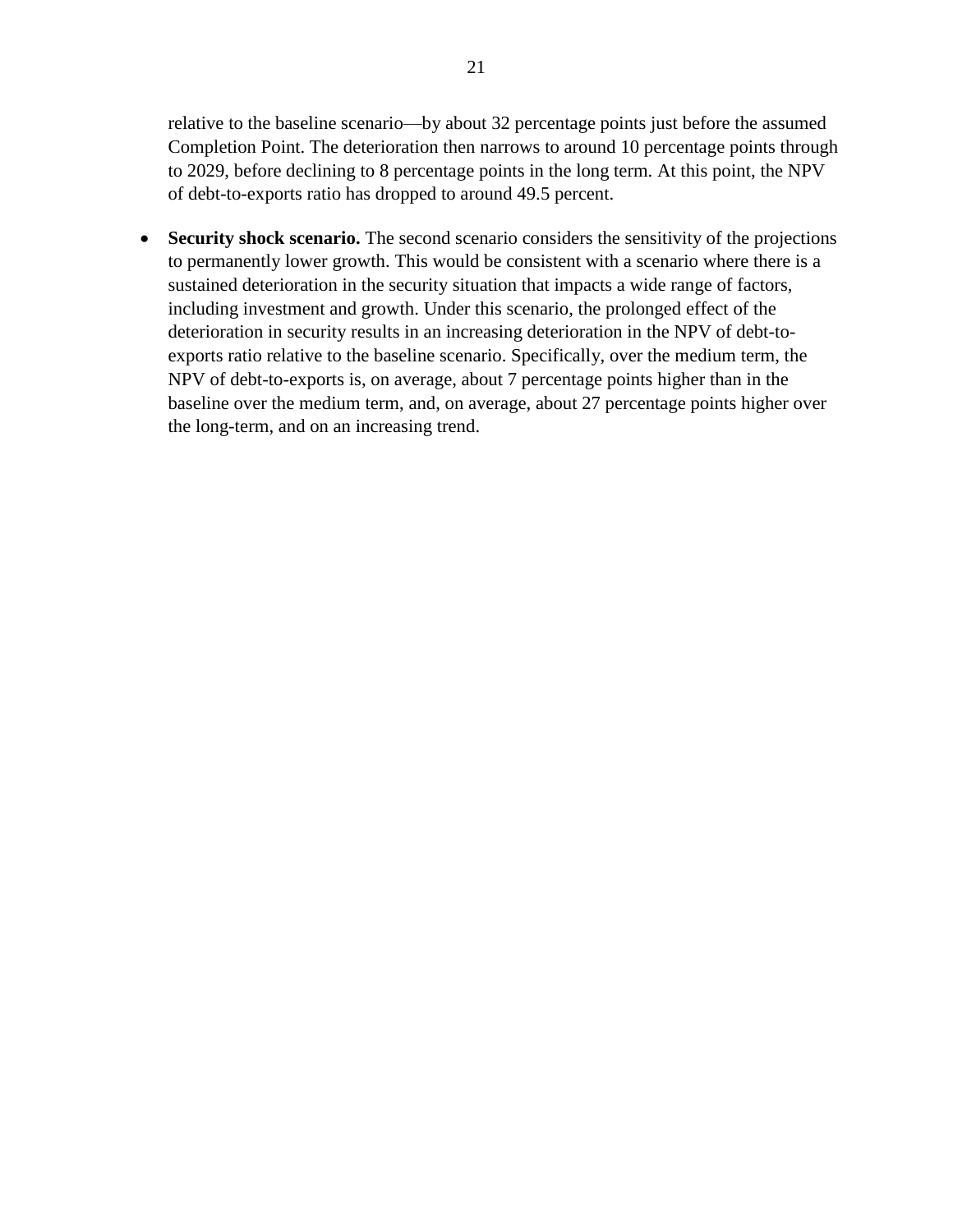### **Box 2. Key Macroeconomic Assumptions Underlying the DRA<sup>1</sup>**

Key medium- to long-term macroeconomic assumptions used in the baseline of the DRA include:

**Annual real GDP growth** is projected to increase gradually from 2.9 percent in 2019 to a peak of 5.4 percent in 2027 as benefits from physical and human capital investments in the interim-HIPC period gradually materialize. Subsequently, long-term growth is expected to settle around 4.8 percent.

**CPI Inflation**, over the long-term, is projected to be about 2.2 percent annually, linked to US inflation given dollarization and the large import component of the consumption basket.

**Fiscal policy** will remain constrained by available resources over the medium-term; the magnitude of the fiscal deficit—hence also spending—will be driven by available grants, concessional borrowing, and domestic resources. Grants are expected to increase sharply to a peak of about 6.7 percent of GDP in 2023 before beginning a gradual decline. Concessional borrowing (also the fiscal deficit) is projected to range between about 1.5 and 2.7 percent of GDP in the five years after DP (2024-2029), and domestic revenue, at the level of the FGS, is projected to gradually increase from 4 percent of GDP in 2019 to over 6.5 percent in 2029.

**Domestic borrowing:** The scenario assumes no domestic borrowing.

**Official borrowing:** Per above, the framework assumes limited concessional borrowing at terms comparable to standard IDA terms.

**External sector:** The current account deficit is projected to remain elevated, averaging about 13 percent between 2019 and 2029, reflecting Somalia's current high structural level of grants and remittances, and high import needs. Remittances and grants (currently 32 and 44 percent of GDP, respectively), will gradually decline as a percent of GDP over the long-term, as FDI and concessional borrowing increase.

<span id="page-27-0"></span> $1$ <sup>1</sup> These assumptions are consistent with those that will underpin the new Fund arrangement.

# **V. THE DECISION AND FLOATING COMPLETION POINTS**

#### **A. Triggers for the Floating Completion Point**

<span id="page-27-1"></span>**48. IMF and IDA staffs have agreed on a set of Completion Point triggers with the authorities (Box 3).** The triggers proposed for Directors' approval are policy measures aimed at ensuring steadfast progress towards poverty reduction and inclusive growth—consistent with the objectives of the HIPC Initiative. Triggers include actions on the implementation of the poverty reduction strategy and maintenance of macroeconomic stability, as well as on public financial and expenditure management, governance and natural resource revenue management, debt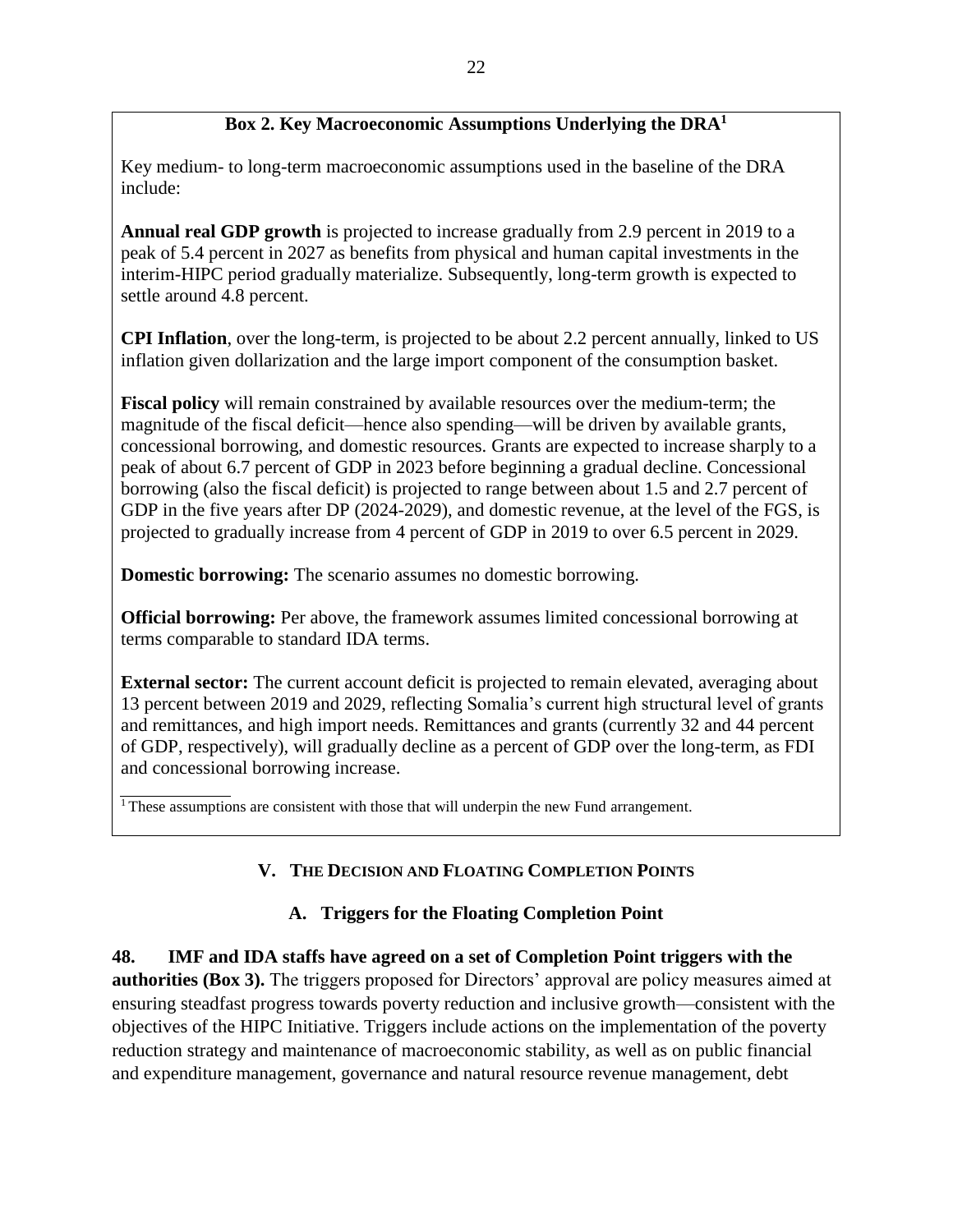management, enhanced delivery of social programs, human capital development, structural reforms, and statistics.

**49. Triggers are aligned in substance, scope, and level of ambition with past precedent under the HIPC Initiative process.** For instance, maintenance of prudent macroeconomic and fiscal policies is a core Completion Point trigger across all countries, as is the satisfactory implementation of the country's full poverty reduction strategy for at least one year. As with other countries, triggers include actions to improve public debt and financial management, human development programs, and economic governance and anti-corruption. And consistent with standard practice under the HIPC Initiative, triggers are actions that are under the control of the authorities rather than desired outcomes that result from policy reforms. Finally, in line with HIPC Initiative guidance, the set of triggers are limited to the minimum necessary to achieve a comprehensive coverage of the key areas of reforms needed to enhance pro-poor growth, poverty reduction, and debt sustainability.

**50. At the same time, triggers are tailored to Somalia's unique circumstances to ensure country ownership and realism.** The set of triggers is the outcome of intensive discussion with the authorities. Triggers support the national priorities articulated in the NDP and other highlevel national action plans. Many triggers directly support elements of the fiscal federalism framework that Somalia is constructing as part of the ongoing constitutional review process. For example, adoption of national tariff schedule and PFM regulations for natural resource revenue sharing are central to the collection and allocation of revenue in a federal system, and agreements between FGS and FMSs on health and education responsibilities will guide the assignment of spending functions. The triggers related to the Companies Act and Electricity Act would support job creation (especially for the youth). In line with feedback from IMF and IDA Executive Directors that conditionality should take account of the fragility of Somalia and the evolving political and social context, staffs sought to identify measures where the necessary supporting financial and technical assistance from the IMF, World Bank Group, and other partners has already been or is close to being identified.<sup>44</sup> This assistance gives confidence that the authorities will have the necessary technical capacity to complete the triggers, while acknowledging that political developments may affect the timing of these reforms.

**51. To maximize the impact, the triggers were selected to provide spillovers across sectors.** For example, Box 3 presents the Extractive Industry Income Tax Law as a natural resource governance measure. This is equally important for improving revenue collection needed

<sup>44</sup> Revenue, expenditure, and debt management have been central pillars of IMF and World Bank programs since reengagement began in 2013. The United Kingdom is financing improvements in customs administration. The United Nations Development Program is helping the authorities with ratification of international anti-corruption conventions. The regulatory frameworks for the power sector and corporate governance are being developed with technical advice and through the public-private dialogue supported by the IFC. Establishment of the social registry is a component of a project financed by an IDA pre-arrears clearance grant that is currently underway. World Bank staff are preparing projects on health and education for Board approval in 2020. Statistics Sweden, United Nations agencies, the IMF, and World Bank are supporting statistical capacity development.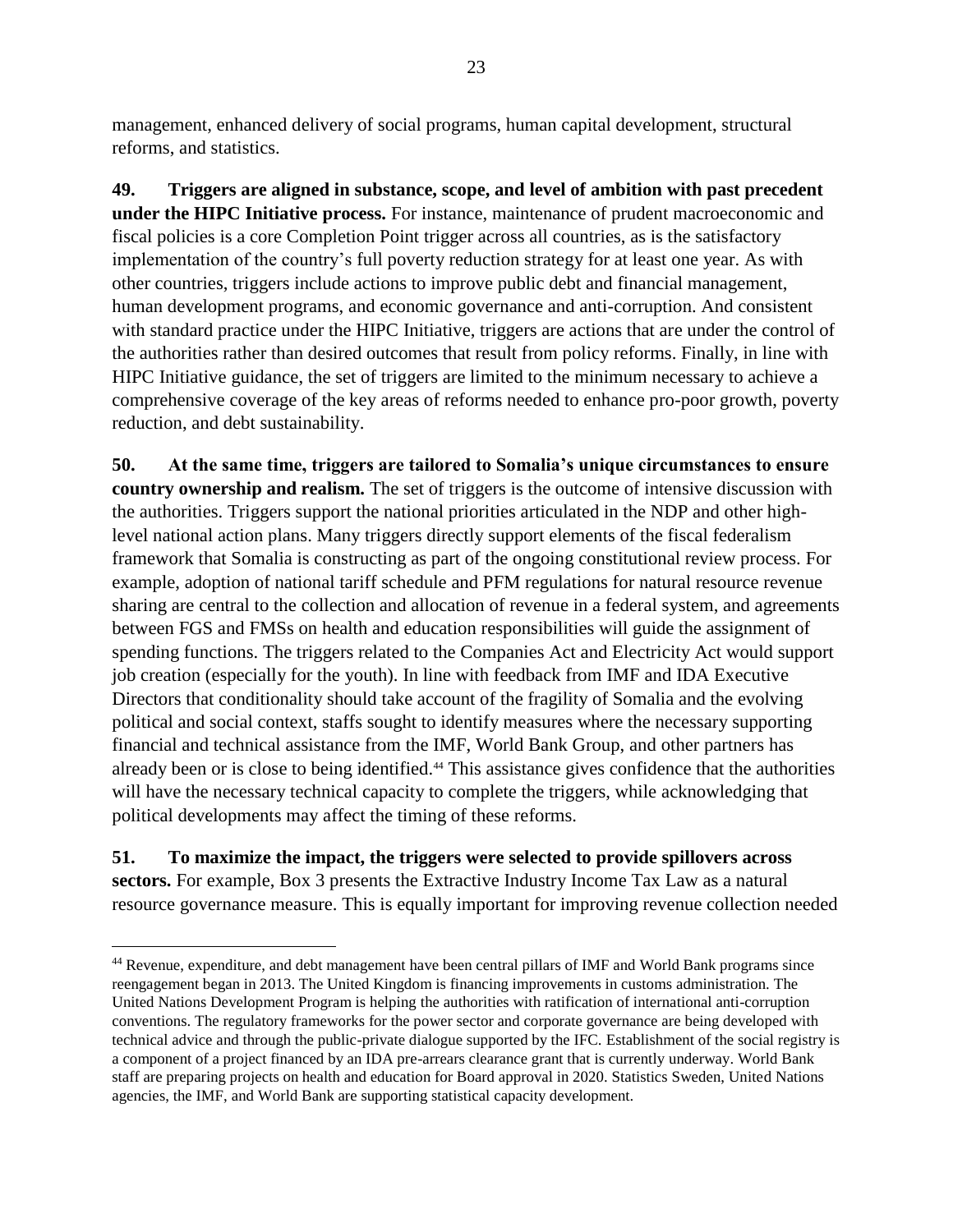for fiscal sustainability and for attracting the foreign direct investment needed to boost economic growth. Similarly, establishing a national social registry not only improves the effectiveness of social programs, but it also increases the efficiency of public expenditure management and strengthens the country's resilience to natural hazards, including those resulting from climate change.

**52. Finally, the HIPC Completion Point triggers are embedded in the broader framework of policy reforms supported by the Fund, World Bank, and other partners (see Table 5).** Triggers include actions that follow directly from conditionality in EU budget support, IMF SMPs, and the World Bank's Recurrent Cost and Reform Financing (RCRF) project and its reengagement Development Policy Finance (DPF) operation.<sup>45</sup> Ongoing coordination with other development partners ensures that program conditionalities are complementary and mutually reinforcing rather than over-lapping. The triggers also complement the policy anchors for the new IMF arrangement, which will focus on a continued strengthening of public finances to meet Somalia's development needs while balancing fiscal sustainability considerations; a continued deepening of central bank capacity; efforts to improve the business environment and governance; and enhancing statistics, and the planned reforms under World Bank operations, including those to support health and education services across the FGS and FMS, and support establishment of the social registry. Linkages between HIPC Completion Point triggers and the rolling structural benchmarks under the new IMF arrangement and annual milestones for the provision of financing under IDA19's TAA creates coordinated and sustained mutual reinforcement of reform measures, while providing critical flexibility for conditionality to adapt to evolving needs and priorities. As a fully reengaged IDA client, Somalia will also be supported through the forthcoming IDA Sustainable Development Finance Policy, which contains provisions to strengthen debt policy reforms.

**53. IMF and IDA staffs' baseline assumption is that achieving the Completion Point by March 2023 appears feasible.** While this would be somewhat faster than the average HIPC experience (of over four years), risks around this timing, notably weak capacity, are mitigated by the strong reform commitment sustained and demonstrated by the authorities under consecutive IMF SMPs, and supported by the World Bank's sustained engagement through operations, and technical assistance from the IMF and World Bank, together with other development partners.

<sup>&</sup>lt;sup>45</sup> For example, cabinet approval of the draft PFM Bill was a structural benchmark in the IMF's SMP II, enactment of the final PFM Law was a prior action for the World Bank's Reengagement and Reform DPF, and issuance of regulations to implement the PFM Act is a Completion Point trigger.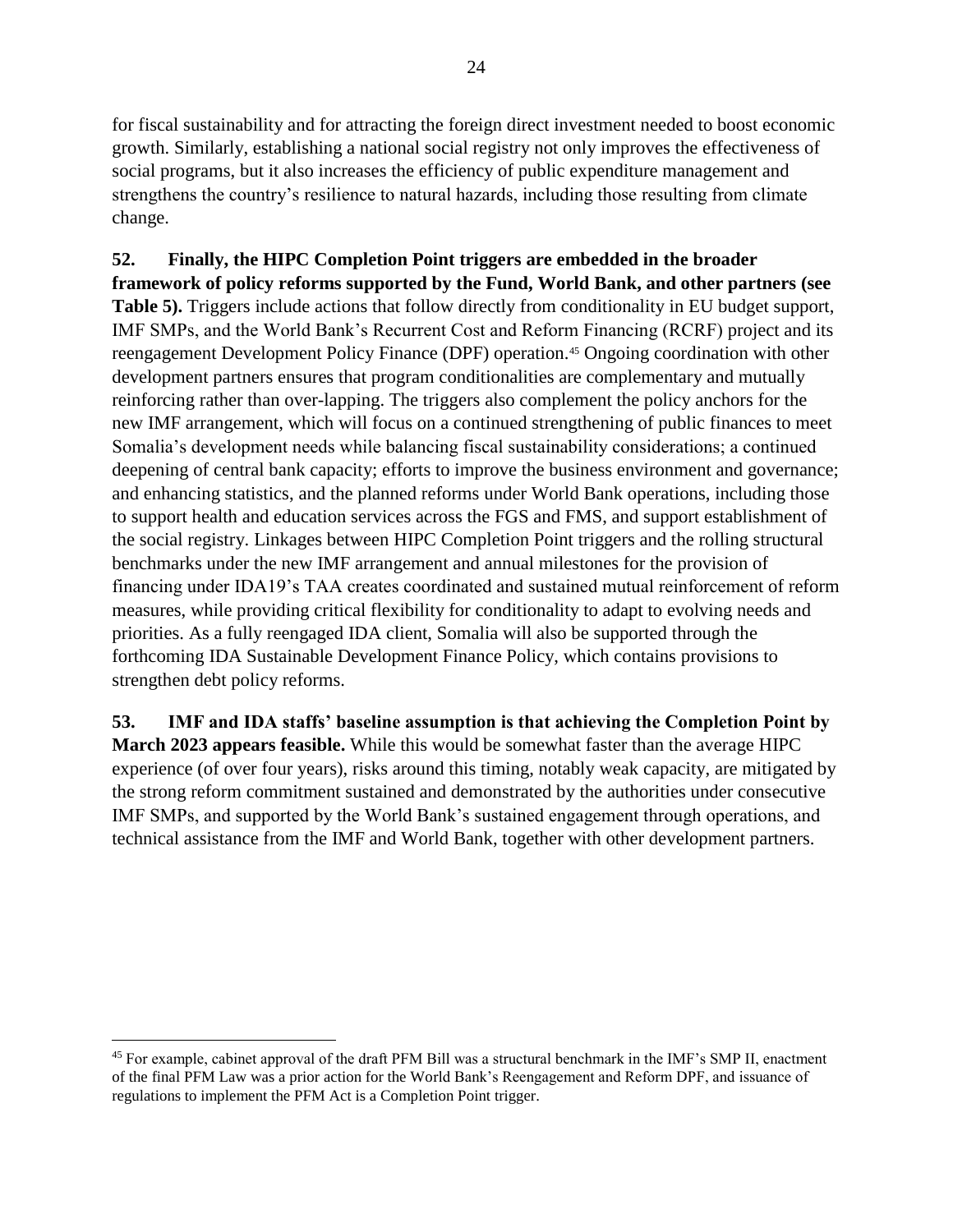# **Box 3. Triggers for the Floating Completion Point**

### **Poverty reduction strategy implementation**

• Satisfactory implementation for at least one year of Somalia's full poverty reduction strategy, as evidenced by an Annual Progress Report on the implementation of the poverty reduction strategy submitted by the government to IDA and the IMF.

### **Macroeconomic stability**

• Maintain macroeconomic stability as evidenced by satisfactory implementation of the 3-year ECF-supported program.

# **Public financial and expenditure management**

- Publish at least two years of the audited financial accounts of the Federal Government of Somalia.
- Issue regulations to implement the Public Financial Management Act's provisions on debt, public investment, and natural resource revenue management.

### **Domestic revenue mobilization**

• Adopt and apply a single import duty tariff schedule at all ports in the Federal Republic of Somalia (to also foster greater trade integration).

### **Governance, anti-corruption, and natural resource management**

- Enact the Extractive Industry Income Tax Law.
- Ratify the United Nations Convention Against Corruption (UNCAC)

### **Debt management**

• Publish at least four consecutive quarterly reports outlining the outstanding stock of general government debt; monthly debt-service projections for 12-months ahead; annual principal payment projections (for at least the next five years); and key portfolio risk indicators (including proportion of debt falling due in the next 12-months; proportion of variable rate debt; and projected debt service-to-revenues and debt service-to-exports for the next five years).

#### **Social sectors**

- Establish a national social registry as a functional platform that supports registration and determination of potential eligibility for social programs.
- FGS and FMS Ministers of Health adopt a joint national health sector strategy.
- FGS and FMS Ministers of Education adopt an agreement defining their respective roles and responsibilities on curriculum and examinations.

#### **Growth/structural**

- Enact the Electricity Act and issue supporting regulations to facilitate private sector investment in the energy sector.
- Issue Company Act implementing regulations on minority shareholder protection (to encourage private sector investment).

#### **Statistics**

• Publish at least two editions of the "Somalia Annual Fact Book"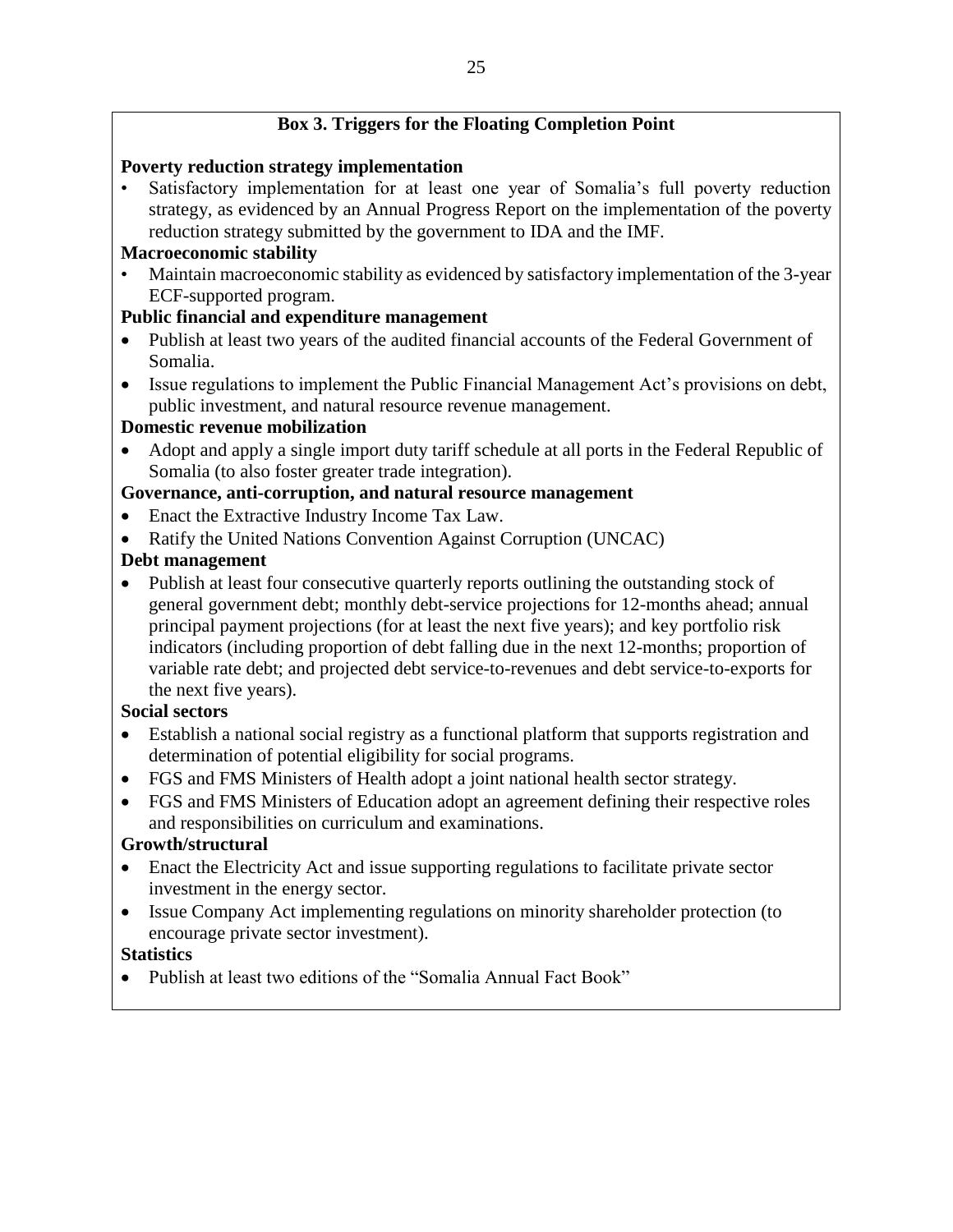|                | <b>Reform Areas</b>                                            | <b>HIPC</b><br>Completion<br>Point<br><b>Triggers</b> | <b>IMF</b>   | <b>World Bank</b> | <b>AfDB</b>  | EU<br><b>Budget</b><br><b>Support</b> |
|----------------|----------------------------------------------------------------|-------------------------------------------------------|--------------|-------------------|--------------|---------------------------------------|
| $\mathbf{1}$   | Domestic Revenue Mobilization                                  | $\checkmark$                                          | $\checkmark$ | $\checkmark$      | $\checkmark$ | $\checkmark$                          |
| $\overline{2}$ | PFM and expenditure controls                                   | $\checkmark$                                          | $\checkmark$ | $\checkmark$      | $\checkmark$ | $\checkmark$                          |
| $\overline{3}$ | Debt management                                                | $\checkmark$                                          | $\checkmark$ | $\checkmark$      | $\checkmark$ |                                       |
| $\overline{4}$ | Inter-Governmental Fiscal Relations                            | $\checkmark$                                          | $\checkmark$ | $\checkmark$      |              | $\checkmark$                          |
| 5              | Governance, anti-corruption and natural<br>resource management | $\checkmark$                                          | $\checkmark$ | $\checkmark$      | $\checkmark$ |                                       |
| 6              | Financial Sector Development                                   |                                                       | $\checkmark$ | $\checkmark$      | $\checkmark$ |                                       |
| $\overline{7}$ | AML/CFT                                                        |                                                       | $\checkmark$ | $\checkmark$      | $\checkmark$ |                                       |
| 8              | Private Sector Development                                     | $\checkmark$                                          |              | $\checkmark$      | $\checkmark$ |                                       |
| 9              | Social sectors                                                 |                                                       |              |                   |              |                                       |
|                | Education                                                      | $\checkmark$                                          |              | $\checkmark$      |              | ✓                                     |
|                | Health                                                         | $\checkmark$                                          |              | $\checkmark$      |              |                                       |
|                | Social safety net                                              | $\checkmark$                                          |              | $\checkmark$      |              |                                       |
| 10             | <b>Statistics</b>                                              | $\checkmark$                                          | $\checkmark$ | $\checkmark$      | $\checkmark$ |                                       |

# **B. Monitoring Public Spending Following Provision of HIPC Assistance**

<span id="page-31-0"></span>**54. During the interim period, the direct effect of debt relief on the FGS budget will lead to an increase in debt service payments.** As discussed above, Somalia has not been servicing external debt to any of its creditors, and after arrears clearance, the government must resume paying debt service. The DRA estimates that debt service payments will average US\$14.9 million annually during calendar years 2020–22 (roughly the interim period) in a scenario of enhanced HIPC assistance and multilateral arrears clearance (Table A3).

**55. Securing the effective use of public spending for poverty reduction and inclusive growth is a key objective of the HIPC Initiative.** While the resumption of debt servicing payments will represent a drain on the fiscal space available for development spending, the impact will be mitigated by the anticipated increase in external aid once Somalia has normalized relations with the IFIs, and overall, the fiscal resource envelope is expected to expand. The authorities will continue their ongoing efforts to strengthen the programming, management and control of public expenditures, and to improve service delivery in key sectors. Within this framework, technical assistance from IDA, IMF, AfDB and other partners will continue to be needed as it will be important to continue to strengthen public financial management capacity.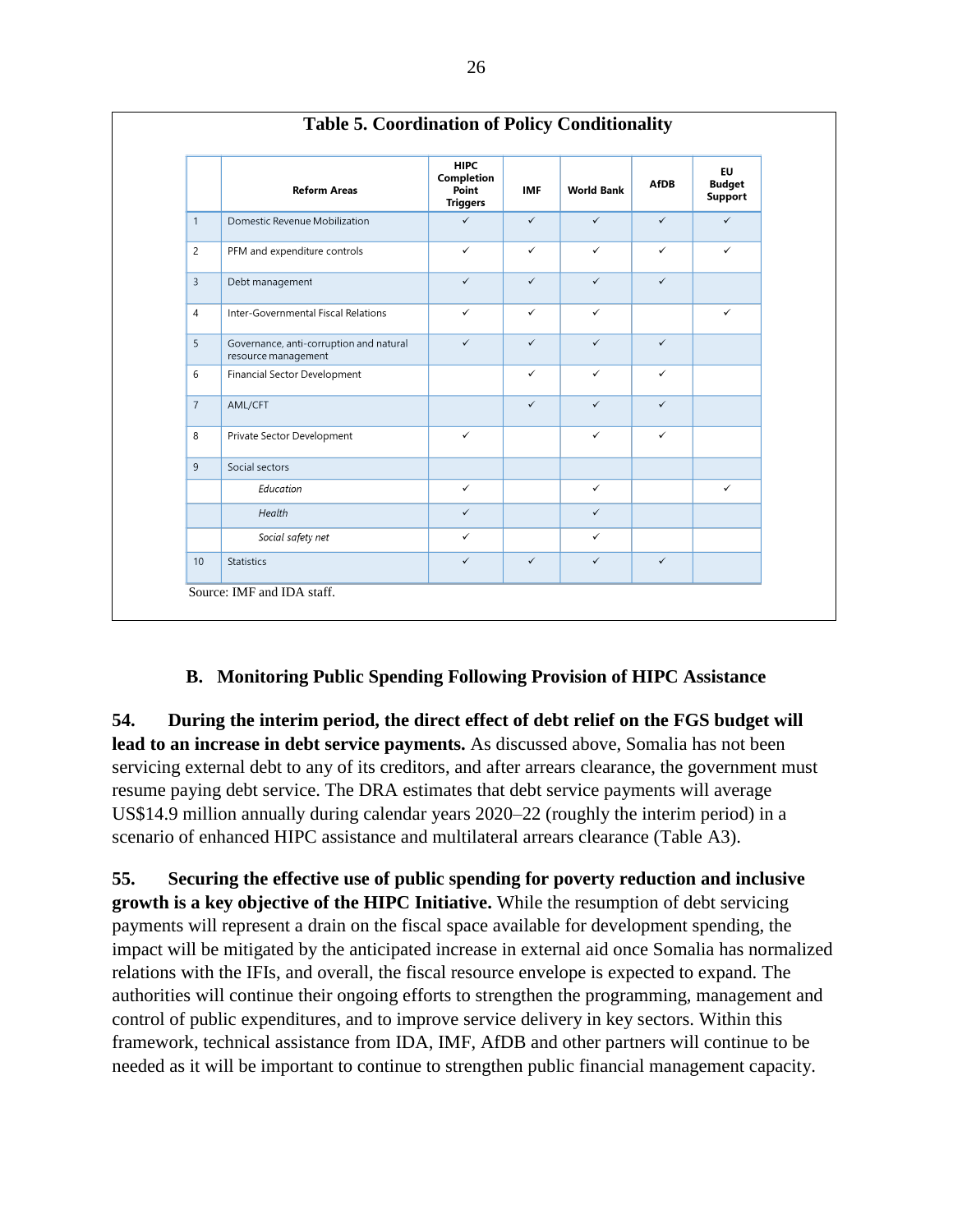**56. While the FGS does not have a budget classification by program or a fully functional budget classification, the authorities intend to monitor the use of resources made available by the HIPC Initiative using existing mechanisms.** Existing budget and accounting classifications allow for monitoring of budget allocations and expenditures following two dimensions: (i) administrative (ministries, departments and agencies) including development projects; and (ii) economic (expenditure types). Spending data can also be presented following a sectoral classification with broad categories resembling functions (such as education and health), which is prepared using estimates from the administrative classification. Also, in the absence of a program budget, projects can be individually coded within the administrative classification to allow recording and reporting on project expenditures.

#### **VI. ISSUES FOR DISCUSSION**

### <span id="page-32-0"></span>**57. This paper presents an assessment of Somalia's qualification for assistance under the Enhanced HIPC Initiative. Executive Directors' views and guidance are sought on the following issues**:

- **Qualification and Decision Point:** Do Executive Directors agree that Somalia qualifies for assistance under the Enhanced HIPC Initiative and do they recommend approval for the Decision Point?
- **Amount and delivery of assistance:** In order to reduce the NPV of debt-to-exports ratios to the threshold of 150 percent, the total amount of assistance under the Enhanced HIPC Initiative is estimated at US\$2.1 billion in end-2018 NPV terms. Of this amount, US\$341.2 million in end-2018 NPV terms has been provided by IDA through the grant element of its recent DPO in support of Somalia's arrears clearance; and US\$189.1 million in end-2018 NPV terms would be provided by the IMF. Do IMF Directors agree that the IMF should provide interim assistance of SDR 2.4 million between the decision and completion points in line with existing guidelines?
- **Floating Completion Point:** Do Directors agree that the HIPC floating Completion Point will be reached when the triggers in Box 3 have been met? Debt relief will be provided unconditionally only when the Completion Point triggers have been met and satisfactory assurances of other creditors' participation under the enhanced HIPC Initiative for Somalia have been received.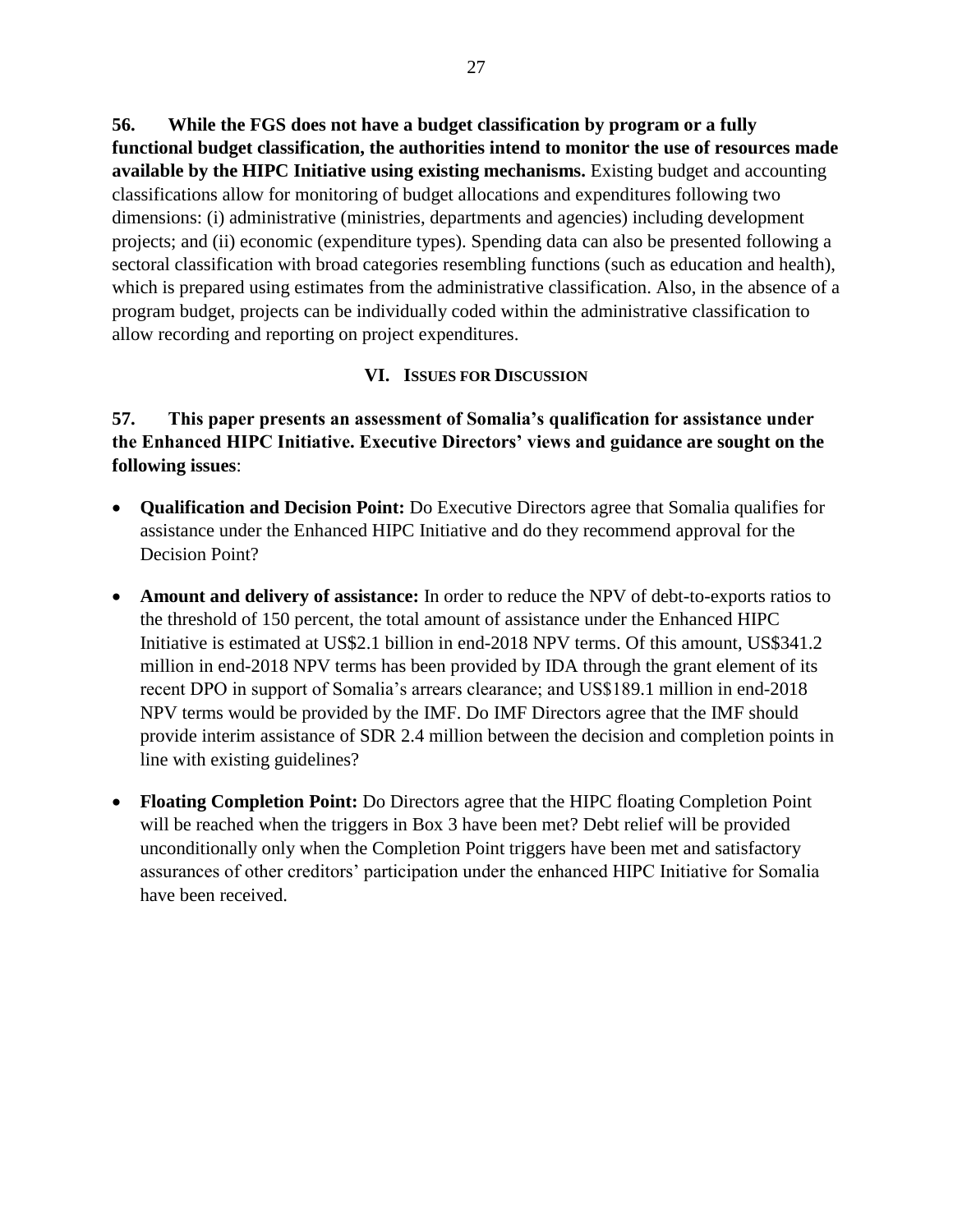# **Figure 1. Somalia: Composition of Stock of External Debt at End- 2018 by Creditor Group**



Nominal Stock: US\$ 5,262.4 million

Sources: Federal Government of Somalia (FGS) authorities and staff estimates and projections.

#### **Figure 2. Somalia: Potential Costs of the HlPC Initiative by Creditor<sup>1</sup>**



NPV as of end 2018: US \$3,631.02 million

Sources: Federal Government of Somalia (FGS) authorities and staff estimates and projections. <sup>1</sup> Includes the costs of delivering traditional debt relief by bilateral creditors.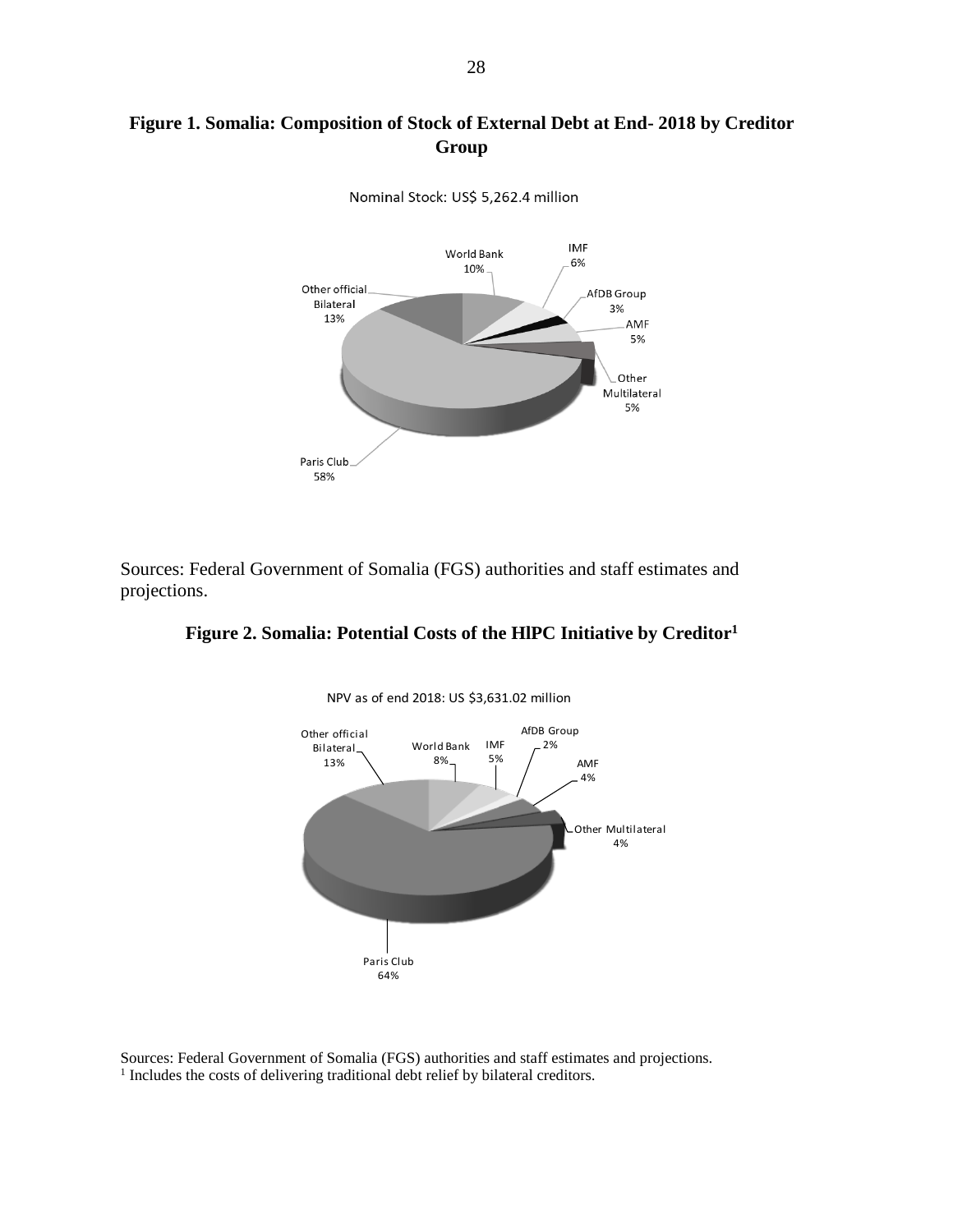

**Figure 3. Somalia: External Debt Sustainability Indicators, 2018-38**

Debt Service to Exports (in percent of exports)



Sources: Federal Government of Somalia (FGS) authorities and staff estimates and projections.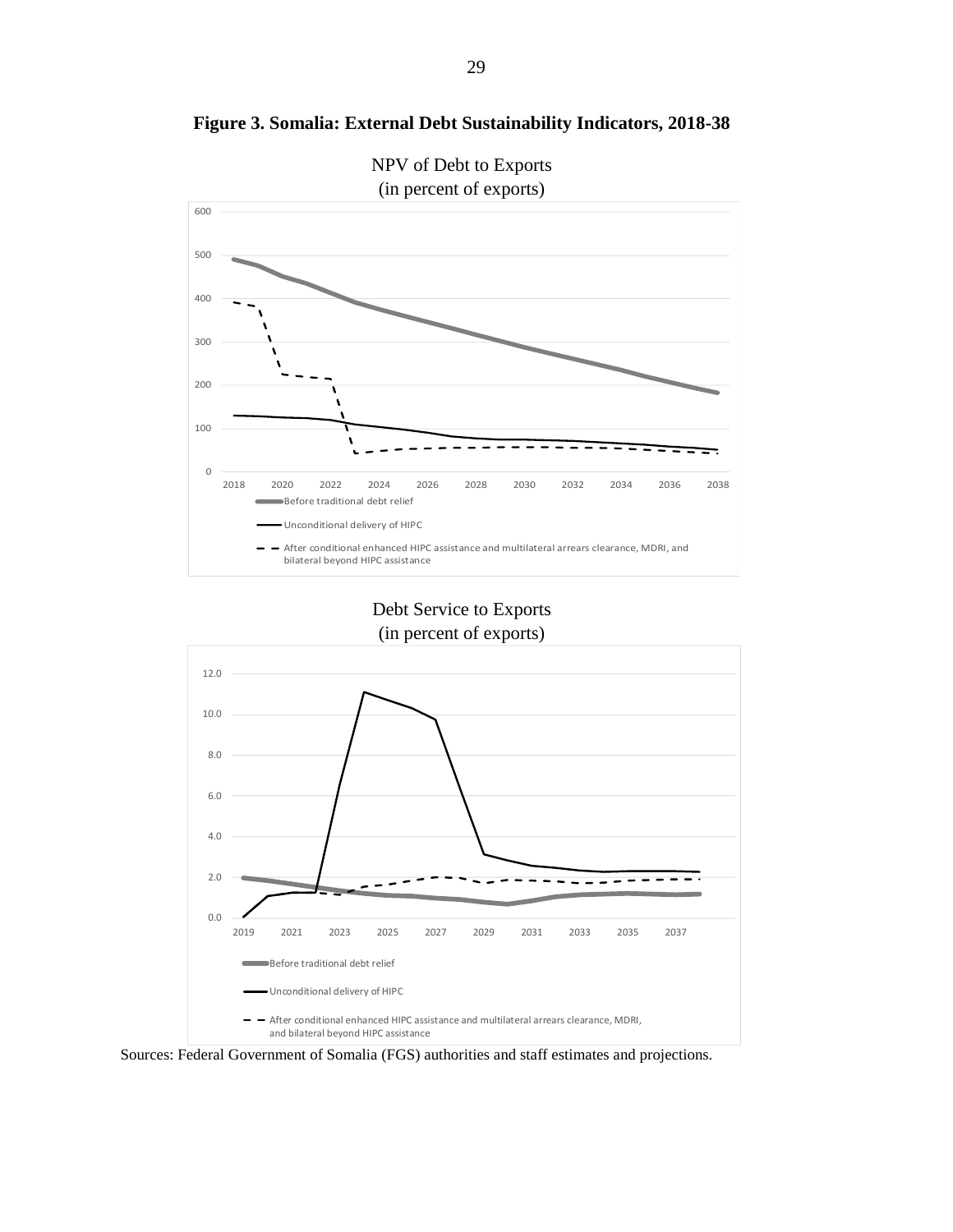**Figure 4. Somalia: Sensitivity Analysis, 2019-38 (After conditional enhanced HIPC assistance and multilateral arrears clearance, MDRI, and bilateral beyond HIPC assistance)**



NPV of Debt to Exports (in percent of exports)

Debt Service to Exports (in percent of exports)



Sources: Federal Government of Somalia (FGS) authorities and staff estimates and projections.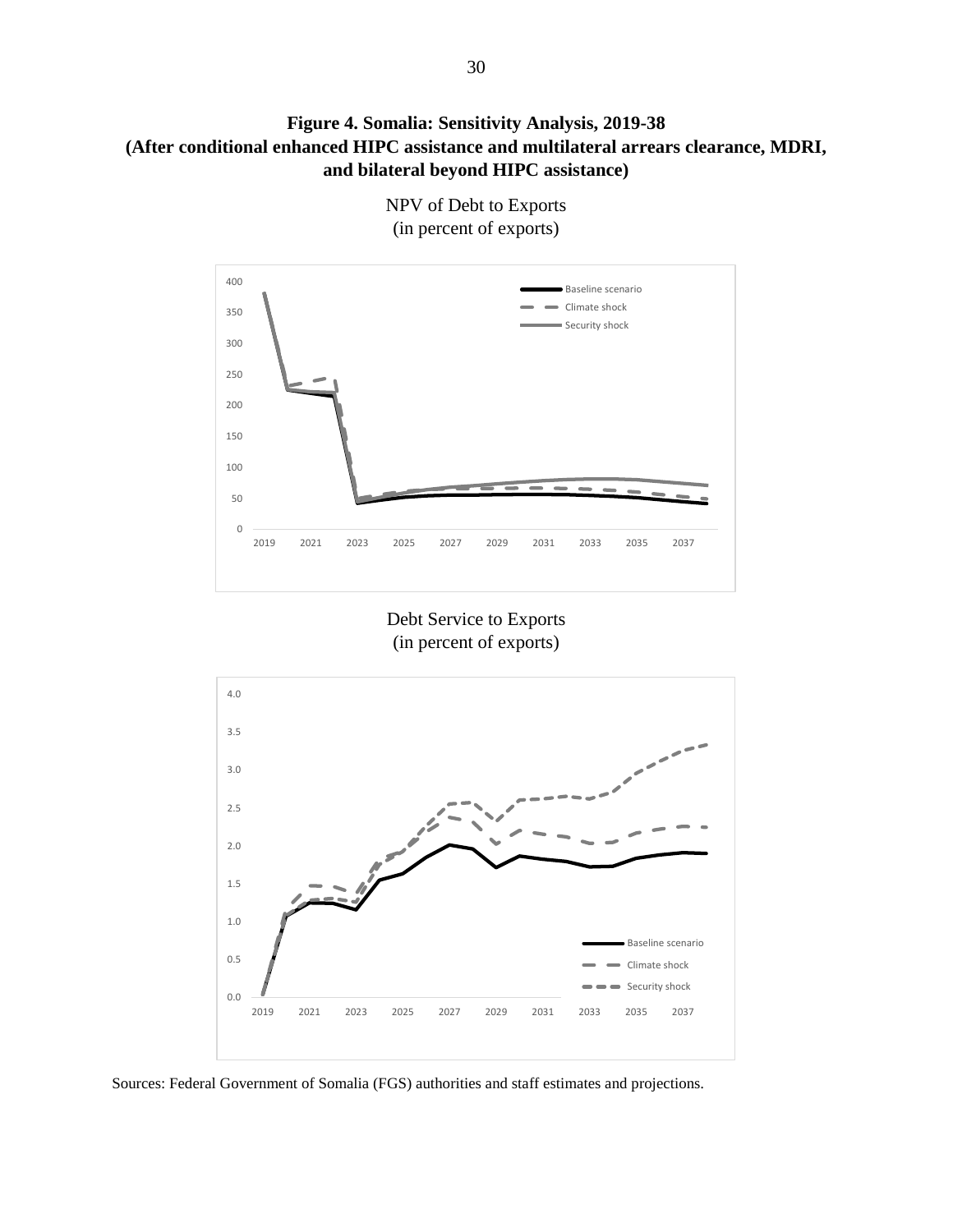|                                   |                       |                     | Base Situation for Calculation of<br><b>HIPC Debt Relief</b> |                     |                                                    |                     |                                                     |                     |  |
|-----------------------------------|-----------------------|---------------------|--------------------------------------------------------------|---------------------|----------------------------------------------------|---------------------|-----------------------------------------------------|---------------------|--|
|                                   | Nominal Debt Stock 1/ |                     | <b>Arrears Stock</b>                                         |                     | NPV of Debt before<br>traditional debt relief 1/2/ |                     | NPV of Debt after<br>traditional debt relief 1/2/3/ |                     |  |
|                                   | US\$ million          | Percent<br>of total | US\$ million                                                 | Percent<br>of total | US\$ million                                       | Percent<br>of total | US\$ million                                        | Percent<br>of total |  |
| Total                             | 5,255.4               | 100.0               | 5,035.0                                                      | 100.0               | 5,227.9                                            | 100.0               | 3,664.5                                             | 100.0               |  |
| Multilateral                      | 1,520.3               | 28.9                | 1,324.7                                                      | 26.3                | 1,494.3                                            | 28.6                | 1,494.3                                             | 40.8                |  |
| <b>World Bank</b>                 | 501.0                 | 9.5                 | 341.2                                                        | 6.8                 | 478.9                                              | 9.2                 | 478.9                                               | 13.1                |  |
| IMF                               |                       | 6.4                 |                                                              | 6.7                 |                                                    | 6.4                 |                                                     | 9.1                 |  |
|                                   | 335.1                 | 2.6                 | 335.1                                                        | 2.1                 | 335.1                                              | 2.6                 | 335.1                                               |                     |  |
| AfDB Group                        | 137.2<br>181.9        | 3.5                 | 106.4                                                        | 3.6                 | 134.0                                              | 3.5                 | 134.0                                               | 3.7<br>5.0          |  |
| AFESD<br>AMF                      | 285.7                 | 5.4                 | 181.9<br>285.7                                               | 5.7                 | 181.9<br>285.7                                     | 5.5                 | 181.9<br>285.7                                      | 7.8                 |  |
|                                   |                       |                     |                                                              |                     |                                                    |                     |                                                     |                     |  |
| <b>IFAD</b>                       | 30.9                  | 0.6                 | 25.9                                                         | 0.5                 | 30.2                                               | 0.6                 | 30.2                                                | 0.8                 |  |
| <b>IsDB</b>                       | 13.1                  | 0.2                 | 13.1                                                         | 0.3                 | 13.1                                               | 0.2                 | 13.1                                                | 0.4                 |  |
| OFID                              | 35.5                  | 0.7                 | 35.5                                                         | 0.7                 | 35.5                                               | 0.7                 | 35.5                                                | 1.0                 |  |
| <b>Bilateral and commercial</b>   | 3,735.0               | 71.1                | 3,710.3                                                      | 73.7                | 3,733.6                                            | 71.4                | 2,170.2                                             | 59.2                |  |
| Paris Club 4/                     | 3,037.6               | 57.8                | 3,016.1                                                      | 59.9                | 3,036.9                                            | 58.1                | 1,664.1                                             | 45.4                |  |
| Post-cutoff date                  | 456.6                 | 8.7                 | 442.6                                                        | 8.8                 | 456.0                                              | 8.7                 | 450.9                                               | 12.3                |  |
| <b>ODA</b>                        | 192.4                 | 3.7                 | 178.4                                                        | 3.5                 | 191.8                                              | 3.7                 | 190.1                                               | 5.2                 |  |
| Non-ODA                           | 264.2                 | 5.0                 | 264.2                                                        | 5.2                 | 264.2                                              | 5.1                 | 260.8                                               | 7.1                 |  |
| Pre-cutoff date                   | 2.581.0               | 49.1                | 2,573.5                                                      | 51.1                | 2,580.9                                            | 49.4                | 1,213.2                                             | 33.1                |  |
| <b>ODA</b>                        | 581.9                 | 11.1                | 574.3                                                        | 11.4                | 581.8                                              | 11.1                | 549.0                                               | 15.0                |  |
| Non-ODA                           | 1,999.1               | 38.0                | 1,999.1<br>39.7                                              |                     | 1,999.1                                            | 38.2                | 664.3                                               | 18.1                |  |
| Denmark                           | 8.5                   | 0.2                 | 8.5                                                          | 0.2                 | 8.5                                                | 0.2                 | 8.4                                                 | 0.2                 |  |
| <b>EEC IDA Administered Loans</b> | 1.6<br>5/             | 0.0                 | 1.2                                                          | 0.0                 | 1.6                                                | 0.0                 | 1.8                                                 | 0.0                 |  |
| France                            | 417.8                 | 8.0                 | 417.8                                                        | 8.3                 | 417.8                                              | 8.0                 | 140.4                                               | 3.8                 |  |
| Italy                             | 615.2                 | 11.7                | 615.2                                                        | 12.2                | 615.2                                              | 11.8                | 410.6                                               | 11.2                |  |
| Japan                             | 118.6                 | 2.3                 | 118.6                                                        | 2.4                 | 118.6                                              | 2.3                 | 118.3                                               | 3.2                 |  |
| Netherlands                       | 6.6                   | 0.1                 | 6.6                                                          | 0.1                 | 6.6                                                | 0.1                 | 6.6                                                 | 0.2                 |  |
| Norway                            | 1.9                   | 0.0                 | 1.9                                                          | 0.0                 | 1.9                                                | 0.0                 | 0.6                                                 | 0.0                 |  |
| Russia                            | 678.6                 | 12.9                | 678.6                                                        | 13.5                | 678.6                                              | 13.0                | 222.6                                               | 6.1                 |  |
| Spain                             | 39.5                  | 0.8                 | 39.5                                                         | 0.8                 | 39.5                                               | 0.8                 | 39.0                                                | 1.1                 |  |
| United Kingdom                    | 83.9                  | 1.6                 | 83.9                                                         | 1.7                 | 83.9                                               | 1.6                 | 27.5                                                | 0.7                 |  |
| <b>United States</b>              | 1,065.4               | 20.3                | 1,044.3                                                      | 20.7                | 1,064.7                                            | 20.4                | 688.5                                               | 18.8                |  |
| Other official bilateral          | 697.4                 | 13.3                | 694.2                                                        | 13.8                | 696.7                                              | 13.3                | 506.1                                               | 13.8                |  |
| Post-cutoff date                  | 23.9                  | 0.5                 | 23.9                                                         | 0.5                 | 23.9                                               | 0.5                 | 23.6                                                | 0.6                 |  |
| Pre-cutoff date                   | 673.5                 | 12.8                | 670.3                                                        | 13.3                | 672.8                                              | 12.9                | 482.5                                               | 13.2                |  |
| ODA                               | 468.8                 | 8.9                 | 465.6                                                        | 9.2                 | 468.1                                              | 9.0                 | 415.5                                               | 11.3                |  |
| Non-ODA                           | 204.7                 | 3.9                 | 204.7                                                        | 4.1                 | 204.7                                              | 3.9                 | 67.0                                                | 1.8                 |  |
| Algeria                           | 1.6                   | 0.0                 | 1.6                                                          | 0.0                 | 1.6                                                | 0.0                 | 0.5                                                 | 0.0                 |  |
| Bulgaria                          | 10.5                  | 0.2                 | 10.5                                                         | 0.2                 | 10.5                                               | 0.2                 | 3.4                                                 | 0.1                 |  |
| Iraq                              | 181.4                 | 3.5                 | 181.4                                                        | 3.6                 | 181.4                                              | 3.5                 | 59.4                                                | 1.6                 |  |
| Kuwait                            | 118.9                 | 2.3                 | 118.9                                                        | 2.4                 | 118.9                                              | 2.3                 | 87.5                                                | 2.4                 |  |
| Libya                             | 30.4                  | 0.6                 | 30.4                                                         | 0.6                 | 30.4                                               | 0.6                 | 25.7                                                | 0.7                 |  |
| Romania                           | 2.5                   | 0.0                 | 2.5                                                          | 0.1                 | 2.5                                                | 0.0                 | 0.8                                                 | 0.0                 |  |
| Saudi Arabia                      | 109.6                 | 2.1                 | 106.3                                                        | 2.1                 | 108.9                                              | 2.1                 | 85.6                                                | 2.3                 |  |
| Serbia                            | 2.3                   | 0.0                 | 2.3                                                          | 0.0                 | 2.3                                                | 0.0                 | 0.7                                                 | 0.0                 |  |
| <b>United Arab Emirates</b>       | 240.3                 | 4.6                 | 240.3                                                        | 4.8                 | 240.3                                              | 4.6                 | 242.5                                               | 6.6                 |  |

### **A1. Somalia: Nominal Stock and Net Present Value of Debt as of end December 2018, by Creditor Groups**

Sources: Federal Government of Somalia (FGS) authorities and staff estimates and projections.

1/ Includes Arrears 2/ Discount rates applied are the average Commercial Interest Reference Rates published by the OECD over the 6-month period prior to December 2018. The discount rate for the SDR is calculated using the CIRR published by the OECD for all SDR basket currencies except the Chinese yuan. The OECD does not publish a CIRR for the Chinese yuan, therefore it is calculated based on the Chinabond yield curve for bonds with a 7-year maturity increased by 100 basis point, per the standard CIRR methodology. This amounted

to 4.5 percent for the 6-month period prior to December 2018.

3/ Assumes a stock-of-debt operation on Naples terms at end-December 2018; and comparable action by other official bilateral creditors on eligible debt (pre-cutoff and non-ODA).

4/ Paris Club cutoff date is October 1, 1984.

The Netherlands and the United-Kingdom) have decided to classify these credits as bilateral creditor loans and cancel their them at Completion Point. 5/ Special Action Credits (SAC) provided by the European Economic Community (EEC) member states according to the 21/12/1978 Council decision n°79/195 EEC are bilateral loans for which IDA acts as administrative agent. As of November 1, 2005, all Paris Club SAC creditors (Belgium, Denmark, Germany, France, Italy,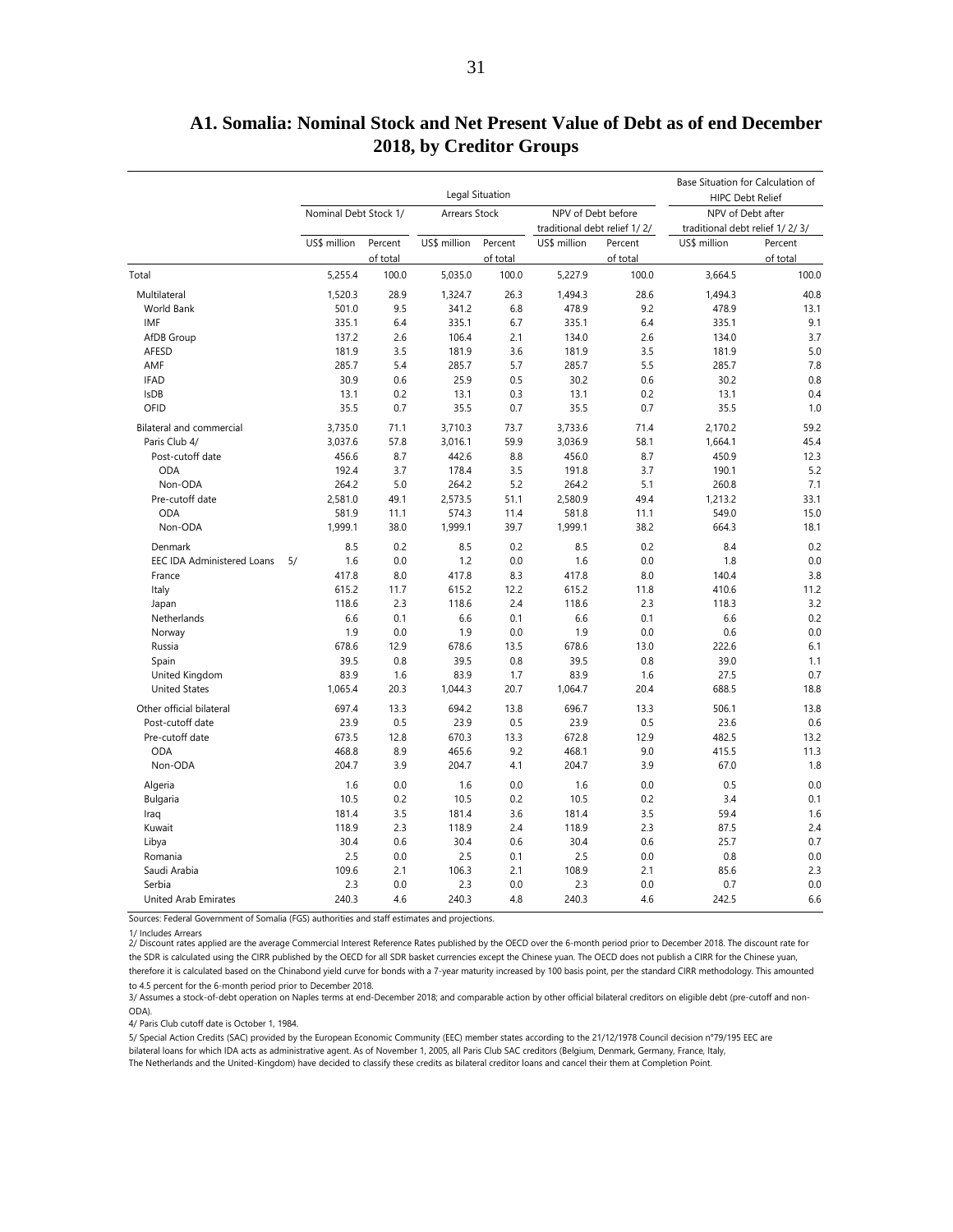|                           | Exchange Rate 1/<br>(Currency per U.S dollar) | Discount Rate 2/<br>(in percent per annum) |
|---------------------------|-----------------------------------------------|--------------------------------------------|
| U.S. dollar               | 1.0                                           | 3.9                                        |
| Canadian dollar           | 1.3                                           | 3.3                                        |
| Danish krone              | 6.6                                           | 1.0                                        |
| Japanese yen              | 112.6                                         | 1.0                                        |
| Swiss franc               | 1.0                                           | 0.8                                        |
| Swedish krona             | 9.0                                           | 1.2                                        |
| Norwegian krone           | 8.6                                           | 2.5                                        |
| Euro                      | 0.9                                           | 1.1                                        |
| Kuwaiti dinar             | 0.3                                           | 2.7                                        |
| Soviet Union Ruble 3/     | 0.6                                           | $\cdots$                                   |
| United Arab Emirate Dinar | 3.7                                           | 3.9                                        |
| U.K. pound                | 0.8                                           | 2.2                                        |
| Saudi Arabian Riyal       | 3.8                                           | 3.9                                        |
| Special Drawing Rights 4/ | 0.7                                           | 2.7                                        |

#### **Table A2. Somalia: Discount and Exchange Rate Assumptions as of end-December 2018**

Sources: OECD; and IMF, International Financial Statistics.

1/ The exchange rates are expressed as national currency per U.S. dollar at end-December 2018. 2/ Discount rates applied are the average Commercial Interest Reference Rates published by the OECD over the 6-month period prior to December 2018. The discount rate for the SDR is calculated using the CIRR published by the OECD for all SDR basket currencies except the Chinese yuan. The OECD does not publish a CIRR for the Chinese yuan, therefore it is calculated based on the Chinabond yield curve for bonds with a 7-year maturity increased by 100 basis point, per the standard CIRR methodology. This amounted to 4.5 percent for the for the 6-month period prior to December 2018.

3/ Per the data provided by Russia, the amounts of indebtedness denominated in Soviet rubles are converted into US dollars at the official Gosbank USSR exchange rate of 0.6 Soviet ruble per 1 US dollar. This is consistent with the past HIPC cases.

4/ The IsDB, AfDB Group and AMF use the Islamic dinar (ISD), African currency unit (UAC) and Arab accounting dinar (AAD) respectively, which are all linked to the SDR (ISD 1=UAC 1=AAD 3=SDR 1) and use the same discount rate as the SDR.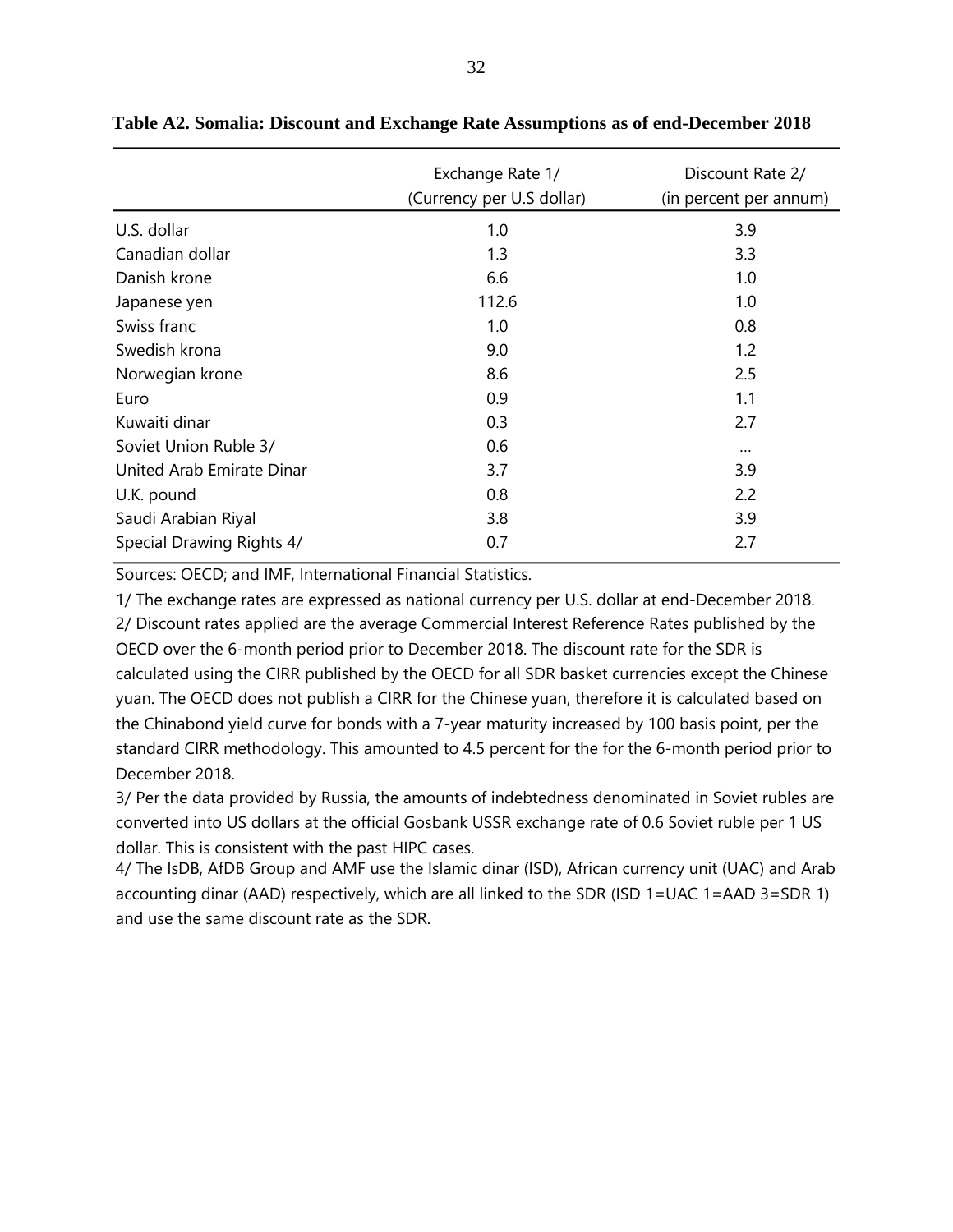### **Table A3. Somalia: External Debt Service, 2019-38 1/**

(In millions of U.S. dollars, unless otherwise indicated)

|                                                                           |      |      |      |       |       |       |       |       |       |       |      |      |      |       |       |       |       |       |       |       | Average          |                |
|---------------------------------------------------------------------------|------|------|------|-------|-------|-------|-------|-------|-------|-------|------|------|------|-------|-------|-------|-------|-------|-------|-------|------------------|----------------|
|                                                                           | 2019 | 2020 | 2021 | 2022  | 2023  | 2024  | 2025  | 2026  | 2027  | 2028  | 2029 | 2030 | 2031 | 2032  | 2033  | 2034  | 2035  | 2036  | 2037  | 2038  | $2019 -$<br>2028 | 2029<br>2038   |
| I. Before traditional debt relief and multilateral arrears clearance      |      |      |      |       |       |       |       |       |       |       |      |      |      |       |       |       |       |       |       |       |                  |                |
| Total                                                                     | 22.4 | 21.8 | 20.9 | 19.9  | 18.6  | 17.7  | 17.5  | 17.7  | 17.3  | 16.9  | 15.7 | 14.1 | 19.2 | 24.8  | 28.9  | 31.8  | 34.6  | 36.2  | 37.9  | 41.1  | 19.1             | 28.            |
| Existing debt 2/                                                          | 22.4 | 21.8 | 20.9 | 19.9  | 18.6  | 17.7  | 16.4  | 15.3  | 13.9  | 12.7  | 10.8 | 8.3  | 7.6  | 7.3   | 6.6   | 5.2   | 4.5   | 2.5   | 0.6   | 0.2   | 18.0             | 5.             |
| Multilateral                                                              | 17.1 | 17.0 | 16.8 | 16.4  | 15.9  | 15.4  | 15.0  | 14.4  | 13.6  | 12.4  | 10.6 | 8.1  | 7.4  | 7.1   | 6.4   | 5.0   | 4.3   | 2.3   | 0.5   | 0.2   | 15.4             | 5.             |
| World Bank                                                                | 14.1 | 14.0 | 13.8 | 13.4  | 12.9  | 12.4  | 12.2  | 11.6  | 10.8  | 9.9   | 8.5  | 6.8  | 6.4  | 6.2   | 5.6   | 4.3   | 3.6   | 1.8   | 0.1   | 0.0   | 12.5             | $\overline{4}$ |
| <b>IMF</b>                                                                | 0.0  | 0.0  | 0.0  | 0.0   | 0.0   | 0.0   | 0.0   | 0.0   | 0.0   | 0.0   | 0.0  | 0.0  | 0.0  | 0.0   | 0.0   | 0.0   | 0.0   | 0.0   | 0.0   | 0.0   | 0.0              | 0.             |
| AfDB Group                                                                | 2.5  | 2.5  | 2.5  | 2.5   | 2.5   | 2.5   | 2.4   | 2.4   | 2.3   | 2.1   | 1.7  | 1.3  | 1.0  | 0.9   | 0.8   | 0.7   | 0.7   | 0.5   | 0.4   | 0.2   | 2.4              | 0.             |
| Others 3/                                                                 | 0.5  | 0.5  | 0.5  | 0.5   | 0.5   | 0.5   | 0.5   | 0.5   | 0.5   | 0.5   | 0.3  | 0.0  | 0.0  | 0.0   | 0.0   | 0.0   | 0.0   | 0.0   | 0.0   | 0.0   | 0.5              | 0.             |
| Bilateral                                                                 | 5.3  | 4.8  | 4.1  | 3.5   | 2.7   | 2.4   | 1.4   | 0.9   | 0.3   | 0.2   | 0.2  | 0.2  | 0.2  | 0.2   | 0.2   | 0.2   | 0.2   | 0.2   | 0.1   | 0.0   | 2.6              | 0.             |
| Paris Club                                                                | 5.1  | 4.6  | 3.9  | 3.3   | 2.5   | 2.2   | 1.2   | 0.7   | 0.1   | 0.0   | 0.0  | 0.0  | 0.0  | 0.0   | 0.0   | 0.0   | 0.0   | 0.0   | 0.0   | 0.0   | 2.4              | 0.             |
| Other official Bilateral                                                  | 0.2  | 0.2  | 0.2  | 0.2   | 0.2   | 0.2   | 0.2   | 0.2   | 0.2   | 0.2   | 0.2  | 0.2  | 0.2  | 0.2   | 0.2   | 0.2   | 0.2   | 0.2   | 0.1   | 0.0   | 0.2              | 0.             |
| Debt service to exports ratio                                             | 2.0  | 1.8  | 1.7  | 1.5   | 1.3   | 1.2   | 1.1   | 1.1   | 1.0   | 0.9   | 0.8  | 0.7  | 0.9  | 1.0   | 1.1   | 1.2   | 1.2   | 1.2   | 1.2   | 1.2   | 1.4              | 1.             |
| Debt service to revenue ratio                                             | 11.4 | 9.3  | 7.8  | 6.5   | 5.2   | 4.1   | 3.4   | 2.9   | 2.4   | 2.1   | 1.8  | 1.5  | 2.0  | 2.3   | 2.5   | 2.5   | 2.5   | 2.4   | 2.4   | 2.4   | 5.5              | 2.             |
| New debt 4/                                                               | 0.0  | 0.0  | 0.0  | 0.0   | 0.0   | 0.0   | 1.2   | 2.4   | 3.4   | 4.3   | 5.0  | 5.8  | 11.6 | 17.5  | 22.3  | 26.6  | 30.0  | 33.7  | 37.3  | 40.9  | 1.1              | 23.            |
| II. After traditional debt relief 6/                                      |      |      |      |       |       |       |       |       |       |       |      |      |      |       |       |       |       |       |       |       |                  |                |
| Total                                                                     | 90.4 | 90.3 | 90.2 | 187.7 | 183.7 | 179.5 | 178.9 | 178.2 | 79.3  | 82.1  | 84.1 | 86.0 | 95.0 | 104.8 | 113.7 | 121.6 | 141.9 | 150.5 | 160.2 | 172.1 | 134.0            | 123.           |
| Existing debt                                                             | 90.4 | 90.3 | 90.2 | 187.7 | 183.7 | 179.5 | 177.7 | 175.8 | 76.0  | 77.8  | 79.1 | 80.2 | 83.4 | 87.3  | 91.3  | 95.1  | 111.8 | 116.8 | 122.9 | 131.1 | 132.9            | 99.            |
| Multilateral                                                              | 17.1 | 17.0 | 16.8 | 16.4  | 15.9  | 15.4  | 15.0  | 14.4  | 13.6  | 12.4  | 10.6 | 8.1  | 7.4  | 7.1   | 6.4   | 5.0   | 4.3   | 2.3   | 0.5   | 0.2   | 15.4             | 5.             |
| World Bank                                                                | 14.1 | 14.0 | 13.8 | 13.4  | 12.9  | 12.4  | 12.2  | 11.6  | 10.8  | 9.9   | 8.5  | 6.8  | 6.4  | 6.2   | 5.6   | 4.3   | 3.6   | 1.8   | 0.1   | 0.0   | 12.5             | $\overline{4}$ |
| IMF                                                                       | 0.0  | 0.0  | 0.0  | 0.0   | 0.0   | 0.0   | 0.0   | 0.0   | 0.0   | 0.0   | 0.0  | 0.0  | 0.0  | 0.0   | 0.0   | 0.0   | 0.0   | 0.0   | 0.0   | 0.0   | 0.0              | 0.             |
| AfDB Group                                                                | 2.5  | 2.5  | 2.5  | 2.5   | 2.5   | 2.5   | 2.4   | 2.4   | 2.3   | 2.1   | 1.7  | 1.3  | 1.0  | 0.9   | 0.8   | 0.7   | 0.7   | 0.5   | 0.4   | 0.2   | 2.4              | 0.             |
| Others 3/                                                                 | 0.5  | 0.5  | 0.5  | 0.5   | 0.5   | 0.5   | 0.5   | 0.5   | 0.5   | 0.5   | 0.3  | 0.0  | 0.0  | 0.0   | 0.0   | 0.0   | 0.0   | 0.0   | 0.0   | 0.0   | 0.5              | 0.             |
| Bilateral 5/                                                              | 73.3 | 73.3 | 73.4 | 171.3 | 167.8 | 164.1 | 162.7 | 161.3 | 62.4  | 65.4  | 68.6 | 72.1 | 76.0 | 80.2  | 85.0  | 90.1  | 107.5 | 114.5 | 122.4 | 131.0 | 117.5            | 94.            |
| Paris Club                                                                | 55.4 | 55.4 | 55.5 | 148.7 | 145.3 | 141.8 | 140.4 | 139.0 | 44.7  | 47.4  | 50.3 | 53.5 | 57.1 | 60.9  | 65.2  | 69.9  | 81.7  | 87.8  | 94.7  | 102.1 | 97.3             | 72.            |
| Other official Bilateral                                                  | 18.0 | 18.0 | 18.0 | 22.7  | 22.5  | 22.3  | 22.3  | 22.3  | 17.7  | 18.0  | 18.3 | 18.6 | 18.9 | 19.3  | 19.7  | 20.2  | 25.8  | 26.7  | 27.8  | 28.8  | 20.2             | 22.            |
| Debt service to exports ratio                                             | 7.9  | 7.6  | 7.3  | 14.3  | 13.2  | 12.2  | 11.4  | 10.8  | 4.5   | 4.4   | 4.3  | 4.1  | 4.2  | 4.4   | 4.5   | 4.5   | 4.9   | 4.9   | 4.9   | 4.9   | 9.4              | $\overline{4}$ |
| Debt service to revenue ratio                                             | 46.1 | 38.5 | 33.8 | 61.6  | 51.0  | 41.8  | 34.7  | 28.9  | 11.2  | 10.2  | 9.8  | 9.4  | 9.9  | 9.9   | 9.9   | 9.7   | 10.4  | 10.1  | 10.1  | 10.1  | 35.8             | 9.             |
| New debt                                                                  | 0.0  | 0.0  | 0.0  | 0.0   | 0.0   | 0.0   | 1.2   | 2.4   | 3.4   | 4.3   | 5.0  | 5.8  | 11.6 | 17.5  | 22.3  | 26.6  | 30.0  | 33.7  | 37.3  | 40.9  | 1.1              | 23.            |
| III. After enhanced HIPC assistance and multilateral arrears clearance 7/ |      |      |      |       |       |       |       |       |       |       |      |      |      |       |       |       |       |       |       |       |                  |                |
| Total                                                                     | 0.5  | 12.8 | 15.5 | 16.4  | 91.7  | 163.9 | 167.5 | 170.9 | 170.7 | 119.0 | 62.0 | 59.4 | 57.6 | 59.7  | 59.3  | 61.1  | 66.6  | 71.2  | 76.1  | 79.8  | 92.9             | 65.            |
| Existing debt                                                             | 0.5  | 12.8 | 15.5 | 16.4  | 91.7  | 163.9 | 166.3 | 168.5 | 167.4 | 114.8 | 57.1 | 53.6 | 46.1 | 41.6  | 36.9  | 34.5  | 36.6  | 37.5  | 38.8  | 38.9  | 91.8             | 42.            |
| Multilateral                                                              | 0.5  | 12.8 | 15.5 | 16.4  | 22.6  | 22.1  | 21.8  | 24.1  | 27.1  | 29.7  | 28.8 | 32.9 | 29.2 | 25.0  | 20.3  | 17.9  | 19.9  | 17.8  | 15.8  | 15.4  | 19.3             | 22.            |
| World Bank                                                                | 0.0  | 12.3 | 13.8 | 13.4  | 12.9  | 12.4  | 12.2  | 11.6  | 10.8  | 9.9   | 8.5  | 6.8  | 6.4  | 6.2   | 5.6   | 4.3   | 3.6   | 1.8   | 0.1   | 0.0   | 10.9             | $\overline{4}$ |
| <b>IMF 8/</b>                                                             | 0.0  | 0.0  | 0.0  | 0.0   | 0.0   | 0.0   | 0.0   | 2.9   | 6.7   | 10.5  | 11.5 | 11.5 | 8.6  | 4.8   | 1.0   | 0.0   | 0.0   | 0.0   | 0.0   | 0.0   | 2.0              | 3.             |
| AfDB Group                                                                | 0.0  | 0.0  | 1.3  | 2.5   | 2.5   | 2.5   | 2.4   | 2.4   | 2.3   | 2.1   | 1.7  | 1.3  | 1.0  | 0.9   | 0.8   | 0.7   | 0.7   | 0.5   | 0.4   | 0.2   | 1.8              | 0.             |
| Others 3/                                                                 | 0.5  | 0.5  | 0.5  | 0.5   | 7.2   | 7.2   | 7.2   | 7.2   | 7.2   | 7.2   | 7.1  | 13.3 | 13.2 | 13.1  | 13.0  | 12.9  | 15.6  | 15.5  | 15.4  | 15.2  | 4.5              | 13.            |
| Bilateral                                                                 | 0.0  | 0.0  | 0.0  | 0.0   | 69.1  | 141.8 | 144.6 | 144.4 | 140.3 | 85.0  | 28.2 | 20.8 | 16.8 | 16.6  | 16.6  | 16.6  | 16.6  | 19.7  | 23.0  | 23.5  | 72.5             | 19.            |
| Paris Club                                                                | 0.0  | 0.0  | 0.0  | 0.0   | 63.4  | 126.3 | 127.6 | 126.4 | 122.5 | 70.6  | 17.9 | 12.1 | 9.4  | 9.1   | 9.1   | 9.1   | 9.1   | 11.0  | 12.9  | 13.2  | 63.7             | 11.            |
| Other official Bilateral                                                  | 0.0  | 0.0  | 0.0  | 0.0   | 5.6   | 15.5  | 17.0  | 18.0  | 17.8  | 14.4  | 10.3 | 8.6  | 7.5  | 7.5   | 7.5   | 7.5   | 7.5   | 8.8   | 10.1  | 10.3  | 8.8              | 8.             |
| Debt service to exports ratio                                             | 0.0  | 1.1  | 1.3  | 1.2   | 6.6   | 11.1  | 10.7  | 10.3  | 9.8   | 6.4   | 3.1  | 2.8  | 2.6  | 2.5   | 2.3   | 2.3   | 2.3   | 2.3   | 2.3   | 2.3   | 5.9              | 2.             |
| Debt service to revenue ratio                                             | 0.2  | 5.4  | 5.8  | 5.4   | 25.5  | 38.1  | 32.5  | 27.7  | 24.2  | 14.9  | 7.2  | 6.5  | 6.0  | 5.6   | 5.1   | 4.9   | 4.9   | 4.8   | 4.8   | 4.7   | 18.0             | 5.             |
| New debt                                                                  | 0.0  | 0.0  | 0.0  | 0.0   | 0.0   | 0.0   | 1.2   | 2.4   | 3.4   | 4.3   | 5.0  | 5.8  | 11.6 | 17.5  | 22.3  | 26.6  | 30.0  | 33.7  | 37.3  | 40.9  | 1.1              | 23.            |

Sources: Federal Government of Somalia (FGS) authorities and staff estimates and projections.

1/ All external debt statistics correspond to public and publicly guaranteed debt.

2/ Includes only scheduled debt service on current maturities and does not include projected penalty interest on arrears.

3/ Other multilaterals include AFESD, AMF, IFAD, IsDB, and OFID.

4/ The projected debt service is based on PRGT/GRA arrangements in the amount equal to the stock of arrears at arrears clearance, plus a new PRGT credit of 30 percent of quota under the 14th General Review which will be di in 7 installments. Interest obligations do not include net SDR charges and assessments.

5/ Reflects debt service on the projected borrowing needed to close the fiscal gap which assumes lending from IDA and new PRGT borrowing above that required for IMF arrears clearance.

6/ Shows the external debt situation after the full use of traditional debt-relief mechanisms (hypothetical stock-of-debt operations on Naples terms) by Paris Club creditors that includes treatment of debt stock in arrears at least comparable treatment from other official bilateral creditors.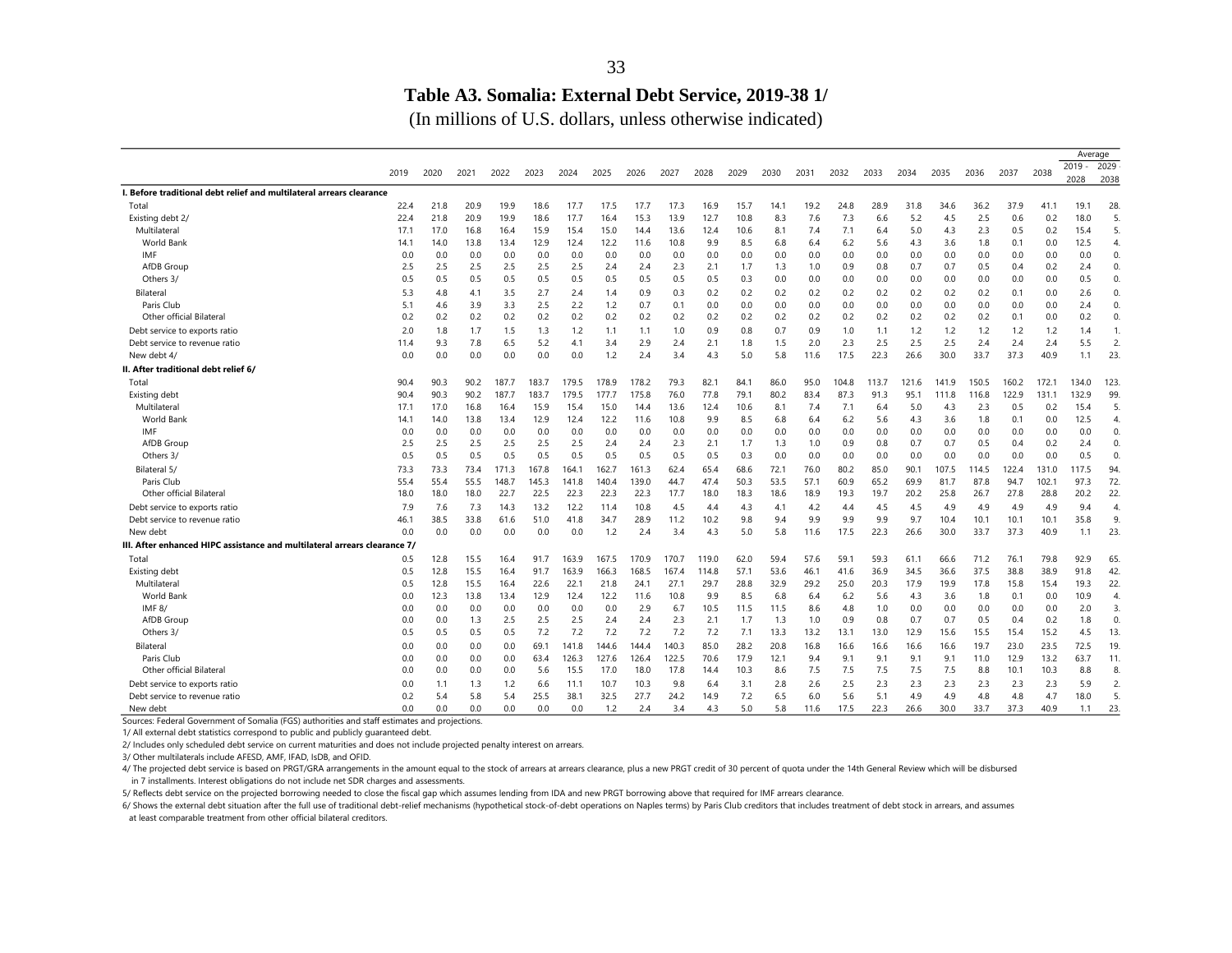### **Table A3. Somalia: External Debt Service, 2019-38 1/ (continued)**

(In millions of U.S. dollars, unless otherwise indicated)

|                                                                                                               |         |         |         |         |         |          |          |          |          |         |         |         |         |         |         |         |                                                               |          |          |          | Average  |          |
|---------------------------------------------------------------------------------------------------------------|---------|---------|---------|---------|---------|----------|----------|----------|----------|---------|---------|---------|---------|---------|---------|---------|---------------------------------------------------------------|----------|----------|----------|----------|----------|
|                                                                                                               | 2019    | 2020    | 2021    | 2022    | 2023    | 2024     | 2025     | 2026     | 2027     | 2028    | 2029    | 2030    | 2031    | 2032    | 2033    | 2034    | 2035                                                          | 2036     | 2037     | 2038     | $2019 -$ | $2029 -$ |
|                                                                                                               |         |         |         |         |         |          |          |          |          |         |         |         |         |         |         |         |                                                               |          |          |          | 2028     | 2038     |
| IV. Debt Service after HIPC and MDRI Assistance                                                               |         |         |         |         |         |          |          |          |          |         |         |         |         |         |         |         |                                                               |          |          |          |          |          |
| Total                                                                                                         | 0.5     | 12.8    | 15.5    | 16.4    | 79.5    | 149.0    | 153.0    | 156.9    | 157.6    | 107.0   | 51.8    | 51.3    | 50.2    | 52.0    | 52.9    | 56.1    | 62.3                                                          | 68.9     | 75.7     | 79.7     | 84.8     | 60.1     |
| Existing debt                                                                                                 | 0.5     | 12.8    | 15.5    | 16.4    | 79.5    | 149.0    | 151.8    | 154.5    | 154.2    | 102.8   | 46.8    | 45.5    | 38.6    | 34.5    | 30.6    | 29.5    | 32.2                                                          | 35.2     | 38.4     | 38.7     | 83.7     | 37.0     |
| Multilateral                                                                                                  | 0.5     | 12.8    | 15.5    | 16.4    | 10.4    | 7.2      | 7.2      | 10.1     | 13.9     | 17.8    | 18.6    | 24.8    | 21.8    | 17.9    | 13.9    | 12.9    | 15.6                                                          | 15.5     | 15.4     | 15.2     | 11.2     | 17.2     |
| <b>World Bank</b>                                                                                             | 0.0     | 12.3    | 13.8    | 13.4    | 2.0     | 0.0      | 0.0      | 0.0      | 0.0      | 0.0     | 0.0     | 0.0     | 0.0     | 0.0     | 0.0     | 0.0     | 0.0                                                           | 0.0      | 0.0      | 0.0      | 4.2      | 0.0      |
| <b>IMF 8/</b>                                                                                                 | 0.0     | 0.0     | 0.0     | 0.0     | 0.0     | 0.0      | 0.0      | 2.9      | 6.7      | 10.6    | 11.5    | 11.5    | 8.6     | 4.8     | 1.0     | 0.0     | 0.0                                                           | 0.0      | 0.0      | 0.0      | 2.0      | 3.7      |
| AfDB Group                                                                                                    | 0.0     | 0.0     | 1.3     | 2.5     | 1.2     | 0.0      | 0.0      | 0.0      | 0.0      | 0.0     | 0.0     | 0.0     | 0.0     | 0.0     | 0.0     | 0.0     | 0.0                                                           | 0.0      | 0.0      | 0.0      | 0.5      | 0.0      |
| Others 3/                                                                                                     | 0.5     | 0.5     | 0.5     | 0.5     | 7.2     | 7.2      | 7.2      | 7.2      | 7.2      | 7.2     | 7.1     | 13.3    | 13.2    | 13.1    | 13.0    | 12.9    | 15.6                                                          | 15.5     | 15.4     | 15.2     | 4.5      | 13.4     |
| Bilateral                                                                                                     | 0.0     | 0.0     | 0.0     | 0.0     | 69.1    | 141.8    | 144.6    | 144.4    | 40.3     | 85.0    | 28.2    | 20.8    | 16.8    | 16.6    | 16.6    | 16.6    | 16.6                                                          | 19.7     | 23.0     | 23.5     | 72.5     | 19.8     |
| Paris Club                                                                                                    | 0.0     | 0.0     | 0.0     | 0.0     | 63.4    | 126.3    | 127.6    | 126.4    | 122.5    | 70.6    | 17.9    | 12.1    | 9.4     | 9.1     | 9.1     | 9.1     | 9.1                                                           | 11.0     | 12.9     | 13.2     | 63.7     | 11.3     |
| Other official Bilateral                                                                                      | 0.0     | 0.0     | 0.0     | 0.0     | 5.6     | 15.5     | 17.0     | 18.0     | 17.8     | 14.4    | 10.3    | 8.6     | 7.5     | 7.5     | 7.5     | 7.5     | 7.5                                                           | 8.8      | 10.1     | 10.3     | 8.8      | 8.5      |
| Debt service to exports ratio                                                                                 | 0.0     | 1.1     | 1.3     | 1.2     | 5.7     | 10.1     | 9.8      | 9.5      | 9.0      | 5.8     | 2.6     | 2.4     | 2.2     | 2.2     | 2.1     | 2.1     | 2.2                                                           | 2.2      | 2.3      | 2.3      | 5.3      | 2.3      |
| Debt service to revenue ratio                                                                                 | 0.2     | 5.4     | 5.8     | 5.4     | 22.1    | 34.7     | 29.7     | 25.5     | 22.3     | 13.4    | 6.0     | 5.6     | 5.2     | 4.9     | 4.6     | 4.5     | 4.6                                                           | 4.6      | 4.8      | 4.7      | 16.4     | 5.0      |
| New debt                                                                                                      | 0.0     | 0.0     | 0.0     | 0.0     | 0.0     | 0.0      | 1.2      | 2.4      | 3.4      | 4.3     | 5.0     | 5.8     | 11.6    | 17.5    | 22.3    | 26.6    | 30.0                                                          | 33.7     | 37.3     | 40.9     | 1.1      | 23.1     |
| V. After enhanced HIPC assistance, multilateral arrears clearance, MDRI, and bilateral beyond HIPC assistance |         |         |         |         |         |          |          |          |          |         |         |         |         |         |         |         |                                                               |          |          |          |          |          |
| Total                                                                                                         | 0.5     | 12.8    | 15.5    | 16.4    | 16.2    | 22.9     | 25.5     | 30.6     | 35.2     | 36.5    | 33.9    | 39.2    | 40.8    | 42.8    | 43.7    | 46.9    | 53.1                                                          | 58.0     | 62.7     | 66.4     | 21.2     | 48.8     |
| Existing debt                                                                                                 | 0.5     | 12.8    | 15.5    | 16.4    | 16.2    | 22.9     | 24.3     | 28.2     | 31.9     | 32.2    | 28.9    | 33.4    | 29.3    | 25.3    | 21.4    | 20.4    | 23.1                                                          | 24.2     | 25.4     | 25.5     | 20.7     | 25.7     |
| Multilateral                                                                                                  | 0.5     | 12.8    | 15.5    | 16.4    | 10.4    | 7.2      | 7.2      | 10.1     | 13.9     | 17.8    | 18.6    | 24.8    | 21.8    | 17.9    | 13.9    | 12.9    | 15.6                                                          | 15.5     | 15.4     | 15.2     | 11.2     | 17.2     |
| World Bank                                                                                                    | 0.0     | 12.3    | 13.8    | 13.4    | 2.0     | 0.0      | 0.0      | 0.0      | 0.0      | 0.0     | 0.0     | 0.0     | 0.0     | 0.0     | 0.0     | 0.0     | 0.0                                                           | 0.0      | 0.0      | 0.0      | 4.2      | $0.0\,$  |
| <b>IMF 8/</b>                                                                                                 | 0.0     | 0.0     | 0.0     | 0.0     | 0.0     | 0.0      | 0.0      | 2.9      | 6.7      | 10.6    | 11.5    | 11.5    | 8.6     | 4.8     | 1.0     | 0.0     | 0.0                                                           | 0.0      | 0.0      | 0.0      | 2.0      | 3.7      |
| AfDB Group                                                                                                    | 0.0     | 0.0     | 1.3     | 2.5     | 1.2     | 0.0      | 0.0      | 0.0      | 0.0      | 0.0     | 0.0     | 0.0     | 0.0     | 0.0     | 0.0     | 0.0     | 0.0                                                           | 0.0      | 0.0      | 0.0      | 0.5      | 0.0      |
| Others 3/                                                                                                     | 0.5     | 0.5     | 0.5     | 0.5     | 7.2     | 7.2      | 7.2      | 7.2      | 7.2      | 7.2     | 7.1     | 13.3    | 13.2    | 13.1    | 13.0    | 12.9    | 15.6                                                          | 15.5     | 15.4     | 15.2     | 4.5      | 13.4     |
| Bilateral                                                                                                     | 0.0     | 0.0     | 0.0     | 0.0     | 5.7     | 15.7     | 17.1     | 18.1     | 17.9     | 14.5    | 10.3    | 8.6     | 7.5     | 7.5     | 7.5     | 7.5     | 7.5                                                           | 8.8      | 10.1     | 10.3     | 8.9      | 8.5      |
| Paris Club 9/                                                                                                 | 0.0     | 0.0     | 0.0     | 0.0     | 0.1     | 0.2      | 0.2      | 0.2      | 0.2      | 0.7     | 0.0     | 0.0     | 0.0     | 0.0     | 0.0     | 0.0     | 0.0                                                           | 0.0      | 0.0      | 0.0      | 0.1      | 0.0      |
| Other official Bilateral                                                                                      | 0.0     | 0.0     | 0.0     | 0.0     | 5.6     | 15.5     | 17.0     | 18.0     | 17.8     | 14.4    | 10.3    | 8.6     | 7.5     | 7.5     | 7.5     | 7.5     | 7.5                                                           | 8.8      | 10.1     | 10.3     | 8.8      | 8.5      |
| Debt service to exports ratio                                                                                 | 0.0     | 1.1     | 1.3     | 1.2     | 1.2     | 1.5      | 1.6      | 1.9      | 2.0      | 2.0     | 1.7     | 1.9     | 1.8     | 1.8     | 1.7     | 1.7     | 1.8                                                           | 1.9      | 1.9      | 1.9      | 1.4      | 1.8      |
| Debt service to revenue ratio                                                                                 | 0.2     | 5.4     | 5.8     | 5.4     | 4.5     | 5.3      | 5.0      | 5.0      | 5.0      | 4.6     | 4.0     | 4.3     | 4.2     | 4.1     | 3.8     | 3.8     | 3.9                                                           | 3.9      | 3.9      | 3.9      | 4.6      | 4.0      |
| New debt                                                                                                      | 0.0     | 0.0     | 0.0     | 0.0     | 0.0     | 0.0      | 1.2      | 2.4      | 3.4      | 4.3     | 5.0     | 5.8     | 11.6    | 17.5    | 22.3    | 26.6    | 30.0                                                          | 33.7     | 37.3     | 40.9     | 1.1      | 23.1     |
| Reduction in debt service as a results of                                                                     |         |         |         |         |         |          |          |          |          |         |         |         |         |         |         |         |                                                               |          |          |          |          |          |
| Traditional debt relief mechanisms                                                                            | $-68.0$ | -68.5   | -69.3   | -167.8  | -165.1  | $-161.7$ | $-161.3$ | $-160.4$ | $-62.7$  | $-65.2$ | $-68.4$ | $-71.9$ | $-75.8$ | $-80.0$ | $-84.8$ | $-89.9$ | $-107.3$                                                      | $-114.3$ | $-122.4$ | $-131.0$ | $-114.9$ | $-94.6$  |
| HIPC initiative assistance and multilateral arrears clearance                                                 | 21.9    | 9.0     | 5.4     | 3.5     | $-73.1$ | $-146.2$ | $-150.0$ | $-153.1$ | $-153.5$ | -102.1  | -46.3   | $-45.3$ | $-38.4$ | $-34.3$ | $-30.4$ | $-29.3$ | $-32.0$                                                       | $-35.0$  | $-38.3$  | $-38.7$  | $-73.8$  | $-36.8$  |
| Additional MDRI assistance                                                                                    | 0.0     | 0.0     | 0.0     | 0.0     | 12.2    | 14.9     | 14.5     | 14.0     | 13.7     | 12.0    | 10.2    | 8.      | 7.4     | 7.1     | 6.4     | 5.0     | 4.3                                                           | 2.3      | 0.5      | 0.2      | 8.       | 5.2      |
| Additional bilateral beyond HIPC assistance                                                                   | 0.0     | 0.0     | 0.0     | 0.0     | 63.3    | 126.2    | 127.5    | 126.3    | 122.4    | 70.5    | 17.9    | 12.1    | 9.4     | 9.1     | 9.1     | 9.1     | 9.1                                                           | 11.0     | 12.9     | 13.2     | 63.6     | 11.3     |
| <b>Memorandum items:</b>                                                                                      |         |         |         |         |         |          |          |          |          |         |         |         |         |         |         |         |                                                               |          |          |          |          |          |
| Exports of goods and nonfactor services 10/                                                                   | 1.140.7 | 1.188.6 | 1.240.7 | 1.315.2 | 1.393.6 | 1.475.9  | 1.562.4  | 1.653.3  | 1.748.8  | .859.3  | 1.975.5 | 2.097.7 | 2.236.3 | 2.382.2 | 2.535.8 | 2.707.5 | 2.888.4                                                       | 3.078.9  | 3.279.5  | 3.490.9  | 1.457.8  | 2.667.3  |
| Government revenues 11/                                                                                       | 196.3   | 234.4   | 266.9   | 304.7   | 359.9   | 429.8    | 515.3    | 616.3    | 706.2    | 800.7   | 857.2   | 910.0   |         |         |         |         | 961.2 1,055.1 1,152.0 1,250.7 1,366.3 1,488.9 1,590.1 1,698.2 |          |          |          | 443.0    | 1,233.0  |

through stock-of-debt reduction. Multilateral creditors start delivering HIPC assistance through the arrears clearance process. This starts at January 2023 for the IMF, World Bank and the AfDB. Other multilaterals are assu their arrears (as at the completion point date of March 2023). 7/ Paris Club and other official bilateral creditors are assumed to provide a Cologne flow rescheduling on eligible debt during interim period 'and the remaining of their share of relief after of the completion point (i.e.

8/ Includes beyond-HIPC assistance to the remaining outstanding debt stock associated with the arrears clearance. The IMF does not have outstanding MDRI-eligible debt. The last of the MDRI-eligible debt was repaid in FY201 the MDRI Trusts were liquidated in 2015.

9/ Paris Club creditors deliver, through voluntarily bilateral initiatives, additional debt relief beyond the HIPC Initiative after the completion point (assumed to be delivered in January 2023). Details on the modalities presented in Table A10.

10/ Exports of goods as defined in IMF, Balance of Payments Manual, 6th edition, 2009. Refers to fiscal year exports.

11/ Revenues are defined as central government revenues, excluding grants.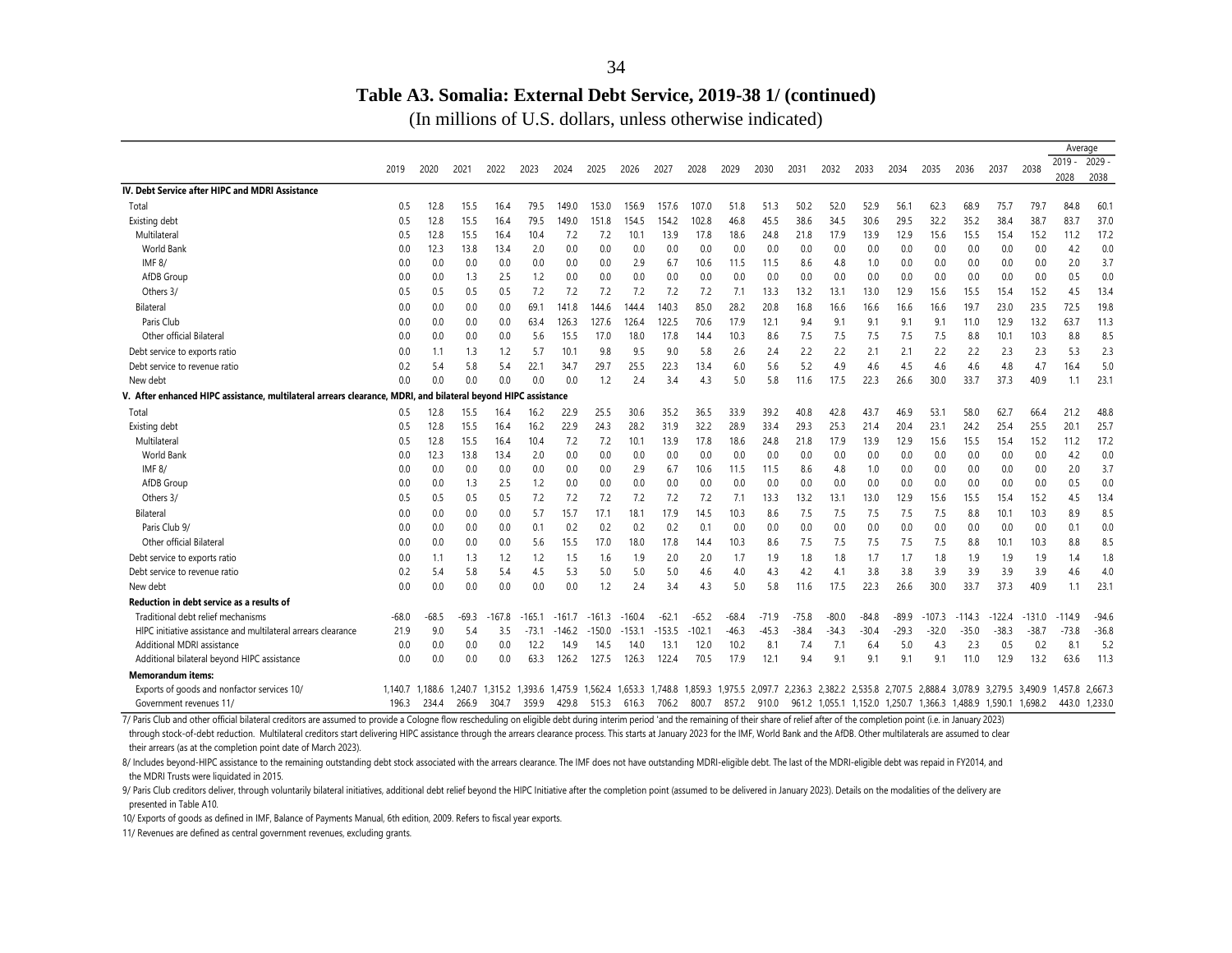#### **Table A4. Somalia: Net Present Value of External Debt, 2018-38 1/**

(In millions of U.S. dollars, unless otherwise indicated)

|                                                                                                      |         |         |              |         |         |         |             |         |         |         |         |         |         |         |         |         |         |         |         |         |         | Average  |          |
|------------------------------------------------------------------------------------------------------|---------|---------|--------------|---------|---------|---------|-------------|---------|---------|---------|---------|---------|---------|---------|---------|---------|---------|---------|---------|---------|---------|----------|----------|
|                                                                                                      | 2018    | 2019    | 2020         | 2021    | 2022    | 2023    | 2024        | 2025    | 2026    | 2027    | 2028    | 2029    | 2030    | 2031    | 2032    | 2033    | 2034    | 2035    | 2036    | 2037    | 2038    | $2018 -$ | $2028 -$ |
|                                                                                                      |         |         |              |         |         |         |             |         |         |         |         |         |         |         |         |         |         |         |         |         |         | 2027     | 2038     |
| I. Before traditional debt relief and multilateral arrears clearance                                 |         |         |              |         |         |         |             |         |         |         |         |         |         |         |         |         |         |         |         |         |         |          |          |
| NPV of total debt                                                                                    | 5.227.9 | 5.211.3 | .5.<br>194.7 | 5.178.4 | 5.162.7 | 5.147.8 | 5.240.6     | 5.339.5 | 5.419.7 | 5.492.5 | 5.553.0 | 5.625.1 | 5.705.4 | 5.784.3 | 5.855.3 | 5.913.8 | 5.963.2 | 5.995.7 | 6.001.7 | 6.007.2 | 6.010.9 | 5.261.5  | 5.855.9  |
| NPV of outstanding debt                                                                              | 5.227.9 | 5.211.3 | 5.194.7      | 5.178.4 | 5.162.7 | 5.147.8 | 5.<br>133.2 | 5.119.6 | 5.106.6 | 5.094   | 5.083.6 | 5.074.2 | 5.066.9 | 5.060.  | 5.053.5 | 5.047.4 | 5.042.6 | 5.038.2 | 5.035.8 | 5.035.3 | 5.035.1 | 5.157.7  | 5,052.1  |
| Multilateral                                                                                         | 1.494.3 | 1.482.0 | 1.469.5      | .456.8  | 0.444.  | 1.431.6 | 1.419.2     | 1.406.8 | 1,394.6 | .382.9  | 1.372.0 | 1.362.7 | 1.355.6 | 1.349.0 | 1.342.5 | 1,336.6 | 1.331.9 | 1.327.7 | 1.325.5 | 1.325.0 | 1.324.8 | 1.438.2  | 1,341.2  |
| World Bank                                                                                           | 478.9   | 468.9   | 458.6        | 448.3   | 438.0   | 427.8   | 417.9       | 407.9   | 398.2   | 388.9   | 380.4   | 373.0   | 367.7   | 361.4   | 355.7   | 350.5   | 346.5   | 343.0   | 341.3   | 341.2   | 341.2   | 433.3    | 354.7    |
| IMF                                                                                                  | 335.1   | 335.1   | 335.1        | 335.1   | 335.1   | 335.1   | 335.        | 335.1   | 335.1   | 335.1   | 335.1   | 335.1   | 335.    | 335.1   | 335.1   | 335.1   | 335.    | 335.1   | 335.1   | 335.    | 335.1   | 335.1    | 335.1    |
| AfDB Group                                                                                           | 134.0   | 132.1   | 130.1        | 128.2   | 126.2   | 124.1   | 122.1       | 120.1   | 118.0   | 116.0   | 114.1   | 112.5   | 111.3   | 110.4   | 109.6   | 108.8   | 108.1   | 107.4   | 107.0   | 106.6   | 106.5   | 125.1    | 109.3    |
| Others 2/                                                                                            | 546.3   | 546.0   | 545.6        | 545.2   | 544.9   | 544.5   | 544.1       | 543.7   | 543.3   | 542.8   | 542.4   | 542.1   | 542.1   | 542.1   | 542.1   | 542.1   | 542.1   | 542.1   | 542.1   | 542.1   | 542.1   | 544.6    | 542.1    |
| Multilateral debt in arrears                                                                         | 1,324.7 | 1,324.7 | 1.324.7      | 1.324.7 | 1.324.7 | 1.324.7 | 1.324.7     | 1.324.7 | 1.324.7 | 1.324.7 | 1.324.7 | 1.324.7 | 1.324.7 | 1.324.7 | 1.324.7 | 1.324.7 | 1.324.7 | 1.324.7 | 1.324.7 | 1.324.7 | 1,324.7 | 1,324.7  | 1,324.7  |
| Bilateral                                                                                            | 3.733.6 | 3.729.2 | 3.725.2      | 3.721.6 | 3.718.5 | 3.716.2 | 3.714.0     | 3.712.8 | 3.712.0 | 3.711.8 | 3.711.6 | 3.711.4 | 3.711.3 | 3.711.2 | 3.711.0 | 3.710.9 | 3.710.7 | 3.710.5 | 3.710.4 | 3.710.3 | 3.710.3 | 3.719.5  | 3.710.9  |
| Paris Club                                                                                           | 3.036.9 | 3.032.7 | 3.028.7      | 3.025.3 | 3.022.3 | 3.020.0 | 3.018.0     | 3.016.9 | 3.016.2 | 3.016.1 | 3.016.1 | 3.016.1 | 3.016.1 | 3.016.1 | 3.016.7 | 3.016.1 | 3.016.1 | 3.016.1 | 3.016.1 | 3.016.7 | 3,016.1 | 3.016.1  | 3,016.1  |
| Other official Bilateral                                                                             | 696.7   | 696.6   | 696.5        | 696.4   | 696.2   | 696.1   | 696.0       | 695.9   | 695.8   | 695.6   | 695.5   | 695.4   | 695.2   | 695.1   | 694.9   | 694.8   | 694.6   | 694.4   | 694.3   | 694.2   | 694.2   | 694.2    | 694.8    |
| NPV of new borrowing                                                                                 | 0.0     | 0.0     | 0.0          | 0.0     | 0.0     | 0.0     | 107.3       | 219.9   | 313.1   | 397.8   | 469.4   | 550.9   | 638.5   | 724.2   | 801.8   | 866.4   | 920.6   | 957.4   | 965.8   | 971.9   | 975.7   | 103.8    | 803.9    |
| II. After traditional debt relief 3/                                                                 |         |         |              |         |         |         |             |         |         |         |         |         |         |         |         |         |         |         |         |         |         |          |          |
| NPV of total debt                                                                                    | 3.664.5 | 3,652.9 | 3.641.1      | 3.629.2 | 3.520.0 | 3.411.0 | 3.409.6     | 3.411.3 | 3.391.5 | 3.458.2 | 3.509.5 | 3.568.7 | 3.632.4 | 3.690.1 | 3.734.9 | 3.761.7 | 3.773.3 | 3.749.4 | 3.690.  | 3.620.3 | 3.537.4 | 3.518.9  | 3.660.7  |
| NPV of outstanding debt                                                                              | 3.664.5 | 3.652.9 | 3.641.1      | 3.629.2 | 3.520.0 | 3,411.0 | 3.302.3     | 3.191.4 | 3.078.3 | 3.060.4 | 3.040.1 | 3.017.8 | 2.993.8 | 2.965.9 | 2.933.2 | 2.895.4 | 2.852.6 | 2.792.0 | 2.724.3 | 2.648.3 | 2.561.7 | 3,415.1  | 2,856.8  |
| Multilateral                                                                                         | 1.494.3 | 1.482.0 | .469.5       | .456.8  | .444.1  | 1.431.6 | 1.419.2     | 1.406.8 | .394.6  | .382.9  | 1.372.0 | 1.362.7 | 1.355.6 | 1.349.0 | 1.342.5 | .336.6  | 1.331.9 | 1.327.7 | 1.325.5 | 1.325.0 | 1,324.8 | .438.2   | 1.341.2  |
| World Bank                                                                                           | 478.9   | 468.9   | 458.6        | 448.3   | 438.0   | 427.8   | 417.9       | 407.9   | 398.2   | 388.9   | 380.4   | 373.0   | 367.1   | 361.4   | 355.7   | 350.5   | 346.5   | 343.0   | 341.3   | 341.2   | 341.2   | 433.3    | 354.7    |
| IMF                                                                                                  | 335.1   | 335.1   | 335.1        | 335.1   | 335.1   | 335.1   | 335.        | 335.1   | 335.1   | 335.1   | 335.1   | 335.1   | 335.    | 335.1   | 335.1   | 335.1   | 335.    | 335.1   | 335.1   | 335.    | 335.1   | 335.1    | 335.1    |
| AfDB Group                                                                                           | 134.0   | 132.1   | 130.1        | 128.2   | 126.2   | 124.1   | 122.1       | 120.    | 118.0   | 116.0   | 114.1   | 112.5   | 111.3   | 110.4   | 109.6   | 108.8   | 108.7   | 107.4   | 107.0   | 106.6   | 106.5   | 125.1    | 109.3    |
| Others 2/                                                                                            | 546.3   | 546.0   | 545.6        | 545.2   | 544.9   | 544.5   | 544.        | 543.7   | 543.3   | 542.8   | 542.4   | 542.1   | 542.7   | 542.1   | 542.1   | 542.1   | 542.1   | 542.1   | 542.    | 542.    | 542.1   | 544.6    | 542.1    |
| Bilateral                                                                                            | 2,170.2 | 2,170.9 | 2.171.7      | 2.172.4 | 2.075.9 | 1.979.4 | 1.883.1     | 1.784.5 | 1.683.7 | .677.5  | 1.668.0 | 1.655.1 | 1.638.3 | 1.616.9 | 1.590.7 | .558.8  | 1.520.8 | .464.3  | 1.398.9 | 1,323.3 | 1,236.8 | 1.976.9  | 1,515.6  |
| Paris Club                                                                                           | 1,664.1 | 1.664.0 | 1,663.8      | ,663.7  | 1.570.9 | 1,478.2 | 1.385.6     | 1.291.0 | 1,194.2 | ,187.6  | 1,178.1 | 1.165.3 | 1.149.0 | 1,128.6 | 1,103.6 | 1,073.6 | 1,037.9 | 989.5   | 933.4   | 868.5   | 794.2   | 1.476.3  | 1,038.3  |
| Other official Bilateral                                                                             | 506.7   | 507.0   | 507.8        | 508.7   | 504.9   | 501.2   | 497.5       | 493.6   | 489.5   | 489.9   | 490.0   | 489.8   | 489.3   | 488.4   | 487.0   | 485.2   | 482.8   | 474.8   | 465.5   | 454.8   | 442.6   | 500.6    | 477.3    |
| NPV of new borrowing                                                                                 | 0.0     | 0.0     | 0.0          | 0.0     | 0.0     | 0.0     | 107.3       | 219.9   | 313.1   | 397.8   | 469.4   | 550.9   | 638.5   | 724.2   | 801.8   | 866.4   | 920.6   | 957.4   | 965.8   | 971.9   | 975.7   | 103.8    | 803.9    |
| /15 III. After conditional delivery of enhanced HIPC assistance and multilateral arrears clearance 4 |         |         |              |         |         |         |             |         |         |         |         |         |         |         |         |         |         |         |         |         |         |          |          |
| NPV of total debt                                                                                    | 4,149.3 | 4.161.5 | 2,591.8      | 2,616.9 | 2,683.  | 1.445.0 | 1.453.      | 1.444   | 1,409.3 | ,362.2  | ,349.7  | 1.401.5 | ,461.8  | 1,527.0 | ,588.   | ,640.3  | 1.684.3 | 1.708.6 | 1,703.2 | 1.693.9 | 1.681.7 | 2,331.6  | 1,585.5  |
| NPV of outstanding debt                                                                              | 4.149.3 | 4.161.5 | 2.591.8      | 2.616.9 | 2.683.  | 1.445.0 | 1.345.7     | 1.224.2 | .096.1  | 964.4   | 880.3   | 850.5   | 823.3   | 802.8   | 786.3   | 773.9   | 763.7   | 751.2   | 737.4   | 721.9   | 706.0   | 2,227.8  | 781.6    |
| Multilateral                                                                                         | 415.7   | 426.9   | 426.2        | 422.6   | 418.1   | 407.2   | 396.5       | 385.8   | 372.5   | 355.8   | 335.9   | 316.5   | 292.4   | 271.3   | 253.9   | 240.7   | 229.5   | 216.0   | 204.2   | 194.1   | 184.2   | 402.7    | 249.0    |
| World Bank                                                                                           | 122.4   | 126.0   | 117.5        | 107.1   | 96.8    | 86.7    | 76.7        | 66.7    | 57.0    | 47.8    | 39.2    | 31.8    | 25.9    | 20.2    | 14.6    | 9.4     | 5.4     | 1.9     | 0.1     | 0.0     | 0.0     | 90.5     | 13.5     |
| IMF                                                                                                  | 42.5    | 43.7    | 44.9         | 46.1    | 47.4    | 48.7    | 50.0        | 51.4    | 49.9    | 44.5    | 35.2    | 24.7    | 13.8    | 5.6     | 0.9     | 0.0     | 0.0     | 0.0     | 0.0     | 0.0     | 0.0     | 46.9     | 7.3      |
| AfDB Group                                                                                           | 21.6    | 22.0    | 22.5         | 21.8    | 19.8    | 17.8    | 15.7        | 13.7    | 11.7    | 9.6     | 7.7     | 6.1     | 4.9     | 4.0     | 3.2     | 2.4     | 1.8     | 1.1     | 0.6     | 0.3     | 0.1     | 17.6     | 2.9      |
| Others 2/                                                                                            | 229.2   | 235.1   | 241.3        | 247.6   | 254.1   | 254.1   | 254.0       | 254.0   | 253.9   | 253.8   | 253.8   | 253.8   | 247.7   | 241.5   | 235.2   | 228.9   | 222.4   | 213.0   | 203.5   | 193.9   | 184.1   | 247.7    | 225.3    |
| Bilateral                                                                                            | 3.733.6 | 3.734.5 | 2.165.6      | 2.194.2 | 2.264.9 | 1.037.8 | 949.3       | 838.4   | 723.6   | 608.7   | 544.3   | 534.1   | 530.9   | 531.5   | 532.4   | 533.3   | 534.2   | 535.2   | 533.1   | 527.8   | 521.8   | 1.825.1  | 532.6    |
| Paris Club                                                                                           | 3.036.9 | 3.037.7 | 1.659.4      | .679.7  | 1.733.0 | 783.8   | 696.4       | 593.2   | 487.3   | 381.4   | 323.1   | 315.1   | 312.5   | 312.6   | 312.9   | 313.3   | 313.6   | 314.0   | 312.7   | 309.4   | 305.7   | 1.408.9  | 313.2    |
| Other official Bilateral                                                                             | 696.7   | 696.8   | 506.2        | 514.5   | 531.9   | 254.0   | 252.9       | 245.3   | 236.3   | 227.3   | 221.2   | 219.0   | 218.4   | 218.9   | 219.4   | 220.0   | 220.6   | 221.1   | 220.5   | 218.4   | 216.1   | 416.2    | 219.4    |
| NPV of new borrowing                                                                                 | 0.0     | 0.0     | 0.0          | 0.0     | 0.0     | 0.0     | 107.3       | 219.9   | 313.1   | 397.8   | 469.4   | 550.9   | 638.5   | 724.2   | 801.8   | 866.4   | 920.6   | 957.4   | 965.8   | 971.9   | 975.7   | 103.8    | 803.9    |
| Sources: Federal Government of Somalia (FGS) authorities and staff estimates and projections.        |         |         |              |         |         |         |             |         |         |         |         |         |         |         |         |         |         |         |         |         |         |          |          |

1/ All NPV debt stocks refer to public and publicly guaranteed debt at end-December 2018.

2/ Other multilaterals include AFESD, AMF, IFAD, IsDB, and OFID.

3/ Shows the external debt situation after the full use of traditional debt-relief mechanisms (hypothetical stock-of-debt operations on Naples terms) by Paris Club creditors that includes treatment of debt stock in arrears

comparable treatment from other official bilateral creditors.

stock-of-debt reduction. Multilateral creditors start delivering HIPC assistance through the arrears clearance process. This starts at January 2023 for the IMF, World Bank and the AfDB. For the IMF, it includes beyond-HIPC stock associated with the arrears clearance. Other multilaterals are assumed to clear their arrears (as at the completion point date of end-December 2022). 4/ Paris Club and other official bilateral creditors are assumed to provide a Cologne flow rescheduling on eligible debt during interim period and the remaining of their share of relief after of the completion point (i.e.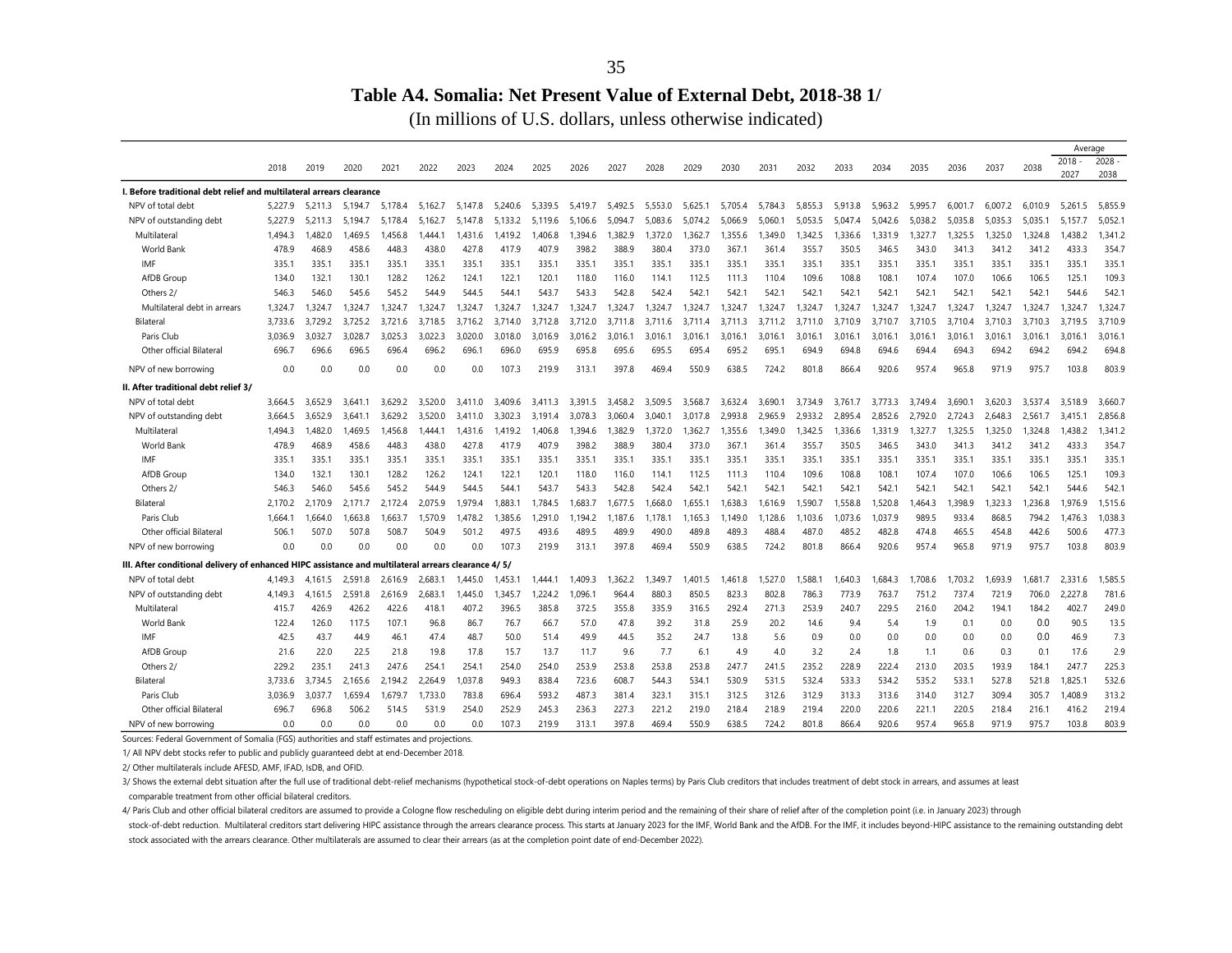#### **Table A4. Somalia: Net Present Value of External Debt, 2018-38 1/ (continued)**

(In millions of U.S. dollars, unless otherwise indicated)

|                                                                                                                   |                |                |               |                |               |               |              |               |                        |               |               |               |               |               |             |            |              |            |              |            |              | Average       |               |
|-------------------------------------------------------------------------------------------------------------------|----------------|----------------|---------------|----------------|---------------|---------------|--------------|---------------|------------------------|---------------|---------------|---------------|---------------|---------------|-------------|------------|--------------|------------|--------------|------------|--------------|---------------|---------------|
|                                                                                                                   | 2018           | 2019           | 2020          | 2021           | 2022          | 2023          | 2024         | 2025          | 2026                   | 2027          | 2028          | 2029          | 2030          | 2031          | 2032        | 2033       | 2034         | 2035       | 2036         | 2037       | 2038         | $2018 -$      | $2028 -$      |
|                                                                                                                   |                |                |               |                |               |               |              |               |                        |               |               |               |               |               |             |            |              |            |              |            |              | 2027          | 2038          |
| IV. After unconditional delivery of enhanced HIPC assistance and multilateral arrears clearance 5/                |                |                |               |                |               |               |              |               |                        |               |               |               |               |               |             |            |              |            |              |            |              |               |               |
| NPV of total debt                                                                                                 | 1.361.4        | 1.405.4        | 1,438.6       | 1,470.3        | 1.502.3       | 1.445.0       | 1,453.1      | 1.444.1       | 1.409.3                | .362.2        | 1.349.7       | 1.401.5       | 1.461.8       | .527.0        | 1.588.7     | 1.640.3    | 1.684.3      | 1.708.6    | .703.2       | 1.693.9    | 1.681.7      | 1.429.2       | 1,585.5       |
| NPV of outstanding debt                                                                                           | 1,361.4        | 1,405.4        | 1.438.6       | 1,470.3        | 1,502.3       | 1.445.0       | 1.345.7      | 1,224.2       | 1.096.                 | 964.4         | 880.3         | 850.5         | 823.3         | 802.8         | 786.3       | 773.9      | 763.7        | 751.2      | 737.4        | 721.9      | 706.0        | 1,325.3       | 781.6         |
| Multilateral<br><b>World Bank</b>                                                                                 | 415.7<br>122.4 | 426.9<br>126.0 | 426.2         | 422.6<br>107.1 | 418.1<br>96.8 | 407.2<br>86.7 | 396.5        | 385.8<br>66.7 | 372.5<br>57.0          | 355.8<br>47.8 | 335.9<br>39.2 | 316.5<br>31.8 | 292.4<br>25.9 | 271.3<br>20.2 | 253.9       | 240.7      | 229.5<br>5.4 | 216.0      | 204.2<br>0.1 | 194.1      | 184.2<br>0.0 | 402.7<br>90.5 | 249.0<br>13.5 |
| IMF                                                                                                               | 42.5           | 43.7           | 117.5<br>44.9 | 46.1           | 47.4          | 48.7          | 76.7<br>50.0 | 51.4          | 49.9                   | 44.5          | 35.2          | 24.7          | 13.8          | 5.6           | 14.6<br>0.9 | 9.4<br>0.0 | 0.0          | 1.9<br>0.0 | 0.0          | 0.0<br>0.0 | 0.0          | 46.9          | 7.3           |
| AfDB Group                                                                                                        | 21.6           | 22.0           | 22.5          | 21.8           | 19.8          | 17.8          | 15.7         | 13.7          | 11.7                   | 9.6           | 7.7           | 6.1           | 4.9           | 4.0           | 3.2         | 2.4        | 1.8          | 1.1        | 0.6          | 0.3        | 0.1          | 17.6          | 2.9           |
| Others 2/                                                                                                         | 229.2          | 235.1          | 241.3         | 247.6          | 254.1         | 254.1         | 254.0        | 254.0         | 253.9                  | 253.8         | 253.8         | 253.8         | 247.7         | 241.5         | 235.2       | 228.9      | 222.4        | 213.0      | 203.5        | 193.9      | 184.1        | 247.7         | 225.3         |
| Bilateral                                                                                                         | 945.7          | 978.4          | 1.012.4       | 1.047.6        | .084.2        | .037.8        | 949.3        | 838.4         | 723.6                  | 608.7         | 544.3         | 534.1         | 530.9         | 531.5         | 532.4       | 533.3      | 534.2        | 535.2      | 533.1        | 527.8      | 521.8        | 922.6         | 532.6         |
| Paris Club                                                                                                        | 725.2          | 749.7          | 775.2         | 801.7          | 829.2         | 783.8         | 696.4        | 593.2         | 487.3                  | 381.4         | 323.1         | 315.1         | 312.5         | 312.6         | 312.9       | 313.3      | 313.6        | 314.0      | 312.7        | 309.4      | 305.7        | 682.3         | 313.2         |
| Other official Bilateral                                                                                          | 220.6          | 228.7          | 237.2         | 245.9          | 255.0         | 254.0         | 252.9        | 245.3         | 236.3                  | 227.3         | 221.2         | 219.0         | 218.4         | 218.9         | 219.4       | 220.0      | 220.6        | 221.1      | 220.5        | 218.4      | 216.1        | 240.3         | 219.4         |
| NPV of new borrowing                                                                                              | 0.0            | 0.0            | 0.0           | 0.0            | 0.0           | 0.0           | 107.3        | 219.9         | 313.1                  | 397.8         | 469.4         | 550.9         | 638.5         | 724.2         | 801.8       | 866.4      | 920.6        | 957.4      | 965.8        | 971.9      | 975.7        | 103.8         | 803.9         |
|                                                                                                                   |                |                |               |                |               |               |              |               |                        |               |               |               |               |               |             |            |              |            |              |            |              |               |               |
| V. After conditional delivery of enhanced HIPC assistance and multilateral arrears clearance, and MDRI assistance |                |                |               |                |               |               |              |               |                        |               |               |               |               |               |             |            |              |            |              |            |              |               |               |
| NPV of total debt                                                                                                 | 4,149.3        | 4,161.5        | 2.591.8       | 2,616.9        | 2,683.1       | 1,340.6       | 1.360.6      | 1,363.7       | 1,340.6                | 1,304.9       | 1,302.7       | 1,363.5       | 1,430.9       | ,502.8        | 1,570.3     | 1,628.5    | 1.677.2      | ,705.6     | ,702.5       | 1.693.6    | 1,681.6      | 2.291.3       | 1,569.0       |
| NPV of outstanding debt                                                                                           | 4.149.3        | 4.161.5        | 2.591.8       | 2.616.9        | 2.683.1       | 1.340.6       | 1.253.3      | 1.143.7       | 1.027.4                | 907.0         | 833.3         | 812.6         | 792.4         | 778.6         | 768.5       | 762.1      | 756.6        | 748.2      | 736.7        | 721.7      | 705.9        | 2.187.5       | 765.1         |
| Multilateral                                                                                                      | 415.7          | 426.9          | 426.2         | 422.6          | 418.1         | 302.8         | 304.0        | 305.3         | 303.8                  | 298.4         | 289.0         | 278.5         | 261.5         | 247.1         | 236.2       | 228.9      | 222.4        | 213.0      | 203.5        | 193.9      | 184.1        | 362.4         | 232.5         |
| <b>World Bank</b>                                                                                                 | 122.4          | 126.0          | 117.5         | 107.1          | 96.8          | 0.0           | 0.0          | 0.0           | 0.0                    | 0.0           | 0.0           | 0.0           | 0.0           | 0.0           | 0.0         | 0.0        | 0.0          | 0.0        | 0.0          | 0.0        | 0.0          | 57.0          | 0.0           |
| IMF                                                                                                               | 42.5           | 43.7           | 44.9          | 46.1           | 47.4          | 48.7          | 50.0         | 51.4          | 49.9                   | 44.5          | 35.2          | 24.7          | 13.8          | 5.6           | 0.9         | 0.0        | 0.0          | 0.0        | 0.0          | 0.0        | 0.0          | 46.9          | 7.3           |
| AfDB Group                                                                                                        | 21.6           | 22.0           | 22.5          | 21.8           | 19.8          | 0.0           | 0.0          | 0.0           | 0.0                    | 0.0           | 0.0           | 0.0           | 0.0           | 0.0           | 0.0         | 0.0        | 0.0          | 0.0        | 0.0          | 0.0        | 0.0          | 10.8          | 0.0           |
| Others 2/                                                                                                         | 229.2          | 235.1          | 241.3         | 247.6          | 254.1         | 254.1         | 254.0        | 254.0         | 253.9                  | 253.8         | 253.8         | 253.8         | 247.7         | 241.5         | 235.2       | 228.9      | 222.4        | 213.0      | 203.5        | 193.9      | 184.1        | 247.7         | 225.3         |
| Bilateral                                                                                                         | 3,733.6        | 3,734.5        | 2,165.6       | 2.194.2        | 2.264.9       | 037.8         | 949.3        | 838.4         | 723.6                  | 608.7         | 544.3         | 534.1         | 530.9         | 531.5         | 532.4       | 533.3      | 534.2        | 535.2      | 533.1        | 527.8      | 521.8        | 1,825.        | 532.6         |
| Paris Club                                                                                                        | 3,036.9        | 3,037.7        | 1,659.4       | 1,679.7        | 1,733.0       | 783.8         | 696.4        | 593.2         | 487.3                  | 381.4         | 323.1         | 315.1         | 312.5         | 312.6         | 312.9       | 313.3      | 313.6        | 314.0      | 312.7        | 309.4      | 305.7        | 1,408.9       | 313.2         |
| Other official Bilateral                                                                                          | 696.7          | 696.8          | 506.2         | 514.5          | 531.9         | 254.0         | 252.9        | 245.3         | 236.3                  | 227.3         | 221.2         | 219.0         | 218.4         | 218.9         | 219.4       | 220.0      | 220.6        | 221.1      | 220.5        | 218.4      | 216.1        | 416.2         | 219.4         |
| NPV of new borrowing                                                                                              | 0.0            | 0.0            | 0.0           | 0.0            | 0.0           | 0.0           | 107.3        | 219.9         | 313.1                  | 397.8         | 469.4         | 550.9         | 638.5         | 724.2         | 801.8       | 866.4      | 920.6        | 957.4      | 965.8        | 971.9      | 975.7        | 103.8         | 803.9         |
| VI. After conditional enhanced HIPC assistance and multilateral arrears clearance, MDRI, and bilateral            |                |                |               |                |               |               |              |               | beyond HIPC assistance |               |               |               |               |               |             |            |              |            |              |            |              |               |               |
| NPV of total debt                                                                                                 | 4.149.3        | 4.161.5        | 2.591.8       | 2.616.9        | 2.683.1       | 557.4         | 664.8        | 770.9         | 853.5                  | 923.5         | 979.6         | .048.4        | l.118.4       | 1.190.2       | .257.4      | 1.315.2    | 1.363.6      | .391.6     | .389.8       | .384.2     | 1.375.9      | 1.997.3       | 1,255.9       |
| NPV of outstanding debt                                                                                           | 4.149.3        | 4,161.5        | 2.591.8       | 2.616.9        | 2.683.7       | 557.4         | 557.4        | 551.0         | 540.4                  | 525.7         | 510.2         | 497.5         | 479.9         | 466.0         | 455.6       | 448.9      | 443.0        | 434.2      | 424.0        | 412.3      | 400.2        | 1.893.4       | 452.0         |
| Multilateral                                                                                                      | 415.7          | 426.9          | 426.2         | 422.6          | 418.1         | 302.8         | 304.0        | 305.3         | 303.8                  | 298.4         | 289.0         | 278.5         | 261.5         | 247.1         | 236.2       | 228.9      | 222.4        | 213.0      | 203.5        | 193.9      | 184.1        | 362.4         | 232.5         |
| <b>World Bank</b>                                                                                                 | 122.4          | 126.0          | 117.5         | 107.1          | 96.8          | 0.0           | 0.0          | 0.0           | 0.0                    | 0.0           | 0.0           | 0.0           | 0.0           | 0.0           | 0.0         | 0.0        | 0.0          | 0.0        | 0.0          | 0.0        | 0.0          | 57.0          | 0.0           |
| IMF $6/$                                                                                                          | 42.5           | 43.7           | 44.9          | 46.1           | 47.4          | 48.7          | 50.0         | 51.4          | 49.9                   | 44.5          | 35.2          | 24.7          | 13.8          | 5.6           | 0.9         | 0.0        | 0.0          | 0.0        | 0.0          | 0.0        | 0.0          | 46.9          | 7.3           |
| AfDB Group                                                                                                        | 21.6           | 22.0           | 22.5          | 21.8           | 19.8          | 0.0           | 0.0          | 0.0           | 0.0                    | 0.0           | 0.0           | 0.0           | 0.0           | 0.0           | 0.0         | 0.0        | 0.0          | 0.0        | 0.0          | 0.0        | 0.0          | 10.8          | 0.0           |
| Others 2/                                                                                                         | 229.2          | 235.1          | 241.3         | 247.6          | 254.1         | 254.1         | 254.0        | 254.0         | 253.9                  | 253.8         | 253.8         | 253.8         | 247.7         | 241.5         | 235.2       | 228.9      | 222.4        | 213.0      | 203.5        | 193.9      | 184.1        | 247.7         | 225.3         |
| Bilateral                                                                                                         | 3.733.6        | 3.734.5        | 2.165.6       | 2.194.2        | 2.264.9       | 254.7         | 253.4        | 245.6         | 236.6                  | 227.4         | 221.2         | 219.0         | 218.4         | 218.9         | 219.4       | 220.0      | 220.6        | 221.1      | 220.5        | 218.4      | 216.1        | 1.531.1       | 219.4         |
| Paris Club 7/                                                                                                     | 3.036.9        | 3.037.7        | 1.659.4       | 1.679.7        | .733.0        | 0.6           | 0.5          | 0.4           | 0.2                    | 0.1           | 0.0           | 0.0           | 0.0           | 0.0           | 0.0         | 0.0        | 0.0          | 0.0        | 0.0          | 0.0        | 0.0          | 1.114.9       | 0.0           |
| Other official Bilateral                                                                                          | 696.7          | 696.8          | 506.2         | 514.5          | 531.9         | 254.0         | 252.9        | 245.3         | 236.3                  | 227.3         | 221.2         | 219.0         | 218.4         | 218.9         | 219.4       | 220.0      | 220.6        | 221.1      | 220.5        | 218.4      | 216.1        | 416.2         | 219.4         |
| NPV of new borrowing                                                                                              | 0.0            | 0.0            | 0.0           | 0.0            | 0.0           | 0.0           | 107.3        | 219.9         | 313.1                  | 397.8         | 469.4         | 550.9         | 638.5         | 724.2         | 801.8       | 866.4      | 920.6        | 957.4      | 965.8        | 971.9      | 975.7        | 103.8         | 803.9         |

5/ Unconditional delivery of HIPC assistance assumes full delivery of estimated enhanced HIPC Initiative debt relief as of end-June 2018, while conditional delivery of HIPC assistance assumes that the full delivery of HIPC

considered after the expected completion point. Therefore, the NPV of debt under the conditional scenario is higher than under the unconditional scenario during the interim period.

6/ Includes beyond-HIPC assistance to the remaining outstanding debt stock associated with the arrears clearance. The IMF does not have outstanding MDRI-eligible debt. The last of the MDRI-eligible debt was repaid in FY201 Trusts were liquidated in 2015.

presented in Table A10. 7/ Paris Club creditors deliver, through voluntarily bilateral initiatives, additional debt relief beyond the HIPC Initiative after the completion point (assumed to be delivered in Janaury 2023). Details on the modalities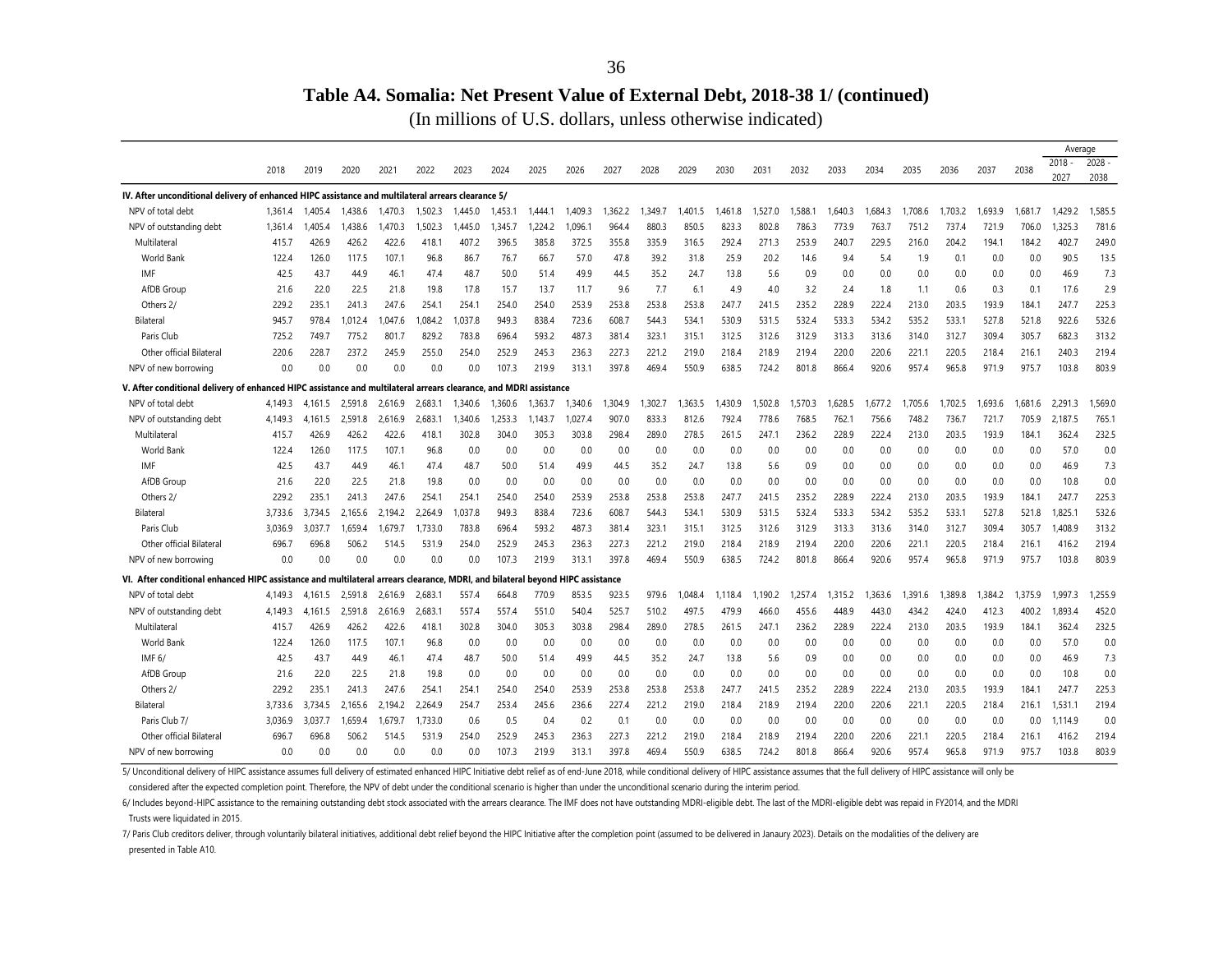**Table A5. Somalia: External Debt Indicators, 2018-2038 1/**

|                                                                                                                                                                                                                                         |              | Average  |
|-----------------------------------------------------------------------------------------------------------------------------------------------------------------------------------------------------------------------------------------|--------------|----------|
|                                                                                                                                                                                                                                         | $2019 -$     | $2028 -$ |
| 2027<br>2029<br>2030<br>2031<br>2032<br>2035<br>2019<br>2020<br>2021<br>2022<br>2023<br>2024<br>2025<br>2026<br>2028<br>2033<br>2034<br>2036<br>2037<br>2018<br>2038                                                                    | 2027         | 2038     |
| I. Before traditional debt relief                                                                                                                                                                                                       |              |          |
| 79.8<br>76.1<br>72.1<br>57.3<br>NPV of debt-to-GDP ratio<br>110.7<br>105.1<br>99.6<br>94.0<br>88.6<br>83.3<br>68.0<br>64.0<br>60.5<br>54.4<br>51.6<br>48.8<br>46.1<br>43.4<br>40.7<br>38.1<br>35.7                                      | 85.2         | 49.1     |
| 361.4<br>331.9<br>302.2<br>288.5<br>248.0<br>207.6<br>183.1<br>435.2<br>391.0<br>375.7<br>346.6<br>316.6<br>275.0<br>261.5<br>234.6<br>221.2<br>194.9<br>NPV of debt-to-exports ratio 2/3/<br>491.1<br>477.0<br>451.9<br>413.6          | 398.2        | 248.5    |
| ,036.3<br>693.5<br>656.2<br>627.0<br>601.8<br>513.4<br>438.8<br>403.1<br>377.8<br>353.9<br>NPV of debt-to-revenue ratio 4/<br>2.850.3<br>,940.3<br>.694.2<br>879.5<br>777.8<br>555.0<br>476.8<br>2.655.1<br>.430.4<br>,219.4<br>2.216.4 | 1,538.8      | 517.9    |
| 0.9<br>0.8<br>0.7<br>0.9<br>1.1<br>1.2<br>1.2<br>1.2<br>Debt service-to-exports ratio<br>2.0<br>1.8<br>1.5<br>1.3<br>1.1<br>1.0<br>1.0<br>1.2<br>1.7<br>1.2<br>1.1                                                                      | 1.2<br>1.4   | 1.0      |
| 6.5<br>2.0<br>2.5<br>2.5<br>2.4<br>9.3<br>7.8<br>5.2<br>3.4<br>2.9<br>2.4<br>2.3<br>2.5<br>2.4<br>Debt service-to-revenue ratio 4/<br>11.4<br>2.1<br>1.8<br>1.5<br>4.1<br>$\ddotsc$                                                     | 5.9<br>2.4   | 2.2      |
| II. After traditional debt relief 5/                                                                                                                                                                                                    |              |          |
| NPV of debt-to-GDP ratio<br>73.7<br>60.4<br>45.1<br>29.2<br>23.0<br>77.6<br>69.8<br>65.9<br>55.2<br>51.9<br>48.6<br>42.8<br>40.4<br>38.4<br>36.5<br>32.9<br>31.0<br>27.1<br>25.0<br>21.0<br>34.7                                        | 57.0         | 30.8     |
| 230.9<br>334.3<br>305.0<br>282.0<br>259.1<br>244.4<br>216.9<br>209.0<br>200.1<br>191.7<br>183.7<br>157.7<br>148.4<br>138.3<br>127.6<br>117.5<br>NPV of debt-to-exports ratio 2/3/<br>344.2<br>316.7<br>175.5<br>166.8<br>107.7          | 266.5        | 155.9    |
| 662.1<br>489.7<br>227.7<br>1.997.9<br>.861.2<br>.359.8<br>155.1<br>793.4<br>550.3<br>438.3<br>416.3<br>399.2<br>383.9<br>354.0<br>326.5<br>301.7<br>274.4<br>247.8<br>208.3<br>NPV of debt-to-revenue ratio 4/<br>947.8<br>.553.6       | 1.041.4      | 325.3    |
| 10.8<br>4.5<br>4.9<br>Debt service-to-exports ratio<br>7.9<br>7.3<br>14.3<br>13.2<br>12.2<br>11.4<br>4.3<br>4.1<br>4.2<br>4.5<br>4.5<br>4.9<br>4.9<br>7.6<br>4.4<br>4.4                                                                 | 4.9<br>9.9   | 4.5      |
| 33.8<br>28.9<br>9.9<br>46.1<br>38.5<br>61.6<br>51.0<br>41.8<br>34.7<br>11.2<br>10.2<br>9.8<br>9.4<br>9.9<br>9.9<br>9.7<br>10.4<br>10.1<br>10.1<br>10.1<br>Debt service-to-revenue ratio 4/                                              | 38.6         | 10.0     |
| III. After conditional delivery of enhanced HIPC assistance and multilateral arrears clearance                                                                                                                                          |              |          |
| NPV of debt-to-GDP ratio<br>87.9<br>20.6<br>18.8<br>16.9<br>15.1<br>14.7<br>13.5<br>13.0<br>10.7<br>10.0<br>83.9<br>49.7<br>46.0<br>23.4<br>22.1<br>15.6<br>14.4<br>14.0<br>12.4<br>11.5<br>47.5                                        | 36.5         | 13.2     |
| 97.8<br>90.1<br>77.0<br>75.3<br>73.9<br>70.9<br>68.8<br>58.9<br>51.2<br>389.8<br>380.9<br>225.4<br>219.9<br>215.0<br>109.8<br>104.2<br>82.3<br>72.6<br>66.3<br>63.0<br>55.0<br>NPV of debt-to-exports ratio 2/3/                        | 169.5        | 66.6     |
| 142.4<br>2,262.2 2,120.3<br>980.5<br>880.5<br>401.5<br>338.1<br>280.3<br>228.7<br>192.9<br>168.6<br>163.5<br>160.6<br>158.9<br>150.5<br>134.7<br>125.1<br>106.5<br>99.0<br>NPV of debt-to-revenue ratio 4/<br>.105.8<br>114.4           | 725.4        | 138.6    |
| 0.0<br>1.2<br>6.6<br>10.7<br>10.3<br>9.8<br>3.1<br>2.8<br>2.6<br>2.3<br>2.3<br>2.3<br>2.3<br>2.3<br>Debt service-to-exports ratio<br>1.3<br>11.1<br>6.4<br>2.5<br>1.1                                                                   | 2.3<br>5.8   | 2.8      |
| 0.2<br>5.8<br>5.4<br>25.5<br>38.1<br>32.5<br>27.7<br>7.2<br>5.1<br>4.9<br>4.8<br>5.4<br>24.2<br>14.9<br>6.5<br>6.0<br>5.6<br>4.9<br>4.8<br>Debt service-to-revenue ratio 4/<br>$\ddotsc$                                                | 4.7<br>18.3  | 6.3      |
| IV. After unconditional delivery of enhanced HIPC assistance and multilateral arrears clearance 6/                                                                                                                                      |              |          |
| 25.8<br>NPV of debt-to-GDP ratio<br>28.8<br>28.3<br>27.6<br>23.4<br>22.7<br>20.6<br>18.8<br>16.9<br>14.7<br>13.5<br>10.7<br>26.7<br>15.6<br>15.1<br>14.4<br>14.0<br>13.0<br>12.4<br>11.5                                                | 10.0<br>23.3 | 13.2     |
| 123.5<br>120.4<br>97.8<br>90.1<br>82.3<br>77.0<br>75.3<br>73.9<br>70.9<br>68.8<br>66.3<br>58.9<br>55.0<br>51.2<br>127.9<br>128.6<br>125.1<br>109.8<br>104.2<br>72.6<br>63.0<br>NPV of debt-to-exports ratio 2/3/                        | 109.1        | 66.6     |
| 716.0<br>550.9<br>493.0<br>338.1<br>280.3<br>228.7<br>192.9<br>163.5<br>160.6<br>150.5<br>142.4<br>134.7<br>99.0<br>NPV of debt-to-revenue ratio 4/<br>742.2<br>613.8<br>401.5<br>168.6<br>158.9<br>125.1<br>106.5<br>114.4             | 423.9        | 138.6    |
| 10.3<br>0.0<br>6.6<br>10.7<br>9.8<br>3.1<br>2.8<br>2.6<br>2.3<br>2.3<br>2.3<br>2.3<br>1.1<br>1.3<br>1.2<br>11.1<br>6.4<br>2.5<br>2.3<br>Debt service-to-exports ratio                                                                   | 2.3<br>5.8   | 2.8      |
| 0.2<br>38.1<br>27.7<br>7.2<br>5.4<br>5.8<br>5.4<br>25.5<br>32.5<br>24.2<br>6.5<br>6.0<br>5.6<br>5.1<br>4.9<br>4.9<br>4.8<br>4.8<br>14.9<br>Debt service-to-revenue ratio 4/                                                             | 4.7<br>18.3  | 6.3      |
| V. After conditional delivery of enhanced HIPC assistance and multilateral arrears clearance, and MDRI assistance                                                                                                                       |              |          |
| NPV of debt-to-GDP ratio<br>20.7<br>10.7<br>10.0<br>87.9<br>83.9<br>49.7<br>47.5<br>46.0<br>21.7<br>19.4<br>17.8<br>16.1<br>15.0<br>14.7<br>14.4<br>14.1<br>13.8<br>13.4<br>13.0<br>12.3<br>11.5                                        | 35.9         | 13.0     |
| 85.7<br>74.3<br>72.4<br>70.1<br>66.0<br>58.9<br>51.2<br>380.9<br>225.4<br>219.9<br>215.0<br>101.8<br>97.5<br>92.3<br>78.9<br>73.3<br>71.5<br>68.3<br>62.9<br>54.9<br>NPV of debt-to-exports ratio 2/3/<br>389.8                         | 166.4        | 65.8     |
| 2,262.2<br>980.5<br>880.5<br>217.5<br>184.8<br>159.1<br>157.3<br>148.8<br>106.5<br>99.0<br>NPV of debt-to-revenue ratio 4/<br>2,120.3<br>.105.8<br>372.5<br>316.6<br>264.7<br>162.7<br>156.3<br>141.4<br>134.1<br>124.8<br>114.3        | 715.9        | 136.8    |
| 9.5<br>2.3<br>0.0<br>5.7<br>10.1<br>9.8<br>9.0<br>5.8<br>2.6<br>2.4<br>2.2<br>2.2<br>2.1<br>2.1<br>2.2<br>2.2<br>Debt service-to-exports ratio<br>1.3<br>1.2<br>1.1                                                                     | 5.3<br>2.3   | 2.6      |
| 0.2<br>5.4<br>5.8<br>5.4<br>22.1<br>29.7<br>25.5<br>22.3<br>5.6<br>5.2<br>4.9<br>4.6<br>34.7<br>13.4<br>6.0<br>4.6<br>4.5<br>4.6<br>4.8<br>Debt service-to-revenue ratio 4/                                                             | 4.7<br>16.8  | 5.7      |
| VI. After conditional enhanced HIPC assistance and multilateral arrears clearance, MDRI, and<br>beyond HIPC assistance<br>bilateral                                                                                                     |              |          |
| NPV of debt-to-GDP ratio<br>87.9<br>46.0<br>10.9<br>10.5<br>10.1<br>83.9<br>49.7<br>47.5<br>9.0<br>10.1<br>11.3<br>11.2<br>11.2<br>11.1<br>9.4<br>8.8<br>11.0<br>11.4<br>11.4<br>11.3                                                   | 8.2<br>31.1  | 10.4     |
| 42.3<br>47.7<br>52.2<br>55.9<br>56.3<br>56.6<br>56.2<br>53.6<br>48.1<br>41.9<br>NPV of debt-to-exports ratio 2/3/<br>389.8<br>380.9<br>225.4<br>219.9<br>215.0<br>54.6<br>55.8<br>56.6<br>55.2<br>51.3<br>44.9                          | 143.8        | 52.4     |
| NPV of debt-to-revenue ratio 4/<br>980.5<br>880.5<br>154.9<br>149.6<br>138.5<br>130.8<br>122.3<br>122.3<br>122.9<br>123.8<br>109.0<br>101.9<br>93.3<br>87.1<br>81.0<br>2,262.2 2,120.3<br>.105.8<br>154.7<br>119.2<br>114.2             | 646.2        | 108.8    |
| 0.0<br>1.9<br>2.0<br>Debt service-to-exports ratio<br>1.3<br>1.2<br>1.2<br>1.5<br>2.0<br>1.7<br>1.9<br>1.8<br>1.8<br>1.7<br>1.7<br>1.8<br>1.9<br>1.9<br>1.1<br>1.6                                                                      | 1.9<br>1.3   | 1.8      |
| 5.4<br>0.2<br>5.4<br>5.8<br>4.5<br>5.3<br>5.0<br>5.0<br>5.0<br>4.3<br>4.2<br>3.8<br>3.8<br>3.9<br>3.9<br>3.9<br>4.6<br>4.0<br>4.1<br>Debt service-to-revenue ratio 4/                                                                   | 3.9<br>4.6   | 4.0      |

Sources: Federal Government of Somalia (FGS) authorities and staff estimates and projections.

1/ All debt indicators refer to public and publicly guaranteed (PPG) debt at end-December 2018.

2/ Exports are defined as in IMF, Balance of Payments Manual, [6th edition, 2009].

3/ Based on a three-year average of exports on the previous year (e.g., export average over 2017-2019 for NPV of debt-to-exports ratio in 2019).

4/ Revenue is defined as central government revenue, excluding grants.

5/ Shows the external debt situation after the full use of traditional debt-relief mechanisms, and assuming at least comparable treatment from official bilateral creditors.

6/ Unconditional delivery of HIPC assistance assumes that the completion point will be reached. Therefore, it shows the full impact of HIPC debt relief on the NPV of debt at base year (i.e. 2018). However, conditional deli

assistance assumes that the full delivery of HIPC assistance will only be considered after the expected completion point. Therefore, the NPV of debt under the conditional scenario is higher than under the unconditional sce interim period.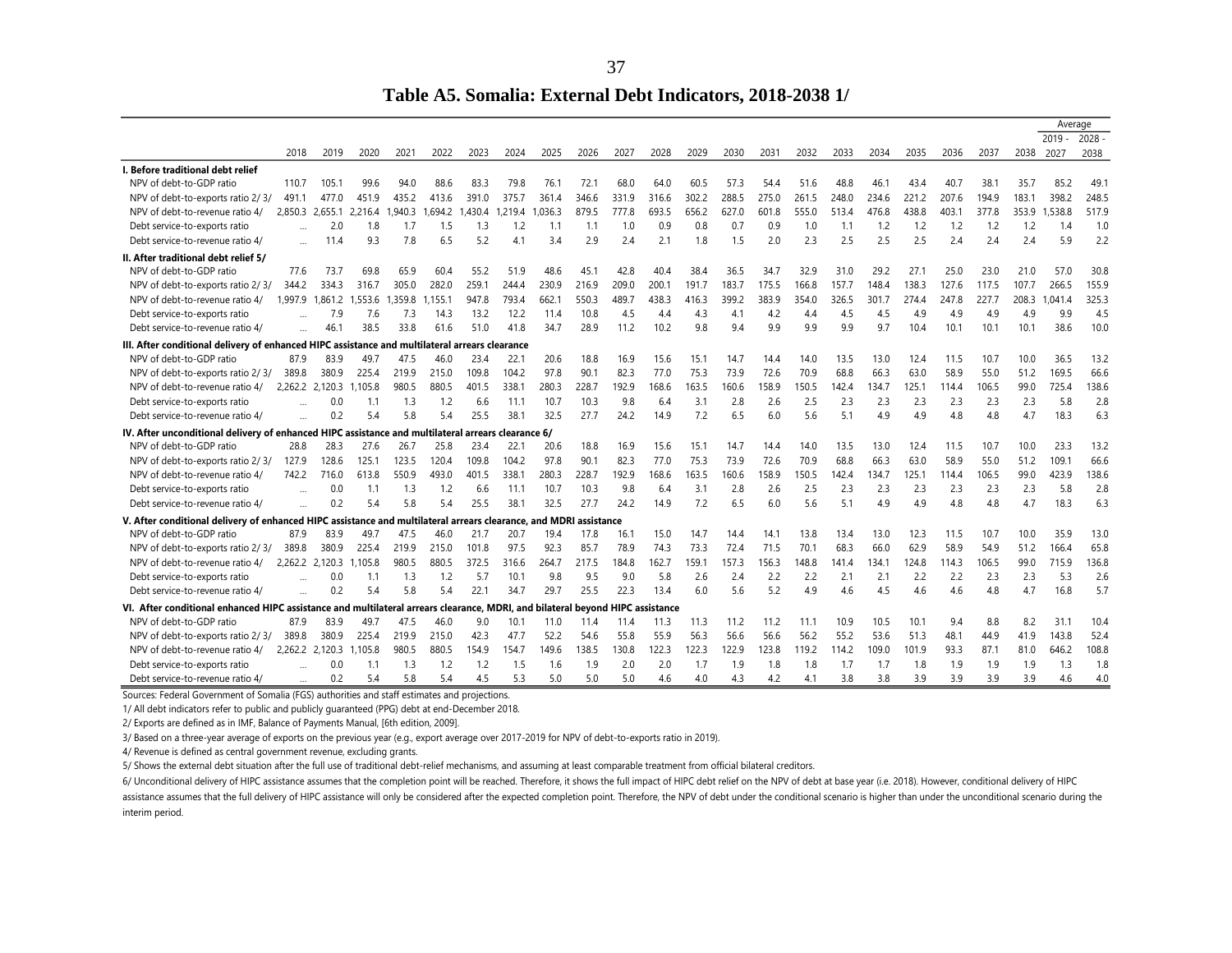|                                   |        |        |        |       |       |       |       |       |       |       | Average  |          |
|-----------------------------------|--------|--------|--------|-------|-------|-------|-------|-------|-------|-------|----------|----------|
|                                   |        |        |        |       |       |       |       |       |       |       | $2019 -$ | $2030 -$ |
|                                   | 2019   | 2020   | 2021   | 2022  | 2023  | 2024  | 2025  | 2026  | 2027  | 2038  | 2029     | 2038     |
| I. Baseline Scenario 2/           |        |        |        |       |       |       |       |       |       |       |          |          |
| NPV of debt-to-GDP ratio          | 83.9   | 49.7   | 47.5   | 46.0  | 9.0   | 10.1  | 11.0  | 11.4  | 11.4  | 8.2   | 27.5     | 10.1     |
| NPV of debt-to-exports ratio 3/4/ | 380.9  | 225.4  | 219.9  | 215.0 | 42.3  | 47.7  | 52.2  | 54.6  | 55.8  | 41.9  | 127.8    | 51.6     |
| NPV of debt-to-revenue ratio 5/   | 2120.3 | 1105.8 | 980.5  | 880.5 | 154.9 | 154.7 | 149.6 | 138.5 | 130.8 | 81.0  | 550.9    | 105.8    |
| Debt service-to-exports ratio     | 0.0    | 1.1    | 1.3    | 1.2   | 1.2   | 1.5   | 1.6   | 1.9   | 2.0   | 1.9   | 1.4      | 1.8      |
| Debt service-to-revenue ratio     | 0.2    | 5.4    | 5.8    | 5.4   | 4.5   | 5.3   | 5.0   | 5.0   | 5.0   | 3.9   | 4.6      | 4.0      |
| <b>II. Sensitivity Analysis</b>   |        |        |        |       |       |       |       |       |       |       |          |          |
| Lower export level scenario       |        |        |        |       |       |       |       |       |       |       |          |          |
| NPV of debt-to-GDP ratio          | 83.9   | 52.1   | 52.4   | 50.8  | 10.0  | 11.2  | 12.1  | 12.5  | 12.6  | 9.0   | 29.3     | 11.2     |
| NPV of debt-to-exports ratio      | 380.9  | 231.8  | 238.9  | 247.0 | 50.0  | 56.3  | 61.6  | 64.4  | 65.9  | 49.5  | 139.0    | 60.9     |
| NPV of debt-to-revenue ratio      | 2120.3 | 1105.8 | 980.5  | 880.5 | 161.5 | 169.6 | 176.0 | 173.7 | 165.3 | 75.6  | 566.8    | 110.2    |
| Debt service-to-exports ratio     | 0.0    | 1.2    | 1.5    | 1.5   | 1.4   | 1.8   | 1.9   | 2.2   | 2.4   | 2.2   | 1.7      | 2.2      |
| Debt service-to-revenue ratio     | 0.2    | 5.4    | 5.8    | 5.4   | 4.7   | 5.8   | 5.8   | 6.2   | 6.3   | 3.6   | 5.1      | 4.1      |
| <b>Permanently lower growth</b>   |        |        |        |       |       |       |       |       |       |       |          |          |
| NPV of debt-to-GDP ratio          | 83.9   | 50.1   | 48.8   | 48.4  | 9.8   | 11.5  | 13.0  | 13.9  | 14.5  | 14.3  | 29.5     | 15.8     |
| NPV of debt-to-exports ratio      | 380.9  | 226.1  | 222.5  | 221.3 | 44.7  | 52.0  | 59.2  | 64.4  | 68.3  | 71.5  | 134.9    | 78.1     |
| NPV of debt-to-revenue ratio      | 2120.3 | 1115.4 | 1006.2 | 926.5 | 229.5 | 246.2 | 262.0 | 264.5 | 256.3 | 146.9 | 627.9    | 194.6    |
| Debt service-to-exports ratio     | 0.0    | 1.1    | 1.3    | 1.3   | 1.3   | 1.8   | 1.9   | 2.3   | 2.6   | 3.3   | 1.7      | 2.9      |
| Debt service-to-revenue ratio     | 0.2    | 5.5    | 6.0    | 5.7   | 6.6   | 8.5   | 8.7   | 9.5   | 9.8   | 7.1   | 7.0      | 7.3      |

**Table A6. Somalia: External Debt Indicators and Sensitivity Analysis, 2019-2038 1/**

Sources: FRS authorities and staff estimates and projections.

1/ All debt indicators refer to public and publicly guaranteed (PPG) debt at end-December 2018.

2/ The macroeconomic projections for the baseline scenario are described in Section III.

3/ Exports are defined as in IMF, Balance of Payments Manual, [6th edition, 2009].

4/ Based on a three-year average of exports on the previous year (e.g., export average over 2017-2019 for NPV of debt-to-exports ratio in 2019).

5/ Revenue is defined as central government revenue, excluding grants.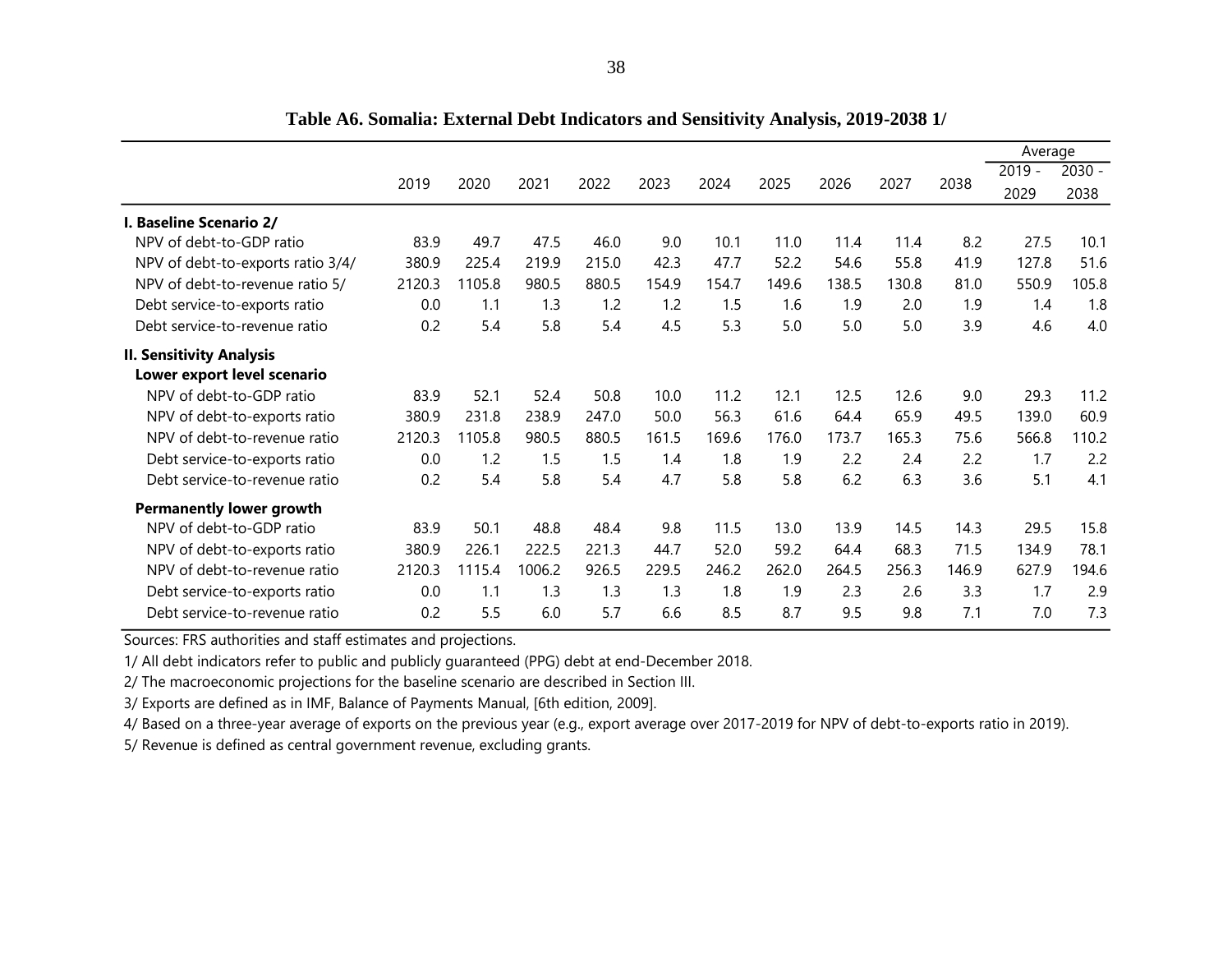# **Table A7. Somalia: Possible Delivery of World Bank Group's Assistance under the Enhanced HIPC Initiative, 2019-2053**

|  |  |  |  |  |  |  | (In millions of U.S. dollars, unless otherwise indicated) |
|--|--|--|--|--|--|--|-----------------------------------------------------------|
|--|--|--|--|--|--|--|-----------------------------------------------------------|

|                                                                         | 2019  |        | 2020              |       | 2021 | 2022 | 2023  | 2024  | 2025  | 2026  | 2027  | 2032  | 2042  | 2052  | 2053  |          | Cumulative |
|-------------------------------------------------------------------------|-------|--------|-------------------|-------|------|------|-------|-------|-------|-------|-------|-------|-------|-------|-------|----------|------------|
|                                                                         |       |        | Jan. 1 - Mar. 6 - | Total |      |      |       |       |       |       |       |       |       |       |       | $2023 -$ | 2019-      |
|                                                                         |       | Mar. 5 | Dec. 31           |       |      |      |       |       |       |       |       |       |       |       |       | 2034     | 2053       |
| I. Relief under the Enhanced HIPC Initiative                            |       |        |                   |       |      |      |       |       |       |       |       |       |       |       |       |          |            |
| Debt service before HIPC assistance 1/                                  | 14.1  | 1.7    | 12.3              | 14.0  | 13.8 | 13.4 | 12.9  | 12.4  | 12.2  | 11.6  | 10.8  | 6.2   | 0.0   | 0.0   | 0.0   | 107.6    | 168.5      |
| of which principal                                                      | 12.9  | 1.6    | 11.4              | 12.9  | 12.8 | 12.5 | 12.1  | 11.7  | 11.6  | 11.1  | 10.4  | 6.1   | 0.0   | 0.0   | 0.0   | 103.1    | 159.8      |
| of which interest                                                       | 1.2   | 0.1    | 0.9               | 1.1   | 1.0  | 0.9  | 0.8   | 0.7   | 0.6   | 0.5   | 0.4   | 0.1   | 0.0   | 0.0   | 0.0   | 4.5      | 8.7        |
| Debt service after HIPC assistance 1/2/                                 | 0.0   | 0.0    | 12.3              | 12.3  | 13.8 | 13.4 | 12.9  | 12.4  | 12.2  | 11.6  | 10.8  | 6.2   | 0.0   | 0.0   | 0.0   | 107.6    | 152.7      |
| of which principal                                                      | 0.0   | 0.0    | 11.4              | 11.4  | 12.8 | 12.5 | 12.1  | 11.7  | 11.6  | 11.1  | 10.4  | 6.1   | 0.0   | 0.0   | 0.0   | 103.1    | 145.4      |
| of which interest                                                       | 0.0   | 0.0    | 0.9               | 0.9   | 1.0  | 0.9  | 0.8   | 0.7   | 0.6   | 0.5   | 0.4   | 0.1   | 0.0   | 0.0   | 0.0   | 4.5      | 7.3        |
| Savings on debt service to IDA                                          | 14.1  | 1.7    | 0.0               | 1.7   | 0.0  | 0.0  | 0.0   | 0.0   | 0.0   | 0.0   | 0.0   | 0.0   | 0.0   | 0.0   | 0.0   | 0.0      | 15.8       |
| of which principal                                                      | 12.9  | 1.6    | 0.0               | 1.6   | 0.0  | 0.0  | 0.0   | 0.0   | 0.0   | 0.0   | 0.0   | 0.0   | 0.0   | 0.0   | 0.0   | 0.0      | 14.5       |
| of which interest                                                       | 1.2   | 0.1    | 0.0               | 0.1   | 0.0  | 0.0  | 0.0   | 0.0   | 0.0   | 0.0   | 0.0   | 0.0   | 0.0   | 0.0   | 0.0   | 0.0      | 1.3        |
| I. Relief under MDRI                                                    |       |        |                   |       |      |      |       |       |       |       |       |       |       |       |       |          |            |
| Projected stock of IDA credits outstanding at implementation date       |       |        |                   |       |      |      | 106.8 |       |       |       |       |       |       |       |       |          |            |
| Remaining IDA credits after MDRI                                        |       |        |                   |       |      |      | 0.0   |       |       |       |       |       |       |       |       |          |            |
| Debt stock reduction on eligible credits 3/4/                           |       |        |                   |       |      |      | 106.8 |       |       |       |       |       |       |       |       |          |            |
| Due to HIPC relief                                                      |       |        |                   |       |      |      | 0.0   |       |       |       |       |       |       |       |       |          |            |
| Due to MDRI                                                             |       |        |                   |       |      |      | 106.8 |       |       |       |       |       |       |       |       |          |            |
| Debt service due after HIPC relief and the MDRI                         | 0.0   | 0.0    | 12.3              | 12.3  | 13.8 | 13.4 | 2.0   | 0.0   | 0.0   | 0.0   | 0.0   | 0.0   | 0.0   | 0.0   | 0.0   | 0.0      | 0.0        |
| <b>Memorandum item:</b>                                                 |       |        |                   |       |      |      |       |       |       |       |       |       |       |       |       |          |            |
| Debt service to IDA covered by HIPC assistance (in percent) 5/          | 100.0 | 100.0  | 0.0               | 12.1  | 0.0  | 0.0  | 0.0   | 0.0   | 0.0   | 0.0   | 0.0   | 0.0   | 0.0   | 0.0   | 0.0   | 0.0      | 0.0        |
| Debt service to IDA covered by HIPC assistance and MDRI (in percent) 5/ | 100.0 | 100.0  | 0.0               | 12.1  | 0.0  | 0.0  | 84.7  | 100.0 | 100.0 | 100.0 | 100.0 | 100.0 | 100.0 | 100.0 | 100.0 | 100.0    | 100.0      |
| IDA debt service relief under the MDRI                                  |       |        |                   |       |      |      | 11.0  | 12.4  | 12.2  | 11.6  | 10.8  | 6.2   | 0.0   | 0.0   | 0.0   | 107.6    | 107.6      |

Sources: IBRD staff estimates

1/ Principal and interest due to IDA correspond to prorated projections on disbursed and outstanding debt as of end-December 2018, converted to U.S dollar.

2/ Savings on debt service to IDA in 2019 and from January 1st to March 5th 2020 include payments that were cleared as part of the arrears clearance in March 2020.

3/ Stock of debt and debt service denominated in SDRs are converted in U.S dollar by applying the end-2018 exchange rate.

4/ Debt disbursed as of December 31, 2003 and still outstanding at December 31, 2022.

5/ Based on debt disbursed and outstanding as of end-2018.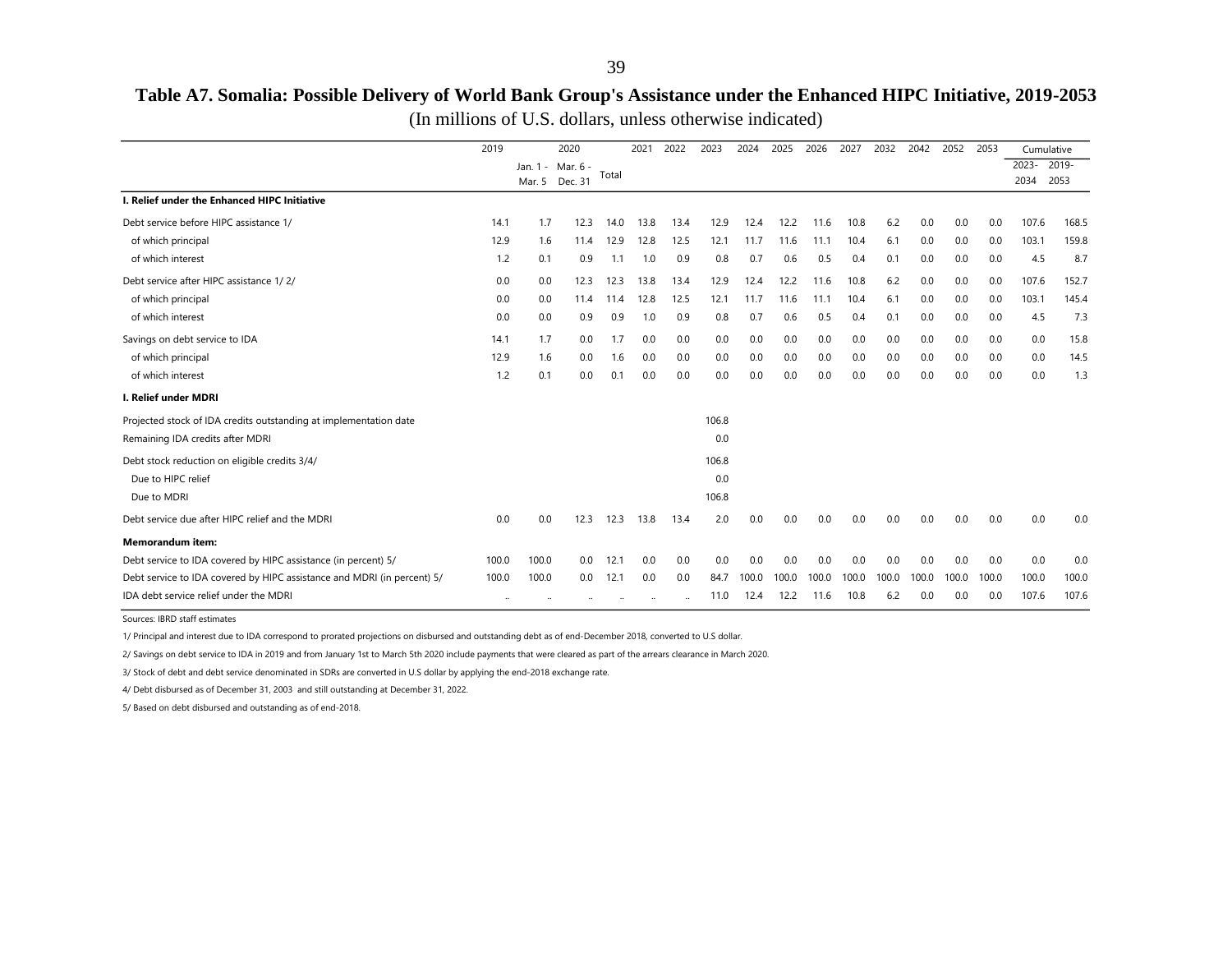# **Table A8. Somalia: Possible Delivery of IMF Enhanced HIPC Initiative Assistance and Beyond-HIPC Debt Relief, 2020-2033**

(In millions of U.S. dollars, unless otherwise indicated) 1/

| Based on SDR/US\$ exchange rate as of February 27, 2020                                     | 2019 | 2020 | 2021 | 2022 | 2023            |     | 2024 | 2025 | 2026  | 2027 | 2028 | 2029 | 2030 |      | 2031 2032 | 2033 |
|---------------------------------------------------------------------------------------------|------|------|------|------|-----------------|-----|------|------|-------|------|------|------|------|------|-----------|------|
|                                                                                             |      |      |      |      | Jan-Mar Apr-Dec |     |      |      |       |      |      |      |      |      |           |      |
| I. Debt relief (under the HIPC Initiative only)                                             |      |      |      |      |                 |     |      |      |       |      |      |      |      |      |           |      |
| Projected debt service due on IMF obligations before debt relief 2/                         |      | 1.4  | 0.9  | 0.9  | 0.4             | 0.6 | 5.5  | 38.8 | 70.4  | 74.1 | 77.7 | 78.5 | 45.0 | 8.6  | 4.8       | 1.0  |
| Principal                                                                                   |      |      |      |      |                 |     | 4.5  | 37.9 | 69.7  | 73.5 | 77.3 | 78.3 | 44.9 | 8.6  | 4.8       | 1.0  |
| EFF (24.22 percent of quota)                                                                |      |      |      |      |                 |     | 4.5  | 9.0  | 9.0   | 9.0  | 9.0  | 9.0  | 4.5  |      |           |      |
| ECF (154.76 percent of quota)                                                               |      |      |      |      |                 |     |      | 28.9 | 60.6  | 64.5 | 68.3 | 69.3 | 40.4 | 8.6  | 4.8       | 1.0  |
| Interest and charges on new IMF financing 3/4/                                              |      | 1.0  | 0.9  | 0.9  | 0.4             | 0.6 | 0.9  | 0.9  | 0.7   | 0.6  | 0.4  | 0.2  | 0.1  |      |           |      |
| Interest and charges on pre-Decision Point principals in arrears 5/                         |      | 0.3  |      |      |                 |     |      |      |       |      |      |      |      |      |           |      |
| Total HIPC-eligible debt                                                                    |      | 1.0  | 0.9  | 0.9  | 0.4             | 0.6 | 5.5  | 38.8 | 67.5  | 67.4 | 67.2 | 67.0 | 33.4 |      |           |      |
| Principal                                                                                   |      |      |      |      |                 |     | 4.5  | 37.9 | 66.8  | 66.8 | 66.8 | 66.8 | 33.4 |      |           |      |
| Interest and charges                                                                        |      | 1.0  | 0.9  | 0.9  | 0.4             | 0.6 | 0.9  | 0.9  | 0.7   | 0.6  | 0.4  | 0.2  | 0.1  |      |           |      |
| IMF assistance under the HIPC Initiative-deposits into Somalia's Umbrella Account           |      |      |      |      |                 |     |      |      |       |      |      |      |      |      |           |      |
| Interim assistance                                                                          |      | 1.3  | 0.9  | 1.1  | $\sim$          |     |      |      |       |      |      |      |      |      |           |      |
| Completion point assistance 6/                                                              |      |      |      |      | 180.2           |     |      |      |       |      |      |      |      |      |           |      |
| Completion point interest 7/                                                                |      |      |      |      | 3.6             |     |      |      |       |      |      |      |      |      |           |      |
| Total Umbrella Account balance at the completion point                                      |      |      |      |      | 183.8           |     |      |      |       |      |      |      |      |      |           |      |
| IMF assistance--drawdown schedule from Somalia's Umbrella Account                           |      | 1.3  | 0.9  | 1.1  | 183.8           |     |      |      |       |      |      |      |      |      |           |      |
| Debt service due to the IMF after the HIPC debt relief only                                 |      |      |      |      |                 |     |      | 23.5 | 49.8  | 53.6 | 57.5 | 58.4 | 35.0 | 8.6  | 4.8       | 1.0  |
| Principal                                                                                   |      |      |      |      |                 |     |      | 23.5 | 49.8  | 53.6 | 57.5 | 58.4 | 35.0 | 8.6  | 4.8       | 1.0  |
| Interest                                                                                    |      |      |      |      |                 |     |      |      |       |      |      |      |      |      |           |      |
| II. Debt relief provided at Completion Point (on stock basis in cash terms) 8/              |      |      |      |      | 343.0           |     |      |      |       |      |      |      |      |      |           |      |
| HIPC assistance                                                                             |      |      |      |      | 183.8           |     |      |      |       |      |      |      |      |      |           |      |
| Beyond-HIPC                                                                                 |      |      |      |      | 159.2           |     |      |      |       |      |      |      |      |      |           |      |
| III. Debt service due to the IMF after HIPC and beyond-HIPC debt relief 4/                  |      |      |      |      |                 |     |      |      | 2.9   | 6.7  | 10.5 | 11.5 | 11.5 | 8.6  | 4.8       | 1.0  |
| <b>Memorandum items:</b>                                                                    |      |      |      |      |                 |     |      |      |       |      |      |      |      |      |           |      |
| Total debt service due (in millions of U.S. dollars)                                        | 22.4 | 21.8 | 20.9 | 19.9 | 18.6            |     | 17.7 | 17.5 | 17.7  | 17.3 | 16.9 | 15.7 | 14.1 | 19.2 | 24.8      | 28.9 |
| Debt service due on IMF obligations at end-December 2018 (in millions of U.S. dollars)      |      |      |      |      |                 |     |      |      |       |      |      |      |      |      |           |      |
| Debt service due on current IMF obligations after IMF assistance                            |      |      |      |      |                 |     |      |      | 2.9   | 6.7  | 10.5 | 11.5 | 11.5 | 8.6  | 4.8       | 1.0  |
| (in percent of current year exports of goods and nonfactor services)                        |      |      |      |      |                 |     |      |      | 0.3   | 0.6  | 0.9  | 0.9  | 0.8  | 0.6  | 0.3       | 0.1  |
| (in percent of total debt service after HIPC assistance and multilateral arrears clearance) |      |      |      |      |                 |     |      |      | 624.3 | 52.6 | 68.0 | 70.3 | 12.5 | 5.3  | 2.9       | 0.6  |

Source: Fund staff estimates and projections.

1/ Total IMF assistance under the HIPC Initiative is estimated at US\$189.1 million in end-December 2018 NPV terms. Of this amount, US\$5.7 million represents the concessional element associated with subsidization of PRGT Interest during interim period. The remaining balance of US\$183.4 million will be provided as a grant toward debt relief under the HIPC Initiative.

2/ The projected debt service is based on ECF/EFF arrangements in the amount equal to the stock of arrears at arrears clearance, plus a new PRGT credit of 30 percent of quota under the 14th General Review, which wil be disbursed in 7 installments.

3/ The EFF charges during the interim period are based on the adjusted rate of charge of 1.733 percent at February 27, 2020. Beyond the completion point, the projected EFF charges are based on assumed SDR interest rate (gradually rising to 1.27 percent in 2029 and beyond) plus 100 basis points and 0.004 percent adjustment for deferred charges.

4/ The ECF bears zero interest. In May 2019, the Executive Board approved zero interest rates on the ECF and SCF until June 2021. The current interest mechanism ensures that rates would remain at zero for as long as global rates are low. The IMF reviews interest rates for all concessional facilities under the PRGT every two years.

5/ Remaining GRA charges and interest on Trust Fund and SAF falling due after the date of decision point.

6/ The remaining IMF's grant HIPC assistance would be disbursed into the member's Umbrella Account after the assumed completion point in March 2023, which is reflected in the calculation of interest.

7/ Estimated interest earnings on: (a) amounts held in the member's Umbrella Account; and (b) up to the completion point, amounts committed but not yet disbursed, are based on assumed SDR interest rates which are gradually rising to 1.27 percent in 2029 and beyond; actual interest earnings may be higher or lower.

8/ Associated with the stock of arrears at arrears clearance and the first disbursement of new credit under the ECF.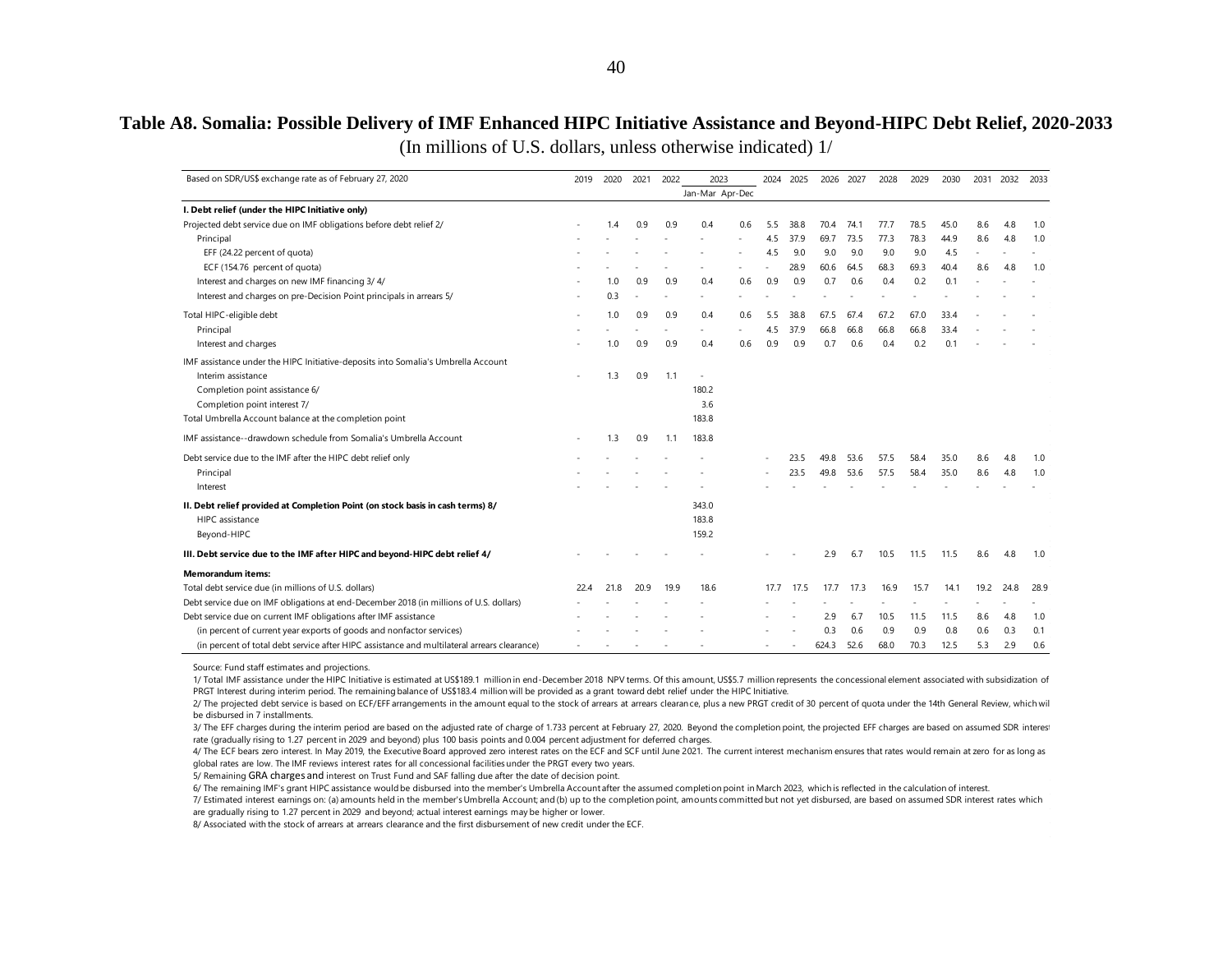### **Table A9. Paris Club Official Bilateral Creditors' Delivery of Debt Relief under Bilateral Initiatives beyond the HIPC Initiative 1/**

| <b>Countries Covered</b> |              | ODA (In percent)        |                          |        | Non-ODA (In percent)    |                          | <b>Provision of Relief</b>            |                  |
|--------------------------|--------------|-------------------------|--------------------------|--------|-------------------------|--------------------------|---------------------------------------|------------------|
|                          |              | Pre-cutoff<br>Date Debt | Post-cutoff<br>Date Debt |        | Pre-cutoff<br>Date Debt | Post-cutoff<br>Date Debt | <b>Decision Point</b><br>(In percent) | Completion Point |
|                          | (1)          | (2)                     | (3)                      |        | (4)                     | (5)                      | (6)                                   | (7)              |
| Australia                | <b>HIPCs</b> | 100                     | 100                      |        | 100                     | 1002/                    | 2/                                    | 2/               |
| Austria                  | <b>HIPCs</b> | 100                     | $\overline{a}$           |        | 100                     |                          | Case-by-case, flow                    | Stock            |
| Belgium                  | <b>HIPCs</b> | 100                     | $100 \frac{3}{2}$        |        | 100                     | $\overline{\phantom{a}}$ | 100 flow                              | Stock            |
| Canada                   | <b>HIPCs</b> | 100                     | 100                      |        | 100                     | 100                      | 100 flow                              | Stock            |
| Denmark                  | <b>HIPCs</b> | 100                     | 100                      | 4/     | 100                     | 1004/                    | 100 flow                              | Stock            |
| France                   | <b>HIPCs</b> | 100                     | 100                      |        | 100                     |                          | 100 flow 5/                           | Stock            |
| Finland                  | <b>HIPCs</b> | 100                     | $\overline{\phantom{a}}$ | 6/     | 100                     | $-6/$                    |                                       |                  |
| Germany                  | <b>HIPCs</b> | 100                     | 100                      |        | 100                     | 1007/                    | 100 flow                              | Stock            |
| Ireland                  |              |                         | $\overline{a}$           |        |                         |                          |                                       |                  |
| Italy                    | <b>HIPCs</b> | 100                     | 100 8/                   |        | 100                     | 1008/                    | 100 flow                              | Stock            |
| Japan                    | <b>HIPCs</b> | 100                     | 100                      |        | 100                     |                          |                                       | Stock            |
| Netherlands, the         | <b>HIPCs</b> | 1009/                   | 100                      |        | 100                     |                          | 90-100 flow 9/                        | Stock            |
| Norway                   | <b>HIPCs</b> | 10/                     |                          | 10/    | 11/                     | 11/                      |                                       |                  |
| Russia                   | <b>HIPCS</b> | $-12/$                  |                          | $-12/$ | 100 19/                 | 100 19/20/               |                                       | Stock            |
| Spain                    | <b>HIPCs</b> | 100                     | 100 13/                  |        | 100                     | 100 13/                  |                                       | Stock            |
| Sweden                   | <b>HIPCs</b> |                         |                          | $-14/$ | 100                     |                          |                                       | Stock            |
| Switzerland              | <b>HIPCs</b> | $-15/$                  |                          | $-15/$ | 100 16/                 |                          | 100 flow 16/                          | Stock            |
| United Kingdom           | <b>HIPCs</b> | 100                     | 100                      |        | 100                     | 100 17/                  | 100 flow 17/                          | Stock            |
| United States 18/        | <b>HIPCs</b> | 100                     | 100                      |        | 100                     | 100                      | 100 flow                              | Stock            |

Source: Paris Club Secretariat.

1/ Columns (1) to (7) describe the additional debt relief provided following a specific methodology under bilateral initiatives and need to be read as a whole for each creditor. In column (1), "HIPCs" stands for eligible countries effectively qualifying for the HIPC process. A "100 percent" mention in the table indicates that the debt relief provided under the enhanced HIPC Initiative framework will be topped up to 100 percent through a bilateral initiative.

2/ Australia: Australia cancelled all HIPC claims.

3/ Belgium: cancellation at completion point 100 percent of ODA loans contracted before December 31, 2000.

4/ Denmark provides 100 percent cancellation of ODA loans and non-ODA credits contracted and disbursed before September 27, 1999.

5/ France: cancellation of 100 percent of debt service on pre-cutoff date commercial claims on the government as they fall due starting at decision point. Once countries have reached completion point, debt relief on ODA claims on the government will go to a special account and will be used for specific development projects. 6/ Finland: no post-Cutoff date claims.

7/ If not treated in the Agreed Minutes at Completion Point, debt cancellation of 100 % only on a case by case basis.

8/ Italy: cancellation of 100 percent of all debts (pre- and post-cutoff date, ODA and non-ODA) incurred before June 20,1999 (the Cologne Summit).

At decision point, cancellation of accrued arrears and maturities falling due in the interim period. At completion point, cancellation of the stock of remaining debt.

9/ The Netherlands: 100 percent ODA (pre- and post-cutoff date debt will be cancelled at decision point); for non-ODA: in some particular cases (Benin, Bolivia, Burkina Faso, Ethiopia, Ghana, Mali, Mozambique, Nicaragua, Rwanda, Tanzania, Uganda and Zambia), the Netherlands will write off 100 percent of the consolidated amounts on the flow at decision point; all other HIPCs will receive interim relief up to 90 percent reduction of the consolidated amounts. At completion point, all HIPCs will receive 100 per cent cancellation of the remaining stock of the pre-cutoff date debt.

10/ Norway has cancelled all ODA claims.

11/ Due to the current World Bank/IMF methodology for recalculating debt reduction needs at HIPC completion point, Norway has postponed the decisions on whether or not to grant 100% debt reduction until after HIPCs' completion point.

12/ Russia has no ODA claims.

13/ Spain provides 100 percent cancellation of ODA and non-ODA claims contracted before January 1, 2004.

14/ Sweden has no ODA claims.

15/ Switzerland has cancelled all ODA claims.

 of claims held by the ECA (100% cancellation of all remaining claims with the exception of Honduras and Cameroon). 16/ Switzerland usually writes off 100 percent of government-owned claims of the remaining debt stock at Completion Point and provides at least full HIPC debt relief

17/ United Kingdom: "beyond 100 percent" full write-off of all debts of HIPCs as of their decision points, and reimbursement at decision point of any debt service paid before the decision point.

18/ United States: cancellation of 100 percent of all debts (pre- and post-cutoff date, ODA and non-ODA) incurred before June 20, 1999 (the Cologne Summit). At decision point, cancellation of accrued arrears and maturities falling due in the interim period. At completion point, cancellation of the stock of remaining eligible debt.

19/ 100% debt relief provides for countries reached Completion Point before December 31, 2006 as of December 21, 2006 and for countries reached Completion Point

after December 31, 2006 as of date of Completion Point. No payments are expected from debtors from those dates.

20/ Exception is short term debt category.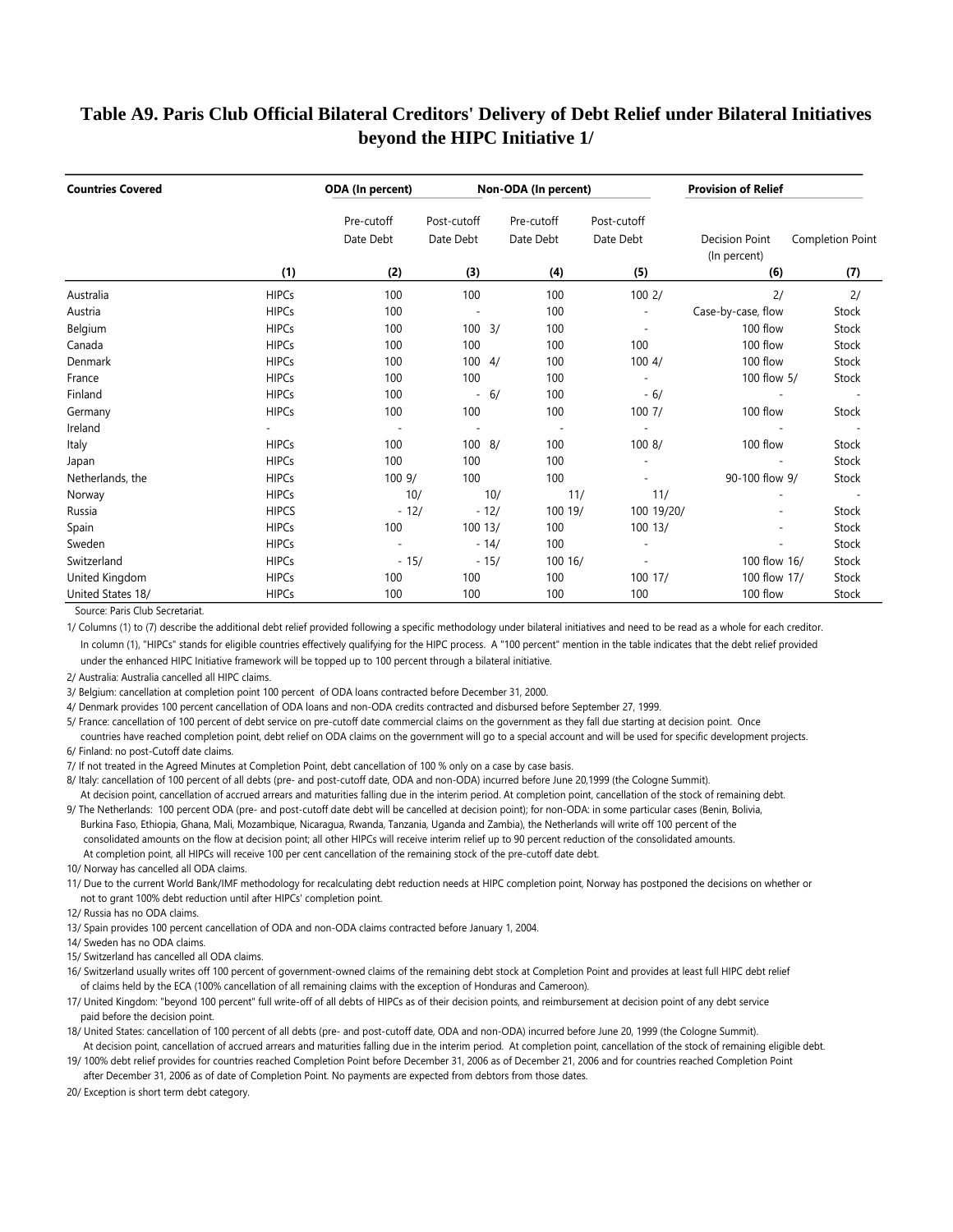### **Table A10. HIPC Initiative: Status of Country Cases Considered Under the Initiative, December 2019**

|                                                        | Decision           | Completion        |            | Target<br>NPV of Debt-to-<br>Gov. |            | (In millions of U.S. dollars, present value) | Assistance Levels <sup>1</sup> |                |            | Percentage<br>Reduction |
|--------------------------------------------------------|--------------------|-------------------|------------|-----------------------------------|------------|----------------------------------------------|--------------------------------|----------------|------------|-------------------------|
| Country                                                | Point              | Point             | Exports    | revenue                           |            | <b>Bilateral</b> and                         |                                | Multilateral   |            | in NPV of               |
|                                                        |                    |                   |            | (in percent)                      |            | Total commercial                             | Total                          | IMF            | World Bank | Debt $1/$               |
| Completion point reached under enhanced framework (36) |                    |                   |            |                                   |            |                                              |                                |                |            |                         |
| Afghanistan                                            | Jul. 07            | Jan. 10           | 150        |                                   | 582        | 446                                          | 136                            |                | 76         | 51                      |
| Benin                                                  | Jul. 00            | Mar. 03           | 150        |                                   | 265        | 77                                           | 189                            | 24             | 84         | 31                      |
| <b>Bolivia</b>                                         |                    |                   |            |                                   | 1,302      | 425                                          | 876                            | 84             | 194        |                         |
| original framework                                     | Sep. 97            | Sep. 98           | 225        |                                   | 448        | 157                                          | 291                            | 29             | 54         | 14                      |
| enhanced framework                                     | Feb. 00            | Jun. 01           | 150        |                                   | 854        | 268                                          | 585                            | 55             | 140        | 30                      |
| Burkina Faso                                           |                    |                   |            |                                   | 553        | 83                                           | 469                            | 57             | 231        |                         |
| original framework                                     | Sep. 97            | Jul. 00           | 205        |                                   | 229        | 32                                           | 196                            | 22             | 91         | 27                      |
| enhanced framework                                     | Jul. 00            | Apr. 02           | 150        |                                   | 195        | 35                                           | 161                            | 22             | 79         | 30                      |
| topping-up                                             | $\cdots$           | Apr. 02           | 150        |                                   | 129        | 16                                           | 112                            | 14             | 61         | 24                      |
| Burundi                                                | Aug. 05            | Jan. 09           | 150        |                                   | 833        | 127                                          | 706                            | 28             | 425        | 92                      |
| Cameroon                                               | Oct. 00            | Apr. 06           | 150        |                                   | 1,267      | 879                                          | 322                            | 37             | 176        | 27                      |
| Central African Rep.                                   | Sept. 07           | Jun. 09           | 150        |                                   | 578        | 186                                          | 362                            | 27             | 207        | 68                      |
| Chad                                                   | May. 01            | Apr. 15           | 150        |                                   | 170        | 35                                           | 134                            | 18             | 68         | 30                      |
| Comoros                                                | Jun. 10            | Dec. 12           | 150        |                                   | 145        | 34                                           | 111                            | $\overline{4}$ | 45         | 56                      |
| Congo Rep. of                                          | Mar. 06            | Jan. 10           |            | 250                               | 1,575      | 1,462                                        | 113                            | 8              | 47         | 31                      |
| Congo, Democratic Rep. of                              | Jul. 03            | Jul. 10           | 150        |                                   | 7,252      | 4,618                                        | 2,633                          | 471            | 854        | 82                      |
| Cote d'Ivoire                                          | Mar. 09            | Jun. 12           |            | 250                               | 3,109      | 2,398                                        | 711                            | 39             | 413        | 24                      |
| Ethiopia                                               |                    |                   |            |                                   | 1,982      | 637                                          | 1,315                          | 60             | 832        |                         |
| enhanced framework                                     | Nov. 01            | Apr. 04           | 150        |                                   | 1,275      | 482                                          | 763                            | 34             | 463        | 47                      |
| topping-up                                             |                    | Apr. 04           | 150        |                                   | 707        | 155                                          | 552                            | 26             | 369        | 31                      |
| Gambia, The                                            | Dec. 00            | Dec. 07           | 150        |                                   | 67         | 17                                           | 49                             | $\overline{c}$ | 22         | 27                      |
| Ghana                                                  | Feb. 02            | Jul. 04           | 144        | 250                               | 2,186      | 1,084                                        | 1,102                          | 112            | 781        | 56                      |
| Guinea                                                 | Dec. 00            | Sep. 12           | 150        |                                   | 639<br>554 | 256<br>279                                   | 383<br>275                     | 36<br>12       | 174<br>139 | 36                      |
| Guinea-Bissau                                          | Dec. 00            |                   |            |                                   |            | 218                                          | 204                            | 12             |            |                         |
| enhanced framework                                     |                    | Dec. 10           | 150        |                                   | 422        |                                              |                                |                | 93         | 86                      |
| topping-up                                             | $\cdots$           | Dec. 10           | 150        |                                   | 133        | 61                                           | 71                             |                | 46         | 40                      |
| Guyana                                                 |                    |                   |            |                                   | 591        | 223                                          | 367                            | 75             | 68         |                         |
| original framework                                     | Dec. 97            | May 99<br>Dec. 03 | 107        | 280<br>250                        | 256<br>335 | 91<br>132                                    | 165<br>202                     | 35<br>40       | 27<br>41   | 24                      |
| enhanced framework<br>Haiti                            | Nov. 00<br>Nov. 06 | Jun. 09           | 150<br>150 |                                   | 140        | 20                                           | 120                            | 3              | 53         | 40<br>15                |
| Honduras                                               | Jul. 00            | Mar. 05           | 110        | 250                               | 556        | 215                                          | 340                            | 30             | 98         | 18                      |
| Liberia                                                | Mar. 08            | Jun. 10           | 150        |                                   | 2,739      | 954                                          | 1,421                          | 730            | 374        | 90                      |
| Madagascar                                             | Dec. 00            | Oct. 04           | 150        |                                   | 836        | 474                                          | 362                            | 19             | 252        | 40                      |
| Malawi                                                 |                    |                   |            |                                   | 1,057      | 171                                          | 886                            | 45             | 622        |                         |
| enhanced framework                                     | Dec. 00            | Aug. 06           | 150        |                                   | 646        | 164                                          | 482                            | 30             | 333        | 44                      |
| topping-up                                             |                    | Aug. 06           | 150        |                                   | 411        | $\overline{7}$                               | 404                            | 15             | 289        | 35                      |
| Mali                                                   |                    |                   |            |                                   | 539        | 169                                          | 370                            | 59             | 185        |                         |
| original framework                                     | Sep. 98            | Sep. 00           | 200        |                                   | 121        | 37                                           | 84                             | 14             | 43         | 9                       |
| enhanced framework                                     | Sep. 00            | Mar. 03           | 150        |                                   | 417        | 132                                          | 285                            | 45             | 143        | 29                      |
| Mauritania                                             | Feb. 00            | Jun. 02           | 137        | 250                               | 622        | 261                                          | 361                            | 47             | 100        | 50                      |
| Mozambique                                             |                    |                   |            |                                   | 2,023      | 1,270                                        | 753                            | 143            | 443        |                         |
| original framework                                     | Apr. 98            | Jun. 99           | 200        |                                   | 1,717      | 1,076                                        | 641                            | 125            | 381        | 63                      |
| enhanced framework                                     | Apr. 00            | Sep. 01           | 150        |                                   | 306        | 194                                          | 112                            | 18             | 62         | 27                      |
| Nicaragua                                              | Dec. 00            | Jan. 04           | 150        |                                   | 3,308      | 2,175                                        | 1,134                          | 82             | 191        | 73                      |
| Niger                                                  |                    |                   |            |                                   | 663        | 235                                          | 428                            | 42             | 240        |                         |
| enhanced framework                                     | Dec. 00            | Apr. 04           | 150        |                                   | 521        | 211                                          | 309                            | 28             | 170        | 53                      |
| topping-up                                             | $\cdots$           | Apr. 04           | 150        |                                   | 143        | 23                                           | 119                            | 14             | 70         | 25                      |
| Rwanda                                                 |                    |                   |            |                                   | 696        | 65                                           | 631                            | 63             | 383        |                         |
| enhanced framework                                     | Dec. 00            | Apr. 05           | 150        |                                   | 452        | 56                                           | 397                            | 44             | 228        | 71                      |
| topping-up                                             |                    | Apr. 05           | 150        |                                   | 243        | 9                                            | 235                            | 20             | 154        | 53                      |
| São Tomé and Príncipe                                  |                    |                   |            |                                   | 124        | 31                                           | 93                             | $\mathbf{1}$   | 47         | 128                     |
| enhanced framework                                     | Dec. 00            | Mar. 07           | 150        |                                   | 99         | 29                                           | 70                             |                | 24         | 83                      |
| topping-up                                             |                    | Mar. 07           | 150        |                                   | 25         | $\overline{c}$                               | 23                             | $\mathbf{1}$   | 23         | 45                      |
| Senegal                                                | Jun. 00            | Apr. 04           | 133        | 250                               | 488        | 212                                          | 276                            | 45             | 124        | 19                      |
| Sierra Leone                                           | Mar. 02            | Dec. 06           | 150        |                                   | 675        | 335                                          | 340                            | 125            | 123        | 81                      |
| Tanzania                                               | Apr. 00            | Nov. 01           | 150        |                                   | 2,026      | 1,006                                        | 1,020                          | 120            | 695        | 54                      |
| Togo                                                   | Nov. 08            | Dec. 10           |            | 250                               | 282        | 127                                          | 155                            | 0.3            | 102        | 20                      |
| Uganda                                                 |                    |                   |            |                                   | 1,003      | 183                                          | 820                            | 160            | 517        |                         |
| original framework                                     | Apr. 97            | Apr. 98           | 202        |                                   | 347        | 73                                           | 274                            | 69             | 160        | 20                      |
| enhanced framework                                     | Feb. 00            | May 00            | 150        |                                   | 656        | 110                                          | 546                            | 91             | 357        | 37                      |
| Zambia                                                 | Dec. 00            | Apr. 05           | 150        |                                   | 2,499      |                                              |                                | 602            | 493        | 63                      |
|                                                        |                    |                   |            |                                   |            | 1,168                                        | 1,331                          |                |            |                         |

Sources: IMF and World Bank Board decisions, completion point documents, decision point documents, preliminary HIPC documents, and staff calculations.<br>1/ This is calculated as the NPV amount of assistance divided by NPV of relief that is necessary to bring the NPV of debt to exports to the threshold level of 150 percent or the NPV of debt to revenue to 250 percent.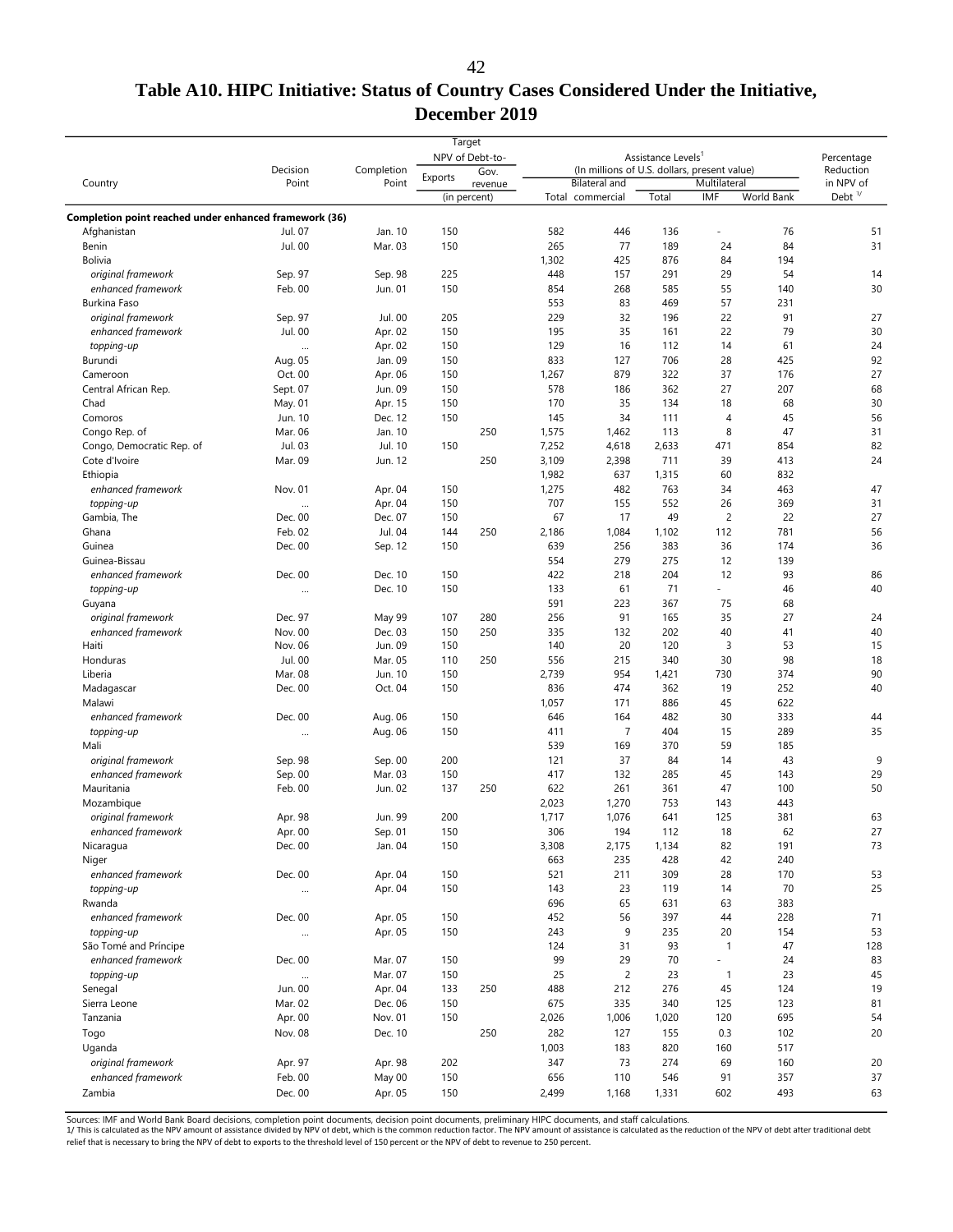#### **ANNEX I. Somalia: Debt Management Capacity**

<span id="page-48-0"></span>1. **Somalia is establishing the legal and institutional framework for debt management.** The FGS, subnational states and SOEs have not borrowed or issued guarantees for many years. The Public Financial Management (PFM) law, enacted in December 2019, defines the authority to borrow, issue guarantees, and recording, reporting and auditing requirements. The PFM law gives the Minister of sole authority to borrow and issue guarantees within the ceilings and terms established by Parliament in the annual appropriation act. Borrowing from sub-national governments and state-owned enterprises requires the explicit written authorization by the Minister of Finance. The issuance of guarantees by sub-national governments is subject to legislation of sub-national government finances which has not yet been adopted. The PFM law also establishes recording and annual reporting requirements, mandating the annual publication of the list of newly contracted loans and outstanding external and domestic debt and the stock of arrears. The PFM law also requires internal and external annual audit of financial statement.

2. **Legislation also defines debt ceilings.** The 2020 Budget Appropriation Act commits the Federal Government of Somalia not to borrow domestically or from abroad, with the exception of limited advances for liquidity purposes. Those ceilings are further supplemented by the indicative targets under the IMF Staff-Monitored Program, which define (i) a zero ceiling on contracting of new domestic debt, and (ii) a zero ceiling on contracting or guaranteeing of new nominal external non-concessional borrowing. Following the clearance of arrears to IDA and the IMF and the approval of an IMF financing program, Somalia will also be subject to the Bank's Non-Concessional Borrowing Policy, its successor Sustainable Development Finance Policy, and the IMF's Debt Limit Policy.

3. **The institutional structure for debt management is clearly defined.** All debtrelated activities are conducted by the Debt Management Unit (DMU) of the Federal Ministry of Finance, which has been established in December 2015. The DMU is conducting the reconciliation of the debt database, monitors the accumulation of external and domestic arrears and publishes annual debt bulletins reporting the status of the external PPG debt at year end. The DMU is composed of one director and three staff members, one for front office operations and two for the back-office. Given the nascent state of domestic financial institutions and local capital markets, domestic public debt does not exist beyond the accumulation of government arrears. The process of validation of the domestic arrears is conducted by the Domestic Arrears Management Committee's (DAMC), for which the DMU is the secretariat.

4. **The authorities have reconstituted the external public debt statistics.** The authorities have reached out to external creditors and reconstituted almost entirely their external debt database. The government has established contacts and maintained dialogue with all creditors, at both the official and technical levels to seek information and understanding on creditors' claims. Computerized debt management system has been established. The DMU has installed the CS-DRMS—a debt recording and management system; and procured an IT system that support the CS-DRMS. Debt recording capacity is improving, but still weak.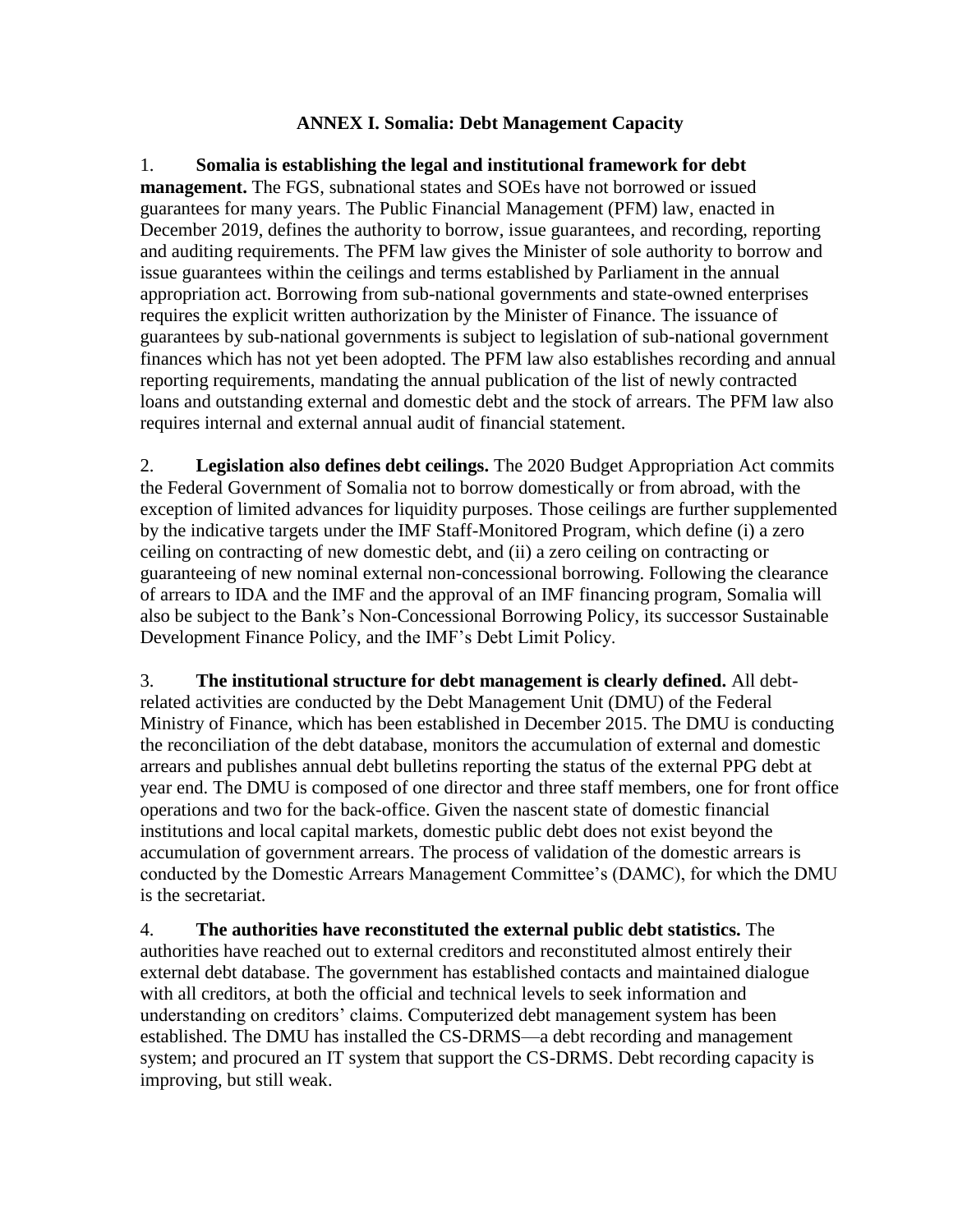5. **Debt management capacity remains weak and strengthened debt management processes and practices should therefore be prioritized in several areas.** Staff capacity should be enhanced, particularly in the middle and back office functions in order to create the capacity to regularly report detailed statistics on the external and domestic debt stock and debt service. Regular reporting will provide confidence that Somalia will be able to service the remaining outstanding debt after the provision of interim debt relief and after the HIPC completion point. Investment in hardware is also needed to make sure that CS-DRMS is used in real time to record all external and domestic debt. Training staff to use the software should also be a priority. The African Development Bank is currently working to assist the government in several of these areas, however major software upgrades are prevented by lack of financing.

6. **The good progress achieved so far by the DMU is vulnerable to the materialization of a security shock.** The DMU has no secure data backups and no disaster recovery plan. Loss of key staff and destruction of facilities would substantially reduce capacity and set back the process of debt reconciliation. Cloud-based secure data backups and a recovery procedure in case of destruction should be a priority of capacity building activities.

7. **Any future borrowing should be based on a medium-term debt management strategy.** Arrears clearance, HIPC interim debt relief followed by the full delivery of HIPC and MDRI debt relief at the completion point will significantly reduce the stock of external debt and provide a clean slate for the country. Reduced debt together with economic recovery may eventually lead to resuming of borrowing at highly concessional terms to finance reconstruction and development. Therefore, going forward, it is important to establish the capacity to base new borrowings on a medium-term debt management strategy consistent with debt sustainability.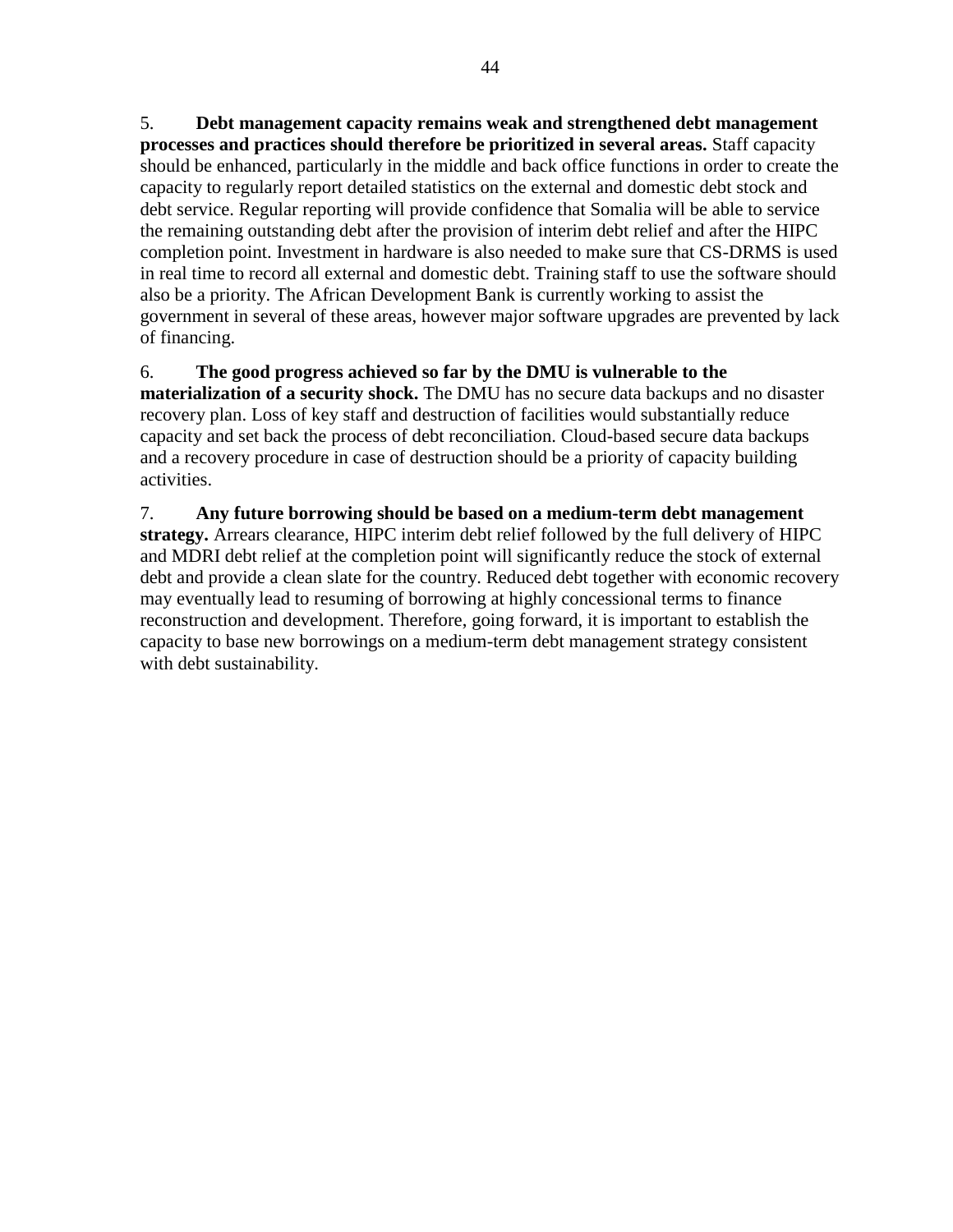#### <span id="page-50-0"></span>**APPENDIX II: Low Income Countries Debt Sustainability Analysis**

#### **SOMALIA**

#### **Joint Bank-Fund Debt Sustainability Analysis**

Prepared jointly by the staffs of the International Development Association (IDA) and the International Monetary Fund (IMF)

Approved by Thanos Arvanitis (IMF, MCD) and Maria Gonzalez (IMF, SPR), and Marcello Estevão (IDA)

| <b>Risk of external debt distress</b> | In debt distress |
|---------------------------------------|------------------|
| Overall risk of debt distress         | In debt distress |
| <b>Granularity in risk rating</b>     | Sustainable      |
| <b>Application of judgment</b>        | Nο               |

*This debt sustainability analysis (DSA) provides an update of the preliminary July 2019 DSA and incorporates the findings of the Debt Relief Analysis. Total public debt is US\$5.3 billion, or 113 percent of GDP at end-2018—nearly all of which is external (Tables 1 and 2). Under a baseline scenario where traditional debt relief is delivered in early 2020 at the HIPC Decision Point, Somalia's external and public debt indicators would remain in debt distress, and public debt would be unsustainable. The total debt stock would decrease to about 70 percent of GDP, still well above the 30 percent threshold for countries like Somalia with weak capacity to manage debt. Furthermore, the baseline forecast also indicates a substantial and sustained breaches of the PV of external debt-to-exports indicative threshold, the PV of external debt service-to-exports threshold, and the debt service-to-revenue threshold. However, contingent on the full delivery of the HIPC Initiative, MDRI, and beyond-HIPC assistance at the Completion Point (an alternative scenario under the DSA analysis), Somalia's debt indicators would improve dramatically to a manageable level following Completion Point*. *As such, in a forward-looking sense, Somalia's debt is judged as sustainable.*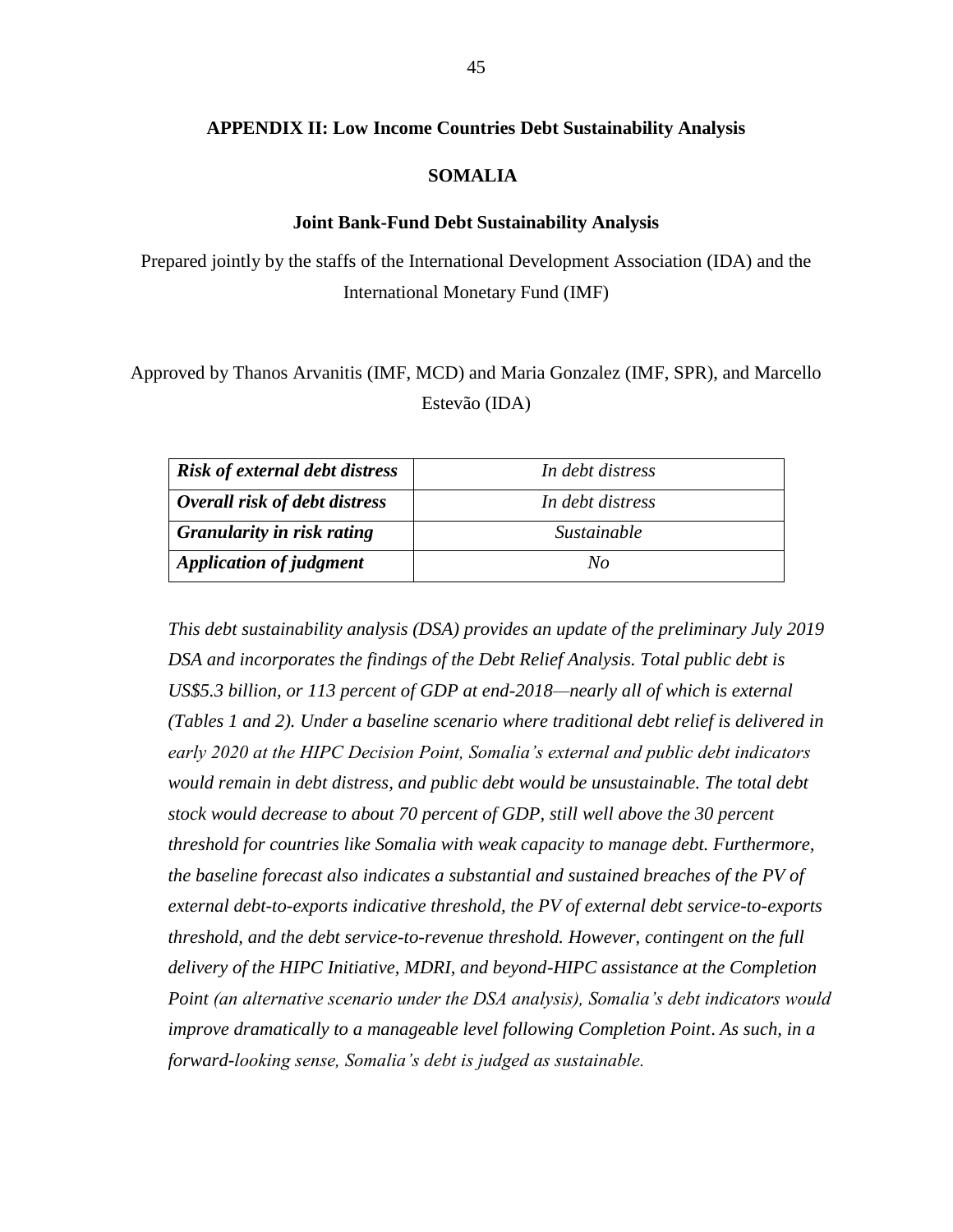### **PUBLIC DEBT COVERAGE**

**1. Public debt data coverage is limited to the central government.** The coverage of public debt captured by the Debt Sustainability Assessment (DSA) is near complete. There is no government guaranteed debt, there are no known liabilities of state-owned enterprises or subnational governments, and public-private partnerships do not exist (Text Table 1). <sup>1</sup> Given the nascent state of domestic financial institutions and local capital markets, domestic public debt does not exist beyond the accumulation of government arrears. Default settings are applied to the DSA contingent liability stress test and no other tailored stress tests are applicable to Somalia. A reconciliation of external obligations has been finalized, and its findings have been incorporated into this DSA.2,<sup>3</sup> External debt for the DSA is defined on a residency basis.



**2. Somalia's debt-carrying capacity is classified as weak.** This classification is guided by the composite indicator score, as determined by the World Bank's CPIA, the country's real GDP growth, import coverage of foreign exchange reserves, remittances as percent of GDP, and growth of the world economy. The DSA for Somalia uses the October 2019 vintage of the WEO

 $\overline{a}$ <sup>1</sup> Somalia's general government debt stock excludes a Russian claim on a non-central government entity. The claim concerns special correspondent accounts at the Central Bank of Somalia totaling about \$7.5 million (or 0.1 percent of GDP).

<sup>2</sup> See Somalia—Enhanced Heavily Indebted Poor Countries (HIPC) Initiative Decision Point Document (March 2020.

<sup>3</sup> Methodologically, the LIC DSA differs from the HIPC Debt Relief Analysis (DRA) in that it compares the evolution over the projection period of debt-burden indicators (based on single-year denominators) against policydependent indicative thresholds. In contrast, under a HIPC DRA, the debt burden indicators (based on three-year backward-looking averages of denominators) are compared to uniform thresholds in order to evaluate eligibility or to calculate HIPC debt relief as of a historical reference date. In addition, the results of the LIC DSA differ from the HIPC DRA because of two other methodological differences related to the definition of: (i) discount rates; and (ii) exchange rates.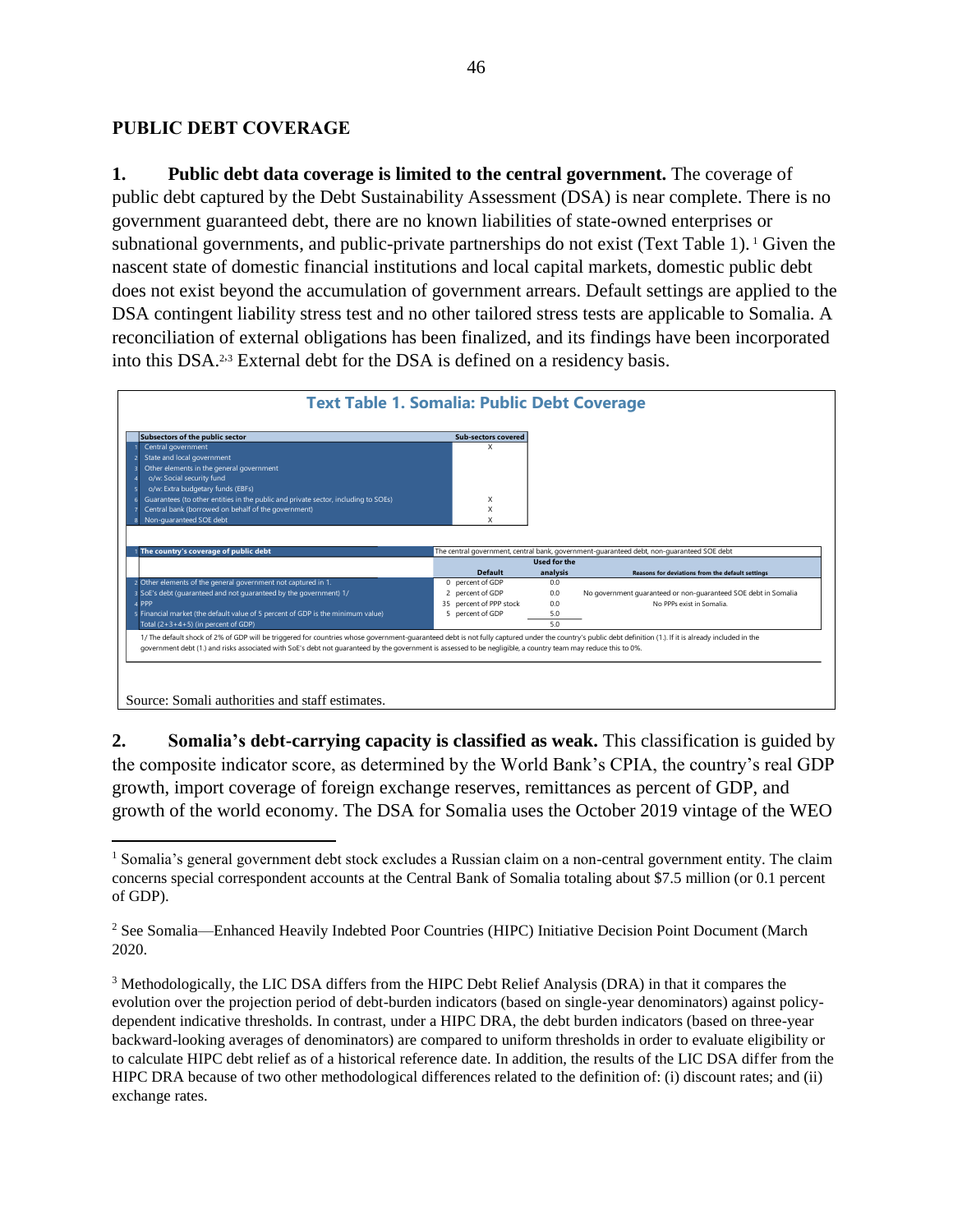and the 2018 CPIA. The latest available composite indicator score for Somalia is 0.867 (Text Table 2).



# **BACKGROUND ON DEBT AND MACROECONOMIC DATA**

 $\overline{a}$ 

**3. Somalia's public debt has increased over the last decades, although it has not contracted any new external debt since the late 1980s.** The nominal level of indebtedness has risen steadily since 1991 reflecting the accumulation of arrears and late interest. The total stock of debt outstanding at end-2018 was US\$5.3 billion, of which nearly all is in arrears (US\$5.0 billion). This total debt stock reflects the findings of a debt reconciliation process supported by IDA and IMF staffs. The findings indicate an upward revision of the debt outstanding at end-2018 by US\$0.6 billion relative to data reported under Somalia's preliminary DSA, mainly due to an upward revision of bilateral Paris Club creditor debt that was not reported during previous debt data calls (Text Table 3).<sup>4</sup>

<sup>4</sup> The previously reported data for Somalia was compiled through via earlier data calls on Paris and non-Paris Club creditors, supplemented with information estimated from historical information in the International Debt Statistics system.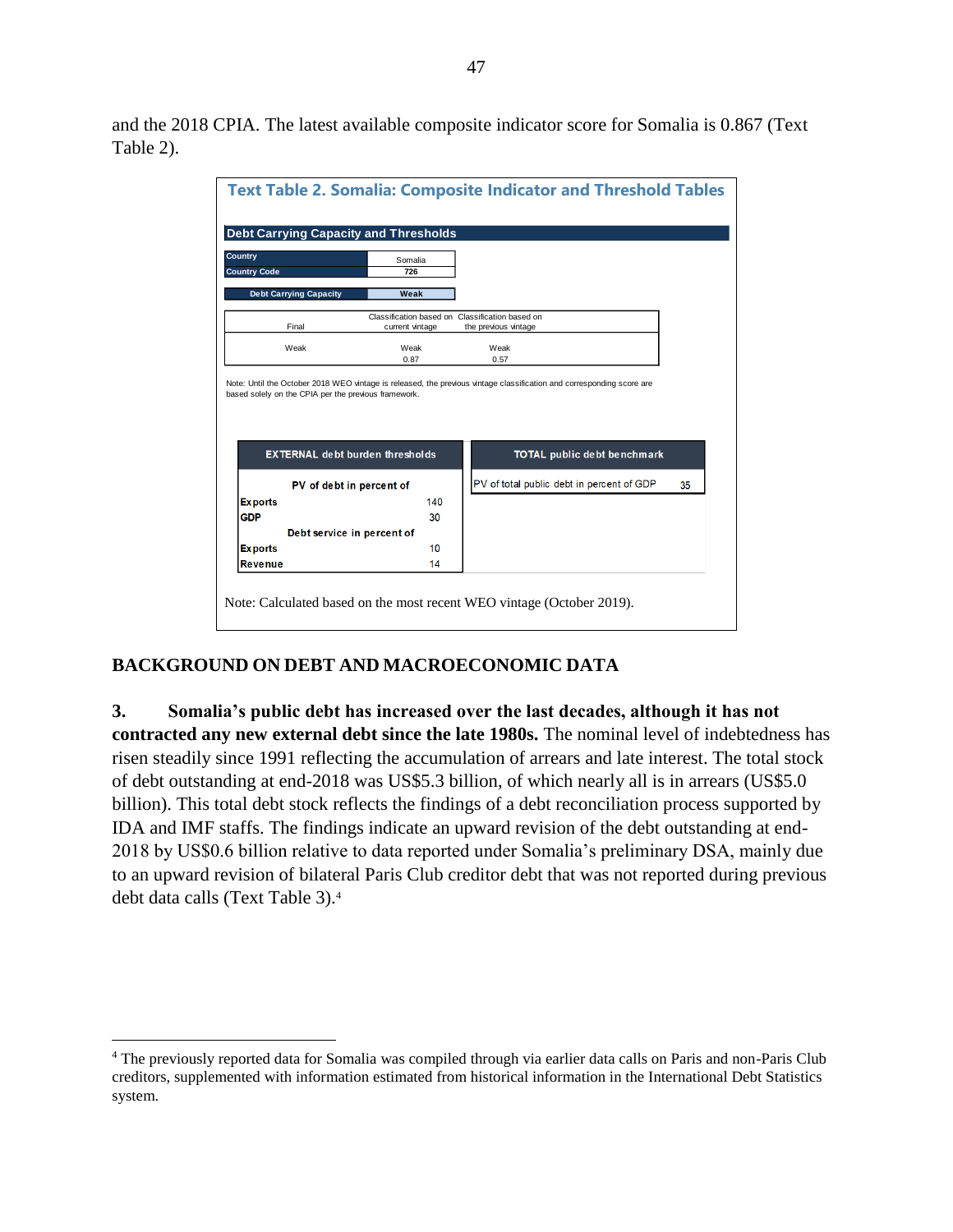|                          | end-2018 1/           |                     | Change |
|--------------------------|-----------------------|---------------------|--------|
|                          | Pre-reconciliation 2/ | Post-reconciliation |        |
| Total                    | 4.70                  | 5.26                | 0.56   |
| Mulitlateral             | 1.51                  | 1.52                | 0.01   |
| Bilateral                | 3.18                  | 3.74                | 0.55   |
| Paris Club creditors     | 2.49                  | 3.04                | 0.55   |
| o/w Russia               | 0.15                  | 0.68                | 0.53   |
| o/w United States        | 1.04                  | 1.07                | 0.02   |
| Non-Paris Club creditors | 0.69                  | 0.70                | 0.01   |

**Text Table 3. External Debt Revisions, end-2018**  (USD millions)

Sources: Somali authorities and IMF and World Bank estimates.

1/ In line with the guidance for the joint Bank-Fund LIC DSF for Decision Point HIPC Initiative Documents, the HIPC Debt Relief Analysis and the LIC DSA for Somalia are consistent regarding the underlying macroeconomic framework and the debt data.

2/ IMF Country Report No. 19/256

Sources: Somali authorities and IMF and World Bank estimates. 1/ In line with the guidance for the joint Bank-Fund LIC DSF for Decision Point HIPC Initiative Documents, the HIPC Debt Relief Analysis and the LIC DSA for Somalia are consistent regarding the underlying macroeconomic framework and the debt data.

2/ IMF Country Report No. 19/256

#### **4. Nearly all of Somalia's public debt is with official creditors.** \$2.0

billion is composed of principal, \$1.3 billion is unpaid interest, and \$1.7 billion is late interest or fees.<sup>5</sup> Most is owed to Paris Club creditors (58 percent), followed by multilaterals (29 percent), and non-Paris Club bilateral creditors (11 percent) (see Text Figure 1). All domestic debt (1.5 percent of GDP) represents central government arrears.<sup>6</sup>

#### **5. Data weaknesses significantly constrain macroeconomic analysis, limiting the significance of the results**

 $\overline{a}$ 



**provided by the standardized stress test in the LIC-DSF.** The national accounts data contain only a relatively short time series (six years), which builds from expenditure-based estimates

<sup>5</sup> Of the \$191 million not in arrears, \$31 million and \$160 million are obligations to the African Development Fund and the International Development Association, respectively.

<sup>6</sup> Somalia's stock of domestic debt (estimated at US\$68.8 million, end-2018) reflects the accumulation government wage arrears to civil servants due to constrained resources and longstanding weaknesses in public financial management. No new arrears have been accumulated since end-2017, and the authorities are committed to gradually clearing these arrears in line with available resources.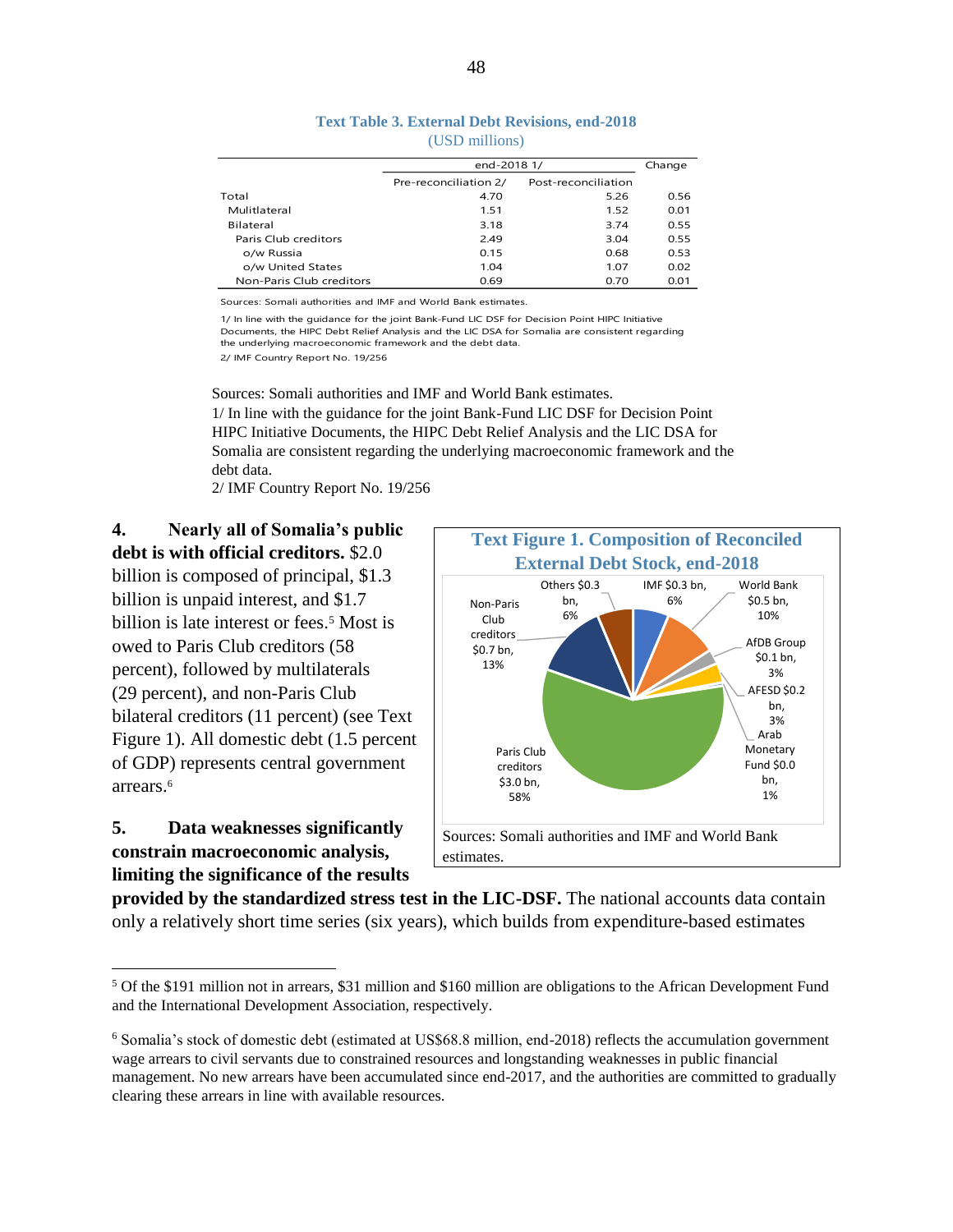derived from household survey data. Substantial gaps are also present in balance-of-payments data, including on current account flows. Trade estimates are based on third-party data and augmented by data for the Port of Mogadishu. Secondary transfers data are also derived from third parties and cross-checked with Somali data, which is improving. Direct investment data are derived from the real sector file, but an FDI survey is due for launch in the near term.

#### **MEDIUM- AND LONG-TERM ASSUMPTIONS**

**6. Although macroeconomic conditions are slowly improving, Somalia is a fragile state that is very vulnerable to security and climate shocks.** The long civil war significantly degraded Somalia's economic and human capital. These fragilities are aggravated by frequent climate shocks that directly impact agricultural activities that account for the bulk of economic activity.<sup>7</sup> Nonetheless, together with substantial international support, important efforts have been made in recent years to improve social and macroeconomic stability. Improving conditions have helped to ensure positive real growth rates of about 2.5 percent (2013–18), although this has still fallen short of Somalia's 2.9 percent population growth, indicating falling real per capita incomes.<sup>8</sup>

|                                         |      | DSA July 2019 1/ |        |        | DSA March 2020 |              |      |        |  |  |  |
|-----------------------------------------|------|------------------|--------|--------|----------------|--------------|------|--------|--|--|--|
|                                         |      | 2018 2019-24     | 2029   | 2039   |                | 2018 2019-24 | 2029 | 2039   |  |  |  |
| GDP growth (percent)                    | 2.8  | 3.4              | 3.5    | 3.5    | 2.8            | 3.6          | 5.0  | 4.7    |  |  |  |
| GDP deflator (percent)                  | 1.8  | 2.0              | 2.0    | 2.0    | 1.8            | 2.0          | 2.0  | 2.0    |  |  |  |
| Non-interest current account deficit 2/ | 8.2  | 3.7              | 2.6    | $-1.6$ | 10.3           | 11.5         | 7.4  | 6.9    |  |  |  |
| Primary deficit                         | 0.0  | $-0.3$           | $-0.4$ | $-0.1$ | $-0.1$         | $-0.5$       | 1.2  | $-0.7$ |  |  |  |
| Exports                                 | 25.9 | 26.7             | 26.8   | 26.6   | 23.7           | 22.5         | 21.1 | 20.6   |  |  |  |
| Revenues and grants                     | 5.7  | 7.9              | 10.1   | 13.0   | 5.7            | 10.7         | 12.7 | 13.3   |  |  |  |
| of which: grants                        | 1.8  | 2.8              | 2.4    | 1.9    | 1.8            | 5.5          | 3.5  | 2.5    |  |  |  |

**7. The baseline scenario relies on the same medium-term macroeconomic framework that underpins the new IMF arrangement and the long-term assumptions consistent with normalization of relations with creditors, the impact of reforms, and the experience of** 

<sup>&</sup>lt;sup>7</sup> In 2016-17, Somalia narrowly averted widespread famine. A drought led to large-scale food insecurity affecting more than six million people, or 40 percent of the population (see

[https://www.worldbank.org/en/results/2019/11/11/preventing-famine-in-somalia-by-supporting-sustainable-and](https://www.worldbank.org/en/results/2019/11/11/preventing-famine-in-somalia-by-supporting-sustainable-and-resilient-drought-recovery)[resilient-drought-recovery\)](https://www.worldbank.org/en/results/2019/11/11/preventing-famine-in-somalia-by-supporting-sustainable-and-resilient-drought-recovery) . Real GDP growth declined from 2.9 percent in 2016 to 1.4 percent in 2017.

<sup>8</sup> Derived from World Bank total population data for Somalia, 2000–2017.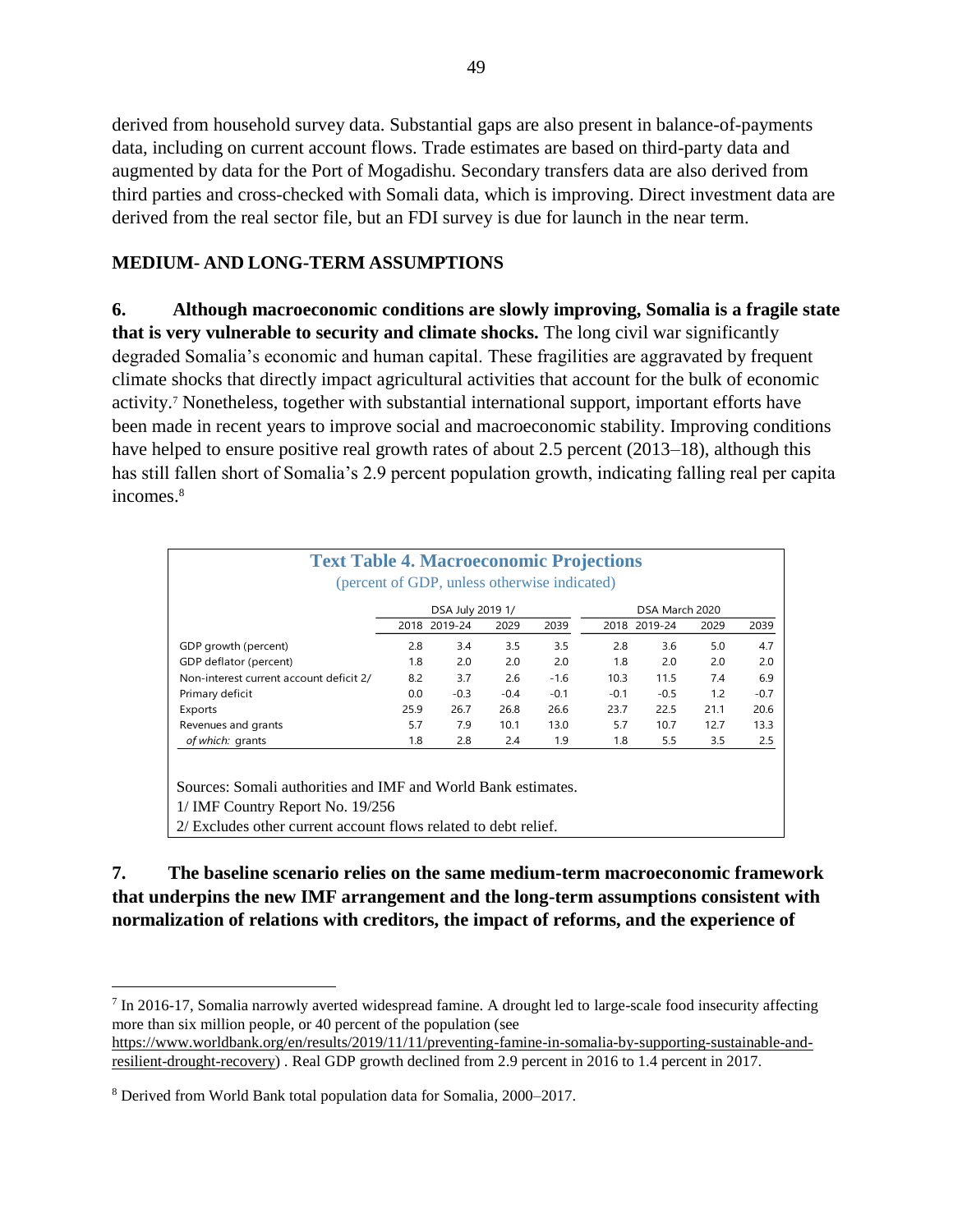**other HIPC cases** (Text Table 4). This macroeconomic framework is aligned to that underpinning the HIPC Debt Relief Analysis.

- The consolidation of structural reforms under Somalia's new World Bank Development Policy Operation and IMF arrangement, as well as a steady increase in human and physical capital investment, is expected to deliver a growth dividend. However, in view of Somalia's persistent fragility and slowly materializing payoffs, it is expected that growth will rise only gradually and peak at a lower level than seen in other post-HIPC countries.<sup>9</sup> As such, growth is forecast to pick up modestly from 2022 and peak at around 5.4 percent in 2027, and thereafter settle to a long-run average of 4.8 percent, although upside risks could materialize with improvements in security, deepening federalism, and positive regional spillovers. It is also assumed that the economy will remain fully dollarized, implying low inflation and no adverse nominal exchange rate movements.
- Over the near term, macroeconomic stability is expected to be buttressed by prudent fiscal policy. The fiscal stance is expected to remain broadly in balance, given very limited access to new external or domestic debt financing and no accumulation of new domestic arrears, as required under the new IMF arrangement. Improved domestic revenue mobilization, including due to the introduction of sales and excise taxes, and the establishment of a large- and medium-sized taxpayers' office, will be critical to generate the fiscal space required for significantly scaling up public investment. Over the mediumterm, the government is expected to maximize grants and to seek external financing on concessional terms.<sup>10</sup>
- The non-interest current account deficit is expected to remain highly negative and large. The trade deficit is expected to be largely financed by official grants and remittances. The residual current account balance is assumed to be met through foreign direct investment. Export growth assumptions are conservative at 5.7 percent per year through 2029, recognizing both the country's fragility and latent potential. Import growth is slightly more constrained at 3.6 percent per annum. Increasing investment in domestic production will reduce imports of some consumption items (e.g. basic foodstuffs) as local production recovers, while imports of capital and investment goods should increase to support increasing investment.

#### **8. The available realism tools suggest the macroeconomic assumptions of the baseline scenario appear realistic.** As this document represents Somalia's first full DSA, the realism tool

<sup>9</sup> Payoffs from infrastructure investment materializing only 5-7 years after the initial spending (and longer for social spending. Please see Annex I on medium- and long-term growth assumptions for additional details on HIPC comparators.

 $10$  For illustrative purposes, starting in 2024, the central government is assumed to undertake moderate deficit financing, with the overall deficit (including grants) projected to average about 2.0 percent of GDP per year, which is financed through external concessional borrowing.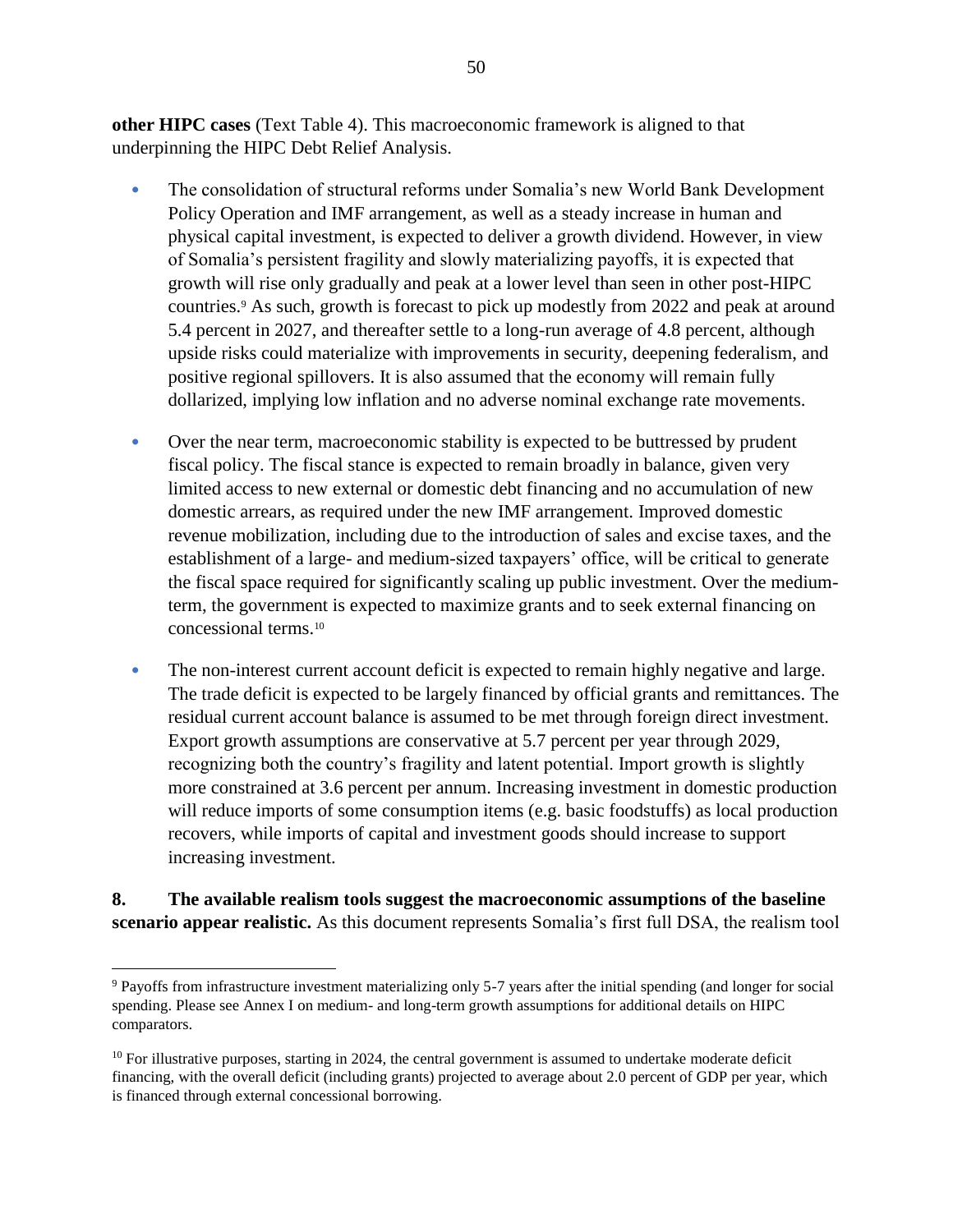comparing debt stocks and flows across DSA vintages is not yet applicable. Furthermore, the tool assessing the realism of the public investment-growth nexus is inoperable due to gaps in Somalia's investment data. Other tools suggest that the planned fiscal adjustment is in the middle of the distribution, and although the tool warns about optimism in the growth path, it should be noted that fiscal multipliers for Somalia are likely to be weak given conservative projections of the impact of reforms supporting revenue mobilization and limited channels of transmission (e.g. via the underdeveloped financial system) (Figure 3).

**9. The baseline scenario assumes full delivery of traditional debt relief.** The scenario assumes no new borrowing over the interim period. Is also assumes the application of Naples terms by all bilateral creditors at the HIPC Decision Point in the first half of 2020.<sup>11</sup> Consistent with the LIC DSF guidance note and the HIPC Debt Relief Analysis, the baseline does not include relief from the HIPC Initiative or MDRI.<sup>12</sup> An alternative scenario is presented that incorporates the full impact of multilateral arrears clearance, interim debt relief, HIPC, MDRI and beyond HIPC debt relief. Somalia is assumed to reach the HIPC Completion Point in early 2023—estimated to provide an additional stock reduction of external debt of about 50 percent of GDP relative to the baseline.<sup>13</sup>

#### **EXTERNAL DEBT SUSTAINABILITY ANALYSIS**

 $\overline{a}$ 

**10. Somalia remains in debt distress in the baseline scenario, which assumes full delivery of traditional relief and a financing gap to be met through HIPC interim assistance.** Under the baseline assumptions, both the PV of external debt-to-GDP and the PV of external debt-to-exports remain well above their respective thresholds throughout the forecast period. Debt service-to-exports and debt service-to-revenue also remain above the thresholds across the horizon. That said, in a forward-looking sense, Somalia's debt could be considered sustainable, given the expectation that all outstanding arrears will be treated under debt restructuring agreements soon after Somalia reaches the HIPC Decision Point.

#### **11. The standardized stress tests reveal that the evolution of Somalia's external debt position is subject to considerable vulnerabilities and highlight the importance of debt**

<sup>&</sup>lt;sup>11</sup> Under Naples terms, most low-income countries receive a reduction in eligible non-official development assistance (ODA) debt of 67 percent in net present value (NPV) terms. Pre-cutoff date ODA credits are rescheduled on interest rates at least as concessional as the original interest rates over 40 years with 16 years' grace (30 years maturity with 12 years' grace for 50 percent NPV reduction).

<sup>&</sup>lt;sup>12</sup> For the IMF, the MDRI Trust Fund is closed, but financing is being sought for beyond-HIPC relief.

<sup>&</sup>lt;sup>13</sup> See Appendix V in "Guidance Note on the Bank-Fund Debt Sustainability Framework for Low Income Countries," (February 2018). While the guidance indicates that the only interim HIPC relief should be incorporated as a customized scenario, as in previous HIPC Decision Point cases such as Liberia (IMF Country Report No. 08/160) and Comoros (IMF Country Report No. 10/242), this analysis also presents full debt relief on HIPC terms.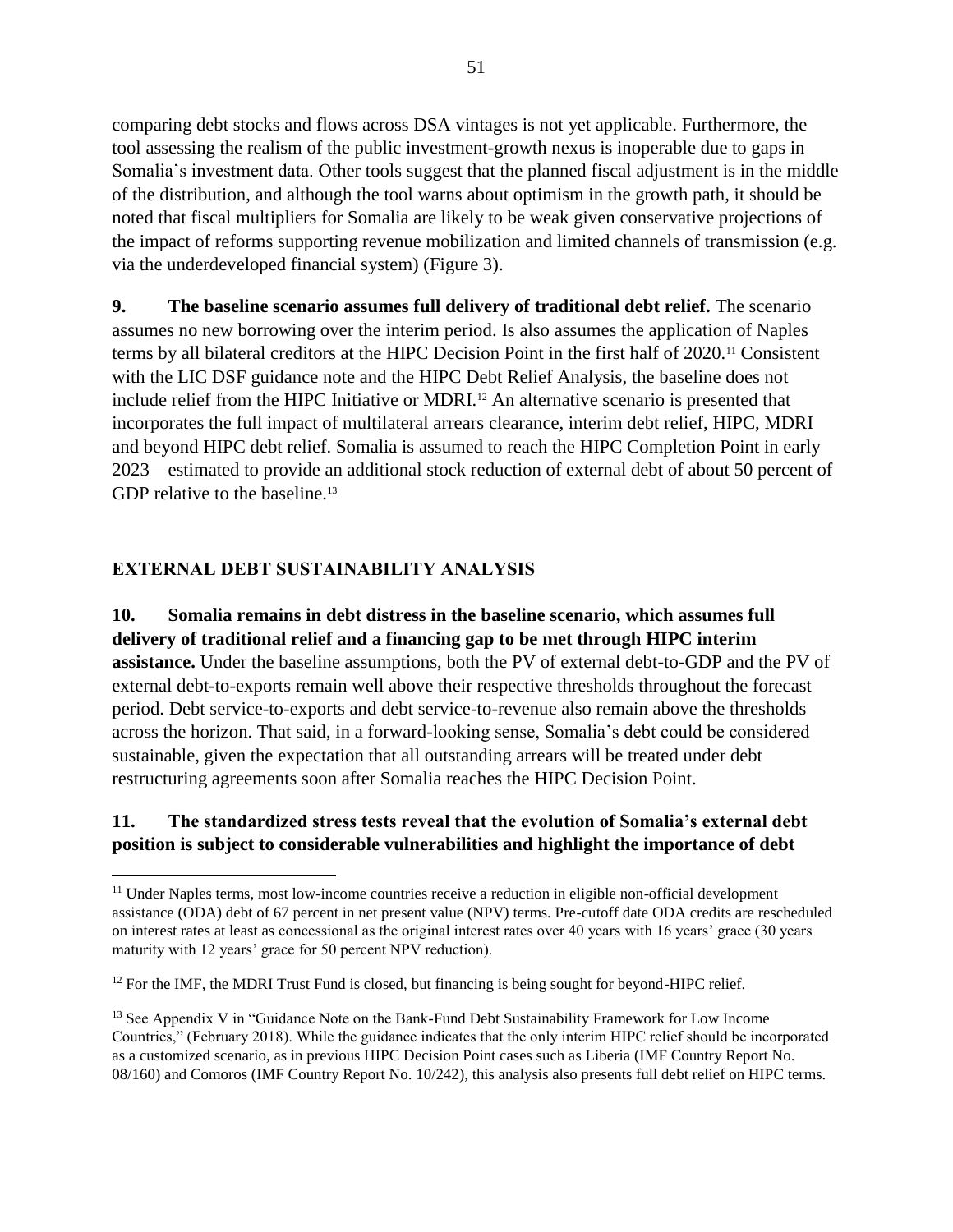**relief.** While the application of the standard DSA stress test to Somalia is complicated by the short historical data series as well as severe structural breaks, most debt indicators deteriorate substantially under temporary shock scenarios.<sup>14,15</sup> The most serious shock for all indicative thresholds of external debt distress concern non-debt flows, which would worsen breaches emphasizing Somalia's high dependence on external aid. Furthermore, the external debt serviceto-revenue ratio experiences large breaches under all shock scenarios, highlighting liquidity risks during the HIPC interim period.

**12. Somalia's debt situation improves dramatically under the alternative scenario that assumes debt relief through the HIPC Initiative, MDRI, and beyond HIPC, underscoring that traditional debt relief alone is insufficient.** Assuming full delivery of this additional debt relief at the completion point, all debt burden indicators would be significantly below their respective thresholds from 2023, consistent with achieving a moderate risk rating at the Completion Point. There are, however, risks around the timing of the HIPC Completion Point, and a delay could compromise the debt restructuring assumptions underpinning the alternative scenario. Given the projected spike in debt service obligations to around \$180 million if the Completion Point is not reached in 2023, creditors may be asked to provide additional assistance to forestall a new accumulation of external arrears to official creditors (Text Figure 2).



# **13. Even after the full delivery of debt relief, Somalia remains highly vulnerable to climate and security shocks (Figure 4)**

<sup>&</sup>lt;sup>14</sup> The standardized tests embedded in the LIC-DSF generate a financing gap that is assumed to be filled by the accumulation of new debt. However, Somalia has no access to any formal debt financing. While the DSA assumes additional financing, in practice, any additional financing needs would be expected to be accommodated through lower fiscal expenditures, lower imports, or higher grants.

<sup>&</sup>lt;sup>15</sup> Somalia's severe data weaknesses could bias the simulation results. For example, exports estimates derived from third-party sources may overestimate informal flows, while GDP estimates based on the household survey may not fully capture fast-growing sectors, e.g. telecommunications and services.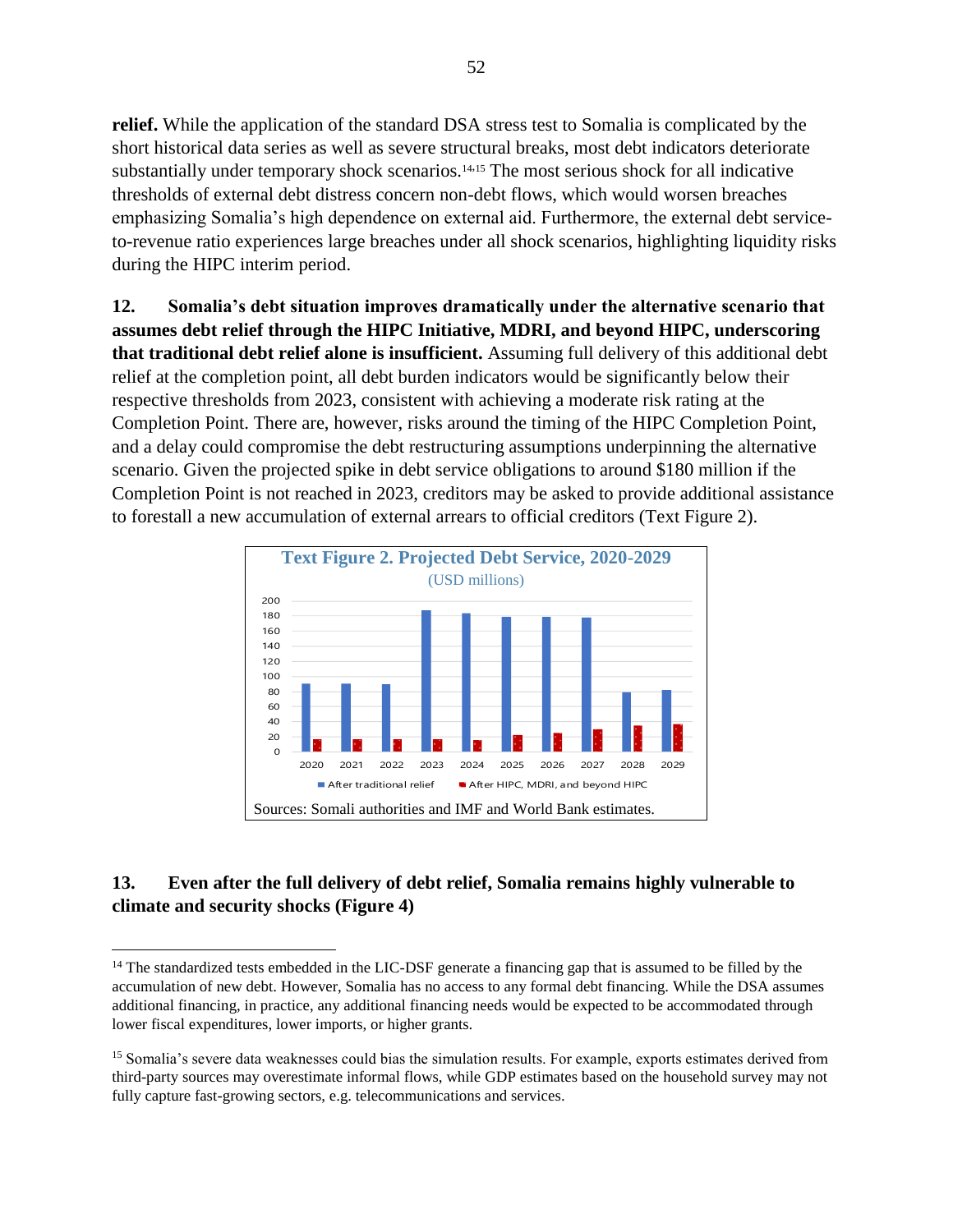- A climate shock would sharply slow Somalia's critical agricultural sector, with spillovers on overall activity and exports. Humanitarian inflows would partly mitigate these impacts, but the transient disruption would lead to a temporary slowdown in growth to around 1 to 1.5 percent and delay the projected rise in fiscal revenues and exports.
- A severe security shock would test public and donor confidence in Somalia's nascent institutions. A protracted slowdown would occur as government and private investment plans are shelved, and overall growth would be negative on a per-capita basis (around 1.5 percent on average over the projection). The lack of investment would contribute to flat export growth in nominal terms. Under this scenario, debt burden indicators would increase rapidly toward their respective thresholds, as concessional borrowing reaches around \$400 million per year to bridge the financing gap. This favorable financing assumption helps to initially contain debt service relative to exports, but the debt serviceto-revenue (excluding grants) also quickly accelerates toward the threshold, highlighting Somalia's relatively limited buffers due to its narrow domestic revenue base.

# **PUBLIC DEBT SUSTAINABILITY ANALYSIS**

**14. Indicators of public debt are largely indistinguishable from the indicators for external debt.** The PV of total public debt-to-GDP would be well above the benchmark, with serious breaches under the various stress scenarios. The conclusions with regards to external debt sustainability are relevant also for public debt sustainability, given that there is no market for domestic debt and the existing stock of domestic debt is limited to a small stock of government arrears. As in external debt sustainability, under the alternative scenario debt burden indicators improve significantly and drop below their respective thresholds.

#### **CONCLUSIONS**

**15. Somalia's external public debt and overall public debt remain in distress under the baseline scenario, but in a forward-looking sense overall debt is judged as sustainable contingent on the full delivery of eligible debt relief at the HIPC Completion Point.** Even with a baseline scenario that assumes full delivery of traditional debt relief, external debt burden indicators remain well above their indicative thresholds. This emphasizes the need for debt relief. Debt relief under the HIPC Initiative, MDRI, and beyond-HIPC assistance would dramatically improve Somalia's external debt situation and bring debt to a manageable level such that it can be judged sustainable in a forward-looking sense. The inclusion of domestic debt does not materially impact the analysis. Even after full debt relief, Somalia is expected to remain highly vulnerable to shocks, underscoring the importance of strengthening debt management institutions and capacity over the medium term.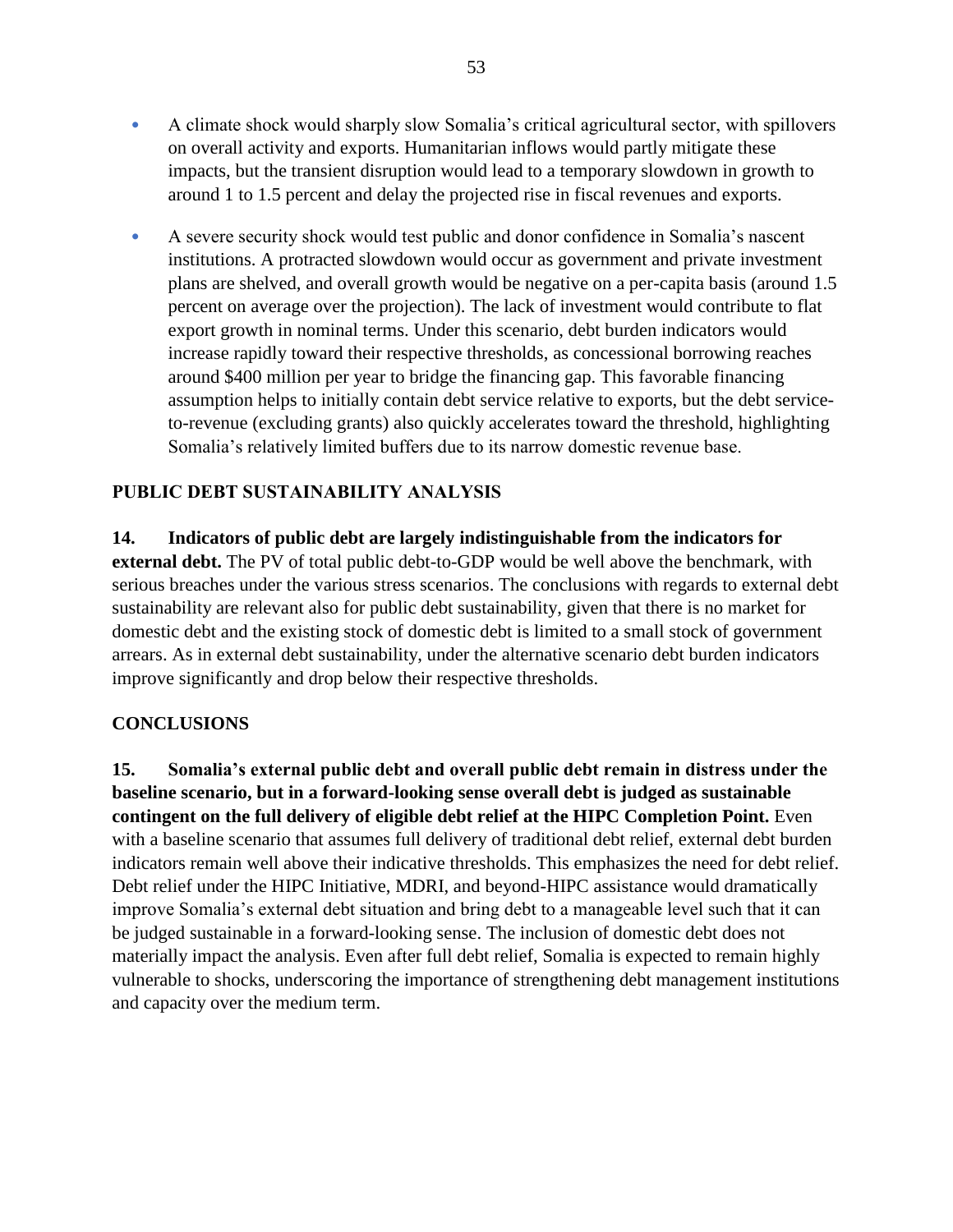|                                                                                                             |                   |                 |                   |               |                  |                    |              |              |               | (in percent of GDP, unless otherwise indicated) |              |                                                                                                                                  |
|-------------------------------------------------------------------------------------------------------------|-------------------|-----------------|-------------------|---------------|------------------|--------------------|--------------|--------------|---------------|-------------------------------------------------|--------------|----------------------------------------------------------------------------------------------------------------------------------|
|                                                                                                             | Actual            |                 |                   |               |                  | <b>Projections</b> |              |              |               |                                                 | Average 8/   |                                                                                                                                  |
|                                                                                                             | 2018              | 2019            | 2020              | 2021          | 2022             | 2023               | 2024         | 2029         | 2039          | Historical                                      | Projections  |                                                                                                                                  |
| External debt (nominal) 1/<br>of which: public and publicly guaranteed (PPG)                                | 111.3<br>111.3    | 107.5<br>107.5  | 73.3<br>73.3      | 69.6<br>69.6  | 64.1<br>64.1     | 58.6<br>58.6       | 54.8<br>54.8 | 39.9<br>39.9 | 19.7<br>19.7  | 32.3<br>32.3                                    | 59.6<br>59.6 | <b>Definition of external/domestic debt</b><br><b>Residency-based</b><br>Is there a material difference between the<br><b>No</b> |
| Change in external debt                                                                                     | $-3.8$            | $-3.8$          | $-34.2$           | $-3.8$        | $-5.5$           | $-5.5$             | $-3.8$       | $-2.5$       | $-2.2$        |                                                 |              | two criteria?                                                                                                                    |
| Identified net debt-creating flows                                                                          | Щ,                | $-0.1$          | 0.1               | 1.0           | 1.0 <sub>1</sub> | 0.9                | 2.4          | 1.6          | 1.1           | $\cdots$                                        | 1.2          |                                                                                                                                  |
| Non-interest current account deficit                                                                        | 10.3              | 10.5            | 10.9 <sub>2</sub> | 11.1          | 11.1             | 11.3               | 13.2         | 12.7         | 11.5          | 8.5                                             | 12.1         |                                                                                                                                  |
| Deficit in balance of goods and services                                                                    | 84.8<br>23.7      | 87.3<br>22.8    | 88.9              | 89.3          | 90.2<br>22.4     | 86.6               | 81.3<br>22.3 | 62.3<br>21.1 | 45.2<br>20.6  | 67.9                                            | 79.2         |                                                                                                                                  |
| Exports<br>Imports                                                                                          | 108.5             | 110.1           | 22.6<br>111.5     | 22.3<br>111.7 | 112.6            | 22.4<br>109.0      | 103.5        | 83.4         | 65.7          |                                                 |              | Debt Accumulation                                                                                                                |
| Net current transfers (negative = inflow)                                                                   | $-75.2$           | $-76.0$         | $-77.3$           | $-77.6$       | $-78.5$          | $-74.5$            | $-67.4$      | $-49.4$      | $-33.8$       | $-60.0$                                         | $-66.5$      | 60<br>10                                                                                                                         |
| of which: official                                                                                          | $-43.9$           | $-44.1$         | $-44.9$           | $-44.9$       | $-45.6$          | $-42.4$            | $-36.1$      | $-23.0$      | $-14.5$       |                                                 |              |                                                                                                                                  |
| Other current account flows (negative = net inflow)                                                         | 0.7               | $-0.8$          | $-0.7$            | $-0.7$        | $-0.6$           | $-0.8$             | $-0.6$       | $-0.2$       | 0.1           | 0.6                                             | $-0.5$       | $\overline{5}$<br>50                                                                                                             |
| Net FDI (negative = inflow)                                                                                 | $-8.6$            | $-9.0$          | $-8.9$            | $-9.0$        | $-9.1$           | $-9.3$             | $-9.6$       | $-9.8$       | $-9.7$        | $-6.3$                                          | $-9.5$       | $\circ$                                                                                                                          |
| <b>Endogenous debt dynamics 2/</b>                                                                          |                   | $-1.6$          | $-1.8$            | $-1.0$        | $-1.1$           | $-1.1$             | $-1.2$       | $-1.3$       | $-0.7$        |                                                 |              | 40                                                                                                                               |
| Contribution from nominal interest rate                                                                     | 0.0               | 1.5             | 1.4               | 1.4           | 1.3              | 1.2                | 1.1          | 0.7          | 0.3           |                                                 |              | $-5$                                                                                                                             |
| Contribution from real GDP growth                                                                           | $-3.1$            | $-3.1$          | $-3.3$            | $-2.4$        | $-2.4$           | $-2.4$             | $-2.3$       | $-2.0$       | $-1.0$        |                                                 |              |                                                                                                                                  |
| Contribution from price and exchange rate changes                                                           |                   |                 |                   |               |                  |                    |              |              |               |                                                 |              | 30<br>$-10$                                                                                                                      |
| <b>Residual 3/</b>                                                                                          |                   | $-3.8$          | $-34.3$           | $-4.8$        | $-6.4$           | $-6.4$             | $-6.2$       | $-4.0$       | $-3.2$        |                                                 | $-7.7$       | $-15$                                                                                                                            |
| of which: exceptional financing                                                                             | $\sim$            | 0.0             | $-35.3$           | 0.0           | 0.0              | 0.0                | 0.0          | 0.0          | 0.0           |                                                 |              | 20                                                                                                                               |
|                                                                                                             |                   |                 |                   |               |                  |                    |              |              |               |                                                 |              | $-20$                                                                                                                            |
| <b>Sustainability indicators</b>                                                                            |                   |                 |                   |               |                  |                    |              |              |               |                                                 |              | 10<br>$-25$                                                                                                                      |
| PV of PPG external debt-to-GDP ratio                                                                        | 110.9             | 105.2           | 74.9              | 71.3          | 65.9             | 60.7               | 56.0         | 38.0         | 18.2          |                                                 |              |                                                                                                                                  |
| PV of PPG external debt-to-exports ratio                                                                    | 467.6             | 461.4           | 331.7             | 319.0         | 294.7            | 271.2              | 251.3        | 180.2        | 88.5          |                                                 |              | $\Omega$<br>$-30$                                                                                                                |
| PPG debt service-to-exports ratio                                                                           | $\ddotsc$         | $\ddotsc$       | 14.3<br>72.0      | 21.7<br>100.1 | 20.2<br>86.3     | 18.6<br>71.5       | 17.2<br>58.6 | 11.3<br>25.7 | 6.5<br>12.5   |                                                 |              | 2021<br>2023<br>2025<br>2027<br>2029<br>2019                                                                                     |
| PPG debt service-to-revenue ratio (excl. grants)<br>Gross external financing need (Million of U.S. dollars) | $\ddotsc$<br>77.8 | $\sim$<br>164.8 | 270.4             | 381.2         | 384.2            | 384.6              | 487.0        | 489.0        | 551.9         |                                                 |              |                                                                                                                                  |
|                                                                                                             |                   |                 |                   |               |                  |                    |              |              |               |                                                 |              | Rate of Debt Accumulation                                                                                                        |
| Key macroeconomic assumptions                                                                               |                   |                 |                   |               |                  |                    |              |              |               |                                                 |              | -- Grant-equivalent financing (% of GDP)                                                                                         |
| Real GDP growth (in percent)                                                                                | 2.8               | 2.9             | 3.2               | 3.5           | 3.7              | 3.9                | 4.2          | 5.0          | 4.7           | 2.5                                             | 4.2          | Grant element of new borrowing (% right scale)                                                                                   |
| GDP deflator in US dollar terms (change in percent)                                                         | 1.8               | 2.1             | 2.0               | 2.0           | 2.0              | 2.0                | 2.0          | 2.0          | 2.0           | 2.1                                             | 2.0          |                                                                                                                                  |
| Effective interest rate (percent) 4/                                                                        | 0.0               | 1.4             | 1.4               | 2.0           | 2.0              | 2.0                | 2.0          | 1.7          | 1.4           |                                                 | 1.8          | External debt (nominal) 1/                                                                                                       |
| Growth of exports of G&S (US dollar terms, in percent)                                                      | 10.0              | 1.0             | 4.2               | 4.4           | 6.0              | 6.0                | 5.9          | 6.3          | 6.7           | 3.6                                             | 5.2          | of which: Private                                                                                                                |
| Growth of imports of G&S (US dollar terms, in percent)                                                      | 4.0               | 6.6             | 6.6               | 5.7           | 6.7              | 2.6                | 1.0          | 3.4          | 4.9           | 5.4                                             | 3.9          | 120                                                                                                                              |
| Grant element of new public sector borrowing (in percent)                                                   | $\sim$            | 0.0             | 0.0               | 0.0           | 0.0              | 0.0                | 53.7         | 53.7         | 53.7          |                                                 |              |                                                                                                                                  |
| Government revenues (excluding grants, in percent of GDP)                                                   | 3.9               | 4.0             | 4.5               | 4.8           | 5.2              | 5.8                | 6.5          | 9.2          | 10.7          | 2.4                                             | 6.7          | 100                                                                                                                              |
| Aid flows (in Million of US dollars) 5/                                                                     | 89.2              | 147.9           | 321.2             | 328.4         | 418.6            | 477.7              | 433.1        | 452.3        | 454.1         |                                                 |              |                                                                                                                                  |
| Grant-equivalent financing (in percent of GDP) 6/<br>Nominal GDP (Million of US dollars)                    | 4,721             | 3.0<br>4,958    | 5.0<br>5,218      | 6.0<br>5,507  | 7.2<br>5,827     | 7.7<br>6,179       | 5.5<br>6,570 | 4.2<br>9,299 | 2.5<br>17,984 |                                                 | 5.3          | 80                                                                                                                               |
| Nominal dollar GDP growth                                                                                   | 4.7               | 5.0             | 5.2               | 5.5           | 5.8              | 6.0                | 6.3          | 7.2          | 6.8           | 4.6                                             | 6.4          |                                                                                                                                  |
|                                                                                                             |                   |                 |                   |               |                  |                    |              |              |               |                                                 |              | 60                                                                                                                               |
| <b>Memorandum items:</b>                                                                                    |                   |                 |                   |               |                  |                    |              |              |               |                                                 |              |                                                                                                                                  |
| PV of external debt 7/                                                                                      | 110.9             | 105.2           | 74.9              | 71.3          | 65.9             | 60.7               | 56.0         | 38.0         | 18.2          |                                                 |              | 40                                                                                                                               |
| In percent of exports                                                                                       | 467.6             | 461.4           | 331.7             | 319.0         | 294.7            | 271.2              | 251.3        | 180.2        | 88.5          |                                                 |              | 20                                                                                                                               |
| Total external debt service-to-exports ratio                                                                | 0.0               | 0.0             | 14.3              | 21.7          | 20.2             | 18.6               | 17.2         | 11.3         | 6.5           |                                                 |              |                                                                                                                                  |
| PV of PPG external debt (in Million of US dollars)                                                          | 5234.9            | 5218.3          | 3909.6            | 3924.2        | 3842.8           | 3748.5             | 3678.3       | 3532.6       | 3273.4        |                                                 |              | O                                                                                                                                |
| (PVt-PVt-1)/GDPt-1 (in percent)                                                                             |                   | $-0.4$          | $-26.4$           | 0.3           | $-1.5$           | $-1.6$             | $-1.1$       | $-0.2$       | $-0.7$        |                                                 |              | 2019<br>2021<br>2023<br>2025<br>2027<br>2029                                                                                     |
| Non-interest current account deficit that stabilizes debt ratio                                             | 14.1              | 14.4            | 45.0              | 14.8          | 16.6             | 16.8               | 17.0         | 15.2         | 13.6          |                                                 |              |                                                                                                                                  |
| Sources: Country authorities; and staff estimates and projections.                                          |                   |                 |                   |               |                  |                    |              |              |               |                                                 |              |                                                                                                                                  |

#### Table 1. Somalia: External Debt Sustainability Framework, Baseline Scenario, 2018–2039

1/ Includes both public and private sector external debt.

2/ Derived as [r - 9 - p(1+9) + Eα (1+r))/(1+9+p+gp) times previous period debt ratio, with r = nominal interest rate; g = = real GDP growth rate, p = growth rate of GDP deflator in U.S. dollar terms,<br>E=nominal appreciatio

3/ Includes exceptional financing (i.e., changes in arrears and debt relief); changes in gross foreign assets; and valuation adjustments. For projections also includes contribution from price and exchange rate changes.

4/ Current-year interest payments divided by previous period debt stock.

5/ Defined as grants, concessional loans, and debt relief.

6/ Grant-equivalent financing includes grants provided directly to the government and through new borrowing (difference between the face value and the PV of new debt).

7/ Assumes that PV of private sector debt is equivalent to its face value.<br>8/ Historical averages are generally derived over the past 10 years, subject to data availability, whereas projections averages are over the first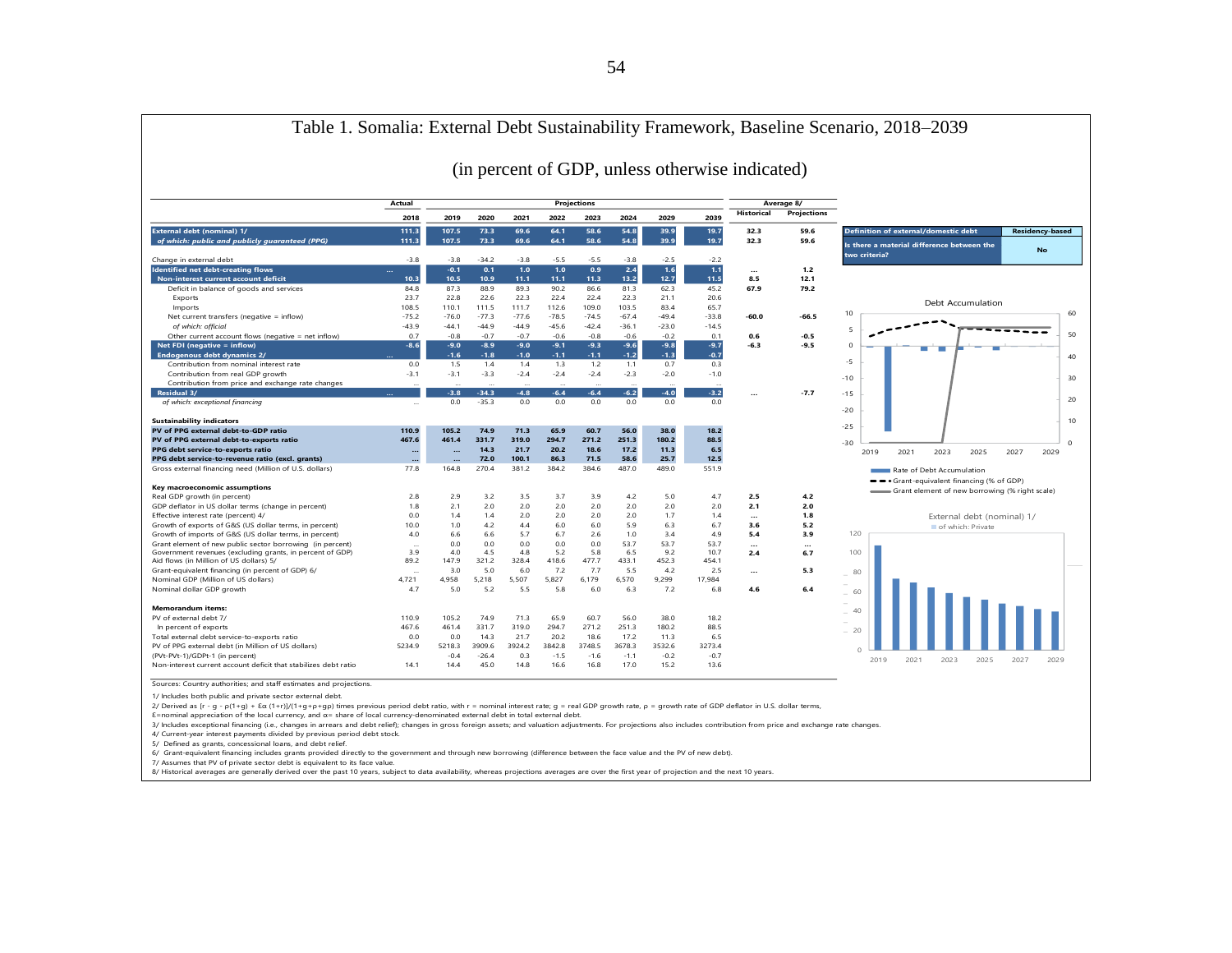| <b>Projections</b><br>Average 6/<br>Actual<br>2018<br>2019<br>2020<br>2021<br>2022<br>2023<br>2024<br>2029<br>2039<br>Projections<br><b>Historical</b><br>Public sector debt 1/<br>112.8<br>108.9<br>74.6<br>70.8<br>65.3<br>59.7<br>55.8<br>40.5<br>24.1<br>33.5<br>60.6<br><b>Definition of external/domestic</b><br>Residency-<br>54.8<br>of which: external debt<br>107.5<br>73.3<br>64.1<br>58.6<br>39.9<br>19.7<br>32.3<br>59.6<br>111.3<br>69.6<br>debt<br>$-3.8$<br>$-3.9$<br>$-34.3$<br>$-5.5$<br>$-3.9$<br>$-2.5$<br>Change in public sector debt<br>$-3.8$<br>$-5.5$<br>$-0.7$<br>Is there a material difference<br><b>Identified debt-creating flows</b><br>$-5.3$<br>$-4.0$<br>$-39.3$<br>$-2.5$<br>$-2.5$<br>$-2.4$<br>$-0.1$<br>$-1.0$<br>$-1.1$<br>$-5.1$<br>No<br>$\cdots$<br>between the two criteria?<br>$-0.1$<br>2.3<br>$-0.1$<br>$-1.7$<br>$1.2$<br>$-0.7$<br><b>Primary deficit</b><br>$-0.4$<br>$-1.4$<br>$-2.0$<br>$-0.2$<br>0.4<br>5.7<br>6.9<br>9.5<br>10.8<br>12.4<br>10.8<br>12.7<br>13.3<br>3.7<br>Revenue and grants<br>13.6<br>11.4<br>Public sector debt 1/<br>1.8<br>5.0<br>6.0<br>4.2<br>3.5<br>2.5<br>of which: grants<br>3.0<br>7.2<br>7.7<br>5.7<br>6.9<br>13.9<br>12.6<br>3.4<br>11.8<br>Primary (noninterest) expenditure<br>9.1<br>9.5<br>10.4<br>11.8<br>13.1<br>of which: local-currency denominated<br>$-5.2$<br>$-2.5$<br>$-2.5$<br>$-2.4$<br>$-2.4$<br>$-2.2$<br>$-3.9$<br>$-4.0$<br>$-1.1$<br><b>Automatic debt dynamics</b><br>$-0.8$<br>Contribution from interest rate/growth differential<br>247.2<br>$-13.7$<br>3.1<br>$-3.7$<br>$-1.2$<br>$-1.4$<br>$-0.6$<br>$-1.1$<br>of which: foreign-currency denominated<br>250.4<br>of which: contribution from average real interest rate<br>$-10.5$<br>6.5<br>1.7<br>1.3<br>1.2<br>0.7<br>0.5<br>$-1.2$<br>of which: contribution from real GDP growth<br>$-3.2$<br>$-2.5$<br>$-2.4$<br>$-3.2$<br>$-3.4$<br>$-2.5$<br>$-2.4$<br>$-2.1$<br>$-1.1$<br>120<br>Contribution from real exchange rate depreciation<br>$\overline{\phantom{a}}$<br>$\overline{\phantom{a}}$<br>$\overline{\phantom{a}}$<br>$\overline{\phantom{a}}$<br>$\overline{\phantom{a}}$<br>100<br>0.0<br>0.0<br>0.0<br>0.7<br>Other identified debt-creating flows<br>0.0<br>1.7<br>0.0<br>$-35.0$<br>1.4<br>2.0<br>$-2.7$<br>80<br>Privatization receipts (negative)<br>0.0<br>0.0<br>0.0<br>0.0<br>0.0<br>0.0<br>0.0<br>0.0<br>0.0<br>60<br>Recognition of contingent liabilities (e.g., bank recapitalization)<br>0.0<br>0.0<br>0.0<br>0.0<br>0.0<br>0.0<br>0.0<br>0.0<br>0.0<br>Debt relief (HIPC and other)<br>0.0<br>0.0<br>$-35.3$<br>0.0<br>0.0<br>0.0<br>0.0<br>0.0<br>0.0<br>40<br>Other debt creating or reducing flow (please specify)<br>0.0<br>0.0<br>0.4<br>1.4<br>2.0<br>1.7<br>0.0<br>0.0<br>0.7<br>20<br>$-5.0$<br>$-2.3$<br>$-2.1$<br>$-1.8$<br>$-4.4$<br><b>Residual</b><br>1.4<br>9.8<br>$-3.0$<br>$-0.1$<br>$-2.0$<br>2021 2023 2025<br>2019<br>2027<br>$-20$<br><b>Sustainability indicators</b><br>PV of public debt-to-GDP ratio 2/<br>112.3<br>106.6<br>76.2<br>72.5<br>67.1<br>61.8<br>57.0<br>38.7<br>22.6<br>1696.4<br>1282.9<br>871.0<br>419.6<br>210.2<br>PV of public debt-to-revenue (excl. grants) ratio<br>1963.1<br>2693.3<br>1495.3<br>1060.3<br>57.5<br>Debt service-to-revenue (excl. grants) ratio 3/<br>72.0<br>99.7<br>70.2<br>16.0<br>9.8<br>85.5<br>$\sim$<br>$-0.1$<br>0.0<br>2.4<br>2.1<br>4.0<br>Gross financing need 4/<br>0.0<br>0.0<br>0.1<br>0.1<br>of which: held by residents<br>of which: held by non-residents<br>Key macroeconomic and fiscal assumptions<br>120<br>Real GDP growth (in percent)<br>2.8<br>2.9<br>3.2<br>3.5<br>3.7<br>3.9<br>4.2<br>5.0<br>4.7<br>2.5<br>4.2<br>100<br>Average nominal interest rate on external debt (in percent)<br>0.0<br>1.4<br>1.4<br>2.0<br>2.0<br>2.0<br>1.7<br>1.8<br>2.0<br>1.4<br><br>$-1.9$<br>$-1.9$<br>Average real interest rate on domestic debt (in percent)<br>$-1.8$<br>$-2.0$<br>$-1.9$<br>$-1.3$<br>$-1.2$<br>$-2.0$<br>9.9<br>$-1.3$<br>$-1.8$<br>80<br>Real exchange rate depreciation (in percent, + indicates depreciation)<br>$\cdots$<br>$\cdots$<br>$\ddotsc$<br>$\cdots$<br>$\cdots$<br>$\ddotsc$<br><br>$\cdots$<br>$\overline{\phantom{a}}$<br>$\overline{\phantom{a}}$<br>$\ddotsc$<br>60<br>Inflation rate (GDP deflator, in percent)<br>1.8<br>2.1<br>2.0<br>2.0<br>2.0<br>2.0<br>2.0<br>2.1<br>2.0<br>2.0<br>2.0<br>40<br>Growth of real primary spending (deflated by GDP deflator, in percent)<br>36.7<br>7.6<br>13.7<br>18.7<br>15.2<br>4.6<br>3.3<br>19.1<br>13.5<br>10.6<br>24.6<br>Primary deficit that stabilizes the debt-to-GDP ratio 5/<br>3.8<br>3.8<br>2.5<br>3.5<br>3.8<br>3.7<br>33.9<br>6.2<br>0.0<br>$-37.6$<br>7.0<br>20<br>PV of contingent liabilities (not included in public sector debt)<br>0.0<br>0.0<br>0.0<br>0.0<br>0.0<br>0.0<br>0.0<br>0.0<br>0.0 |  |  | (in percent of GDP, unless otherwise indicated) |  |  |  |                          |       |
|-------------------------------------------------------------------------------------------------------------------------------------------------------------------------------------------------------------------------------------------------------------------------------------------------------------------------------------------------------------------------------------------------------------------------------------------------------------------------------------------------------------------------------------------------------------------------------------------------------------------------------------------------------------------------------------------------------------------------------------------------------------------------------------------------------------------------------------------------------------------------------------------------------------------------------------------------------------------------------------------------------------------------------------------------------------------------------------------------------------------------------------------------------------------------------------------------------------------------------------------------------------------------------------------------------------------------------------------------------------------------------------------------------------------------------------------------------------------------------------------------------------------------------------------------------------------------------------------------------------------------------------------------------------------------------------------------------------------------------------------------------------------------------------------------------------------------------------------------------------------------------------------------------------------------------------------------------------------------------------------------------------------------------------------------------------------------------------------------------------------------------------------------------------------------------------------------------------------------------------------------------------------------------------------------------------------------------------------------------------------------------------------------------------------------------------------------------------------------------------------------------------------------------------------------------------------------------------------------------------------------------------------------------------------------------------------------------------------------------------------------------------------------------------------------------------------------------------------------------------------------------------------------------------------------------------------------------------------------------------------------------------------------------------------------------------------------------------------------------------------------------------------------------------------------------------------------------------------------------------------------------------------------------------------------------------------------------------------------------------------------------------------------------------------------------------------------------------------------------------------------------------------------------------------------------------------------------------------------------------------------------------------------------------------------------------------------------------------------------------------------------------------------------------------------------------------------------------------------------------------------------------------------------------------------------------------------------------------------------------------------------------------------------------------------------------------------------------------------------------------------------------------------------------------------------------------------------------------------------------------------------------------------------------------------------------------------------------------------------------------------------------------------------------------------------------------------------------------------------------------------------------------------------------------------------------------------------------------------------------------------------------------------------------------------------------------------------------------------------------------------------------------------------------------------------------------------------------------------------------------------|--|--|-------------------------------------------------|--|--|--|--------------------------|-------|
|                                                                                                                                                                                                                                                                                                                                                                                                                                                                                                                                                                                                                                                                                                                                                                                                                                                                                                                                                                                                                                                                                                                                                                                                                                                                                                                                                                                                                                                                                                                                                                                                                                                                                                                                                                                                                                                                                                                                                                                                                                                                                                                                                                                                                                                                                                                                                                                                                                                                                                                                                                                                                                                                                                                                                                                                                                                                                                                                                                                                                                                                                                                                                                                                                                                                                                                                                                                                                                                                                                                                                                                                                                                                                                                                                                                                                                                                                                                                                                                                                                                                                                                                                                                                                                                                                                                                                                                                                                                                                                                                                                                                                                                                                                                                                                                                                                                                         |  |  |                                                 |  |  |  |                          |       |
|                                                                                                                                                                                                                                                                                                                                                                                                                                                                                                                                                                                                                                                                                                                                                                                                                                                                                                                                                                                                                                                                                                                                                                                                                                                                                                                                                                                                                                                                                                                                                                                                                                                                                                                                                                                                                                                                                                                                                                                                                                                                                                                                                                                                                                                                                                                                                                                                                                                                                                                                                                                                                                                                                                                                                                                                                                                                                                                                                                                                                                                                                                                                                                                                                                                                                                                                                                                                                                                                                                                                                                                                                                                                                                                                                                                                                                                                                                                                                                                                                                                                                                                                                                                                                                                                                                                                                                                                                                                                                                                                                                                                                                                                                                                                                                                                                                                                         |  |  |                                                 |  |  |  |                          |       |
|                                                                                                                                                                                                                                                                                                                                                                                                                                                                                                                                                                                                                                                                                                                                                                                                                                                                                                                                                                                                                                                                                                                                                                                                                                                                                                                                                                                                                                                                                                                                                                                                                                                                                                                                                                                                                                                                                                                                                                                                                                                                                                                                                                                                                                                                                                                                                                                                                                                                                                                                                                                                                                                                                                                                                                                                                                                                                                                                                                                                                                                                                                                                                                                                                                                                                                                                                                                                                                                                                                                                                                                                                                                                                                                                                                                                                                                                                                                                                                                                                                                                                                                                                                                                                                                                                                                                                                                                                                                                                                                                                                                                                                                                                                                                                                                                                                                                         |  |  |                                                 |  |  |  |                          |       |
|                                                                                                                                                                                                                                                                                                                                                                                                                                                                                                                                                                                                                                                                                                                                                                                                                                                                                                                                                                                                                                                                                                                                                                                                                                                                                                                                                                                                                                                                                                                                                                                                                                                                                                                                                                                                                                                                                                                                                                                                                                                                                                                                                                                                                                                                                                                                                                                                                                                                                                                                                                                                                                                                                                                                                                                                                                                                                                                                                                                                                                                                                                                                                                                                                                                                                                                                                                                                                                                                                                                                                                                                                                                                                                                                                                                                                                                                                                                                                                                                                                                                                                                                                                                                                                                                                                                                                                                                                                                                                                                                                                                                                                                                                                                                                                                                                                                                         |  |  |                                                 |  |  |  |                          | based |
|                                                                                                                                                                                                                                                                                                                                                                                                                                                                                                                                                                                                                                                                                                                                                                                                                                                                                                                                                                                                                                                                                                                                                                                                                                                                                                                                                                                                                                                                                                                                                                                                                                                                                                                                                                                                                                                                                                                                                                                                                                                                                                                                                                                                                                                                                                                                                                                                                                                                                                                                                                                                                                                                                                                                                                                                                                                                                                                                                                                                                                                                                                                                                                                                                                                                                                                                                                                                                                                                                                                                                                                                                                                                                                                                                                                                                                                                                                                                                                                                                                                                                                                                                                                                                                                                                                                                                                                                                                                                                                                                                                                                                                                                                                                                                                                                                                                                         |  |  |                                                 |  |  |  |                          |       |
|                                                                                                                                                                                                                                                                                                                                                                                                                                                                                                                                                                                                                                                                                                                                                                                                                                                                                                                                                                                                                                                                                                                                                                                                                                                                                                                                                                                                                                                                                                                                                                                                                                                                                                                                                                                                                                                                                                                                                                                                                                                                                                                                                                                                                                                                                                                                                                                                                                                                                                                                                                                                                                                                                                                                                                                                                                                                                                                                                                                                                                                                                                                                                                                                                                                                                                                                                                                                                                                                                                                                                                                                                                                                                                                                                                                                                                                                                                                                                                                                                                                                                                                                                                                                                                                                                                                                                                                                                                                                                                                                                                                                                                                                                                                                                                                                                                                                         |  |  |                                                 |  |  |  |                          |       |
|                                                                                                                                                                                                                                                                                                                                                                                                                                                                                                                                                                                                                                                                                                                                                                                                                                                                                                                                                                                                                                                                                                                                                                                                                                                                                                                                                                                                                                                                                                                                                                                                                                                                                                                                                                                                                                                                                                                                                                                                                                                                                                                                                                                                                                                                                                                                                                                                                                                                                                                                                                                                                                                                                                                                                                                                                                                                                                                                                                                                                                                                                                                                                                                                                                                                                                                                                                                                                                                                                                                                                                                                                                                                                                                                                                                                                                                                                                                                                                                                                                                                                                                                                                                                                                                                                                                                                                                                                                                                                                                                                                                                                                                                                                                                                                                                                                                                         |  |  |                                                 |  |  |  |                          |       |
|                                                                                                                                                                                                                                                                                                                                                                                                                                                                                                                                                                                                                                                                                                                                                                                                                                                                                                                                                                                                                                                                                                                                                                                                                                                                                                                                                                                                                                                                                                                                                                                                                                                                                                                                                                                                                                                                                                                                                                                                                                                                                                                                                                                                                                                                                                                                                                                                                                                                                                                                                                                                                                                                                                                                                                                                                                                                                                                                                                                                                                                                                                                                                                                                                                                                                                                                                                                                                                                                                                                                                                                                                                                                                                                                                                                                                                                                                                                                                                                                                                                                                                                                                                                                                                                                                                                                                                                                                                                                                                                                                                                                                                                                                                                                                                                                                                                                         |  |  |                                                 |  |  |  |                          |       |
|                                                                                                                                                                                                                                                                                                                                                                                                                                                                                                                                                                                                                                                                                                                                                                                                                                                                                                                                                                                                                                                                                                                                                                                                                                                                                                                                                                                                                                                                                                                                                                                                                                                                                                                                                                                                                                                                                                                                                                                                                                                                                                                                                                                                                                                                                                                                                                                                                                                                                                                                                                                                                                                                                                                                                                                                                                                                                                                                                                                                                                                                                                                                                                                                                                                                                                                                                                                                                                                                                                                                                                                                                                                                                                                                                                                                                                                                                                                                                                                                                                                                                                                                                                                                                                                                                                                                                                                                                                                                                                                                                                                                                                                                                                                                                                                                                                                                         |  |  |                                                 |  |  |  |                          |       |
|                                                                                                                                                                                                                                                                                                                                                                                                                                                                                                                                                                                                                                                                                                                                                                                                                                                                                                                                                                                                                                                                                                                                                                                                                                                                                                                                                                                                                                                                                                                                                                                                                                                                                                                                                                                                                                                                                                                                                                                                                                                                                                                                                                                                                                                                                                                                                                                                                                                                                                                                                                                                                                                                                                                                                                                                                                                                                                                                                                                                                                                                                                                                                                                                                                                                                                                                                                                                                                                                                                                                                                                                                                                                                                                                                                                                                                                                                                                                                                                                                                                                                                                                                                                                                                                                                                                                                                                                                                                                                                                                                                                                                                                                                                                                                                                                                                                                         |  |  |                                                 |  |  |  |                          |       |
|                                                                                                                                                                                                                                                                                                                                                                                                                                                                                                                                                                                                                                                                                                                                                                                                                                                                                                                                                                                                                                                                                                                                                                                                                                                                                                                                                                                                                                                                                                                                                                                                                                                                                                                                                                                                                                                                                                                                                                                                                                                                                                                                                                                                                                                                                                                                                                                                                                                                                                                                                                                                                                                                                                                                                                                                                                                                                                                                                                                                                                                                                                                                                                                                                                                                                                                                                                                                                                                                                                                                                                                                                                                                                                                                                                                                                                                                                                                                                                                                                                                                                                                                                                                                                                                                                                                                                                                                                                                                                                                                                                                                                                                                                                                                                                                                                                                                         |  |  |                                                 |  |  |  |                          |       |
|                                                                                                                                                                                                                                                                                                                                                                                                                                                                                                                                                                                                                                                                                                                                                                                                                                                                                                                                                                                                                                                                                                                                                                                                                                                                                                                                                                                                                                                                                                                                                                                                                                                                                                                                                                                                                                                                                                                                                                                                                                                                                                                                                                                                                                                                                                                                                                                                                                                                                                                                                                                                                                                                                                                                                                                                                                                                                                                                                                                                                                                                                                                                                                                                                                                                                                                                                                                                                                                                                                                                                                                                                                                                                                                                                                                                                                                                                                                                                                                                                                                                                                                                                                                                                                                                                                                                                                                                                                                                                                                                                                                                                                                                                                                                                                                                                                                                         |  |  |                                                 |  |  |  |                          |       |
|                                                                                                                                                                                                                                                                                                                                                                                                                                                                                                                                                                                                                                                                                                                                                                                                                                                                                                                                                                                                                                                                                                                                                                                                                                                                                                                                                                                                                                                                                                                                                                                                                                                                                                                                                                                                                                                                                                                                                                                                                                                                                                                                                                                                                                                                                                                                                                                                                                                                                                                                                                                                                                                                                                                                                                                                                                                                                                                                                                                                                                                                                                                                                                                                                                                                                                                                                                                                                                                                                                                                                                                                                                                                                                                                                                                                                                                                                                                                                                                                                                                                                                                                                                                                                                                                                                                                                                                                                                                                                                                                                                                                                                                                                                                                                                                                                                                                         |  |  |                                                 |  |  |  |                          |       |
|                                                                                                                                                                                                                                                                                                                                                                                                                                                                                                                                                                                                                                                                                                                                                                                                                                                                                                                                                                                                                                                                                                                                                                                                                                                                                                                                                                                                                                                                                                                                                                                                                                                                                                                                                                                                                                                                                                                                                                                                                                                                                                                                                                                                                                                                                                                                                                                                                                                                                                                                                                                                                                                                                                                                                                                                                                                                                                                                                                                                                                                                                                                                                                                                                                                                                                                                                                                                                                                                                                                                                                                                                                                                                                                                                                                                                                                                                                                                                                                                                                                                                                                                                                                                                                                                                                                                                                                                                                                                                                                                                                                                                                                                                                                                                                                                                                                                         |  |  |                                                 |  |  |  |                          |       |
|                                                                                                                                                                                                                                                                                                                                                                                                                                                                                                                                                                                                                                                                                                                                                                                                                                                                                                                                                                                                                                                                                                                                                                                                                                                                                                                                                                                                                                                                                                                                                                                                                                                                                                                                                                                                                                                                                                                                                                                                                                                                                                                                                                                                                                                                                                                                                                                                                                                                                                                                                                                                                                                                                                                                                                                                                                                                                                                                                                                                                                                                                                                                                                                                                                                                                                                                                                                                                                                                                                                                                                                                                                                                                                                                                                                                                                                                                                                                                                                                                                                                                                                                                                                                                                                                                                                                                                                                                                                                                                                                                                                                                                                                                                                                                                                                                                                                         |  |  |                                                 |  |  |  |                          |       |
|                                                                                                                                                                                                                                                                                                                                                                                                                                                                                                                                                                                                                                                                                                                                                                                                                                                                                                                                                                                                                                                                                                                                                                                                                                                                                                                                                                                                                                                                                                                                                                                                                                                                                                                                                                                                                                                                                                                                                                                                                                                                                                                                                                                                                                                                                                                                                                                                                                                                                                                                                                                                                                                                                                                                                                                                                                                                                                                                                                                                                                                                                                                                                                                                                                                                                                                                                                                                                                                                                                                                                                                                                                                                                                                                                                                                                                                                                                                                                                                                                                                                                                                                                                                                                                                                                                                                                                                                                                                                                                                                                                                                                                                                                                                                                                                                                                                                         |  |  |                                                 |  |  |  |                          |       |
|                                                                                                                                                                                                                                                                                                                                                                                                                                                                                                                                                                                                                                                                                                                                                                                                                                                                                                                                                                                                                                                                                                                                                                                                                                                                                                                                                                                                                                                                                                                                                                                                                                                                                                                                                                                                                                                                                                                                                                                                                                                                                                                                                                                                                                                                                                                                                                                                                                                                                                                                                                                                                                                                                                                                                                                                                                                                                                                                                                                                                                                                                                                                                                                                                                                                                                                                                                                                                                                                                                                                                                                                                                                                                                                                                                                                                                                                                                                                                                                                                                                                                                                                                                                                                                                                                                                                                                                                                                                                                                                                                                                                                                                                                                                                                                                                                                                                         |  |  |                                                 |  |  |  |                          |       |
|                                                                                                                                                                                                                                                                                                                                                                                                                                                                                                                                                                                                                                                                                                                                                                                                                                                                                                                                                                                                                                                                                                                                                                                                                                                                                                                                                                                                                                                                                                                                                                                                                                                                                                                                                                                                                                                                                                                                                                                                                                                                                                                                                                                                                                                                                                                                                                                                                                                                                                                                                                                                                                                                                                                                                                                                                                                                                                                                                                                                                                                                                                                                                                                                                                                                                                                                                                                                                                                                                                                                                                                                                                                                                                                                                                                                                                                                                                                                                                                                                                                                                                                                                                                                                                                                                                                                                                                                                                                                                                                                                                                                                                                                                                                                                                                                                                                                         |  |  |                                                 |  |  |  |                          |       |
|                                                                                                                                                                                                                                                                                                                                                                                                                                                                                                                                                                                                                                                                                                                                                                                                                                                                                                                                                                                                                                                                                                                                                                                                                                                                                                                                                                                                                                                                                                                                                                                                                                                                                                                                                                                                                                                                                                                                                                                                                                                                                                                                                                                                                                                                                                                                                                                                                                                                                                                                                                                                                                                                                                                                                                                                                                                                                                                                                                                                                                                                                                                                                                                                                                                                                                                                                                                                                                                                                                                                                                                                                                                                                                                                                                                                                                                                                                                                                                                                                                                                                                                                                                                                                                                                                                                                                                                                                                                                                                                                                                                                                                                                                                                                                                                                                                                                         |  |  |                                                 |  |  |  |                          |       |
|                                                                                                                                                                                                                                                                                                                                                                                                                                                                                                                                                                                                                                                                                                                                                                                                                                                                                                                                                                                                                                                                                                                                                                                                                                                                                                                                                                                                                                                                                                                                                                                                                                                                                                                                                                                                                                                                                                                                                                                                                                                                                                                                                                                                                                                                                                                                                                                                                                                                                                                                                                                                                                                                                                                                                                                                                                                                                                                                                                                                                                                                                                                                                                                                                                                                                                                                                                                                                                                                                                                                                                                                                                                                                                                                                                                                                                                                                                                                                                                                                                                                                                                                                                                                                                                                                                                                                                                                                                                                                                                                                                                                                                                                                                                                                                                                                                                                         |  |  |                                                 |  |  |  |                          |       |
|                                                                                                                                                                                                                                                                                                                                                                                                                                                                                                                                                                                                                                                                                                                                                                                                                                                                                                                                                                                                                                                                                                                                                                                                                                                                                                                                                                                                                                                                                                                                                                                                                                                                                                                                                                                                                                                                                                                                                                                                                                                                                                                                                                                                                                                                                                                                                                                                                                                                                                                                                                                                                                                                                                                                                                                                                                                                                                                                                                                                                                                                                                                                                                                                                                                                                                                                                                                                                                                                                                                                                                                                                                                                                                                                                                                                                                                                                                                                                                                                                                                                                                                                                                                                                                                                                                                                                                                                                                                                                                                                                                                                                                                                                                                                                                                                                                                                         |  |  |                                                 |  |  |  |                          |       |
|                                                                                                                                                                                                                                                                                                                                                                                                                                                                                                                                                                                                                                                                                                                                                                                                                                                                                                                                                                                                                                                                                                                                                                                                                                                                                                                                                                                                                                                                                                                                                                                                                                                                                                                                                                                                                                                                                                                                                                                                                                                                                                                                                                                                                                                                                                                                                                                                                                                                                                                                                                                                                                                                                                                                                                                                                                                                                                                                                                                                                                                                                                                                                                                                                                                                                                                                                                                                                                                                                                                                                                                                                                                                                                                                                                                                                                                                                                                                                                                                                                                                                                                                                                                                                                                                                                                                                                                                                                                                                                                                                                                                                                                                                                                                                                                                                                                                         |  |  |                                                 |  |  |  |                          |       |
|                                                                                                                                                                                                                                                                                                                                                                                                                                                                                                                                                                                                                                                                                                                                                                                                                                                                                                                                                                                                                                                                                                                                                                                                                                                                                                                                                                                                                                                                                                                                                                                                                                                                                                                                                                                                                                                                                                                                                                                                                                                                                                                                                                                                                                                                                                                                                                                                                                                                                                                                                                                                                                                                                                                                                                                                                                                                                                                                                                                                                                                                                                                                                                                                                                                                                                                                                                                                                                                                                                                                                                                                                                                                                                                                                                                                                                                                                                                                                                                                                                                                                                                                                                                                                                                                                                                                                                                                                                                                                                                                                                                                                                                                                                                                                                                                                                                                         |  |  |                                                 |  |  |  |                          |       |
|                                                                                                                                                                                                                                                                                                                                                                                                                                                                                                                                                                                                                                                                                                                                                                                                                                                                                                                                                                                                                                                                                                                                                                                                                                                                                                                                                                                                                                                                                                                                                                                                                                                                                                                                                                                                                                                                                                                                                                                                                                                                                                                                                                                                                                                                                                                                                                                                                                                                                                                                                                                                                                                                                                                                                                                                                                                                                                                                                                                                                                                                                                                                                                                                                                                                                                                                                                                                                                                                                                                                                                                                                                                                                                                                                                                                                                                                                                                                                                                                                                                                                                                                                                                                                                                                                                                                                                                                                                                                                                                                                                                                                                                                                                                                                                                                                                                                         |  |  |                                                 |  |  |  |                          |       |
|                                                                                                                                                                                                                                                                                                                                                                                                                                                                                                                                                                                                                                                                                                                                                                                                                                                                                                                                                                                                                                                                                                                                                                                                                                                                                                                                                                                                                                                                                                                                                                                                                                                                                                                                                                                                                                                                                                                                                                                                                                                                                                                                                                                                                                                                                                                                                                                                                                                                                                                                                                                                                                                                                                                                                                                                                                                                                                                                                                                                                                                                                                                                                                                                                                                                                                                                                                                                                                                                                                                                                                                                                                                                                                                                                                                                                                                                                                                                                                                                                                                                                                                                                                                                                                                                                                                                                                                                                                                                                                                                                                                                                                                                                                                                                                                                                                                                         |  |  |                                                 |  |  |  |                          |       |
|                                                                                                                                                                                                                                                                                                                                                                                                                                                                                                                                                                                                                                                                                                                                                                                                                                                                                                                                                                                                                                                                                                                                                                                                                                                                                                                                                                                                                                                                                                                                                                                                                                                                                                                                                                                                                                                                                                                                                                                                                                                                                                                                                                                                                                                                                                                                                                                                                                                                                                                                                                                                                                                                                                                                                                                                                                                                                                                                                                                                                                                                                                                                                                                                                                                                                                                                                                                                                                                                                                                                                                                                                                                                                                                                                                                                                                                                                                                                                                                                                                                                                                                                                                                                                                                                                                                                                                                                                                                                                                                                                                                                                                                                                                                                                                                                                                                                         |  |  |                                                 |  |  |  |                          |       |
|                                                                                                                                                                                                                                                                                                                                                                                                                                                                                                                                                                                                                                                                                                                                                                                                                                                                                                                                                                                                                                                                                                                                                                                                                                                                                                                                                                                                                                                                                                                                                                                                                                                                                                                                                                                                                                                                                                                                                                                                                                                                                                                                                                                                                                                                                                                                                                                                                                                                                                                                                                                                                                                                                                                                                                                                                                                                                                                                                                                                                                                                                                                                                                                                                                                                                                                                                                                                                                                                                                                                                                                                                                                                                                                                                                                                                                                                                                                                                                                                                                                                                                                                                                                                                                                                                                                                                                                                                                                                                                                                                                                                                                                                                                                                                                                                                                                                         |  |  |                                                 |  |  |  |                          |       |
|                                                                                                                                                                                                                                                                                                                                                                                                                                                                                                                                                                                                                                                                                                                                                                                                                                                                                                                                                                                                                                                                                                                                                                                                                                                                                                                                                                                                                                                                                                                                                                                                                                                                                                                                                                                                                                                                                                                                                                                                                                                                                                                                                                                                                                                                                                                                                                                                                                                                                                                                                                                                                                                                                                                                                                                                                                                                                                                                                                                                                                                                                                                                                                                                                                                                                                                                                                                                                                                                                                                                                                                                                                                                                                                                                                                                                                                                                                                                                                                                                                                                                                                                                                                                                                                                                                                                                                                                                                                                                                                                                                                                                                                                                                                                                                                                                                                                         |  |  |                                                 |  |  |  |                          |       |
|                                                                                                                                                                                                                                                                                                                                                                                                                                                                                                                                                                                                                                                                                                                                                                                                                                                                                                                                                                                                                                                                                                                                                                                                                                                                                                                                                                                                                                                                                                                                                                                                                                                                                                                                                                                                                                                                                                                                                                                                                                                                                                                                                                                                                                                                                                                                                                                                                                                                                                                                                                                                                                                                                                                                                                                                                                                                                                                                                                                                                                                                                                                                                                                                                                                                                                                                                                                                                                                                                                                                                                                                                                                                                                                                                                                                                                                                                                                                                                                                                                                                                                                                                                                                                                                                                                                                                                                                                                                                                                                                                                                                                                                                                                                                                                                                                                                                         |  |  |                                                 |  |  |  |                          |       |
|                                                                                                                                                                                                                                                                                                                                                                                                                                                                                                                                                                                                                                                                                                                                                                                                                                                                                                                                                                                                                                                                                                                                                                                                                                                                                                                                                                                                                                                                                                                                                                                                                                                                                                                                                                                                                                                                                                                                                                                                                                                                                                                                                                                                                                                                                                                                                                                                                                                                                                                                                                                                                                                                                                                                                                                                                                                                                                                                                                                                                                                                                                                                                                                                                                                                                                                                                                                                                                                                                                                                                                                                                                                                                                                                                                                                                                                                                                                                                                                                                                                                                                                                                                                                                                                                                                                                                                                                                                                                                                                                                                                                                                                                                                                                                                                                                                                                         |  |  |                                                 |  |  |  |                          |       |
|                                                                                                                                                                                                                                                                                                                                                                                                                                                                                                                                                                                                                                                                                                                                                                                                                                                                                                                                                                                                                                                                                                                                                                                                                                                                                                                                                                                                                                                                                                                                                                                                                                                                                                                                                                                                                                                                                                                                                                                                                                                                                                                                                                                                                                                                                                                                                                                                                                                                                                                                                                                                                                                                                                                                                                                                                                                                                                                                                                                                                                                                                                                                                                                                                                                                                                                                                                                                                                                                                                                                                                                                                                                                                                                                                                                                                                                                                                                                                                                                                                                                                                                                                                                                                                                                                                                                                                                                                                                                                                                                                                                                                                                                                                                                                                                                                                                                         |  |  |                                                 |  |  |  |                          |       |
|                                                                                                                                                                                                                                                                                                                                                                                                                                                                                                                                                                                                                                                                                                                                                                                                                                                                                                                                                                                                                                                                                                                                                                                                                                                                                                                                                                                                                                                                                                                                                                                                                                                                                                                                                                                                                                                                                                                                                                                                                                                                                                                                                                                                                                                                                                                                                                                                                                                                                                                                                                                                                                                                                                                                                                                                                                                                                                                                                                                                                                                                                                                                                                                                                                                                                                                                                                                                                                                                                                                                                                                                                                                                                                                                                                                                                                                                                                                                                                                                                                                                                                                                                                                                                                                                                                                                                                                                                                                                                                                                                                                                                                                                                                                                                                                                                                                                         |  |  |                                                 |  |  |  |                          |       |
|                                                                                                                                                                                                                                                                                                                                                                                                                                                                                                                                                                                                                                                                                                                                                                                                                                                                                                                                                                                                                                                                                                                                                                                                                                                                                                                                                                                                                                                                                                                                                                                                                                                                                                                                                                                                                                                                                                                                                                                                                                                                                                                                                                                                                                                                                                                                                                                                                                                                                                                                                                                                                                                                                                                                                                                                                                                                                                                                                                                                                                                                                                                                                                                                                                                                                                                                                                                                                                                                                                                                                                                                                                                                                                                                                                                                                                                                                                                                                                                                                                                                                                                                                                                                                                                                                                                                                                                                                                                                                                                                                                                                                                                                                                                                                                                                                                                                         |  |  |                                                 |  |  |  |                          |       |
|                                                                                                                                                                                                                                                                                                                                                                                                                                                                                                                                                                                                                                                                                                                                                                                                                                                                                                                                                                                                                                                                                                                                                                                                                                                                                                                                                                                                                                                                                                                                                                                                                                                                                                                                                                                                                                                                                                                                                                                                                                                                                                                                                                                                                                                                                                                                                                                                                                                                                                                                                                                                                                                                                                                                                                                                                                                                                                                                                                                                                                                                                                                                                                                                                                                                                                                                                                                                                                                                                                                                                                                                                                                                                                                                                                                                                                                                                                                                                                                                                                                                                                                                                                                                                                                                                                                                                                                                                                                                                                                                                                                                                                                                                                                                                                                                                                                                         |  |  |                                                 |  |  |  |                          |       |
|                                                                                                                                                                                                                                                                                                                                                                                                                                                                                                                                                                                                                                                                                                                                                                                                                                                                                                                                                                                                                                                                                                                                                                                                                                                                                                                                                                                                                                                                                                                                                                                                                                                                                                                                                                                                                                                                                                                                                                                                                                                                                                                                                                                                                                                                                                                                                                                                                                                                                                                                                                                                                                                                                                                                                                                                                                                                                                                                                                                                                                                                                                                                                                                                                                                                                                                                                                                                                                                                                                                                                                                                                                                                                                                                                                                                                                                                                                                                                                                                                                                                                                                                                                                                                                                                                                                                                                                                                                                                                                                                                                                                                                                                                                                                                                                                                                                                         |  |  |                                                 |  |  |  |                          |       |
|                                                                                                                                                                                                                                                                                                                                                                                                                                                                                                                                                                                                                                                                                                                                                                                                                                                                                                                                                                                                                                                                                                                                                                                                                                                                                                                                                                                                                                                                                                                                                                                                                                                                                                                                                                                                                                                                                                                                                                                                                                                                                                                                                                                                                                                                                                                                                                                                                                                                                                                                                                                                                                                                                                                                                                                                                                                                                                                                                                                                                                                                                                                                                                                                                                                                                                                                                                                                                                                                                                                                                                                                                                                                                                                                                                                                                                                                                                                                                                                                                                                                                                                                                                                                                                                                                                                                                                                                                                                                                                                                                                                                                                                                                                                                                                                                                                                                         |  |  |                                                 |  |  |  | 2019 2021 2023 2025 2027 | 2029  |

Sources: Country authorities; and staff estimates and projections.

1/ Coverage of debt: The central government, central bank, government-guaranteed debt, non-guaranteed SOE debt. Definition of external debt is Residency-based.<br>2/ The underlying PV of external debt-to-GDP ratio under the p

3/ Debt service is defined as the sum of interest and amortization of medium and long-term, and short-term debt.

4/ Gross financing need is defined as the primary deficit plus debt service plus the stock of short-term debt at the end of the last period and other debt creating/reducing flows.<br>5/ Defined as a primary defict minus a cha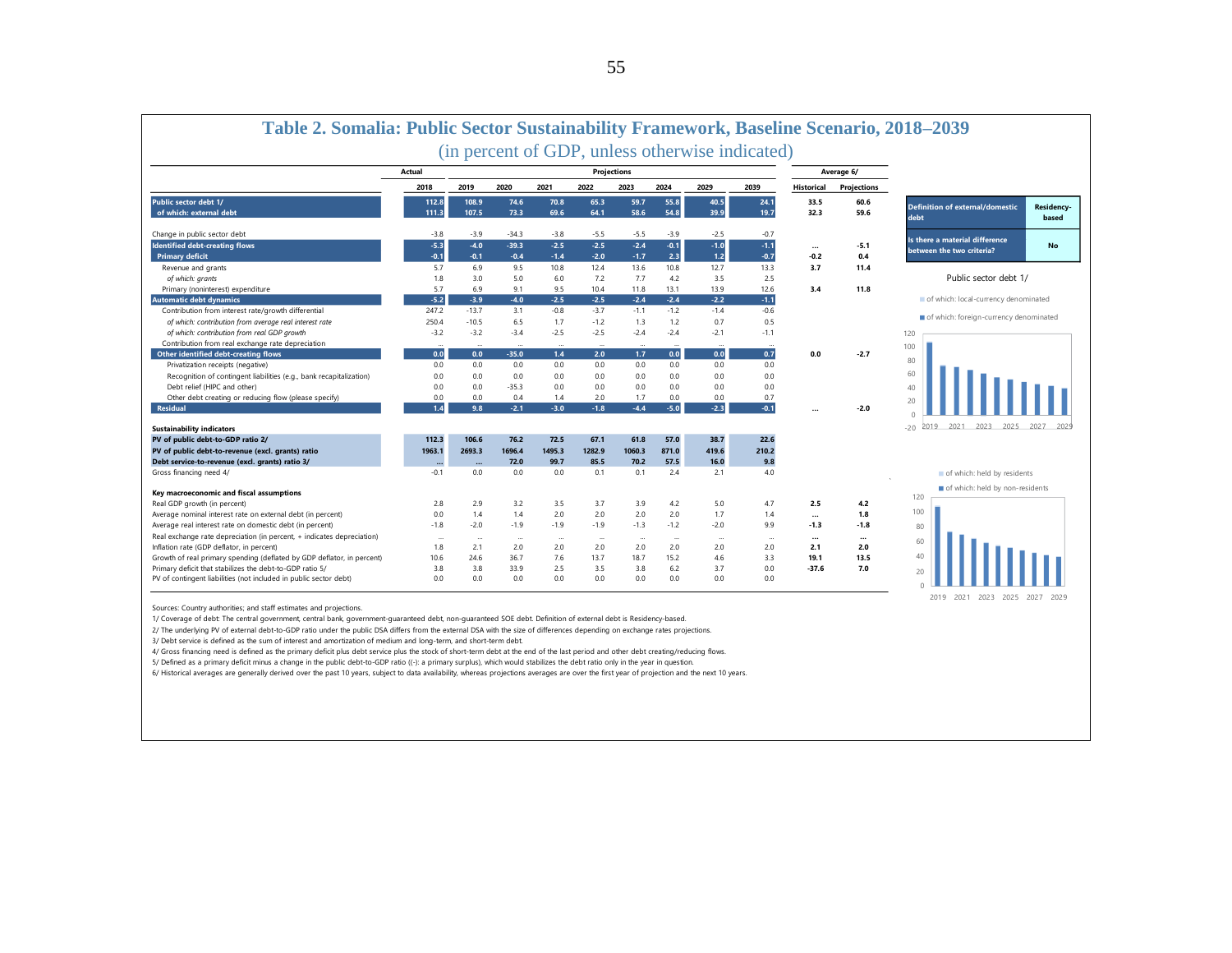

Sources: Country authorities; and staff estimates and projections.

1/ The most extreme stress test is the test that yields the highest ratio in or before 2029. Stress tests with one-off breaches are also presented (if any), while these one-off breaches are deemed away for mechanical signals. When a stress test with a one-off breach happens to be the most exterme shock even after disregarding the one-off breach, only that stress test (with a one-off breach) would be presented. 2/ The magnitude of shocks used for the commodity price shock stress test are based on the commodity prices outlook prepared by the IMF research department.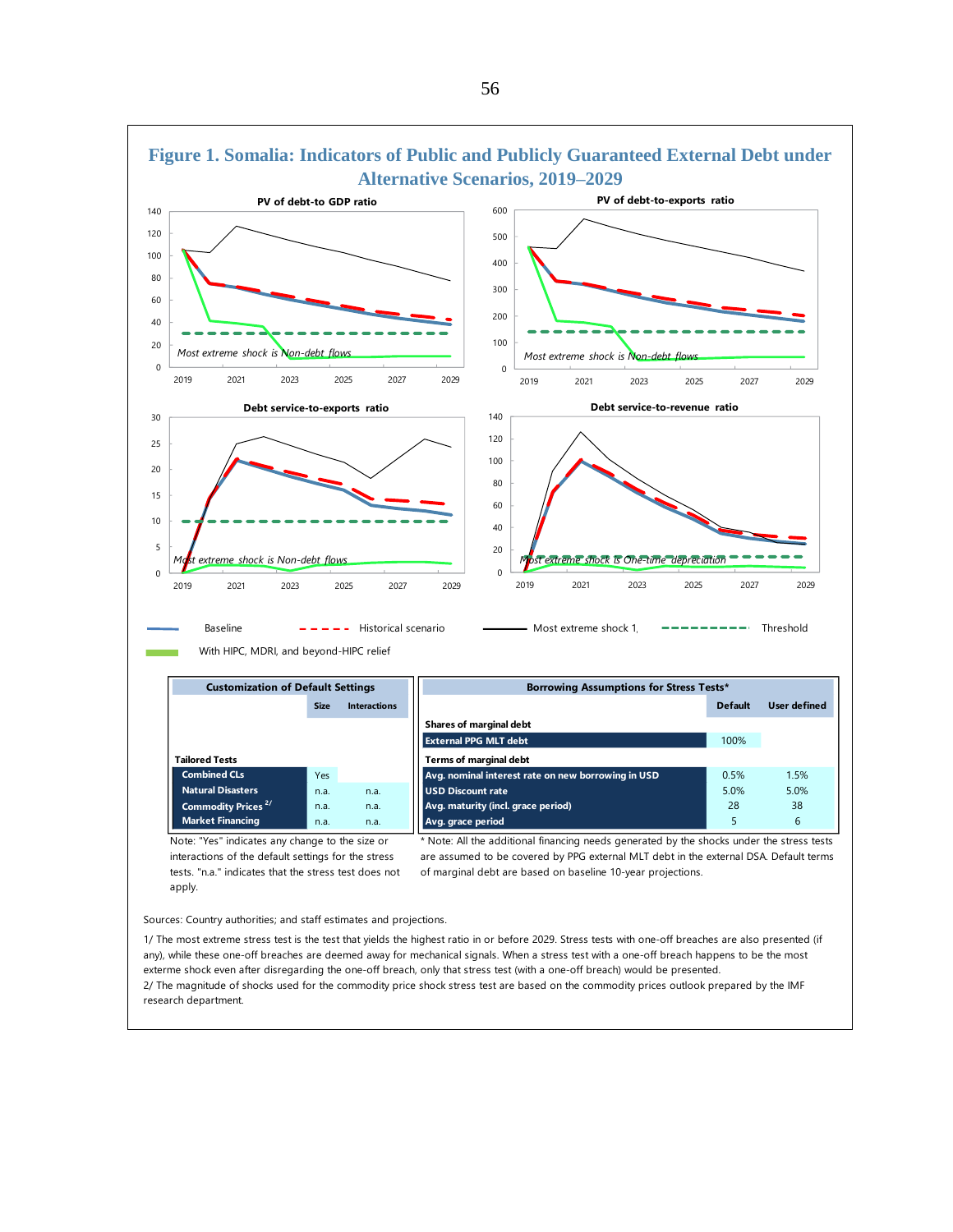

projections.

Sources: Country authorities; and staff estimates and projections.

1/ The most extreme stress test is the test that yields the highest ratio in or before 2029. The stress test with a one-off breach is also presented (if any), while the one-off breach is deemed away for mechanical signals. When a stress test with a one-off breach happens to be the most exterme shock even after disregarding the one-off breach, only that stress test (with a one-off breach) would be presented.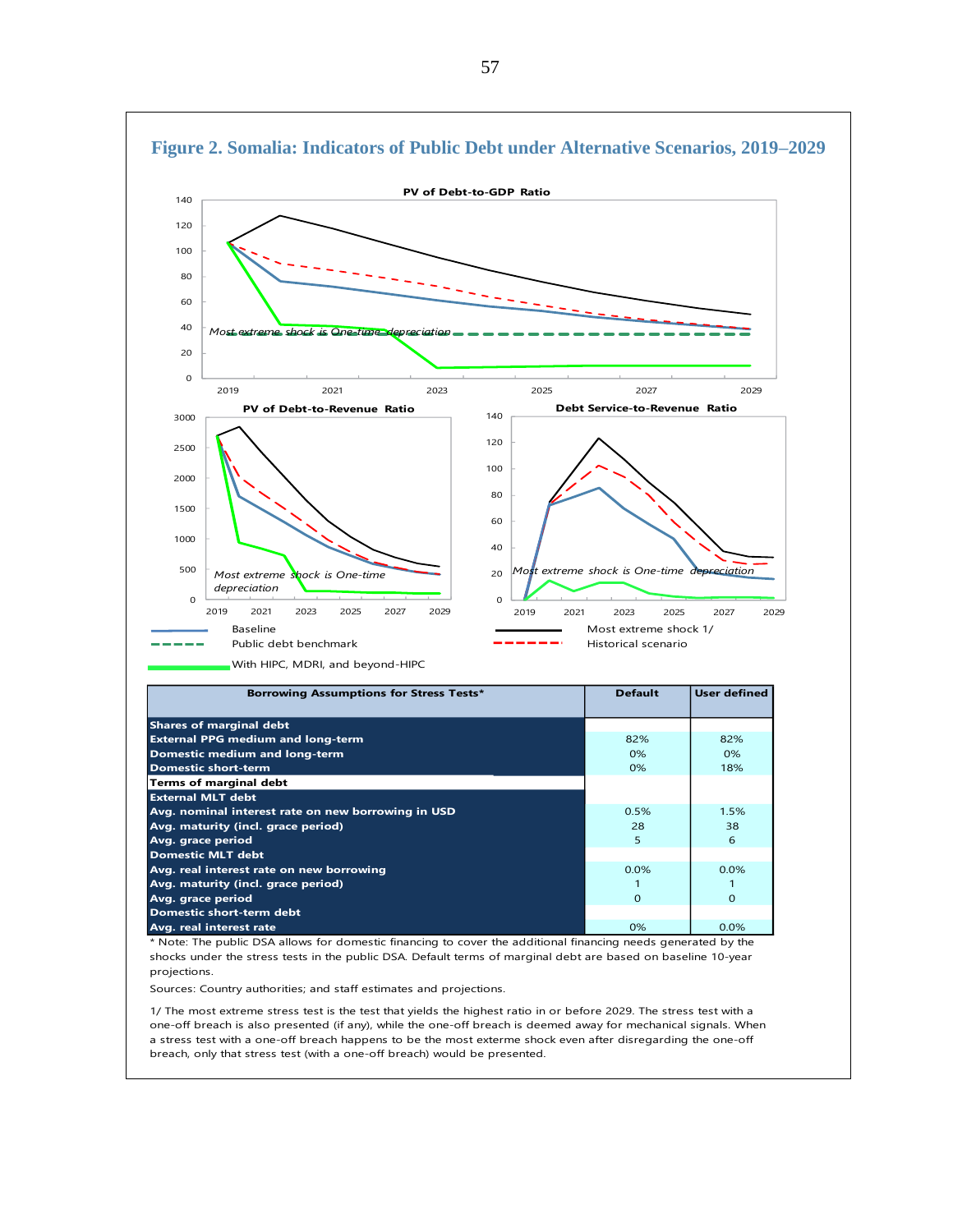# **Table 3. Somalia: Sensitivity Analysis for Key Indicators of Public and Publicly Guaranteed External Debt, 2019–2029**

(in percent)

|                                                                                                                                        |                               |                  |                |                |                | Projections    |                |                |                |                |                |
|----------------------------------------------------------------------------------------------------------------------------------------|-------------------------------|------------------|----------------|----------------|----------------|----------------|----------------|----------------|----------------|----------------|----------------|
|                                                                                                                                        | 2019                          | 2020             | 2021           | 2022           | 2023           | 2024           | 2025           | 2026           | 2027           | 2028           | 2029           |
|                                                                                                                                        | PV of debt-to GDP ratio       |                  |                |                |                |                |                |                |                |                |                |
| <b>Baseline</b>                                                                                                                        | 105.2                         | 74.9             | 71.3           | 65.9           | 60.7           | 56.0           | 52.1           | 47.5           | 44.1           | 40.9           | 38.0           |
| A. Alternative Scenarios                                                                                                               |                               |                  |                |                |                |                |                |                |                |                |                |
| A1. Key variables at their historical averages in 2019-2039 1/                                                                         | 105.2                         | 75.4             | 72.4           | 67.9           | 63.5           | 58.8           | 55.1           | 50.8           | 48.0           | 45.3           | 42.7           |
| A2. Alternative Scenario: With HIPC, MDRI and beyond-HIPC assistance                                                                   | 105.2                         | 41.1             | 39.4           | 36.2           | 7.4            | 8.3            | 9.0            | 9.3            | 9.5            | 9.4            | 9.5            |
| <b>B. Bound Tests</b><br>B1. Real GDP growth                                                                                           | 105.2                         | 76.7             | 75.0           | 69.4           | 63.9           | 59.0           | 54.9           | 50.0           | 46.4           | 43.0           | 40.0           |
| B2. Primary balance                                                                                                                    | 105.2                         | 76.6             | 75.9           | 73.1           | 70.0           | 67.2           | 65.0           | 61.1           | 58.2           | 55.3           | 52.7           |
| <b>B3.</b> Exports<br>B4. Other flows 2/                                                                                               | 105.2<br>105.2                | 76.1<br>102.7    | 74.2<br>126.5  | 68.8<br>120.2  | 63.4<br>113.8  | 58.7<br>107.9  | 54.7<br>102.7  | 50.0<br>96.5   | 46.5<br>90.5   | 43.1<br>83.8   | 40.0<br>77.8   |
| B6. One-time 30 percent nominal depreciation                                                                                           | 105.2                         | 94.4             | 75.8           | 69.4           | 63.0           | 57.5           | 53.0           | 47.5           | 43.6           | 40.4           | 37.6           |
| B6. Combination of B1-B5                                                                                                               | 105.2                         | 102.8            | 120.0          | 113.4          | 106.8          | 100.7          | 95.5           | 89.3           | 83.5           | 77.3           | 71.8           |
| <b>C. Tailored Tests</b>                                                                                                               |                               |                  |                |                |                |                |                |                |                |                |                |
| C1. Combined contingent liabilities<br>C2. Natural disaster                                                                            | 105.2<br>n.a.                 | 78.5<br>n.a.     | 77.0<br>n.a.   | 74.0<br>n.a.   | 70.8<br>n.a.   | 68.1<br>n.a.   | 65.8<br>n.a.   | 61.9<br>n.a.   | 59.1<br>n.a.   | 56.2<br>n.a.   | 53.7<br>n.a.   |
| C3. Commodity price                                                                                                                    | n.a.                          | n.a.             | n.a.           | n.a.           | n.a.           | n.a.           | n.a.           | n.a.           | n.a.           | n.a.           | n.a.           |
| C4. Market Financing                                                                                                                   | n.a.                          | n.a.             | n.a.           | n.a.           | n.a.           | n.a.           | n.a.           | n.a.           | n.a.           | n.a.           | n.a.           |
| Threshold                                                                                                                              | 30                            | 30               | 30             | 30             | 30             | 30             | 30             | 30             | 30             | 30             | 30             |
|                                                                                                                                        | PV of debt-to-exports ratio   |                  |                |                |                |                |                |                |                |                |                |
| <b>Baseline</b>                                                                                                                        | 461.4                         | 331.7            | 319.0          | 294.7          | 271.2          | 251.3          | 235.9          | 217.5          | 205.4          | 192.2          | 180.2          |
| A. Alternative Scenarios                                                                                                               |                               |                  |                |                |                |                |                |                |                |                |                |
| A1. Key variables at their historical averages in 2019-2039 1/<br>A2. Alternative Scenario: With HIPC, MDRI and beyond-HIPC assistance | 461.4<br>461.4                | 333.7<br>182.1   | 324.2<br>176.4 | 303.4<br>161.6 | 283.8<br>33.1  | 264.1<br>37.1  | 249.1<br>40.8  | 232.5<br>42.8  | 223.5<br>44.0  | 213.0<br>44.4  | 202.4<br>45.2  |
| <b>B. Bound Tests</b>                                                                                                                  |                               |                  |                |                |                |                |                |                |                |                |                |
| B1. Real GDP growth<br>B2. Primary balance                                                                                             | 461.4<br>461.4                | 331.8<br>339.1   | 319.1<br>339.8 | 294.7<br>326.4 | 271.3<br>312.8 | 251.4<br>301.6 | 236.0<br>294.2 | 217.6<br>280.0 | 205.5<br>271.2 | 192.3<br>260.2 | 180.3<br>250.0 |
| <b>B3.</b> Exports                                                                                                                     | 461.4                         | 358.0            | 376.2          | 348.2          | 321.2          | 298.2          | 280.5          | 259.2          | 245.0          | 229.3          | 215.0          |
| B4 Other flows 2/                                                                                                                      | 461.4                         | 454.8            | 566.5          | 537.0          | 508.8          | 484.3          | 464.6          | 442.0          | 421.3          | 394.2          | 369.1          |
| B6. One-time 30 percent nominal depreciation<br>B6. Combination of B1-B5                                                               | 461.4<br>461.4                | 331.7<br>442.8   | 269.6<br>493.2 | 246.2<br>499.8 | 223.8<br>471.0 | 204.8<br>446.1 | 190.3<br>426.3 | 172.7<br>403.4 | 161.4<br>383.5 | 151.0<br>358.9 | 141.6<br>336.1 |
| <b>C. Tailored Tests</b>                                                                                                               |                               |                  |                |                |                |                |                |                |                |                |                |
| C1. Combined contingent liabilities                                                                                                    | 461.4                         | 347.6            | 344.6          | 330.6          | 316.7          | 305.5          | 298.0          | 283.8          | 275.1          | 264.5          | 254.8          |
| C2. Natural disaster                                                                                                                   | n.a.                          | n.a.             | n.a.           | n.a.           | n.a.           | n.a.           | n.a.           | n.a.           | n.a.           | n.a.           | n.a.           |
| C3. Commodity price<br>C4. Market Financing                                                                                            | n.a.<br>n.a.                  | n.a.<br>n.a.     | n.a.<br>n.a.   | n.a.<br>n.a.   | n.a.<br>n.a.   | n.a.<br>n.a.   | n.a.<br>n.a.   | n.a.<br>n.a.   | n.a.<br>n.a.   | n.a.<br>n.a.   | n.a.<br>n.a.   |
| Threshold                                                                                                                              | 140                           | 140              | 140            | 140            | 140            | 140            | 140            | 140            | 140            | 140            | 140            |
|                                                                                                                                        |                               |                  |                |                |                |                |                |                |                |                |                |
|                                                                                                                                        | Debt service-to-exports ratio |                  |                |                |                |                |                |                |                |                |                |
| <b>Baseline</b>                                                                                                                        | 0.0                           | 14.3             | 21.7           | 20.2           | 18.6           | 17.2           | 15.9           | 13.1           | 12.5           | 12.0           | 11.3           |
| A. Alternative Scenarios<br>A1. Key variables at their historical averages in 2019-2039 1/                                             | $\ldots$                      | 14.4             | 22.0           | 20.7           | 19.4           | 18.2           | 17.2<br>1.7    | 14.3           | 14.0<br>2.1    | 13.7           | 13.2           |
| A2. Alternative Scenario: With HIPC, MDRI and beyond-HIPC assistance                                                                   | $\cdots$                      | 1.4              | 1.4            | 1.3            | 0.5            | 1.6            |                | 2.0            |                | 2.1            | 1.8            |
| <b>B. Bound Tests</b><br>B1. Real GDP growth                                                                                           | $\ddotsc$                     | 14.3             | 21.7           | 20.2           | 18.6           | 17.2           | 15.9           | 13.1           | 12.5           | 12.0           | 11.3           |
| B2. Primary balance                                                                                                                    | $\cdots$                      | 14.4             | 22.0           | 20.8           | 19.5           | 18.3           | 17.2           | 14.7           | 14.5           | 14.5           | 14.2           |
| <b>B3.</b> Exports                                                                                                                     | $\cdots$                      | 15.3             | 24.9           | 23.3           | 21.5           | 19.9           | 18.5           | 15.2           | 14.7           | 14.3           | 13.5           |
| B4. Other flows 2/<br>B6. One-time 30 percent nominal depreciation                                                                     | $\ddotsc$<br>$\ddotsc$        | 14.3<br>14.3     | 24.9<br>21.7   | 26.4<br>18.9   | 24.6<br>17.4   | 22.9<br>16.1   | 21.4<br>14.8   | 18.3<br>12.0   | 22.2<br>11.5   | 25.8<br>9.1    | 24.4<br>8.6    |
| B6. Combination of B1-B5                                                                                                               | $\ddotsc$                     | 14.8             | 26.0           | 26.4           | 24.5           | 22.8           | 21.3           | 18.0           | 21.2           | 23.3           | 22.0           |
| <b>C. Tailored Tests</b>                                                                                                               |                               |                  |                |                |                |                |                |                |                |                |                |
| C1. Combined contingent liabilities                                                                                                    | $\cdots$                      | 14.4             | 22.2           | 20.9           | 19.6           | 18.4           | 17.3           | 14.6           | 14.1           | 13.6           | 13.0           |
| C2. Natural disaster<br>C3. Commodity price                                                                                            |                               | n.a.<br>n.a.     | n.a.<br>n.a.   | n.a.<br>n.a.   | n.a.<br>n.a.   | n.a.<br>n.a.   | n.a.<br>n.a.   | n.a.<br>n.a.   | n.a.<br>n.a.   | n.a.<br>n.a.   | n.a.<br>n.a.   |
| C4. Market Financing                                                                                                                   |                               | n.a.             | n.a.           | n.a.           | n.a.           | n.a.           | n.a.           | n.a.           | n.a.           | n.a.           | n.a.           |
|                                                                                                                                        | 10                            | 10               | 10             | 10             | 10             | 10             | 10             | 10             | 10             | 10             | 10             |
|                                                                                                                                        |                               |                  |                |                |                |                |                |                |                |                |                |
| Threshold                                                                                                                              |                               |                  |                |                |                |                |                |                |                |                |                |
|                                                                                                                                        | Debt service-to-revenue ratio |                  |                |                |                |                |                |                |                |                |                |
| <b>Baseline</b>                                                                                                                        | 0.0                           | 72.0             | 100.1          | 86.3           | 71.5           | 58.6           | 48.0           | 34.8           | 30.7           | 27.6           | 25.7           |
| A. Alternative Scenarios                                                                                                               |                               |                  |                |                |                |                |                |                |                |                |                |
| A1. Key variables at their historical averages in 2019-2039 1/<br>A2. Alternative Scenario: With HIPC, MDRI and beyond-HIPC assistance | $\cdots$                      | 72.4<br>7.2      | 101.6<br>6.7   | 88.7<br>5.7    | 74.5<br>1.9    | 62.1<br>5.3    | 51.6<br>5.0    | 38.1<br>5.2    | 34.4<br>5.2    | 31.6<br>4.8    | 30.2<br>4.1    |
| <b>B. Bound Tests</b>                                                                                                                  |                               |                  |                |                |                |                |                |                |                |                |                |
| B1. Real GDP growth                                                                                                                    | $\cdots$                      | 73.7             | 105.4          | 90.9           | 75.3           | 61.7           | 50.5           | 36.6           | 32.4           | 29.0           | 27.1           |
| B2. Primary balance                                                                                                                    |                               | 72.5             | 101.4          | 88.9           | 74.9           | 62.4           | 51.9           | 39.1           | 35.6           | 33.3           | 32.4           |
| B3. Exports<br>B4. Other flows 2/                                                                                                      | <br>$\cdots$                  | 72.3<br>72.0     | 101.3<br>114.7 | 88.2<br>112.9  | 73.1<br>94.3   | 59.9<br>78.0   | 49.1<br>64.4   | 35.7<br>48.7   | 31.9<br>54.6   | 29.2<br>59.5   | 27.2<br>55.8   |
| B6. One-time 30 percent nominal depreciation                                                                                           | $\ldots$                      | $\cdots$         | 126.0          | 102.0          | 84.2           | 68.9           | 56.2           | 40.3           | 35.6           | 26.5           | 24.7           |
| B6. Combination of B1-B5                                                                                                               | $\cdots$                      | $\cdots$         | 121.4          | 114.3          | 95.3           | 78.7           | 64.8           | 48.5           | 52.7           | 54.5           | 51.0           |
| <b>C. Tailored Tests</b>                                                                                                               |                               |                  |                |                |                |                |                |                |                |                |                |
| C1. Combined contingent liabilities<br>C2. Natural disaster                                                                            | $\cdots$<br>$\cdots$          | $\cdots$<br>n.a. | 102.4<br>n.a.  | 89.5<br>n.a.   | 75.2<br>n.a.   | 62.7<br>n.a.   | 52.1<br>n.a.   | 38.9<br>n.a.   | 34.8<br>n.a.   | 31.4<br>n.a.   | 29.6<br>n.a.   |
| C3. Commodity price                                                                                                                    | $\cdots$                      | n.a.             | n.a.           | n.a.           | n.a.           | n.a.           | n.a.           | n.a.           | n.a.           | n.a.           | n.a.           |
| C4. Market Financing<br>Threshold                                                                                                      | $\ddotsc$<br>14               | n.a.<br>14       | n.a.<br>14     | n.a.<br>14     | n.a.<br>14     | n.a.<br>14     | n.a.<br>14     | n.a.<br>14     | n.a.<br>14     | n.a.<br>14     | n.a.<br>14     |

1/ Variables include real GDP growth, GDP deflator (in U.S. dollar terms), non-interest current account in percent of GDP, and non-debt creating flows.<br>2/ Includes official and private transfers and FDI.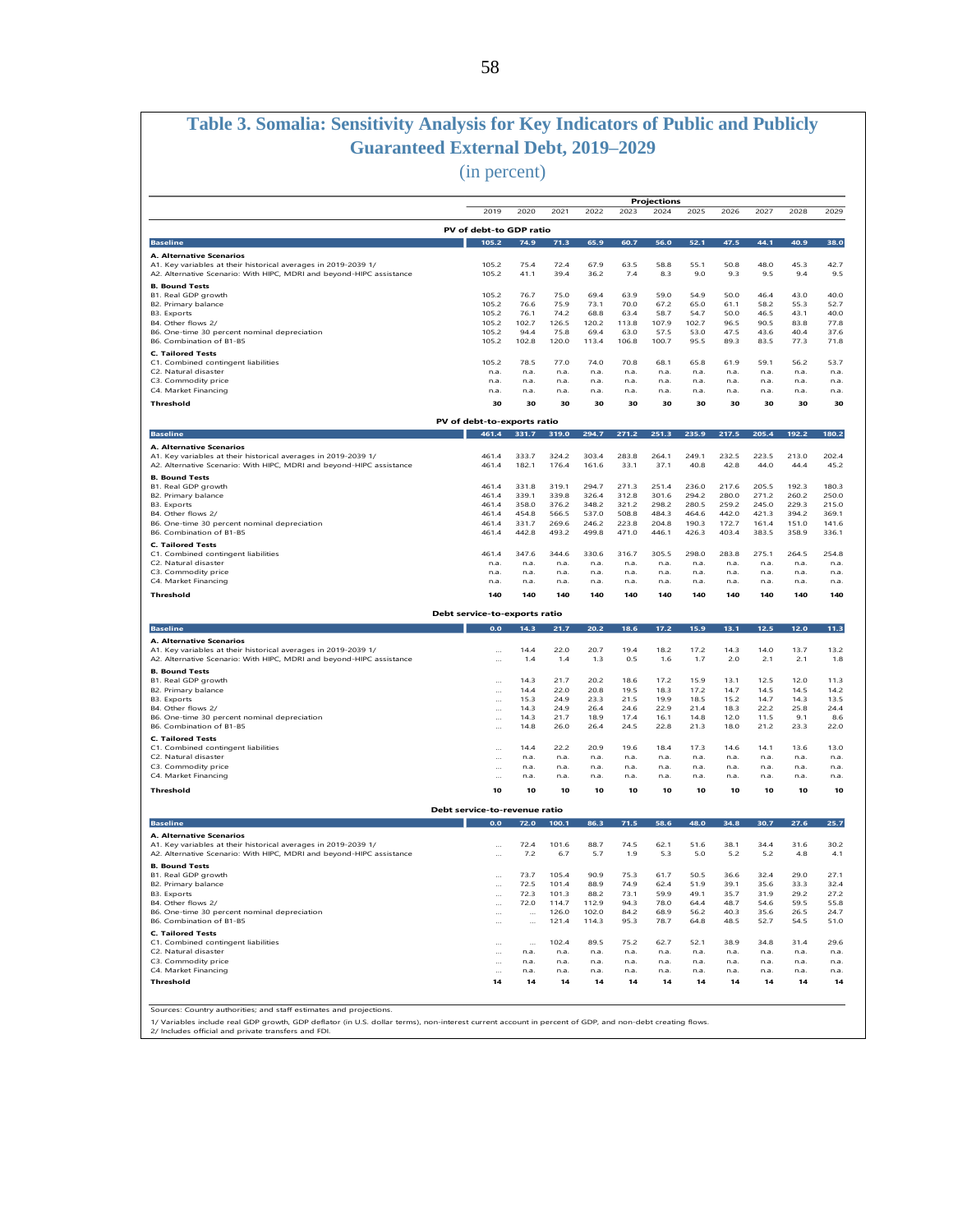| Table 4. Somalia: Sensitivity Analysis for Key Indicators of Public Debt, 2019-2029                                           |              |                                 |                      |              |              |              |              |                      |                      |                      |                      |
|-------------------------------------------------------------------------------------------------------------------------------|--------------|---------------------------------|----------------------|--------------|--------------|--------------|--------------|----------------------|----------------------|----------------------|----------------------|
|                                                                                                                               |              | (in percent)                    |                      |              |              |              |              |                      |                      |                      |                      |
|                                                                                                                               |              |                                 |                      |              |              | Projections  |              |                      |                      |                      |                      |
|                                                                                                                               | 2019         | 2020<br>PV of Debt-to-GDP Ratio | 2021                 | 2022         | 2023         | 2024         | 2025         | 2026                 | 2027                 | 2028                 | 2029                 |
| <b>Baseline</b>                                                                                                               | 106.6        | 76.2                            | 72.5                 | 67.1         | 61.8         | 57.0         | 53.0         | 48.3                 | 44.9                 | 41.6                 | 38.7                 |
| A. Alternative Scenarios                                                                                                      |              |                                 |                      |              |              |              |              |                      |                      |                      |                      |
| A1. Key variables at their historical averages in 2019-2039 1/<br>A2. Alternative Scenario : With HIPC, MDRI, and beyond-HIPC | 107<br>107   | 91<br>42                        | 85<br>41             | 79<br>38     | 73<br>8      | 64<br>9      | 57<br>10     | 51<br>10             | 47<br>10             | 43<br>10             | 39<br>10             |
| <b>B. Bound Tests</b>                                                                                                         |              |                                 |                      |              |              |              |              |                      |                      |                      |                      |
| B1. Real GDP growth                                                                                                           | 107          | 91                              | 87                   | 78           | 70           | 62           | 56           | 50                   | 46                   | 43                   | 39                   |
| B2. Primary balance<br>B3. Exports                                                                                            | 107<br>107   | 78<br>77                        | 74                   | 67           | 60<br>64     | 54<br>59     | 49           | 44<br>50             | 40<br>47             | 37<br>43             | 34                   |
| B4. Other flows 2/                                                                                                            | 107          | 104                             | 75<br>128            | 69<br>121    | 115          | 109          | 55<br>104    | 97                   | 91                   | 85                   | 40<br>79             |
| B6. One-time 30 percent nominal depreciation                                                                                  | 107          | 128                             | 118                  | 106          | 95           | 85           | 76           | 67                   | 61                   | 55                   | 50                   |
| B6. Combination of B1-B5                                                                                                      | 107          | 78                              | 106                  | 93           | 83           | 73           | 64           | 56                   | 50                   | 44                   | 40                   |
| <b>C. Tailored Tests</b>                                                                                                      |              |                                 |                      |              |              |              |              |                      |                      |                      |                      |
| C1. Combined contingent liabilities<br>C2. Natural disaster                                                                   | 107          | 77<br>n.a.                      | 72                   | 65           | 58           | 52           | 47           | 42                   | 39                   | 36                   | 33                   |
| C3. Commodity price                                                                                                           | n.a.<br>n.a. | n.a.                            | n.a.<br>n.a.         | n.a.<br>n.a. | n.a.<br>n.a. | n.a.<br>n.a. | n.a.<br>n.a. | n.a.<br>n.a.         | n.a.<br>n.a.         | n.a.<br>n.a.         | n.a.<br>n.a.         |
| C4. Market Financing                                                                                                          | n.a.         | n.a.                            | n.a.                 | n.a.         | n.a.         | n.a.         | n.a.         | n.a.                 | n.a.                 | n.a.                 | n.a.                 |
| <b>Public debt benchmark</b>                                                                                                  | 35           | 35                              | 35                   | 35           | 35           | 35           | 35           | 35                   | 35                   | 35                   | 35                   |
|                                                                                                                               |              | PV of Debt-to-Revenue Ratio     |                      |              |              |              |              |                      |                      |                      |                      |
| <b>Baseline</b>                                                                                                               | 2.693.3      | 1,696.4                         | 1,495.3              | 1,282.9      | 1,060.3      | 871.0        | 721.8        | 589.2                | 513.7                | 450.8                | 419.6                |
|                                                                                                                               |              |                                 |                      |              |              |              |              |                      |                      |                      |                      |
| A. Alternative Scenarios<br>A1. Key variables at their historical averages in 2019-2039 1/                                    | 2693         | 2016                            | 1760                 | 1508         | 1245         | 980          | 780          | 619                  | 532                  | 461                  | 421                  |
| A2. Alternative Scenario : With HIPC, MDRI, and beyond-HIPC                                                                   | 2693         | 944                             | 845                  | 726          | 145          | 139          | 131          | 121                  | 115                  | 108                  | 108                  |
| <b>B. Bound Tests</b>                                                                                                         |              |                                 |                      |              |              |              |              |                      |                      |                      |                      |
| B1. Real GDP growth                                                                                                           | 2693<br>2693 | 2030<br>1743                    | 1790<br>1525         | 1492<br>1273 | 1198<br>1024 | 955<br>819   | 768<br>663   | 616<br>534           | 531<br>462           | 463<br>402           | 428<br>371           |
| B2. Primary balance<br>B3. Exports                                                                                            | 2693         | 1715                            | 1544                 | 1327         | 1099         | 905          | 751          | 615                  | 536                  | 471                  | 438                  |
| B4. Other flows 2/                                                                                                            | 2693         | 2315                            | 2636                 | 2320         | 1972         | 1665         | 1409         | 1187                 | 1044                 | 916                  | 852                  |
| B6. One-time 30 percent nominal depreciation                                                                                  | 2693         | 2848                            | 2430                 | 2031         | 1636         | 1299         | 1033         | 822                  | 699                  | 600                  | 545                  |
| B6. Combination of B1-B5                                                                                                      | 2693         | 1738                            | 2189                 | 1775         | 1418         | 1113         | 876          | 678                  | 569                  | 481                  | 432                  |
| <b>C. Tailored Tests</b>                                                                                                      |              |                                 |                      |              |              |              |              |                      |                      |                      |                      |
| C1. Combined contingent liabilities                                                                                           | 2693         | 1714                            | 1478                 | 1234         | 992          | 793          | 642          | 517                  | 447                  | 390                  | 362                  |
| C2. Natural disaster                                                                                                          | n.a.         | n.a.                            | n.a.                 | n.a.         | n.a.         | n.a.         | n.a.         | n.a.                 | n.a.                 | n.a.                 | n.a.                 |
| C3. Commodity price                                                                                                           | n.a.         | n.a.                            | n.a.                 | n.a.         | n.a.         | n.a.         | n.a.         | n.a.                 | n.a.                 | n.a.                 | n.a.                 |
| C4. Market Financing                                                                                                          | n.a.         | n.a.                            | n.a.                 | n.a.         | n.a.         | n.a.         | n.a.         | n.a.                 | n.a.                 | n.a.                 | n.a.                 |
|                                                                                                                               |              | Debt Service-to-Revenue Ratio   |                      |              |              |              |              |                      |                      |                      |                      |
| <b>Baseline</b>                                                                                                               |              | 72.0                            | 78.8                 | 85.5         | 70.2         | 57.5         | 46.8         | 22.3                 | 19.4                 | 17.2                 | 16.0                 |
| A. Alternative Scenarios                                                                                                      |              |                                 |                      |              |              |              |              |                      |                      |                      |                      |
| A1. Key variables at their historical averages in 2019-2039 1/<br>A2. Alternative Scenario : With HIPC, MDRI, and beyond-HIPC | $\ddotsc$    | 73<br>15                        | 88<br>$\overline{7}$ | 103<br>13    | 94<br>13     | 80<br>5      | 59<br>3      | 43<br>$\overline{c}$ | 30<br>$\overline{c}$ | 27<br>$\overline{c}$ | 28<br>$\overline{c}$ |
| <b>B. Bound Tests</b>                                                                                                         |              |                                 |                      |              |              |              |              |                      |                      |                      |                      |
| B1. Real GDP growth                                                                                                           |              | 74                              | 88                   | 101          | 88           | 74           | 61           | 46                   | 31                   | 27                   | 27                   |
| B2. Primary balance                                                                                                           |              | 73                              | 93                   | 112          | 93           | 78           | 64           | 49                   | 42                   | 38                   | 37                   |
| B3. Exports                                                                                                                   |              | 73                              | 81                   | 88           | 73           | 60           | 49           | 35                   | 32                   | 29                   | 27                   |
| B4. Other flows 2/                                                                                                            |              | 73                              | 93                   | 114          | 95           | 79           | 65           | 49                   | 55                   | 60                   | 56                   |
| B6. One-time 30 percent nominal depreciation                                                                                  |              | 75                              | 99                   | 124          | 107          | 90           | 74           | 56                   | 37                   | 33                   | 33                   |
| B6. Combination of B1-B5                                                                                                      |              | 70                              | 78                   | 86           | 84           | 71           | 58           | 43                   | 35                   | 31                   | 29                   |
| <b>C. Tailored Tests</b>                                                                                                      |              |                                 |                      |              |              |              |              |                      |                      |                      |                      |
| C1. Combined contingent liabilities                                                                                           |              | 72                              | 90                   | 107          | 93           | 78           | 64           | 49                   | 41                   | 36                   | 34                   |
| C2. Natural disaster                                                                                                          |              | n.a.                            | n.a.                 | n.a.         | n.a.         | n.a.         | n.a.         | n.a.                 | n.a.                 | n.a.                 | n.a.                 |
| C3. Commodity price                                                                                                           |              | n.a.                            | n.a.                 | n.a.         | n.a.         | n.a.         | n.a.         | n.a.                 | n.a.                 | n.a.                 | n.a.                 |
| C4. Market Financing                                                                                                          |              | n.a.                            | n.a.                 | n.a.         | n.a.         | n.a.         | n.a.         | n.a.                 | n.a.                 | n.a.                 | n.a.                 |
| Sources: Country authorities; and staff estimates and projections.                                                            |              |                                 |                      |              |              |              |              |                      |                      |                      |                      |
|                                                                                                                               |              |                                 |                      |              |              |              |              |                      |                      |                      |                      |

1/ Variables include real GDP growth, GDP deflator and primary deficit in percent of GDP.

2/ Includes official and private transfers and FDI.

 $\Gamma$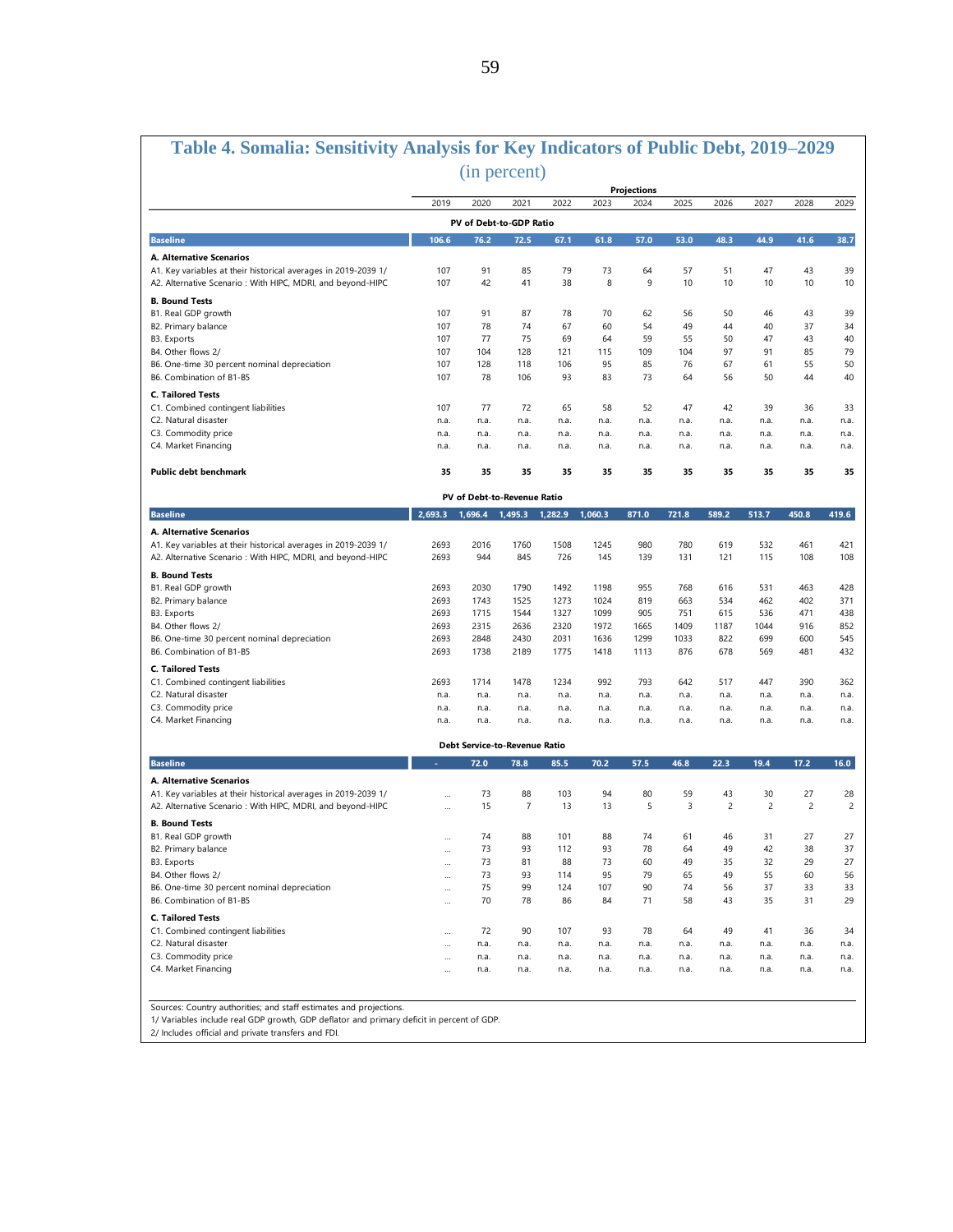